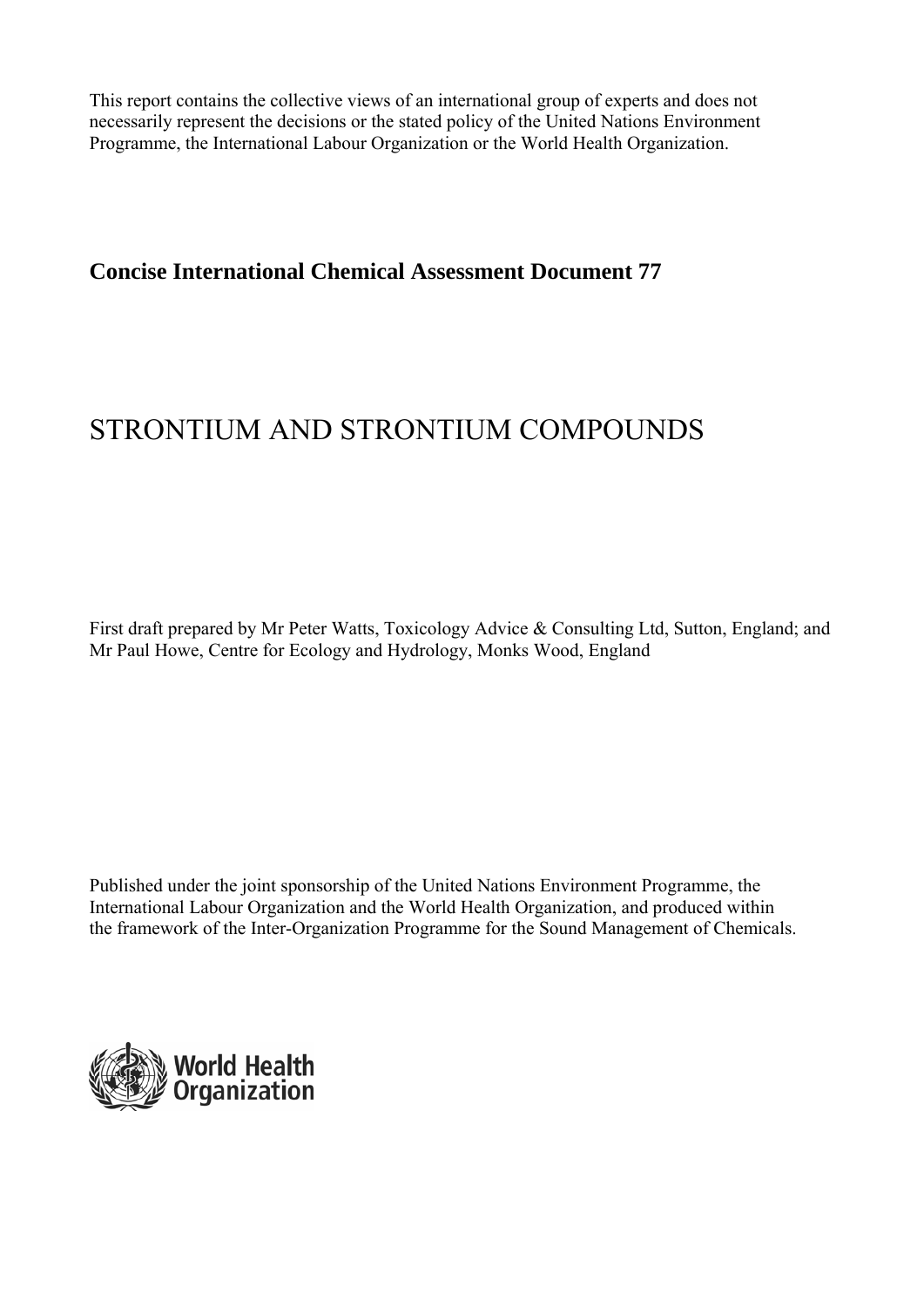The **International Programme on Chemical Safety (IPCS)**, established in 1980, is a joint venture of the United Nations Environment Programme (UNEP), the International Labour Organization (ILO) and the World Health Organization (WHO). The overall objectives of the IPCS are to establish the scientific basis for assessment of the risk to human health and the environment from exposure to chemicals, through international peer review processes, as a prerequisite for the promotion of chemical safety, and to provide technical assistance in strengthening national capacities for the sound management of chemicals.

 The **Inter-Organization Programme for the Sound Management of Chemicals (IOMC)** was established in 1995 by UNEP, ILO, the Food and Agriculture Organization of the United Nations, WHO, the United Nations Industrial Development Organization, the United Nations Institute for Training and Research and the Organisation for Economic Co-operation and Development (Participating Organizations), following recommendations made by the 1992 UN Conference on Environment and Development to strengthen cooperation and increase coordination in the field of chemical safety. The purpose of the IOMC is to promote coordination of the policies and activities pursued by the Participating Organizations, jointly or separately, to achieve the sound management of chemicals in relation to human health and the environment.

WHO Library Cataloguing-in-Publication Data :

Strontium and strontium compounds.

 (Concise international chemical assessment document ; 77) First draft prepared by Mr Peter Watts, Toxicology Advice & Consulting Ltd, Sutton, England; and Mr Paul Howe, Centre for Ecology and Hydrology, Monks Wood, England.

1.Strontium - toxicity. 2.Strontium - adverse effects. 3.Environmental exposure - adverse effects. 4.Maximum allowable concentration. 5.Toxicity tests. 6.Risk assessment. I.International Programme on Chemical Safety. II.Inter-Organization Programme for the Sound Management of Chemicals.

ISSN 1020-6167

ISBN 978 92 4 153077 4 (NLM classification: QV 275)

#### **© World Health Organization 2010**

All rights reserved. Publications of the World Health Organization can be obtained from WHO Press, World Health Organization, 20 Avenue Appia, 1211 Geneva 27, Switzerland (tel.: +41 22 791 3264; fax: +41 22 791 4857; e-mail: bookorders@who.int). Requests for permission to reproduce or translate WHO publications—whether for sale or for non-commercial distribution—should be addressed to WHO Press at the above address (fax: +41 22 791 4806; e-mail: permissions@who.int).

The designations employed and the presentation of the material in this publication do not imply the expression of any opinion whatsoever on the part of the World Health Organization concerning the legal status of any country, territory, city or area or of its authorities, or concerning the delimitation of its frontiers or boundaries. Dotted lines on maps represent approximate border lines for which there may not yet be full agreement.

The mention of specific companies or of certain manufacturers' products does not imply that they are endorsed or recommended by the World Health Organization in preference to others of a similar nature that are not mentioned. Errors and omissions excepted, the names of proprietary products are distinguished by initial capital letters.

 All reasonable precautions have been taken by the World Health Organization to verify the information contained in this publication. However, the published material is being distributed without warranty of any kind, either express or implied. The responsibility for the interpretation and use of the material lies with the reader. In no event shall the World Health Organization be liable for damages arising from its use.

The named authors alone are responsible for the views expressed in this publication.

 Risk assessment activities of the International Programme on Chemical Safety, including the production of Concise International Chemical Assessment Documents, are supported financially by the Department of Health and Department for Environment, Food & Rural Affairs, United Kingdom; Environmental Protection Agency, Food and Drug Administration and National Institute of Environmental Health Sciences, United States of America; European Commission; German Federal Ministry of Environment, Nature Conservation and Nuclear Safety; Health Canada; Japanese Ministry of Health, Labour and Welfare; and Swiss Agency for Environment, Forests and Landscape.

Technically and linguistically edited by Marla Sheffer, Ottawa, Canada, and printed by Wissenchaftliche Verlagsgesellschaft mbH, Stuttgart, Germany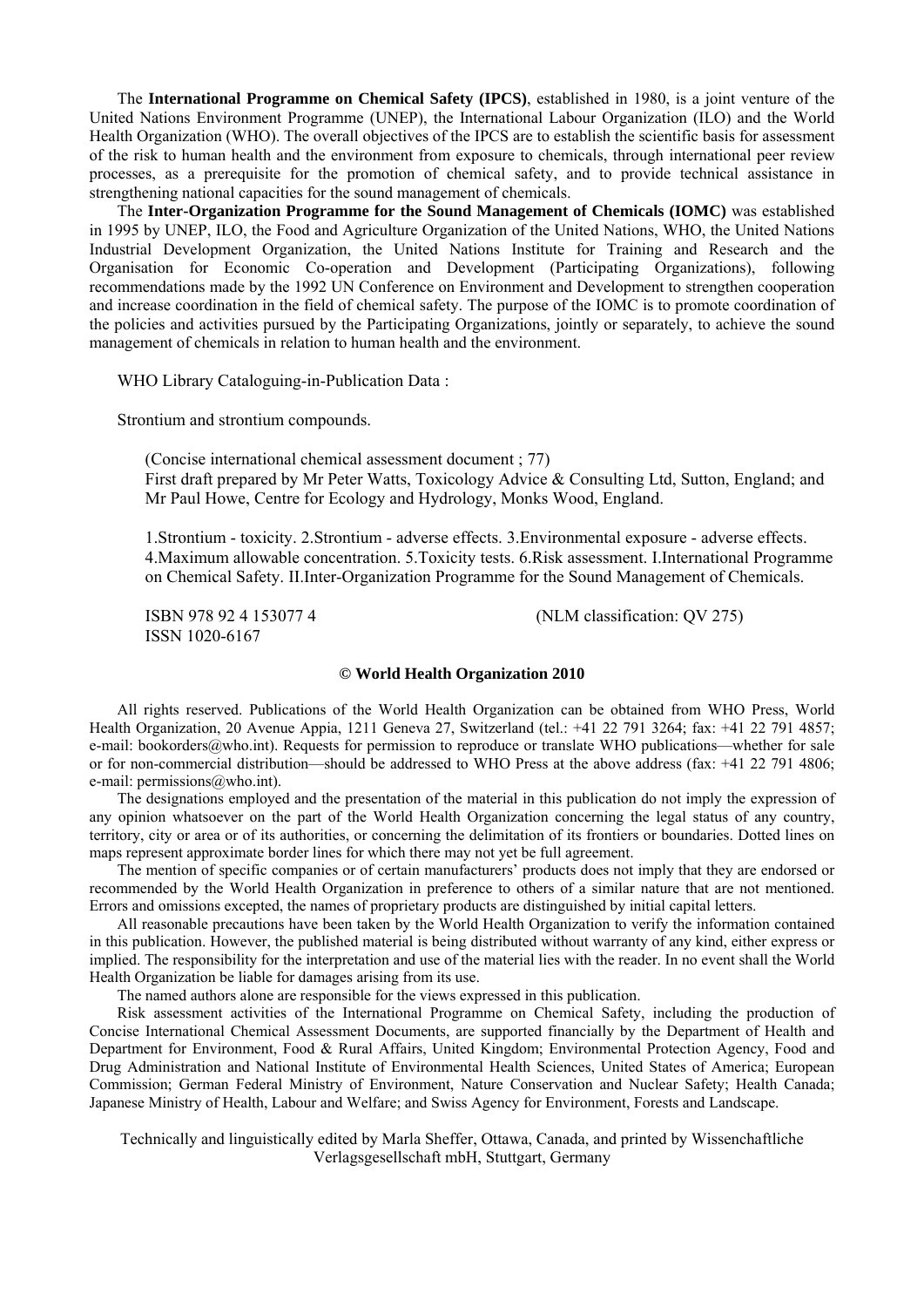# **TABLE OF CONTENTS**

| 1.               |                                                                         |  |
|------------------|-------------------------------------------------------------------------|--|
| 2.               |                                                                         |  |
| 3.               |                                                                         |  |
| $\overline{4}$ . |                                                                         |  |
|                  | 4.1<br>4.2                                                              |  |
| 5.               |                                                                         |  |
|                  | 5.1<br>5.2<br>5.3                                                       |  |
| 6.               |                                                                         |  |
|                  | 6.1<br>6.2                                                              |  |
| 7.               | COMPARATIVE KINETICS AND METABOLISM IN LABORATORY ANIMALS AND HUMANS 14 |  |
|                  | 7.1<br>7.2<br>7.3<br>7.4<br>7.5<br>7.6                                  |  |
| 8.               |                                                                         |  |
|                  | 8.1<br>8.2<br>8.3<br>8.4                                                |  |
|                  | 8.5                                                                     |  |
|                  | 8.6                                                                     |  |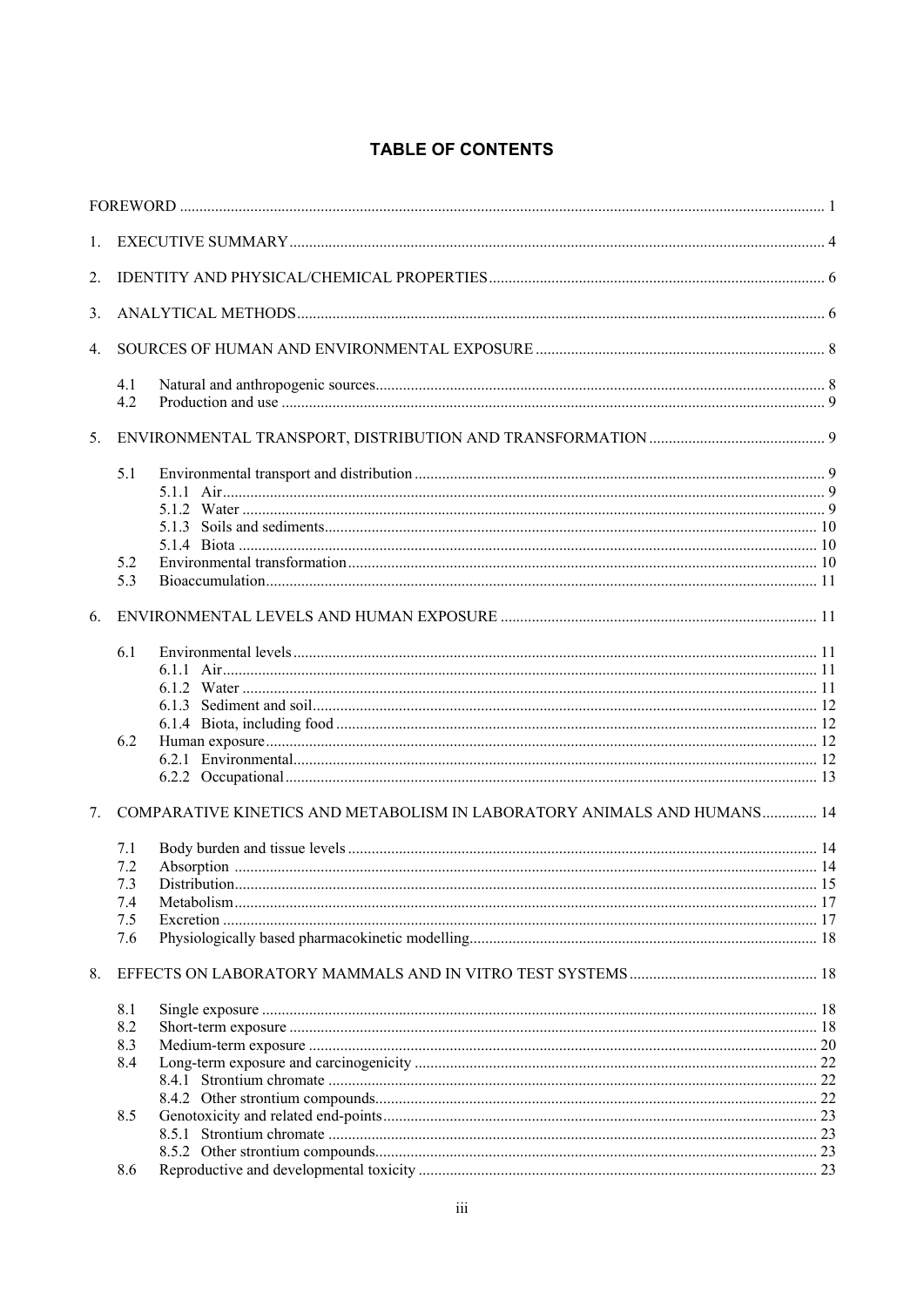| 8.7  |                                                                        |  |
|------|------------------------------------------------------------------------|--|
| 9.   |                                                                        |  |
| 9.1  |                                                                        |  |
| 9.2  |                                                                        |  |
|      |                                                                        |  |
|      |                                                                        |  |
| 9.3  |                                                                        |  |
| 9.4  |                                                                        |  |
|      |                                                                        |  |
|      |                                                                        |  |
|      |                                                                        |  |
| 10.1 |                                                                        |  |
| 10.2 |                                                                        |  |
|      |                                                                        |  |
|      |                                                                        |  |
|      |                                                                        |  |
|      | 11.1.1                                                                 |  |
|      |                                                                        |  |
|      | 11.1.3                                                                 |  |
|      |                                                                        |  |
|      |                                                                        |  |
|      | 11.1.4                                                                 |  |
|      |                                                                        |  |
|      | 12. PREVIOUS EVALUATIONS BY INTER-ORGANIZATION PROGRAMME FOR THE SOUND |  |
|      |                                                                        |  |
|      |                                                                        |  |
|      |                                                                        |  |
|      |                                                                        |  |
|      |                                                                        |  |
|      |                                                                        |  |
|      |                                                                        |  |
|      |                                                                        |  |
|      |                                                                        |  |
|      |                                                                        |  |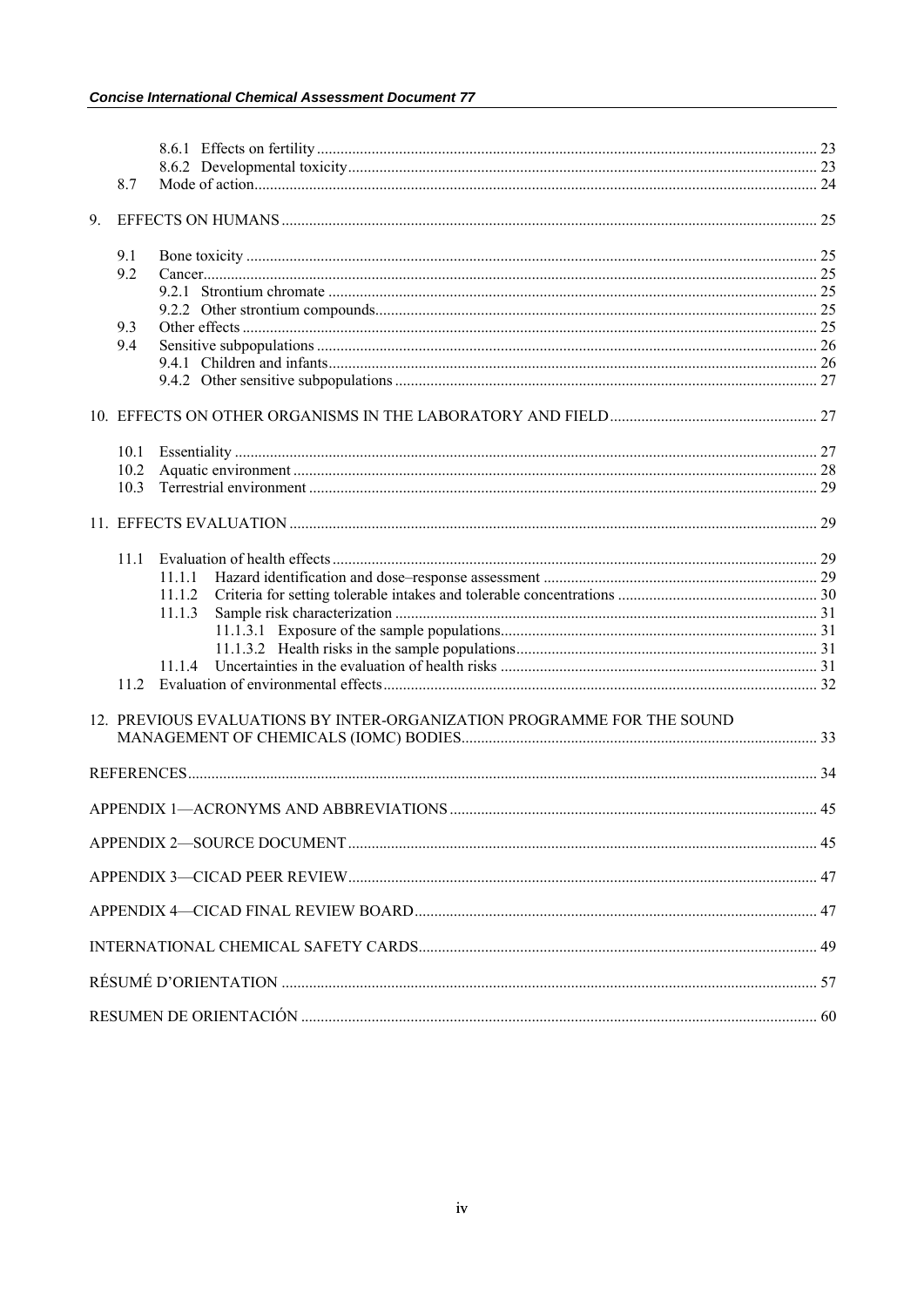#### **FOREWORD**

 Concise International Chemical Assessment Documents (CICADs) are published by the International Programme on Chemical Safety (IPCS)—a cooperative programme of the World Health Organization (WHO), the International Labour Organization (ILO), and the United Nations Environment Programme (UNEP). CICADs have been developed from the Environmental Health Criteria documents (EHCs), more than 200 of which have been published since 1976 as authoritative documents on the risk assessment of chemicals.

 International Chemical Safety Cards on the relevant chemical(s) are attached at the end of the CICAD, to provide the reader with concise information on the protection of human health and on emergency action. They are produced in a separate peer-reviewed procedure at IPCS. They may be complemented by information from IPCS Poison Information Monographs (PIM), similarly produced separately from the CICAD process.

 CICADs are concise documents that provide summaries of the relevant scientific information concerning the potential effects of chemicals upon human health and/or the environment. They are usually based on selected national or regional evaluation documents or on existing EHCs. Before acceptance for publication as CICADs by IPCS, these documents undergo extensive peer review by internationally selected experts to ensure their completeness, accuracy in the way in which the original data are represented, and the validity of the conclusions drawn.

 The primary objective of CICADs is characterization of hazard and dose–response from exposure to a chemical. CICADs are not a summary of all available data on a particular chemical; rather, they include only that information considered critical for characterization of the risk posed by the chemical. The critical studies are, however, presented in sufficient detail to support the conclusions drawn. For additional information, the reader should consult the identified source documents upon which the CICAD has been based.

<span id="page-4-0"></span> Risks to human health and the environment will vary considerably depending upon the type and extent of exposure. Responsible authorities are strongly encouraged to characterize risk on the basis of locally measured or predicted exposure scenarios. To assist the reader, examples of exposure estimation and risk characterization are provided in CICADs, whenever possible. These examples cannot be considered as representing all

possible exposure situations, but are provided as guidance only. The reader is referred to EHC  $170<sup>1</sup>$  $170<sup>1</sup>$ 

 While every effort is made to ensure that CICADs represent the current status of knowledge, new information is being developed constantly. Unless otherwise stated, CICADs are based on a search of the scientific literature to the date shown in the executive summary. In the event that a reader becomes aware of new information that would change the conclusions drawn in a CICAD, the reader is requested to contact IPCS to inform it of the new information.

#### **Procedures**

The flow chart on page 2 shows the procedures followed to produce a CICAD. These procedures are designed to take advantage of the expertise that exists around the world—expertise that is required to produce the high-quality evaluations of toxicological, exposure, and other data that are necessary for assessing risks to human health and/or the environment. The IPCS Risk Assessment Steering Group advises the Coordinator, IPCS, on the selection of chemicals for an IPCS risk assessment based on the following criteria:

- there is the probability of exposure; and/or
- there is significant toxicity/ecotoxicity.

Thus, it is typical of a priority chemical that:

- it is of transboundary concern;
- it is of concern to a range of countries (developed, developing, and those with economies in transition) for possible risk management;
- there is significant international trade;
- it has high production volume;
- it has dispersive use.

The Steering Group will also advise IPCS on the appropriate form of the document (i.e. a standard CICAD or a de novo CICAD) and which institution bears the responsibility for the document production, as well as on the type and extent of the international peer review.

The first draft is usually based on an existing national, regional, or international review. When no appropriate source document is available, a CICAD may be produced de novo*.* Authors of the first draft are usually, but not necessarily, from the institution that developed the original review. A standard outline has been developed to encourage consistency in form. The

1

<sup>&</sup>lt;sup>1</sup> International Programme on Chemical Safety (1994) *Assessing human health risks of chemicals: derivation of guidance values for health-based exposure limits.* Geneva, World Health Organization (Environmental Health Criteria 170) (also available at http://www.who.int/pcs/).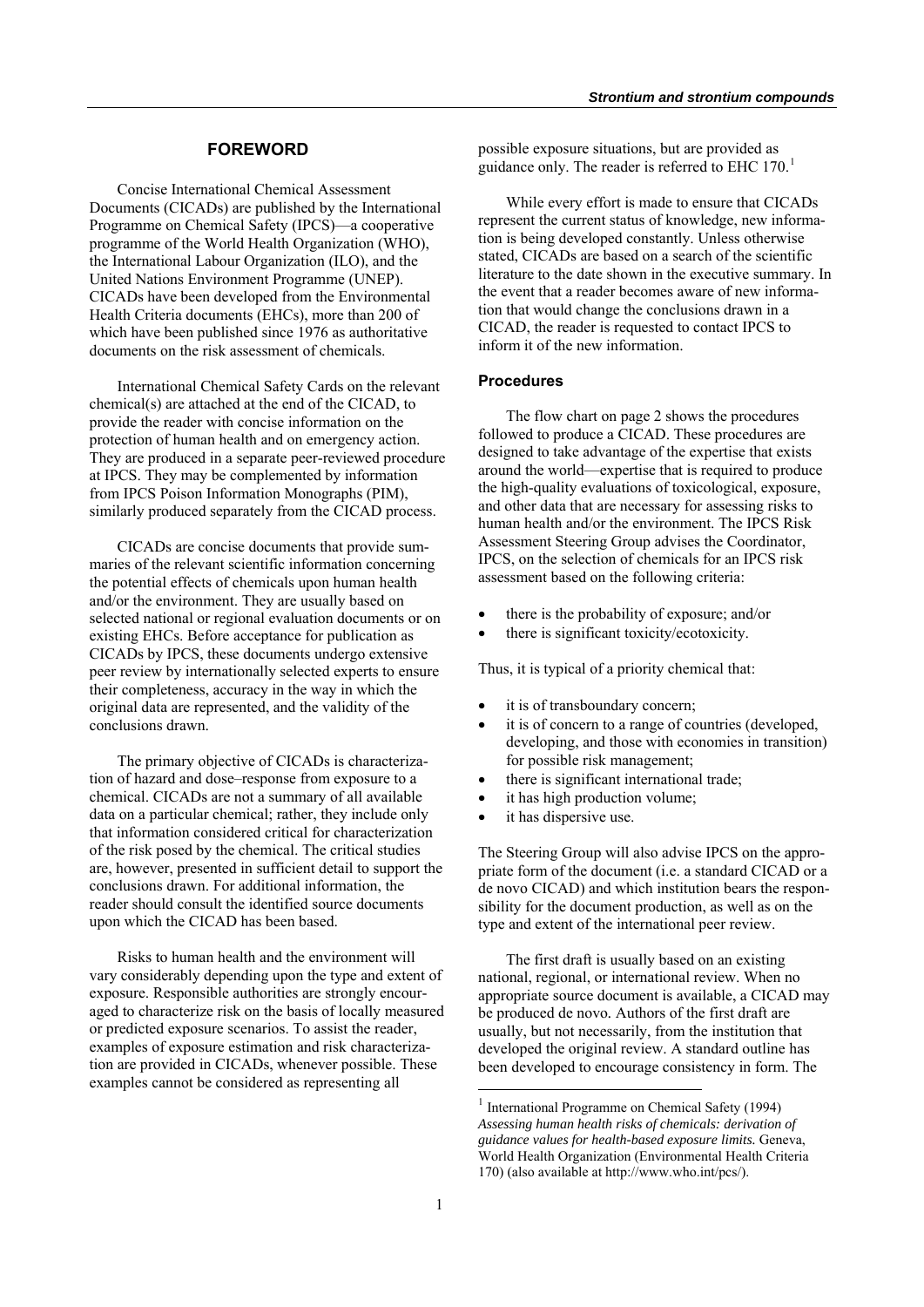### **CICAD PREPARATION FLOW CHART**



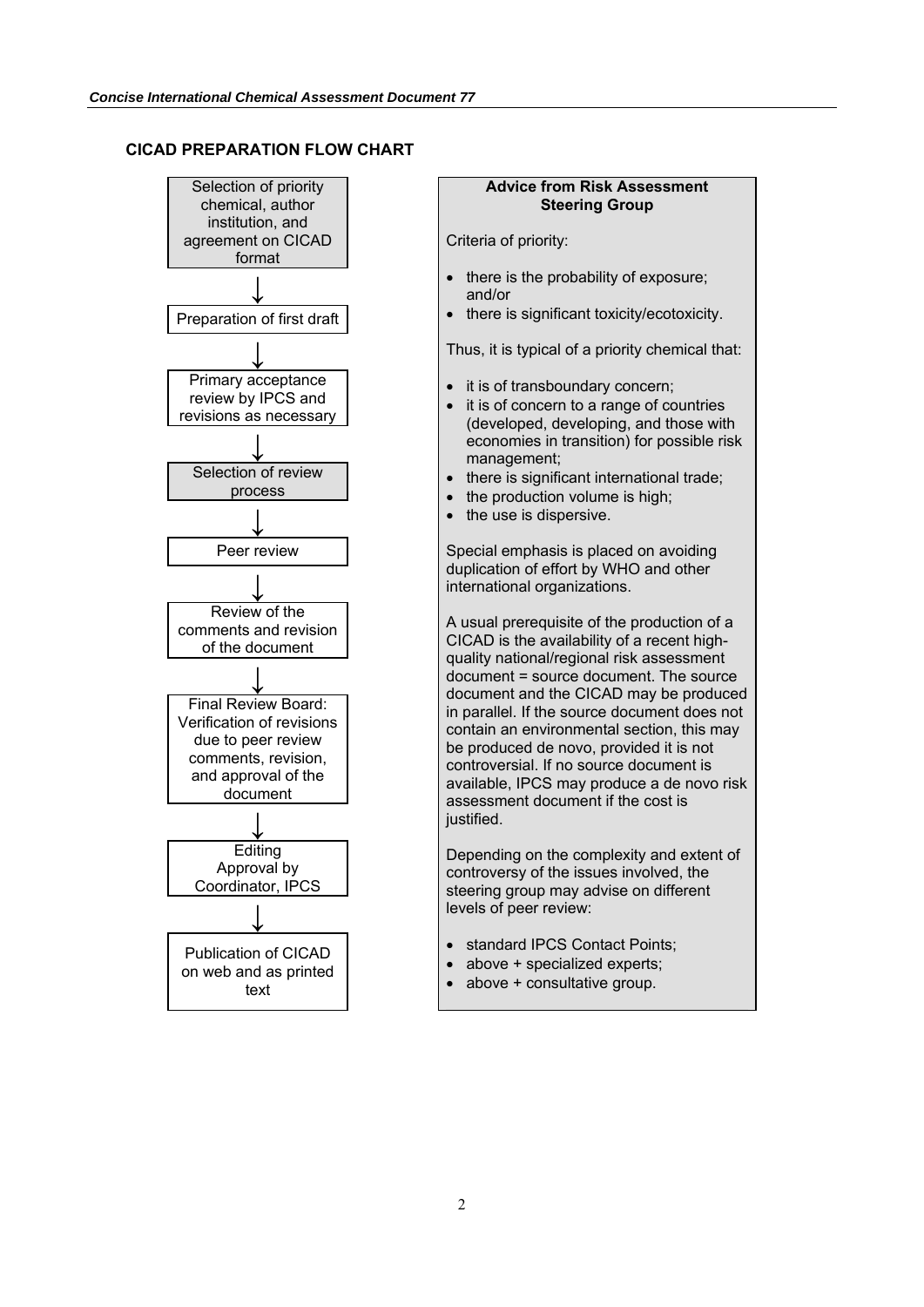first draft undergoes primary review by IPCS to ensure that it meets the specified criteria for CICADs.

 The second stage involves international peer review by scientists known for their particular expertise and by scientists selected from an international roster compiled by IPCS through recommendations from IPCS national Contact Points and from IPCS Participating Institutions. Adequate time is allowed for the selected experts to undertake a thorough review. Authors are required to take reviewers' comments into account and revise their draft, if necessary. The resulting second draft is submitted to a Final Review Board together with the reviewers' comments. At any stage in the international review process, a consultative group may be necessary to address specific areas of the science. When a CICAD is prepared de novo, a consultative group is normally convened.

 The CICAD Final Review Board has several important functions:

- to ensure that each CICAD has been subjected to an appropriate and thorough peer review;
- to verify that the peer reviewers' comments have been addressed appropriately;
- to provide guidance to those responsible for the preparation of CICADs on how to resolve any remaining issues if, in the opinion of the Board, the author has not adequately addressed all comments of the reviewers; and
- to approve CICADs as international assessments.

Board members serve in their personal capacity, not as representatives of any organization, government, or industry. They are selected because of their expertise in human and environmental toxicology or because of their experience in the regulation of chemicals. Boards are chosen according to the range of expertise required for a meeting and the need for balanced geographic representation.

 Board members, authors, reviewers, consultants, and advisers who participate in the preparation of a CICAD are required to declare any real or potential conflict of interest in relation to the subjects under discussion at any stage of the process. Representatives of nongovernmental organizations may be invited to observe the proceedings of the Final Review Board. Observers may participate in Board discussions only at the invitation of the Chairperson, and they may not participate in the final decision-making process.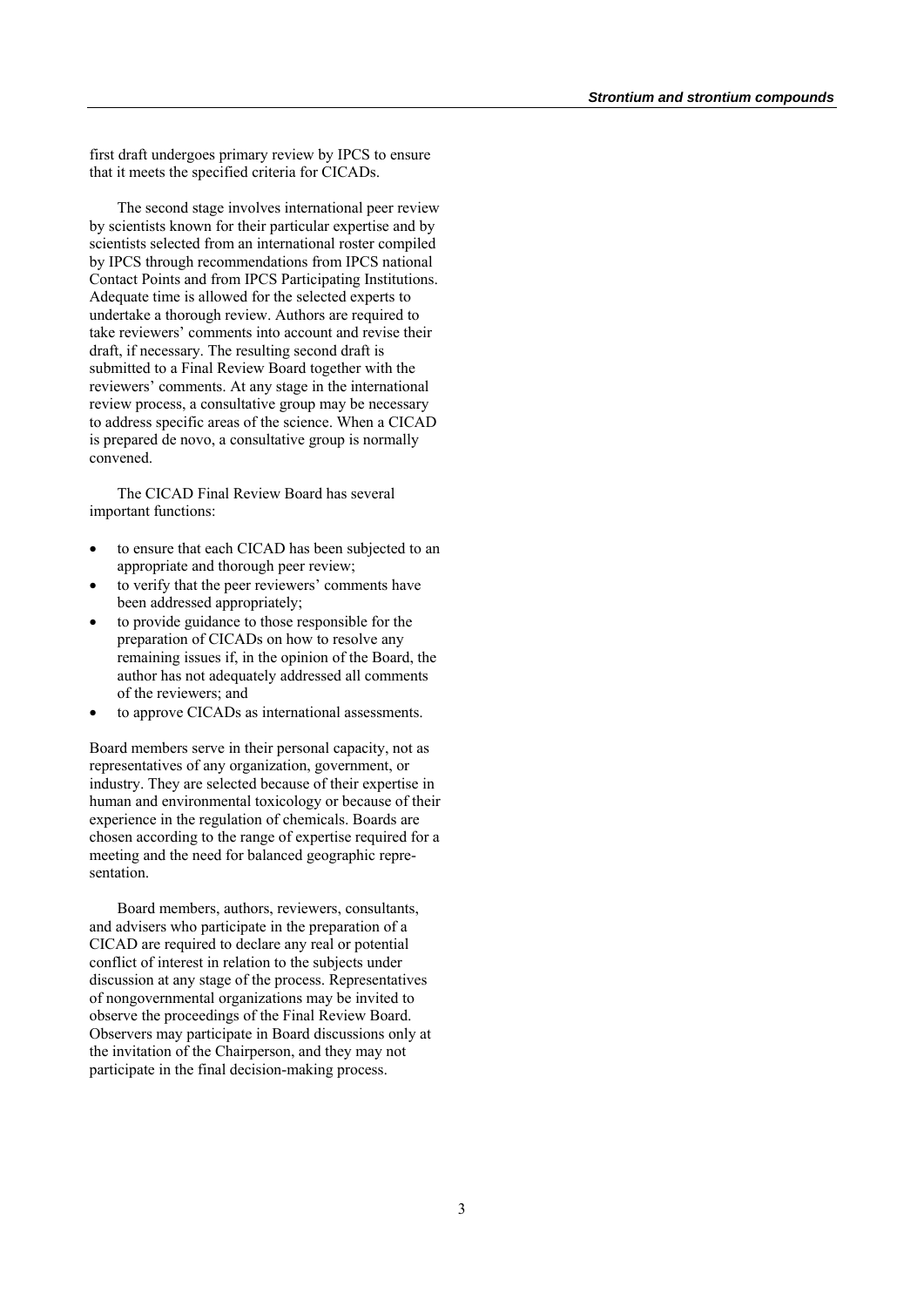### **1. EXECUTIVE SUMMARY**

 This Concise International Chemical Assessment Document  $(CICAD)^1$  $(CICAD)^1$  on natural strontium and strontium compounds (stable isotopes) was prepared jointly by Toxicology Advice & Consulting Ltd<sup>[2](#page-7-1)</sup> and the Centre for Ecology and Hydrology in the United Kingdom. The physicochemical and mammalian toxicology sections were based on the 2004 toxicological profile produced by the United States of America's (USA) Agency for Toxic Substances and Disease Registry (ATSDR, 2004). A draft version of this toxicological profile had been made available in 2001, and certain key literature published in the intervening period was included in the 2004 final version. In May 2006, Toxicology Advice & Consulting Ltd carried out a comprehensive literature search of relevant databases for the period 2000–2006 to identify any critical references published subsequent to those incorporated in the ATSDR source document.<sup>[3](#page-7-2)</sup> The Centre for Ecology and Hydrology carried out comprehensive literature searches to identify relevant information on environmental aspects in June 2006. Information on the nature of the peer review and the availability of the source document is presented in Appendix 2. Information on the peer review of this CICAD is presented in Appendix 3. The International Chemical Safety Cards (ICSCs) for strontium (ICSC 1534), strontium carbonate (ICSC 1695), strontium sulfate (ICSC 1696) and strontium chromate (ICSC 0957), produced by the International Programme on Chemical Safety (IPCS), have also been reproduced in this CICAD (IPCS, 2004a, 2004b, 2006a, 2006b). Average strontium concentrations in air are gener-

 Strontium metal reacts rapidly with water and oxygen and is thus found in nature only in the 2+ oxidation state. Natural strontium is not radioactive and exists in four stable isotopic forms:  $88$ Sr (82.6%),  $86$ Sr (9.9%),  $87$ Sr (7.0%) and  $84$ Sr (0.6%). Strontium accounts for 0.02–0.03% of Earth's crust, where it is found mainly as celestite (strontium sulfate) or strontianite (strontium carbonate). Radioactive isotopes of strontium are not reviewed in this CICAD.

 In recent years, imports of strontium into the USA have been relatively steady at about 31 000–39 000 tonnes per year. In 2001, more than 85% of strontium consumed in the USA was used in the manufacture of ceramics and glass products, primarily in television faceplate glass. Strontium compounds are also used in ceramic ferrite magnets (strontium ferrite) and other

 $\overline{a}$ 

ceramic and glass applications, pyrotechnics (strontium nitrate), paint pigments (strontium chromate), fluorescent lights (strontium phosphate), getters in zinc production (strontium carbonate), alloys for aluminium casting (strontium metal) and medicines (strontium chloride, strontium peroxide). The total amount of strontium compounds placed on the Canadian market annually is currently about 5400 tonnes.

Strontium can be released into the air (mainly as strontium oxide) by natural processes (e.g. weathering of rocks, particle entrainment, wind resuspension and sea spray) or as a result of human activities (e.g. milling, processing, coal burning and phosphate fertilizer use). In air, the oxide rapidly forms the hydroxide or carbonate. Atmospheric strontium is returned to the ground by deposition. Strontium is released to surface water and groundwater by natural weathering of rocks and soils. In water, it exists as a hydrated cation. Aqueous strontium can sorb to the surface of certain minerals. Like calcium, strontium has moderate mobility in soils and sediments and sorbs moderately to metal oxides and clays. Plants readily absorb strontium via their normal calcium uptake pathway. Earthworms do not accumulate strontium in soils high in calcium; however, strontium accumulation may occur in acidic, calcium-poor soils. Strontium is readily accumulated in otoliths, vertebrae and opercula of fish. In fact, strontium chloride solutions have been used to deliberately mark salmon fry for later identification in the wild. In higher organisms, bioaccumulation occurs in bone due to strontium's similarity to calcium.

ally below  $0.1 \mu g/m^3$ , although higher concentrations may occur near coal-burning plants. The average concentration of strontium in seawater is approximately 8 mg/l. Strontium was present in nearly all fresh surface waters across the USA; average concentrations were between 0.3 and 1.5 mg/l. Strontium concentrations in European stream waters range over 4 orders of magnitude, from 0.001 to 13.6 mg/l, with a median value of 0.11 mg/l. Mean strontium levels of up to 2 mg/l have been reported for river water contaminated by old mine workings. The median strontium concentration in European stream sediments was 126 mg/kg. Mean strontium levels of up to 225 mg/kg dry weight have been reported for river sediments contaminated by old mine workings. The average concentration of strontium in soils worldwide is approximately 240 mg/kg. The median strontium concentrations in European soils were 95 mg/kg in subsoil and 89 mg/kg in topsoil. Average concentrations in drinking-water in Germany and the USA were reported to be about 0.34 mg/l and 1.1 mg/l, respectively. In food plants, the highest concentrations were measured in leafy vegetables (e.g. 64 mg/kg dry weight in cabbages).

<span id="page-7-0"></span><sup>&</sup>lt;sup>1</sup> For a complete list of acronyms and abbreviations used in this report, the reader should refer to Appendix 1.

<span id="page-7-1"></span><sup>&</sup>lt;sup>2</sup> Now called bibra – toxicology advice & consulting.<br><sup>3</sup> One of the authors searched for new critical papers in

<span id="page-7-2"></span>November 2009 and concluded that there were none (see Appendix 2).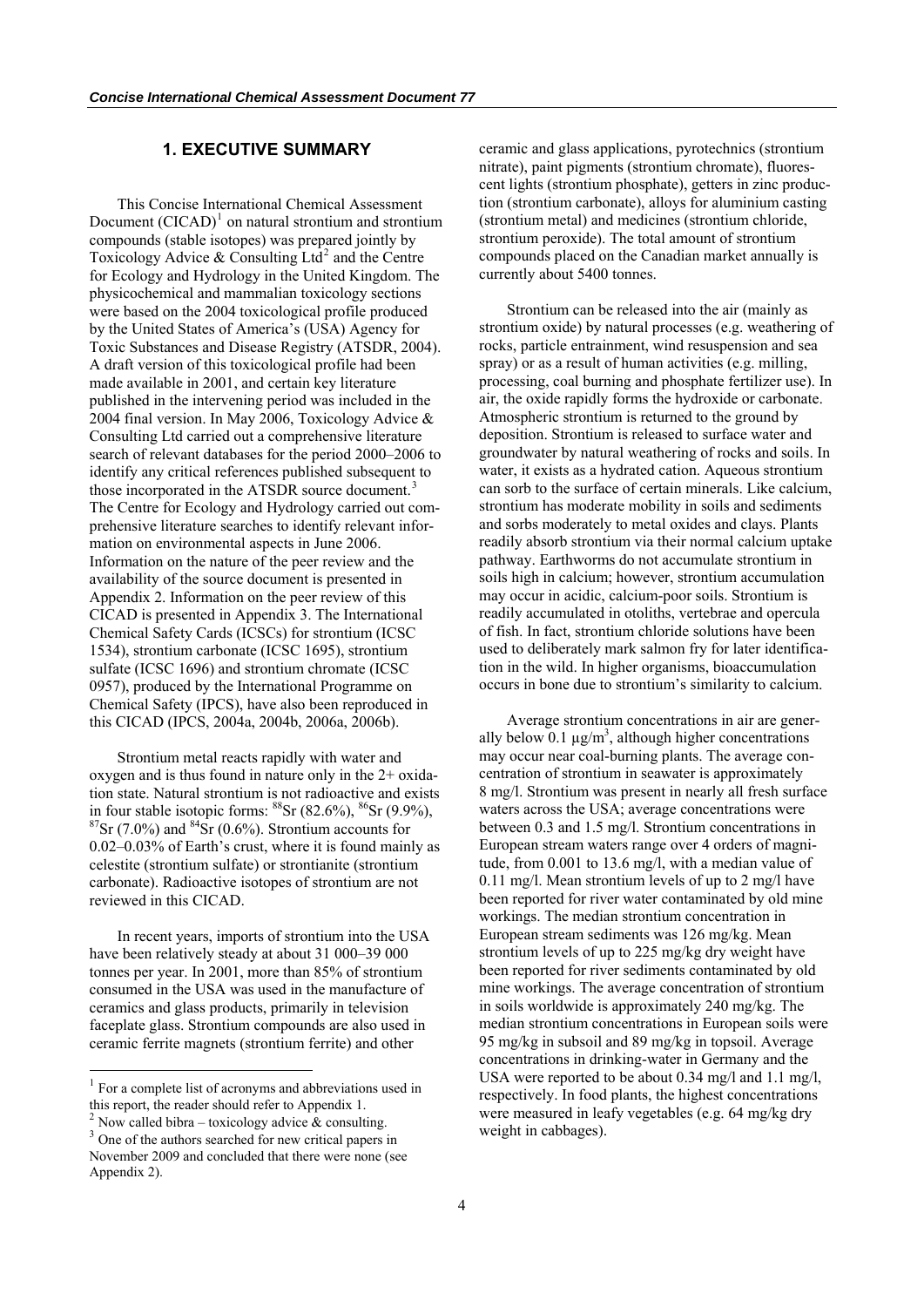For adult humans, the total daily intake of strontium in many parts of the world is estimated to be up to about 4 mg/day. Drinking-water contributes about 0.7–2 mg/ day, and food (mainly leafy vegetables, grains and dairy products) another 1.2–2.3 mg/day. The contribution from air is insignificant by comparison. Intakes might be substantially higher in areas where strontium concentrations in the drinking-water are at the high end of the measured range. In regions where concentrations in soil are high, food plants may also make a substantially higher contribution to daily intake, particularly if predominantly locally produced plant foods are consumed.

 The typical adult body burden of strontium is about 0.3–0.4 g, with 99% found in the skeleton. Humans absorb some 11–30% of ingested strontium. The gastrointestinal absorption of strontium was higher in 15-dayold rats than in 89-day-old rats; age dependence of gastrointestinal absorption has not been observed in humans. Absorption from the lungs is rapid for soluble strontium compounds but slow for insoluble strontium compounds. Dermal absorption of strontium compounds is slow. Strontium can act as an imperfect surrogate for calcium; the distribution of absorbed strontium mimics that of calcium, and strontium can exchange with calcium in the bone. Strontium uptake from the gastrointestinal tract and skeletal retention of strontium are reduced by co-administration with calcium, phosphates or sulfates. Maternal strontium can be transferred to the fetus during pregnancy and to the infant via the breast milk. In humans, the strontium to calcium ratio in bone is 3  $\times$  10<sup>-4</sup> at birth and increases to about 5  $\times$  10<sup>-4</sup> in adults. In the body, strontium probably forms complexes with hydroxyapatite, carbonate, phosphate, citrate and lactate and can interact with various calcium-binding and calcium transport proteins. Absorbed strontium is excreted mainly in the urine and faeces. Following ingestion or inhalation, there is an early rapid phase of excretion, reflecting excretion of unabsorbed material. This is followed by a slow phase (estimates of biological half-lives range from several weeks up to 28 years), presumably reflecting slower elimination from the skeleton.

 Strontium chloride, strontium carbonate, strontium sulfate and strontium nitrate showed a low acute oral toxicity in rats and/or mice. The acute dermal toxicity of strontium sulfate in rats was low. Local damage to the oesophagus and duodenum occurred in monkeys given strontium chloride by capsule daily for 1 week.

 Strontium can interfere with bone mineralization in the developing skeleton. Indeed, numerous studies have shown that a key target tissue following repeated oral exposure to strontium is the bone. The most informative study identified (based on extent of examination, use of lowest doses and longest duration) found no treatmentrelated adverse effects in young rats fed strontium at

about 40 mg/kg body weight per day for 90 days in the diet, with changes in thyroid structure and weight, liver glycogen content and pituitary weight at 160 mg/kg body weight per day. Bone histology was normal in young rats fed strontium at 190 mg/kg body weight per day for 20 days in the diet. Minor effects on the bone were seen in young rats fed strontium at about 380 mg/kg body weight per day in the same study and in mice given drinking-water supplying 350 mg/kg body weight per day for 29 days. Longer-term studies did not identify a lower no-effect level. In several studies, repeated exposure to higher oral doses caused numerous bone and cartilage abnormalities, including impaired calcification, reduced mineral content, increased complexed acidic phospholipids, non-mineralized (osteoid) regions, spongiosa, wider epiphyseal plates, lower bone densities, disorganized trabeculae, smaller bones and rickets. Markers of bone effects included changes in serum levels of activated vitamin D and calbindin-D proteins and changes in acid and alkaline phosphatase activities in certain organs.

 No carcinogenicity studies meeting current guidelines were identified for strontium compounds. Strontium chromate induced local tumours when implanted into the respiratory tract of rats. However, chromium(VI) compounds are mammalian carcinogens, and the chromate ion was considered to be responsible for the activity of strontium chromate.

 Genotoxicity data on strontium compounds are few. A limited study reported that a single oral dose of strontium chloride induced chromosomal aberrations in the bone marrow of mice. However, strontium compounds showed no activity in vitro. Strontium chloride did not induce chromosome damage in hamster oocytes in culture, deoxyribonucleic acid (DNA) damage in bacteria or hamster embryo cells or cell transformation in hamster embryo cells. Strontium sulfate did not induce chromosome damage in hamster lung cells in culture or mutation in an Ames bacterial test. Strontium carbonate was also not mutagenic in an Ames test. The only strontium compound with identified genotoxic activity in vitro was strontium chromate. This chromium(VI) compound induced bacterial mutations in an Ames test, sister chromatid exchanges in hamster fibroblast cells in culture and cell transformation in hamster embryo cells. The chromate moiety is believed to be responsible for the observed activity.

 No effects on reproduction/fertility or fetal development were seen in a screening study in which rats (both sexes) were given strontium sulfate by gavage for about 6–8 weeks starting 2 weeks before mating. According to a review, no effects on fertility were seen when rats were given strontium chloride in the drinking-water over three generations. Following repeated oral dosing of pregnant mice with strontium carbonate, adverse effects on bone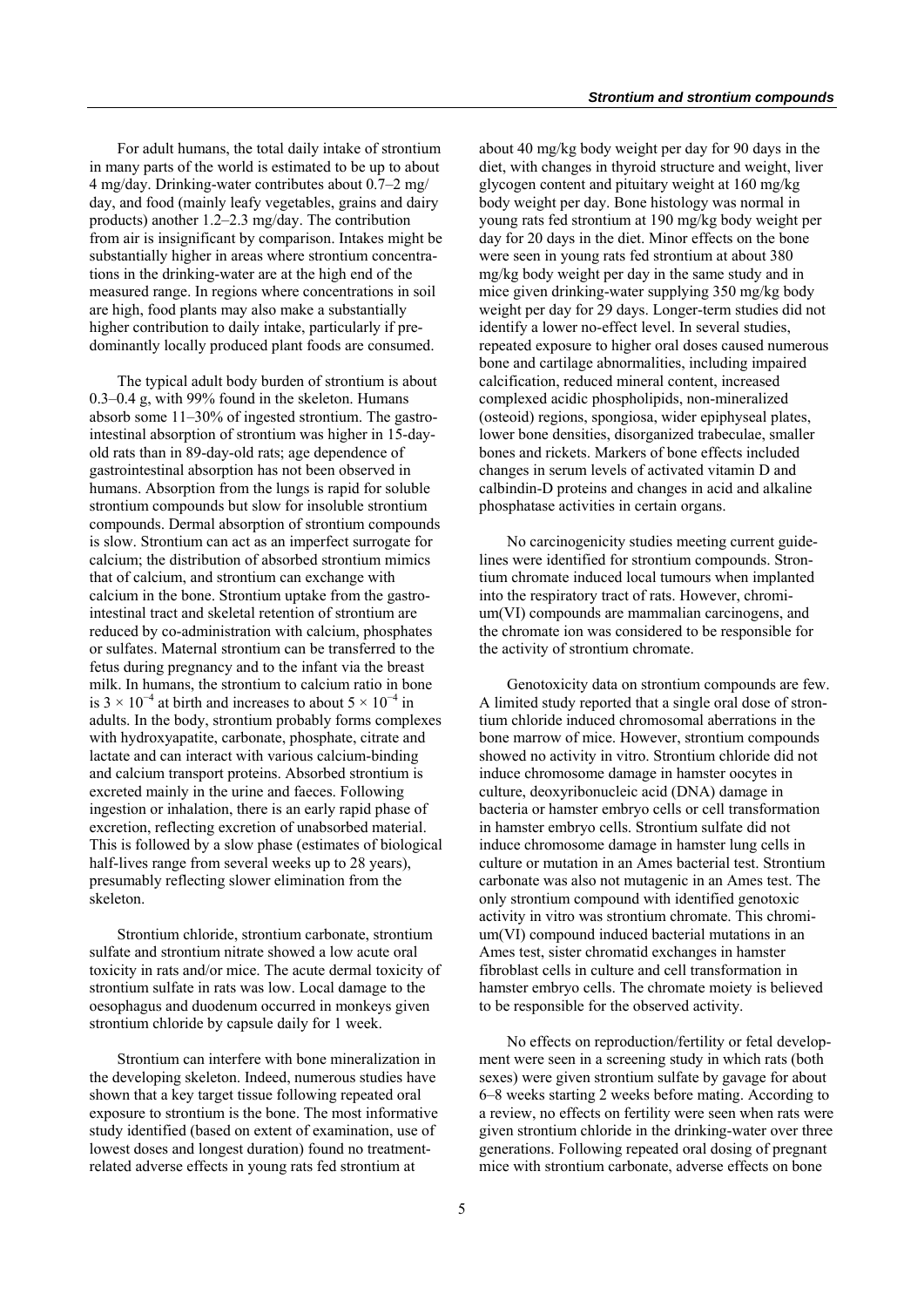were seen in the offspring. Repeated oral dose studies in weanling and adult rats indicated that the younger animals were more sensitive than adults to the effects of strontium on bone.

 Very little information is available on the toxicity of stable strontium to humans. A study in Turkey suggested a relationship between strontium exposure and childhood rickets. Soil strontium concentration was the sole indicator of likely exposure. The diet in the endemic area was largely dependent on grains grown in the area.

 From a study in which no adverse effects (the examination included a microscopic evaluation of the bone) were seen in young rats ingesting strontium at a dose of 40 mg/kg body weight per day for 90 days, a tolerable daily intake (TDI) of 0.13 mg/kg body weight per day can be derived. Although estimated intakes in many parts of the world are below this figure, intakes may exceed this value for certain populations living in regions where strontium concentrations in the drinkingwater or food plants are high. The available data are inadequate for the derivation of a tolerable inhalation concentration.

 Strontium is required for the normal development of some unicellular microorganisms, calcerous algae, corals, gastropods, bivalves and cephalopods. Strontium has low acute toxicity to aquatic organisms in the laboratory. For freshwater organisms, most tests are based on strontium chloride, and 48 h and 96 h median lethal concentrations ( $LC_{50}$ s) of strontium range from 75 to 910 mg/l; a 21-day median effective concentration  $(EC_{50})$  for strontium, based on reproductive impairment in daphnids, was 60 mg/l. Acute  $LC_{50}$ s in marine organisms suggest that they are less sensitive than freshwater organisms to strontium.

 The overlap of the range of natural levels of strontium in surface waters with the concentrations of strontium that cause toxicity in aquatic organisms indicates that many of the test organisms in the freshwater studies must have been acclimatized not to natural waters but to strontium-deficient ones or derived from populations in low-strontium areas. Furthermore, marine toxicity values represent strontium "added" beyond the normal concentration in seawater (around 8 mg/l), and in some of the marine studies, the "background" strontium concentration was not measured. Therefore, realistic exposure/effect ratios cannot be derived for strontium from the available information.

### **2. IDENTITY AND PHYSICAL/CHEMICAL PROPERTIES**

 Strontium is an alkaline earth metal. Although in theory it can exist in the 0 or 2+ oxidation states, elemental strontium reacts rapidly with water and oxygen, and so strontium is found in nature only as  $Sr^{2+}$ compounds (Cotton & Wilkinson, 1980; Hibbins, 1997). Natural strontium is not radioactive. There are four stable isotopes:  ${}^{84}Sr$ ,  ${}^{86}Sr$ ,  ${}^{87}Sr$  and  ${}^{88}Sr$ , sometimes collectively referred to as stable strontium, with natural abundances of 0.56%, 9.86%, 7.00% and 82.58%, respectively (Lide, 1995). In addition, 22 radioactive isotopes of strontium are known. The most important, <sup>89</sup>Sr and <sup>90</sup>Sr, are formed during nuclear reactor operations and nuclear explosions (ATSDR, 2004). The radioactive isotopes are not reviewed in this CICAD.

 Details of the chemical identification of strontium compounds covered in this CICAD are given in Table 1. Important physicochemical data are presented in Table 2.

 Additional physicochemical properties for strontium metal, strontium carbonate, strontium sulfate and strontium chromate are given in the ICSCs reproduced in this CICAD.

### **3. ANALYTICAL METHODS**

Some of the more well-established methods for quantifying strontium in biological samples are summarized in Table 3. Following sample workup, graphite furnace atomic absorption spectroscopy has been used to measure strontium in blood, bone and urine (Burguera et al., 1999) and in soft tissues (D'Haese et al., 1996). Strontium can be measured using inductively coupled plasma atomic emission spectroscopy following acid digestion of blood or tissue samples (NIOSH, 1994; Piette et al., 1994) and by inductively coupled plasma mass spectrometry following acid treatment of serum (Muňiz et al., 1999) or bone (Outridge et al., 1996). Total reflection X-ray fluorescence (blood) (Prange et al., 1989), thermal neutron activation and radiometric measurement (serum) (Teree & Cohn, 1966) and protoninduced X-ray emission (hair) (Clayton & Wooller, 1985) have also been used. Inductively coupled plasma mass spectrometry was able to detect strontium in amniotic fluid and maternal plasma at levels of 0.03 µg/l and 0.06 µg/l, respectively, in humans exposed only to environmental strontium (Silberstein et al., 2001). The elemental distribution of strontium in cartilage and bone has been analysed using high-resolution synchrotron radiation-induced micro X-ray fluorescence (Zoeger et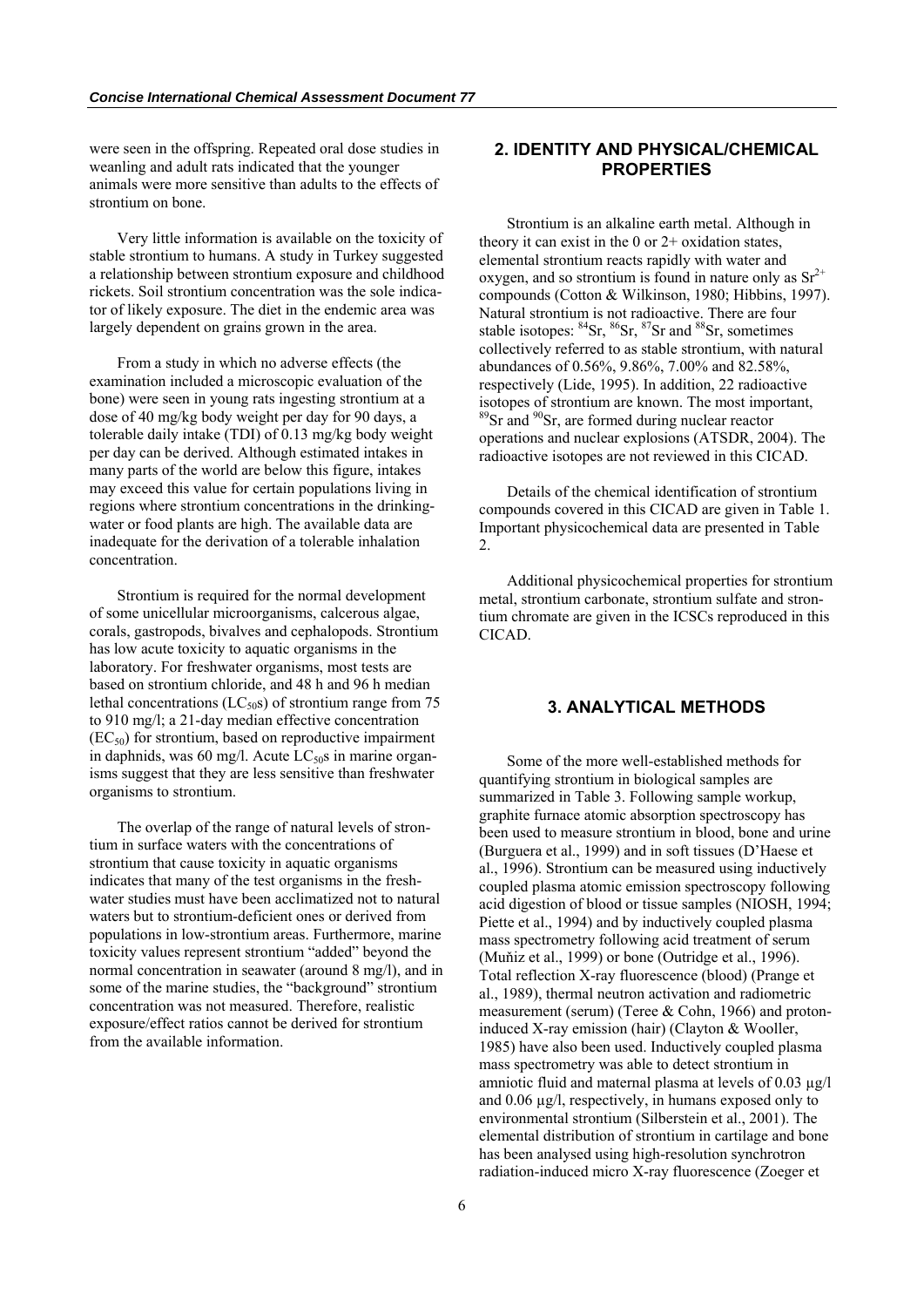|                      |                                                                                  |                                   | <b>Relative</b><br>molecular |            |
|----------------------|----------------------------------------------------------------------------------|-----------------------------------|------------------------------|------------|
| <b>Chemical name</b> | <b>Synonyms</b>                                                                  | <b>Chemical formula</b>           | mass                         | CAS no.    |
| Strontium            |                                                                                  | Sr                                | 87.6                         | 7440-24-6  |
| Strontium acetate    | Strontium diacetate                                                              | $Sr(O2 CCH3)2$                    | 205.7                        | 543-94-2   |
| Strontium carbonate  | Carbonic acid, strontium salt (1:1); strontianite                                | SrCO <sub>3</sub>                 | 147.6                        | 1633-05-2  |
| Strontium chloride   | Strontium dichloride                                                             | SrCl <sub>2</sub>                 | 158.5                        | 10476-85-4 |
| Strontium chromate   | Chromic acid, strontium salt                                                     | SrCrO <sub>4</sub>                | 203.6                        | 7789-06-2  |
| Strontium fluoride   | Strontium difluoride                                                             | SrF <sub>2</sub>                  | 125.6                        | 7783-48-4  |
| Strontium hydroxide  | Strontium hydrate                                                                | Sr(OH <sub>2</sub> ) <sub>2</sub> | 121.6                        | 18480-07-4 |
| Strontium nitrate    | Nitric acid, strontium salt; strontium dinitrate;<br>strontium(II) nitrate (1:2) | Sr(NO <sub>3</sub> ) <sub>2</sub> | 211.6                        | 10042-76-9 |
| Strontium oxide      | Strontia; strontium monoxide                                                     | <b>SrO</b>                        | 103.6                        | 1314-11-0  |
| Strontium peroxide   | Strontium dioxide                                                                | SrO <sub>2</sub>                  | 119.6                        | 1314-18-7  |
| Strontium phosphate  |                                                                                  | $Sr3(PO4)2$                       | 452.8                        | 7446-28-8  |
| Strontium sulfate    | Celestine; celestite                                                             | SrSO <sub>4</sub>                 | 183.7                        | 7759-02-6  |
| Strontium sulfide    | Strontium monosulfide                                                            | <b>SrS</b>                        | 119.7                        | 1314-96-1  |
| Strontium titanate   |                                                                                  | SrTiO <sub>3</sub>                | 183.5                        | 12060-59-2 |

#### **Table 1: Chemical identification of strontium and strontium compounds reviewed in this CICAD (adapted from ATSDR, 2004).**

CAS, Chemical Abstracts Service

#### **Table 2: Selected physicochemical properties of strontium and strontium compounds reviewed in this CICAD (adapted from ATSDR, 2004).**

| <b>Chemical name</b> | Melting point $(^{\circ}C)$ | Boiling point (°C) | Solubility in water (g/l)                |
|----------------------|-----------------------------|--------------------|------------------------------------------|
| Strontium            | 777                         | 1382               | Decomposes                               |
| Strontium acetate    | Decomposes                  | Not applicable     | 369 (cold)                               |
| Strontium carbonate  | No data                     | Decomposes at 1100 | 0.11 at 18 $^{\circ}$ C                  |
| Strontium chloride   | 875                         | 1250               | 538 at 20 °C                             |
| Strontium chromate   | No data                     | No data            | 1.2 at 15 °C <sup>a</sup> ; 30 at 100 °C |
| Strontium fluoride   | Decomposes at >100          | 2489               | 0.12 at 18 $^{\circ}$ C                  |
| Strontium hydroxide  | 375                         | No data            | 470 at 100 °C                            |
| Strontium nitrate    | 570                         | 645                | 790 at 18 °C                             |
| Strontium oxide      | 2430                        | 3000               | 229 at 100 °C                            |
| Strontium peroxide   | Decomposes at 215           | Not applicable     | Decomposes                               |
| Strontium phosphate  | No data                     | No data            | Insoluble                                |
| Strontium sulfate    | 1605                        | No data            | 0.14 at 30 $^{\circ}$ C                  |
| Strontium sulfide    | >2000                       | No data            | Decomposes                               |
| Strontium titanate   | No data                     | No data            | Insoluble                                |

a From IARC (1990).

al., 2006). Strontium in bone can be measured in vivo using source-excited X-ray fluorescence, with a minimum detection limit of 0.25 mg of strontium per gram of calcium (Pejovic-Milic et al., 2004).

 Table 4 summarizes some well-established methods for quantifying strontium in environmental samples.

Strontium in air and water can be measured by filtration, acid digestion and flame atomic absorption spectroscopy (OSW, 1992; ASTM, 1999). Aqueous strontium can also be quantified by acid digestion and spectrophotometry (AOAC, 1990) or inductively coupled plasma atomic emission spectroscopy (USEPA, 2000).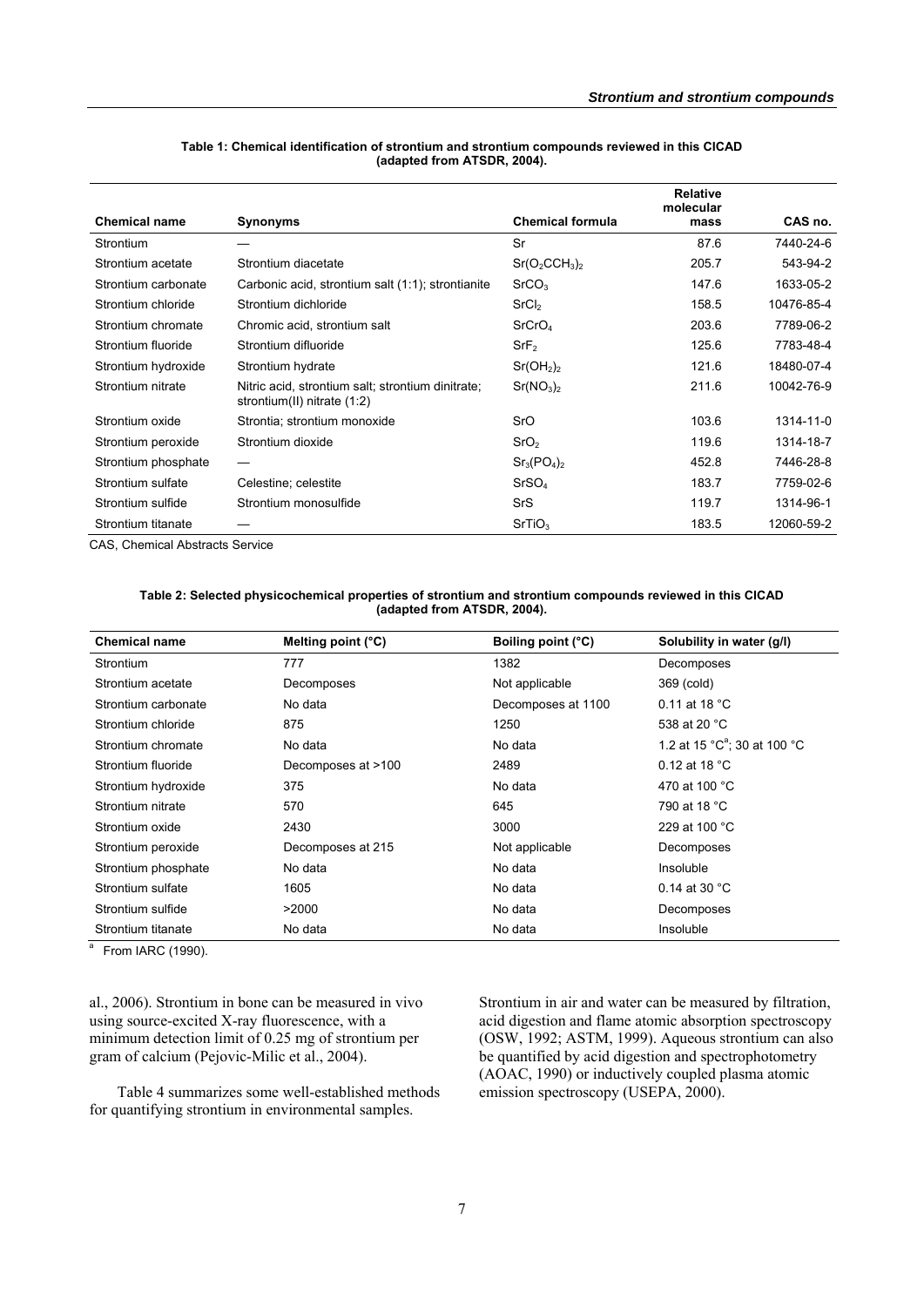| Sample         |                                                                                      | Analytical     |                        |              |                                       |
|----------------|--------------------------------------------------------------------------------------|----------------|------------------------|--------------|---------------------------------------|
| matrix         | Sample preparation                                                                   | method         | <b>Detection limit</b> | % recovery   | <b>Reference</b>                      |
| <b>Blood</b>   | Acidification with nitric acid; dilution;<br>addition of lanthanum matrix modifier   | <b>GFAAS</b>   | $0.13$ mg/             | 94.5-102.5   | Burguera et al. (1999)                |
| <b>Blood</b>   | Acid digestion; iron extraction;<br>cleanup by ion exchange; thin film<br>deposition | TRXF           | $0.04$ mg/             | No data      | Prange et al. (1989)                  |
| <b>Blood</b>   | Acid digestion; dilution                                                             | <b>ICP-AES</b> | $0.3$ mg/l             | 113          | NIOSH (1994); Piette et<br>al. (1994) |
| Blood serum    | Dry ashing; neutron activation;<br>chemical separation                               | TNA            | $0.02$ mg/l            | $75 - 90$    | Teree & Cohn (1966)                   |
| Blood serum    | Acidification and dilution                                                           | ICP-MS         | No data                | 99           | Muñiz et al. (1999)                   |
| Bone           | Acidification with nitric acid; dilution;<br>addition of lanthanum matrix modifier   | <b>GFAAS</b>   | $0.13$ mg/             | 96.5-102.9   | Burguera et al. (1999)                |
| Bone           | Acid digestion                                                                       | ICP-MS         | 6 µg/g dry weight      | No data      | Outridge et al. (1996)                |
| Hair           | Ashing                                                                               | <b>PIXE</b>    | 1 $\mu$ g/g            | No data      | Clayton & Wooller (1985)              |
| <b>Tissues</b> | Acid digestion; dilution                                                             | <b>ICP-AES</b> | No data                | 113          | NIOSH (1994)                          |
| <b>Tissues</b> | Complexometric digestion in<br>TMAH/EDTA matrix with heat                            | <b>GFAAS</b>   | $0.0022$ µg/g          | $99 \pm 4.2$ | D'Haese et al. (1996)                 |
| Urine          | Acidification with nitric acid: dilution:<br>addition of lanthanum matrix modifier   | <b>GFAAS</b>   | $0.13$ mg/             | 98.8-101.5   | Burguera et al. (1999)                |

#### **Table 3: Analytical methods for determining strontium in biological samples (adapted from ATSDR, 2004).**

EDTA, ethylenediaminetetraacetic acid; GFAAS (total strontium), graphite furnace atomic absorption spectroscopy; ICP-AES (total strontium), inductively coupled plasma atomic emission spectroscopy; ICP-MS (isotopic strontium composition), inductively coupled plasma mass spectrometry; PIXE (total strontium), proton-induced X-ray emission; TMAH, tetramethylammonium hydroxide; TNA (total strontium), thermal neutron activation and radiometric measurement; TRXF (total strontium), total reflection X-ray fluorescence

#### **Table 4: Analytical methods for determining strontium in environmental samples (adapted from ATSDR, 2004).**

| Sample<br>matrix | Sample preparation                                            | <b>Analytical method</b>                                                 | Reference                  |
|------------------|---------------------------------------------------------------|--------------------------------------------------------------------------|----------------------------|
| Air              | Particulate collection on cellulose filter;<br>acid digestion | FAAS (ASTM Method D4185)                                                 | ASTM (1999)                |
| Water            | Acid digestion                                                | Spectrophotometric measurement (total strontium)<br>(AOAC Method 911.03) | AOAC (1990)                |
| Water            | Filtration; acid digestion; addition of matrix<br>modifier    | FAAS (ASTM Method D3920; OSW Method 7780)                                | OSW (1992); ASTM<br>(1999) |
| Water            | Wet acid digestion                                            | ICP-AES (USEPA Method 200.15)                                            | <b>USEPA (2000)</b>        |
| Saline water     | <b>Dilution</b>                                               | FAAS (ASTM Method D3352)                                                 | ASTM (1999)                |

AOAC, Association of Official Analytical Chemists; ASTM, American Society for Testing and Materials; FAAS (total strontium), flame atomic absorption spectroscopy; ICP-AES (total strontium), inductively coupled plasma atomic emission spectroscopy; OSW, Office of Solid Waste, United States Environmental Protection Agency; USEPA, United States Environmental Protection Agency

#### **4. SOURCES OF HUMAN AND ENVIRONMENTAL EXPOSURE**

#### **4.1 Natural and anthropogenic sources**

 Strontium occurs naturally in Earth's crust (at approximately 0.02–0.03%) in the form of minerals such as celestite (strontium sulfate) and strontianite (strontium carbonate). Minor amounts occur in other mineral deposits and in, or near, sedimentary rocks associated with gypsum, anhydrite, rock salt, limestone and

dolomite. Strontium can also occur in shales, marls and sandstones (ATSDR, 2004). It is released into the air by natural processes, such as weathering of rocks by wind, entrainment of dust particles, resuspension of soil by wind and sea spray. Air in coastal regions has higher concentrations of strontium as a result of sea spray (Capo et al., 1998). Releases to surface water and groundwater result from the natural weathering of rocks and soils (ATSDR, 2004).

 Strontium can be released into the air as a result of human activities, such as milling and processing of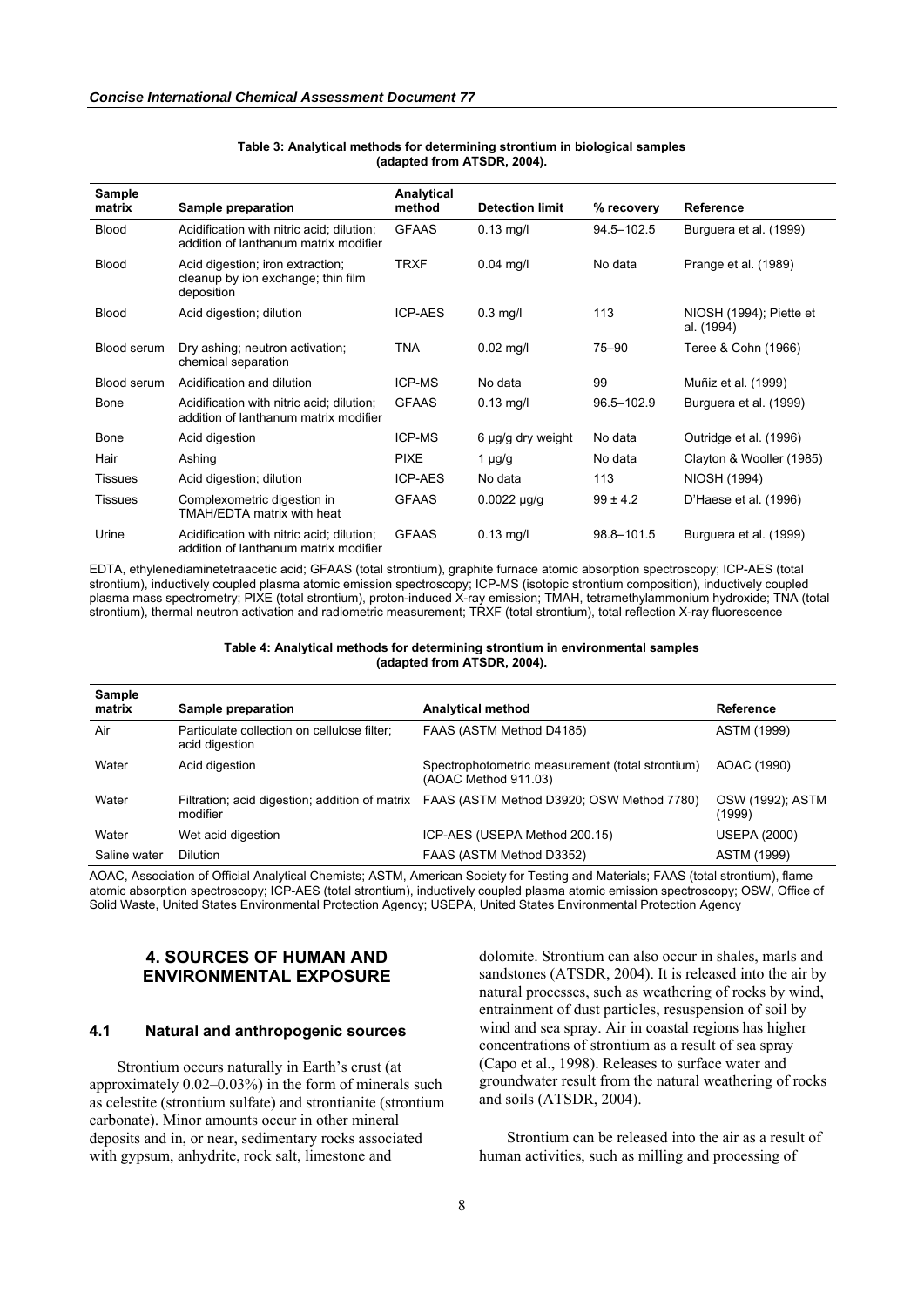strontium compounds, coal burning and the use of phosphate fertilizers and pyrotechnic devices (Lee & von Lehmden, 1973; Que Hee et al., 1982; Ondov et al., 1989; Raven & Loeppert, 1997; Perry, 1999). Strontium deposition in peat cores in Indiana, USA, has increased 7-fold from  $8.1 \text{ mg/m}^2$  per year in early times (1339– 1656) to 57.0 mg/m2 per year in 1970–1973, presumably due to human activities (Cole et al., 1990). The amount of strontium discharged into the air by coal-fired power plants depends on the strontium concentration in coal, the amount of coal burned and the efficiency of fly ash recovery. Approximately 90% of coal mass is consumed during the combustion process, leaving 10% as residual, non-volatile material (fly ash) containing strontium at 100–4000 mg/kg (Furr et al., 1977). Atmospheric emissions from coal-fired power plants contained strontium at concentrations of  $17-2718 \mu g/m^3$  and approximately 9800  $\mu$ g/m<sup>3</sup> in the western and eastern USA, respectively (Que Hee et al., 1982; Ondov et al., 1989). Phosphate fertilizers may contain strontium at concentrations between 20 and 4000  $\mu$ g/g (Lee & von Lehmden, 1973; Raven & Loeppert, 1997). Strontium can be released into the atmosphere in windblown soil to which phosphate fertilizers have been applied. Low levels of strontium (about 9 ng/m<sup>3</sup> air) were found in the immediate environment of pyrotechnic displays (Perry, 1999).

#### **4.2 Production and use**

 The principal strontium minerals of commercial interest are celestite (strontium sulfate) and strontianite (strontium carbonate). Celestite is usually converted to strontium carbonate for commercial purposes. The black ash method (alternatively known as the calcining method) and the soda ash method (also known as direct conversion) are the two most common recovery techniques for strontium. The black ash method produces chemicalgrade strontium carbonate, containing about 98% strontium carbonate and 2% by-products and impurities. The soda ash method produces technical-grade strontium carbonate containing at least 97% strontium carbonate (Ober, 1998).

 From 1994 to 2001, imports of strontium minerals and compounds into the USA for consumption have remained relatively steady at approximately 31 000– 38 500 tonnes per year. Exports of strontium compounds from the USA were much lower during this period (e.g. 1120 tonnes in 1994, 929 tonnes in 2001 and 340 tonnes in 2002) (Ober, 1998, 2002). In recent years, about 5400 tonnes of strontium compounds have been put on the market in Canada annually. The major contributors to this total (in tonnes) are strontium nitrate (2000), strontium carbonate (1200), strontium oxide (1000), strontium metal (1000), strontium chloride (100), strontium sulfate (20), strontium titanate (10) and

strontium phosphate (10) (Health Canada, personal communication, 2007).

 In 2001, more than 85% of all strontium consumed in the USA was used in the manufacture of ceramics and glass products, primarily in television faceplate glass. In the USA, all colour televisions and other devices containing cathode-ray tubes are legally required to contain strontium in the faceplate glass of the picture tube to block X-ray emissions. Major manufacturers of television picture tube glass incorporate about 8% of strontium oxide into the faceplate glass. Strontium is added to the glass melt in the form of strontium carbonate. Upon heating and solidification, it is transformed to strontium oxide. Strontium compounds are also used in ceramic ferrite magnets (strontium ferrite) and other ceramic and glass applications, pyrotechnics (strontium nitrate), paint pigments (strontium chromate), fluorescent lights (strontium phosphate), getters in zinc production (strontium carbonate), alloys (strontium metal) and medicines (strontium chloride, strontium peroxide). Strontium metal has limited commercial use. One minor use of strontium is as an alloy material for the production of aluminium castings. Most commercial processes use strontium carbonate as the feed material (Hibbins, 1997; Ober, 2002).

### **5. ENVIRONMENTAL TRANSPORT, DISTRIBUTION AND TRANSFORMATION**

#### **5.1 Environmental transport and distribution**

#### *5.1.1 Air*

 Some strontium is transported from oceans, the largest reservoir of dissolved strontium, to the air in sea spray (Capo et al., 1998). Strontium released into the air from natural and anthropogenic activities is transported and redeposited on Earth by dry or wet deposition. Analysis of the aerial deposition of  $\frac{90}{9}$ Sr following the 1986 Chernobyl accident in Ukraine found that 96% of atmospheric 90Sr returned to Earth as wet deposition (Hirose et al., 1993).

#### *5.1.2 Water*

 Oceanic strontium can leave the oceans by sea spray and by deposition in marine carbonate sediment (Capo et al., 1998). Strontium in water can sorb as hydrated ions on the surface of kaolinite clay minerals, weathered minerals (e.g. amorphous silica) and iron oxides (Hayes & Traina, 1998; O'Day et al., 2000; Sahai et al., 2000).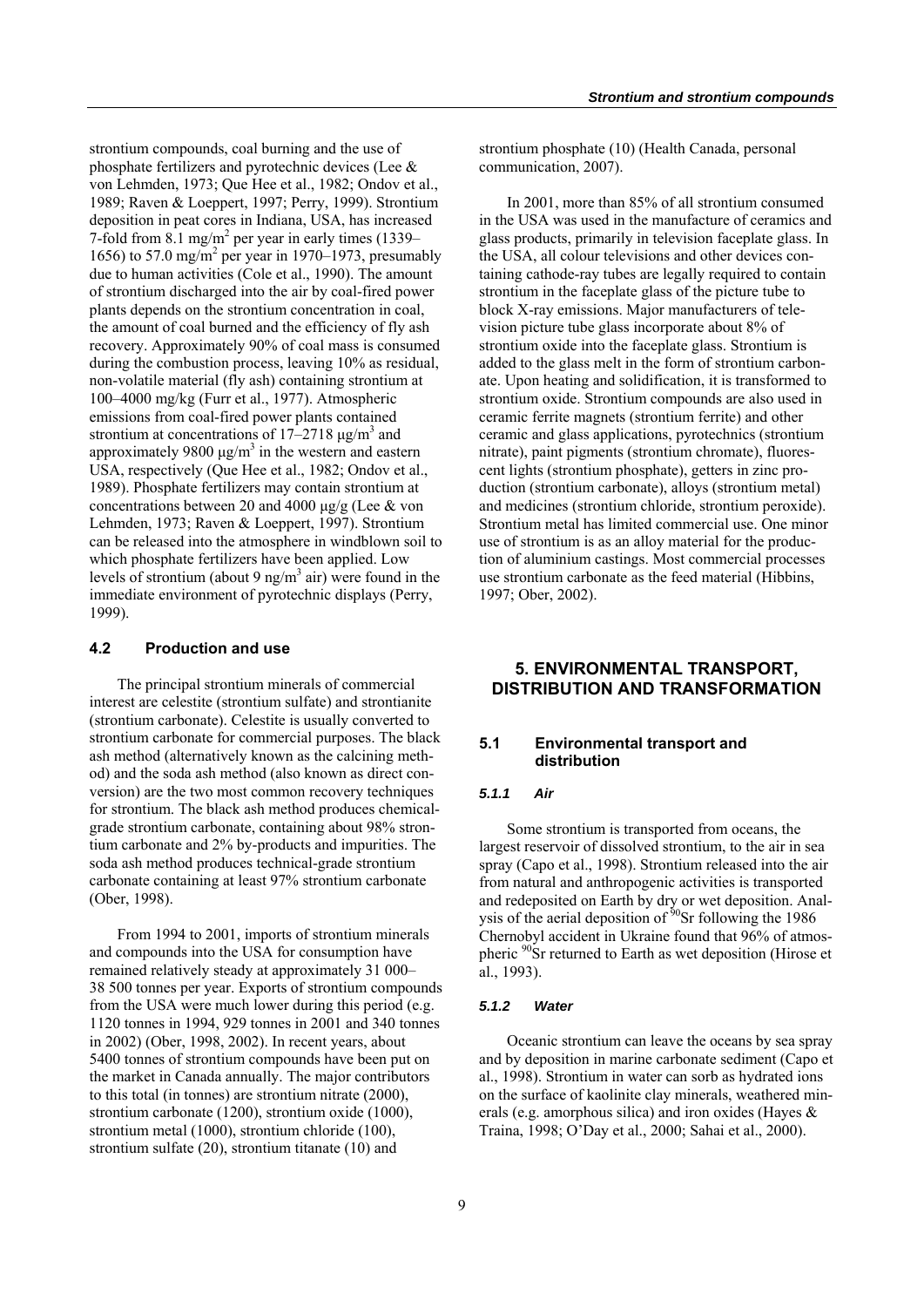#### *5.1.3 Soils and sediments*

 Strontium has moderate mobility in soils and sediments and sorbs moderately to metal oxides and to the surface of clays and other minerals (Hayes & Traina, 1998; O'Day et al., 2000; Sahai et al., 2000). On calcite (calcium carbonate), low concentrations of the  $Sr^{2+}$ cation may sorb by electrostatic attraction as hydrated ions, or higher concentrations may precipitate as strontianite (strontium carbonate), thus reducing mobility (Parkman et al., 1998).

Distribution coefficient  $(K_d)$  values for  $Sr^{2+}$  sorption vary widely, reflecting differences in soil and sediment conditions as well as the analytical techniques used (NCRP, 1984; Bunde et al., 1997). The in situ  $K_d$  values for stable strontium and <sup>90</sup>Sr determined in soil cores taken from the fallout area of the 1945 blast in Nagasaki, Japan, were 496 and 300 l/kg, respectively. Migration rates for 90Sr in soils from this area were estimated to be 4.2 mm per year when the percolation rate of soil water was 2500 mm per year. Most <sup>90</sup>Sr remained close to the soil surface in these soils (Mahara, 1993). In 1996, at most sites in the contaminated zone near Chernobyl, Ukraine, more than  $95\%$  of  $90$ Sr was located in the upper 30 cm layer (Kashparov et al., 2001). Organic matter in soils has a substantial effect on strontium transport through soils into groundwater.  $K_d$  values decreased down the soil profile in podzol forest soil with an organic-rich topsoil and lower clay layers, from 140 to 44 l/kg (Bunzl & Schimmack, 1989). The  $\text{Sr}^{2+}$  cation chemically complexes with organic matter, and the resulting complexes precipitate (Helal et al., 1998a). Complex formation is enhanced by calcium cations, increasing the removal of strontium cations from solution and reducing strontium ion mobility (Helal et al., 1998a). Nitrate fertilizers inhibit complex formation and increase strontium ion mobility (Helal et al., 1998b).  $K_d$ values of 15–40 l/kg were measured for  $90\text{Sr}$  (Sr<sup>2+</sup>) in aquifer sediments near liquid waste disposal facilities at the Hanford site in the state of Washington, USA, where rapid ion exchange dominates (Monetti, 1996).  $K_d$  values were measured for  $^{90}Sr$  ( $Sr^{2+}$ ) in aquifer sediments beneath wastewater ponds that contained high salt concentrations at the National Environmental and Engineering Laboratory in Idaho, USA (Bunde et al., 1998); values ranged from 56 to 62 l/kg at initial sodium and potassium concentrations of 300 mg/l and 150 mg/l, respectively. For initial aqueous sodium concentrations of 1 g/l and 5 g/l,  $K_d$  values were 4.7 l/kg and 19 l/kg, respectively. At the Chalk River Nuclear Laboratory in Ontario, Canada, a <sup>90</sup>Sr waste plume in groundwater initially advanced rapidly as  $\frac{90}{9}$ Sr was outcompeted by high concentrations of calcium and magnesium cations for sorption sites in sediments; as the concentrations of calcium and magnesium cations declined, the migration of the  $^{90}$ Sr plume slowed (Toran, 1994). High salt concentrations (marine water, brines or high-salinity water)

can increase the mobility of  $90$ Sr (Sr<sup>2+</sup>) by decreasing strontium sorption to sediments and increase the transport of strontium with the environmental cycling of water (Bunde et al., 1997, 1998).

#### *5.1.4 Biota*

 Plants do not need strontium but readily absorb it from soil via their normal calcium uptake pathway (NCRP, 1984). The ratio of the strontium concentration in wet vegetation to that in dry soil ranges from 0.017 to 1.0 (NCRP, 1984). Plant uptake of strontium is greatest in sandy soils with low clay and organic matter content (Baes et al., 1986) and is reduced by soil calcium and potassium (Lembrechts, 1993). Strontium deposited on plant surfaces from the atmosphere may remain on the plant, be washed off or be absorbed directly into the plant through the leaves. Contamination by direct deposition on foliage surfaces is relatively brief, with a weathering half-life of approximately 14 days (Lassey, 1979). In three species of fruit-bearing plants exposed to strontium (as  ${}^{85}Sr$ ) by aerial deposition, translocation was localized to the deposition site (Carini et al., 1999). Uptake of strontium through the leaves is minor compared with root uptake. Once absorbed into the plant, strontium translocates to other parts of the plant, such as the leaves or fruit. Translocation in plants depends on species and growth stage, and accumulation is highest in the growing parts (Kodaira et al., 1973). Leaf fall results in release of strontium to the soil surface. Downward migration of  $90$ Sr is slowed by recycling of the contaminated litter by vegetation (Cooper & Rahman, 1994). Subsurface strontium can be transported to topsoil by burrowing animals and is spread to the surrounding environment via animal tissues and faecal deposits (Arthur & Janke, 1986).

#### **5.2 Environmental transformation**

 Strontium is emitted into the atmosphere principally as strontium oxide, which reacts rapidly in the presence of moisture or carbon dioxide to form strontium hydroxide or strontium carbonate. The former ionizes to form  $Sr^{2+}$  and SrOH<sup>+</sup> cations (ATSDR, 2004). In water, strontium exists primarily as a strongly hydrated  $Sr^{2+}$  cation, which is firmly coordinated with six or more water molecules in aqueous solution (Cotton & Wilkinson, 1980; ATSDR, 2004). These  $Sr^{2+}$  ions retain the hydration sphere (O'Day et al., 2000) when sorbing on the surface of kaolinite clay minerals, weathered minerals (e.g. amorphous silica) and iron oxides (Sahai et al., 2000). Sorbed carbonate on iron oxides enhances the sorption of  $Sr^{2+}$  and permits the nucleation of  $Sr^{2+}$  as strontium carbonate (Sahai et al., 2000). On calcite (calcium carbonate),  $Sr^{2+}$  sorption occurs by electrostatic attraction as hydrated ions, but precipitation of strontianite (strontium carbonate) may occur at higher concentrations (Parkman et al., 1998).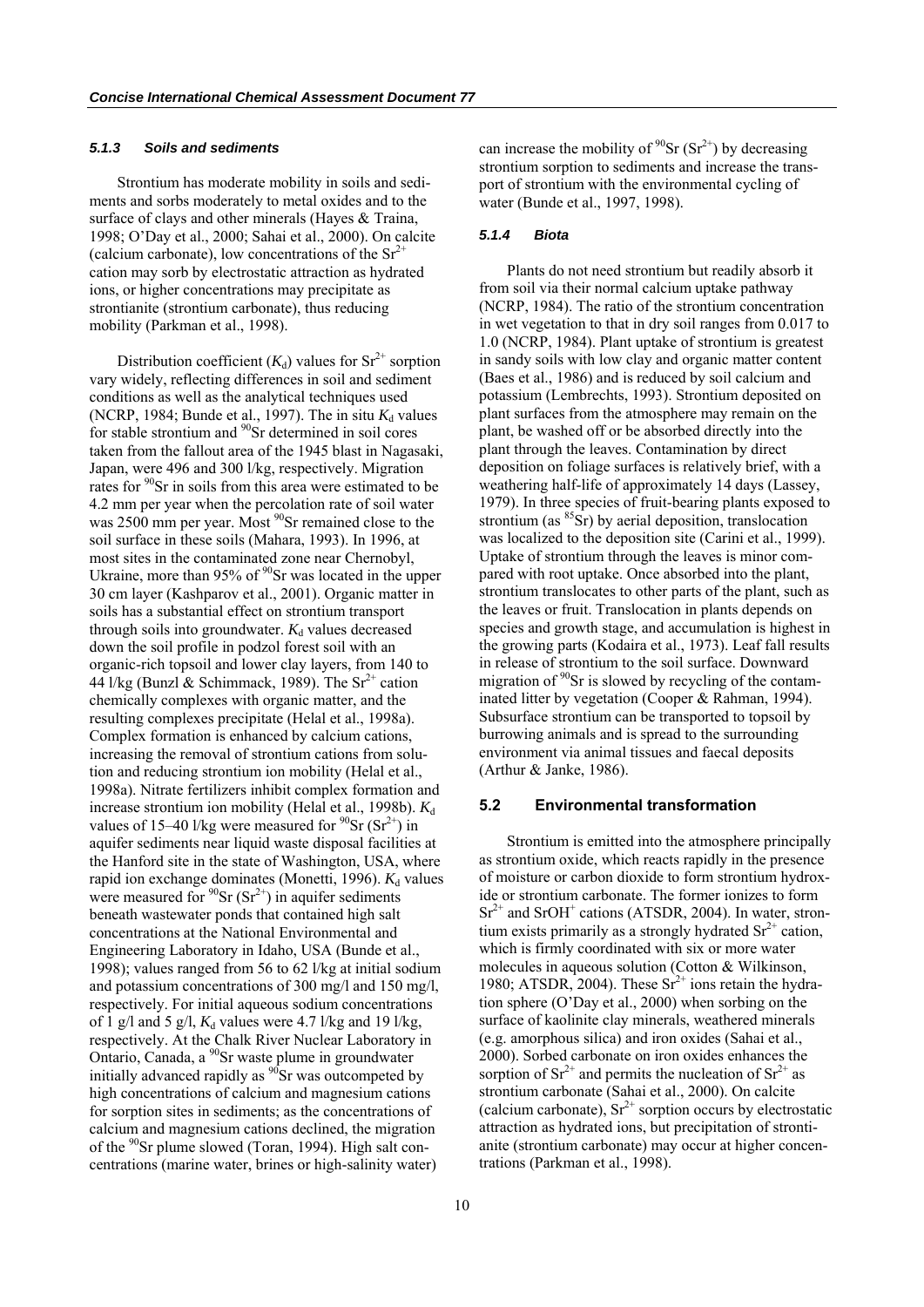#### **5.3 Bioaccumulation** *6.1.1 Air*

Bioconcentration factors (BCFs) for  $90$ Sr in aquatic, terrestrial and wetland ecosystems at the United States Department of Energy Savannah River Site in South Carolina have been reported. The highest values were found for bony fish. BCF values exceeded 50 000 for the bony tissue, because the uptake and distribution of strontium and calcium are very similar. In the muscle tissue of bony fish, BCF values for  $^{90}$ Sr ranged from high (610; benthic invertebrate and fish feeders) to very high (3400; piscivores). Strontium is readily accumulated in otoliths, vertebrae and opercula of fish. In fact, strontium chloride solutions have been used to deliberately mark salmon fry for later identification in the wild (Schroder et al., 1995). High values were also found for other aquatic species, such as macroinvertebrates (insects), macrophytes (white water lilies and bladderwort) and zooplankton (Friday, 1996). Bioaccumulation of strontium  $(Sr^{2+})$  by fish is inversely correlated to the concentrations of  $Ca^{2+}$  and H<sup>+</sup> in water (Chowdhury et al., 2000; Chowdhury & Blust, 2001). Chowdhury & Blust (2001) observed that calcium and strontium act as competitive inhibitors in fish. In most aquatic environments, strontium is a trace element, whereas calcium is a major element, so strontium is unlikely to inhibit calcium uptake. Thus, it is the concentration of strontium relative to that of calcium in the water, and not the absolute concentration of strontium, that should determine uptake of strontium. The uptake of strontium showed an increase at low levels of the complexing species ethylenediaminetetraacetic acid (EDTA) and nitrilotriacetic acid (NTA) because the higher affinity of EDTA and NTA for  $Ca^{2+}$  than for  $Sr^{2+}$ results in decreased competition between  $\text{Sr}^{2+}$  and  $\text{Ca}^{2+}$ at the gill uptake sites (Chowdhury & Blust, 2002). However, the correlation with calcium is not universal and does not apply to other organisms, such as algae and plants (NCRP, 1984). Earthworms do not accumulate strontium in soils high in calcium; however, strontium accumulation may occur in acidic, calcium-poor soils (Morgan et al., 2001).

# **6. ENVIRONMENTAL LEVELS AND HUMAN** concentration was 4.82 mg/l (Anon, 1998).

#### **6.1 Environmental levels**

 The average concentration of strontium in Earth's crust is about 200–300 mg/kg (ATSDR, 2004) or 340– 370 mg/kg (Capo et al., 1998). Reported concentrations range from 20 mg/kg in sandstone up to 465 mg/kg in basalt. Wood may contain strontium at 8–2500 mg/kg (Capo et al., 1998). The anthropogenic activities of an industrialized human society have led to increased local concentrations of strontium (ATSDR, 2004).

 Two surveys reported the strontium content in urban air to range from 4 to 100 ng/m<sup>3</sup> and to average 20 ng/m<sup>3</sup> (Dzubay & Stevens, 1975). An average concentration of  $29.1$  ng/m<sup>3</sup> was measured in urban air in the Los Angeles basin in California, USA, during 1985 (Witz et al., 1986). Strontium concentrations in urban air in Illinois, USA, between 1985 and 1988 averaged 0.9–  $4.8 \text{ ng/m}^3$  (Sweet et al., 1993). Concentrations may be higher near coal-burning plants, where strontium can be released with stack emissions (ATSDR, 2004).

#### *6.1.2 Water*

 In the USA, the National Drinking Water Contaminant Occurrence Database contains data on contaminant concentrations at many points in the public water supply system, including entry, various points in the treatment and distribution systems, and "finished" drinking water. According to the source document (ATSDR, 2004), the average concentrations of strontium in public water supplies that were derived from surface water and groundwater were 1.10 mg/l (range 0.2–3.68 mg/l) and 0.81 mg/l (range 0.010–3.5 mg/l), respectively (USEPA, 2002). In earlier surveys, strontium was present at concentrations below 1 mg/l in nearly all municipal water supplies across the USA (USGS, 1963). The concentration of dissolved strontium in influents from publicly owned treatment works was between 0.025 and 0.45 mg/l (USEPA, 1981). In seven towns in Wisconsin, USA, average strontium concentrations in the drinkingwater in 1975 were 0.02, 0.28, 5.4, 8.3, 10.4, 15.1 and 33.9 mg/l, respectively (Curzon & Spector, 1977). In the summer of 1968, mean strontium concentrations in the drinking-water of 24 counties in Texas, USA, ranged from 0.4 to 37.8 mg/l. Only in four counties did the mean concentration exceed 5 mg/l (Dawson et al., 1978).

 In Germany, the mean strontium concentration in nearly 4000 drinking-water samples was 0.34 mg/l during 1990–1992. The 10th and 95th percentile values were 0.06 and 0.93 mg/l. All values were above the detection limit  $(0.5 \mu g/l)$ , and the maximum recorded

**EXPOSURE** In a survey in 1995–1996 of 100 samples of consumable bottled water in Canada, strontium concentrations ranged from 1.3 µg/l in water subjected to distillation or reverse osmosis up to 1.44 mg/l in mineral water (Dabeka et al., 2002).

> The average concentration of strontium in seawater is approximately 8 mg/l (Demayo, 1986). At several locations around the USA (data from the National Drinking Water Contaminant Occurrence Database), average concentrations of dissolved strontium in lakes/reservoirs and springs were 1.09 mg/l (97.6% of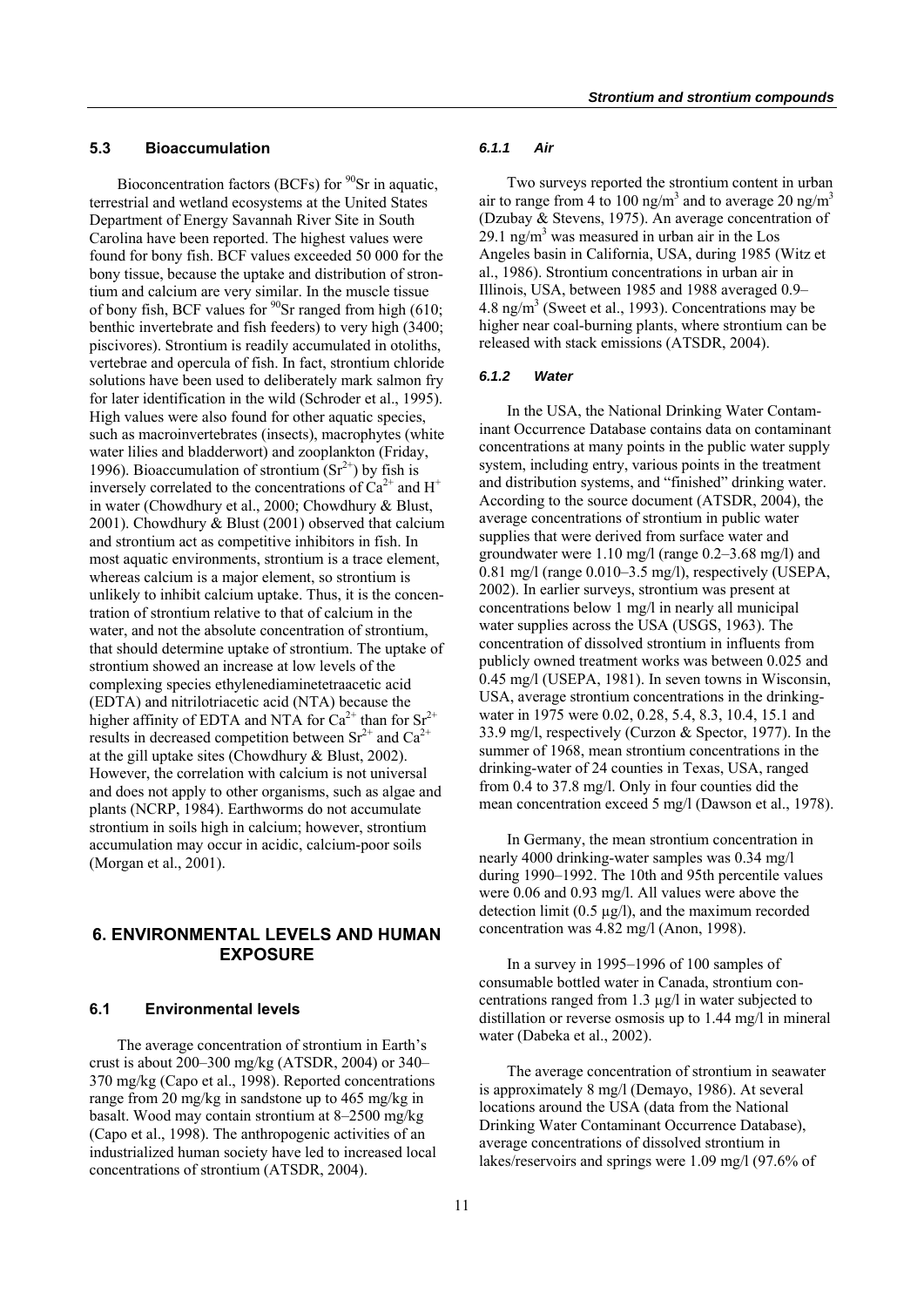sites; range 0.002–170 mg/l) and 0.64 mg/l (100% of sites; range 0.028–3.2 mg/l), respectively. In other surface waters, dissolved strontium was detected at 1572 of 1595 sites (98.6% of sites), with an average concentration of 0.36 mg/l (range 0.0005–30 mg/l) (USEPA, 2002). Earlier surveys (USGS, 1963) found strontium to be present at concentrations below 1 mg/l in nearly all fresh surface waters across the USA, and average concentrations in streams were between 0.5 and 1.5 mg/l. Strontium concentrations above 1 mg/l were found in streams of the south-west USA, where the total dissolved solids content is the highest of any area of the continental USA. Streams of most of the Atlantic slope basins, southern USA, upper Great Lakes region and Pacific North-west region generally contain strontium at concentrations below 0.5 mg/l (USGS, 1963). Strontium concentrations in European stream waters range over 4 orders of magnitude, from 0.001 to 13.6 mg/l, with a median value of 0.11 mg/l. Low strontium concentrations were associated with granitic, metamorphic and felsic volcanic rocks; high concentrations were associated principally with limestone, evaporite, dolomite and, in Italy, alkaline volcanic rocks (Salminen et al., 2005). Mean strontium levels of up to 2 mg/l have been reported for river water contaminated by old mine workings in Scotland (Davidson et al., 2005). Neal et al. (1997) reported mean strontium concentrations ranging from 0.04 to 0.1 mg/l for three other Scottish rivers.

 Dissolved strontium was detected in groundwater at 4353 of 4383 (99.3%) sites in the USA, with an average concentration of 1.6 mg/l (range 0.0009–200 mg/l) (USEPA, 2002). Earlier surveys reported average concentrations in groundwater to be below 0.5 mg/l, although concentrations above 1 mg/l were seen in the south-western USA. Unusually high concentrations (>20 mg/l) were found in some wells in Wisconsin, USA (USGS, 1963).

 Average concentrations of strontium in rain and snow were  $0.7-380 \mu g/l$  and  $0.01-0.76 \mu g/l$ , respectively (Capo et al., 1998).

#### *6.1.3 Sediment and soil*

 The average concentrations of strontium in Earth's crust, exposed upper crust and soils are approximately 370 mg/kg, 340 mg/kg and 240 mg/kg, respectively (USEPA, 1995; Capo et al., 1998; ATSDR, 2004). The median strontium concentrations in European soils were 95 mg/kg (range 6–2010 mg/kg) in subsoil and 89 mg/kg (range 8–3120 mg/kg) in topsoil (Salminen et al., 2005). Typical concentrations of strontium in soil amendments (which are routinely applied to agricultural land) are  $250 \pm 192$  mg/kg dry weight for sewage sludges from publicly owned treatment works, 610 mg/kg for phosphate fertilizers and for limestone, and 80 mg/kg dry weight for manure (Mumma et al., 1984; USEPA,

1995a). Mean strontium levels of up to 225 mg/kg dry weight have been reported for river sediments contaminated by old mine workings in Scotland; mean strontium concentrations below 40 mg/kg were reported upstream and downstream of the mine workings (Davidson et al., 2005). The median strontium concentration in European stream sediments was 126 mg/kg, with a range from 31 to 1352 mg/kg (Salminen et al., 2005).

#### *6.1.4 Biota, including food*

 Mean strontium concentrations of up to 3.6 g/kg have been reported for shells of freshwater shellfish sampled from rivers contaminated by old mine workings in Scotland. Flesh from mussels contained a mean strontium concentration of 180 mg/kg (Davidson et al., 2005). Mussel shells and flesh sampled from uncontaminated areas contained strontium concentrations of 14 mg/kg and 24 mg/kg, respectively (Segar et al., 1971).

 Strontium concentrations in fruits and vegetables are summarized in Table 5. The highest measured concentrations were found in leafy vegetables (e.g. 64 mg/kg dry weight in cabbage) (USGS, 1980; Barnes, 1997). Concentrations (fresh weight) in a wide range of foods—including cereal and bakery products (0.2– 18 mg/kg), vegetables, fruits, nuts and berries (0.2– 19 mg/kg), meat and meat products  $(0.03-1.4 \text{ mg/kg})$ , fish and other seafood  $(0.4–12 \text{ mg/kg})$ , dairy products and eggs (0.04–7.6 mg/kg), beverages (0.01–1 mg/kg), confectionery (0.1–5.7 mg/kg), condiments (0.7–24 mg/kg), convenience foods (0.4–2.1 mg/kg) and baby foods (0.5–2.8 mg/kg)—have been reported in Finland (Varo et al., 1982).

 Wood may contain strontium at 8–2500 mg/kg (Capo et al., 1998). Strontium was measured at 141 mg/kg in tobacco leaves (Sato et al., 1977), and the average concentration in the ash of 12 brands of cigarettes was 373 mg/kg (Iskander, 1986). Strontium was found in waste materials, including municipal solid waste (11–35 mg/kg) and incineration fly ash (110–220 mg/kg) (Lisk, 1988), coal fly ash (30–7600 mg/kg), coal bottom ash (170–6400 mg/kg), flue gas desulfurization by-products (70–3000 mg/kg) and oil ash  $(50-920)$ mg/kg) (Eary et al., 1990), and compost (260–420 mg/kg) (Evans & Tan, 1998).

#### **6.2 Human exposure**

#### *6.2.1 Environmental*

 For humans without occupational strontium exposure, the primary exposure sources are drinkingwater and food, especially grains, leafy vegetables and dairy products. Concentrations of strontium in these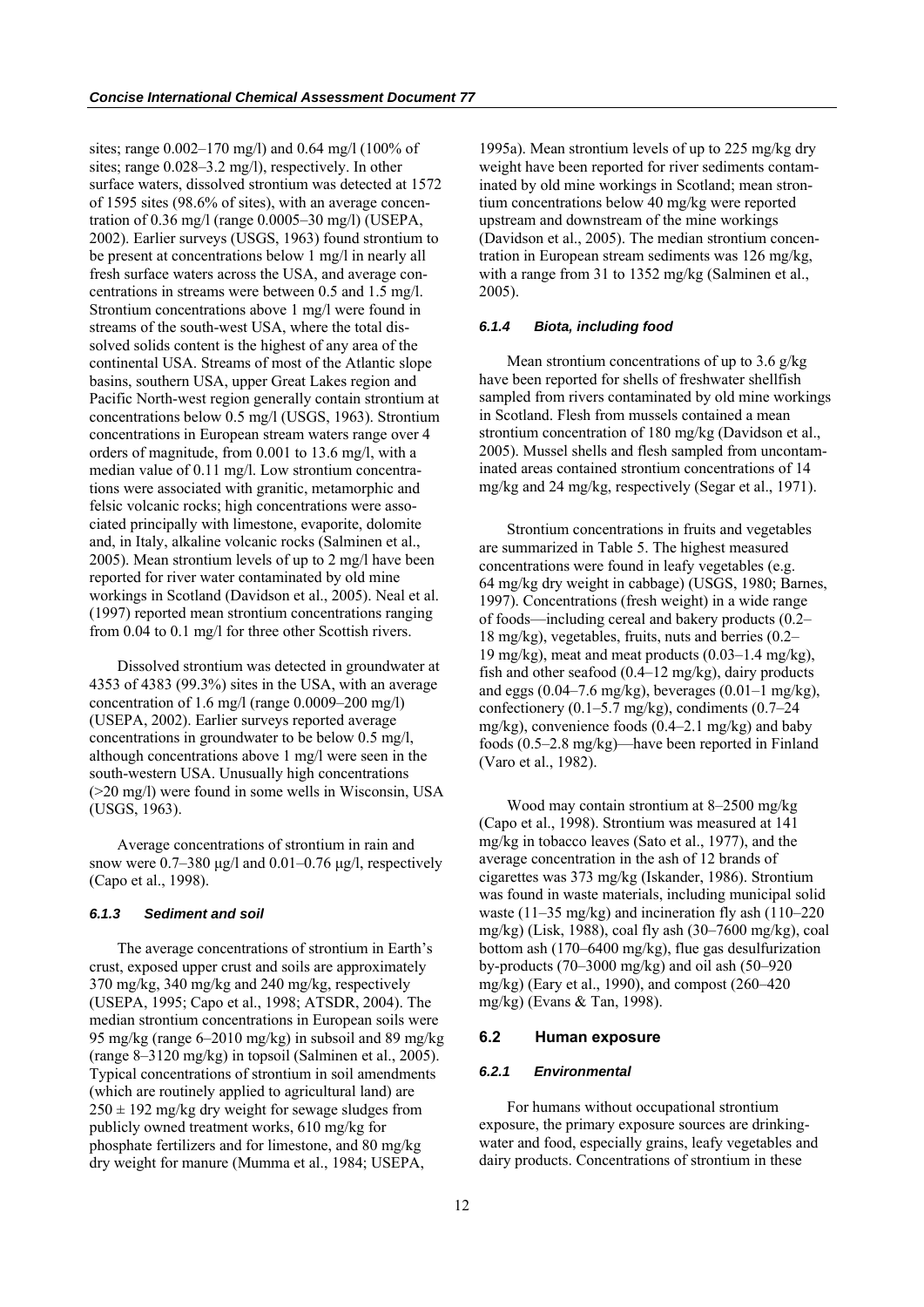**Table 5: Concentrations of strontium in fruits and vegetables, including juices (adapted from ATSDR, 2004).**

|                  |                                 |                                              |       | section 6.1.2), an adult consuming 2 litres of water                                                                      |
|------------------|---------------------------------|----------------------------------------------|-------|---------------------------------------------------------------------------------------------------------------------------|
| Fruit/vegetable  | Average liquid<br>concentration | Average solid<br>concentration<br>(mg/kg dry |       | day would ingest 0.68 or 2.2 mg of strontium per or<br>from this source. A 2001 total diet study in the Un                |
| produce or juice | $(\mu g/l)^a$                   | weight) <sup>b</sup>                         |       | Kingdom estimated an average strontium intake of                                                                          |
| Apple            |                                 | 13.58                                        |       | mg/day from food (UKCOT, 2008; UKFSA, 2009                                                                                |
| Apple juice      | 0.1271                          |                                              |       | figure that was similar to that $(1.3 \text{ mg/day})$ reported                                                           |
| Banana           | 0.1297                          |                                              |       | the equivalent survey carried out in 1994 (Ysart e                                                                        |
| Bean:            |                                 |                                              |       | 1999). Similar estimates were obtained in an Aust                                                                         |
| Dry              |                                 | 6.63                                         |       | market basket survey in 1994 for adult females (0.                                                                        |
| Snap             |                                 | 21.7                                         |       | mg/day) (Gulson et al., 2001) and from duplicate of<br>and market basket studies in Viet Nam (1.2 mg/da                   |
| Blackberry       | 0.2619                          |                                              |       | (Giang et al., 2001). Based on analysis of a wide ra                                                                      |
| Boysenberry      | 0.9523                          |                                              |       | of foods and national food consumption statistics,                                                                        |
| Cabbage          |                                 | 64.17                                        |       | Finnish scientists estimated an average dietary stro                                                                      |
| Corn:            |                                 |                                              |       | intake of 1.9 mg/day. The items contributing to thi                                                                       |
| Sweet            |                                 | 0.416                                        |       | were dairy products and eggs (35%), vegetables an                                                                         |
| Cucumber         |                                 | 24.0                                         |       | fruits $(32\%)$ , "others" $(13\%)$ , cereal products $(11\%)$                                                            |
| Currant:         |                                 |                                              |       | $(8\%)$ and meat $(1\%)$ (Varo et al., 1982). In a study                                                                  |
| Red              | 1.251                           |                                              |       | regions in Japan in 1981, the mean daily strontium                                                                        |
| Grape:           |                                 |                                              |       | intake from the diet (meals) was 2.3 mg per person                                                                        |
| American         |                                 | 25.6                                         |       | (regional means ranged from 0.9 to 4.3 mg per per                                                                         |
| Concord          | 0.3661                          |                                              |       | per day) (Shiraishi et al., 1989).                                                                                        |
| European         |                                 | 38.4                                         |       |                                                                                                                           |
|                  |                                 |                                              |       | The air makes only a minor contribution to to<br>strontium intake. Based on an average strontium                          |
| Red              | 0.1086                          |                                              |       | concentration of 20 ng/m <sup>3</sup> in urban air (Dzubay &                                                              |
| White            | 0.6318                          |                                              |       | Stevens, 1975; Witz et al., 1986), an adult breathin                                                                      |
| Kiwi             | 1.744                           |                                              |       | approximately 20 $m3$ of air per day might inhale 4                                                                       |
| Lemon products:  |                                 |                                              |       | of strontium daily. This figure may be somewhat h                                                                         |
| Lemon            | 0.0986                          |                                              |       | for persons living near sources of strontium emissi-                                                                      |
| <b>Bottled</b>   | 0.5334                          |                                              |       | and for smokers.                                                                                                          |
| Lemonade         | 0.1653                          |                                              |       |                                                                                                                           |
| Lettuce          |                                 | 22.26                                        |       | For adults in the USA, the total daily exposure                                                                           |
| Lime             | 0.3464                          |                                              |       | strontium has been estimated at approximately 3.3                                                                         |
| Mango            | 0.5121                          |                                              |       | mg/day, made up of 2 mg/day from drinking-wate                                                                            |
| Orange           |                                 | 25.56                                        |       | 1.3 mg/day from the diet and a negligible 0.4 $\mu$ g/d                                                                   |
| Orange juice:    |                                 |                                              |       | from inhaled air (ATSDR, 2004).                                                                                           |
| <b>Brazilian</b> | 0.0417                          |                                              |       |                                                                                                                           |
| California       | 0.5368                          |                                              |       | As part of an Australian market basket survey<br>1994, the estimated daily intakes of strontium for                       |
| Florida          | 0.0933                          |                                              |       | month-old infants fed exclusively breast milk or ir                                                                       |
| Navel            | 0.5209                          |                                              |       | formula were 0.05 mg and 0.25 mg, respectively                                                                            |
| Pineapple        | 0.1612                          |                                              |       | (Gulson et al., 2001).                                                                                                    |
| Papaya           | 1.690                           |                                              |       |                                                                                                                           |
| Peach            |                                 | 3.082                                        | 6.2.2 | <b>Occupational</b>                                                                                                       |
| Pear             | 0.5912                          |                                              |       |                                                                                                                           |
|                  | 0.0604                          |                                              |       | Workers employed at industrial facilities that                                                                            |
| Pineapple        |                                 |                                              |       | produce, process and use strontium and strontium                                                                          |
| Potato           |                                 | 2.562                                        |       | compounds will have higher exposures than person                                                                          |
| Raspberry        | 2.232                           |                                              |       | without occupational exposure. In a study of six an                                                                       |
| Strawberry       | 0.3001                          |                                              |       | factories in Italy, personal air sampling revealed m                                                                      |
| Tangerine        | 0.0828                          |                                              |       | strontium concentrations of 0.5 $\mu$ g/m <sup>3</sup> (range 0.1–                                                        |
| Tomato           |                                 | 9.96                                         |       | $\mu$ g/m <sup>3</sup> ) for 24 oven chargers and batch mixers and                                                        |
| Tomato sauce     | 0.8894                          |                                              |       | $\mu$ g/m <sup>3</sup> (range 0.1–0.2 $\mu$ g/m <sup>3</sup> ) for 8 art glass makers<br>formers (Apostoli et al., 1998). |

From Barnes (1997).

 $b$  From USGS (1980).

media may vary widely (ATSDR, 2004). Assuming concentrations of 0.34 or 1.1 mg/l in drinking-water (see section 6.1.2), an adult consuming 2 litres of water per day would ingest 0.68 or 2.2 mg of strontium per day from this source. A 2001 total diet study in the United Kingdom estimated an average strontium intake of 1.2 mg/day from food (UKCOT, 2008; UKFSA, 2009), a figure that was similar to that (1.3 mg/day) reported in the equivalent survey carried out in 1994 (Ysart et al., 1999). Similar estimates were obtained in an Australian market basket survey in 1994 for adult females (0.89–1.2 mg/day) (Gulson et al., 2001) and from duplicate diet and market basket studies in Viet Nam (1.2 mg/day) (Giang et al., 2001). Based on analysis of a wide range of foods and national food consumption statistics, Finnish scientists estimated an average dietary strontium intake of 1.9 mg/day. The items contributing to this total were dairy products and eggs (35%), vegetables and fruits  $(32\%)$ , "others"  $(13\%)$ , cereal products  $(11\%)$ , fish  $(8\%)$  and meat  $(1\%)$  (Varo et al., 1982). In a study of 31 regions in Japan in 1981, the mean daily strontium intake from the diet (meals) was 2.3 mg per person (regional means ranged from 0.9 to 4.3 mg per person per day) (Shiraishi et al., 1989).

 The air makes only a minor contribution to total strontium intake. Based on an average strontium Stevens, 1975; Witz et al., 1986), an adult breathing approximately 20  $m<sup>3</sup>$  of air per day might inhale 400 ng of strontium daily. This figure may be somewhat higher for persons living near sources of strontium emission and for smokers.

 For adults in the USA, the total daily exposure to strontium has been estimated at approximately 3.3 mg/day, made up of 2 mg/day from drinking-water, 1.3 mg/day from the diet and a negligible 0.4  $\mu$ g/day from inhaled air (ATSDR, 2004).

 As part of an Australian market basket survey in 1994, the estimated daily intakes of strontium for 6 month-old infants fed exclusively breast milk or infant formula were 0.05 mg and 0.25 mg, respectively (Gulson et al., 2001).

#### Peach 3.082 *6.2.2 Occupational*

 Workers employed at industrial facilities that produce, process and use strontium and strontium compounds will have higher exposures than persons without occupational exposure. In a study of six art glass factories in Italy, personal air sampling revealed median strontium concentrations of 0.5  $\mu$ g/m<sup>3</sup> (range 0.1–12.6)  $\mu$ g/m<sup>3</sup>) for 24 oven chargers and batch mixers and 0.1  $μg/m<sup>3</sup>$  (range 0.1–0.2  $μg/m<sup>3</sup>$ ) for 8 art glass makers and formers (Apostoli et al., 1998).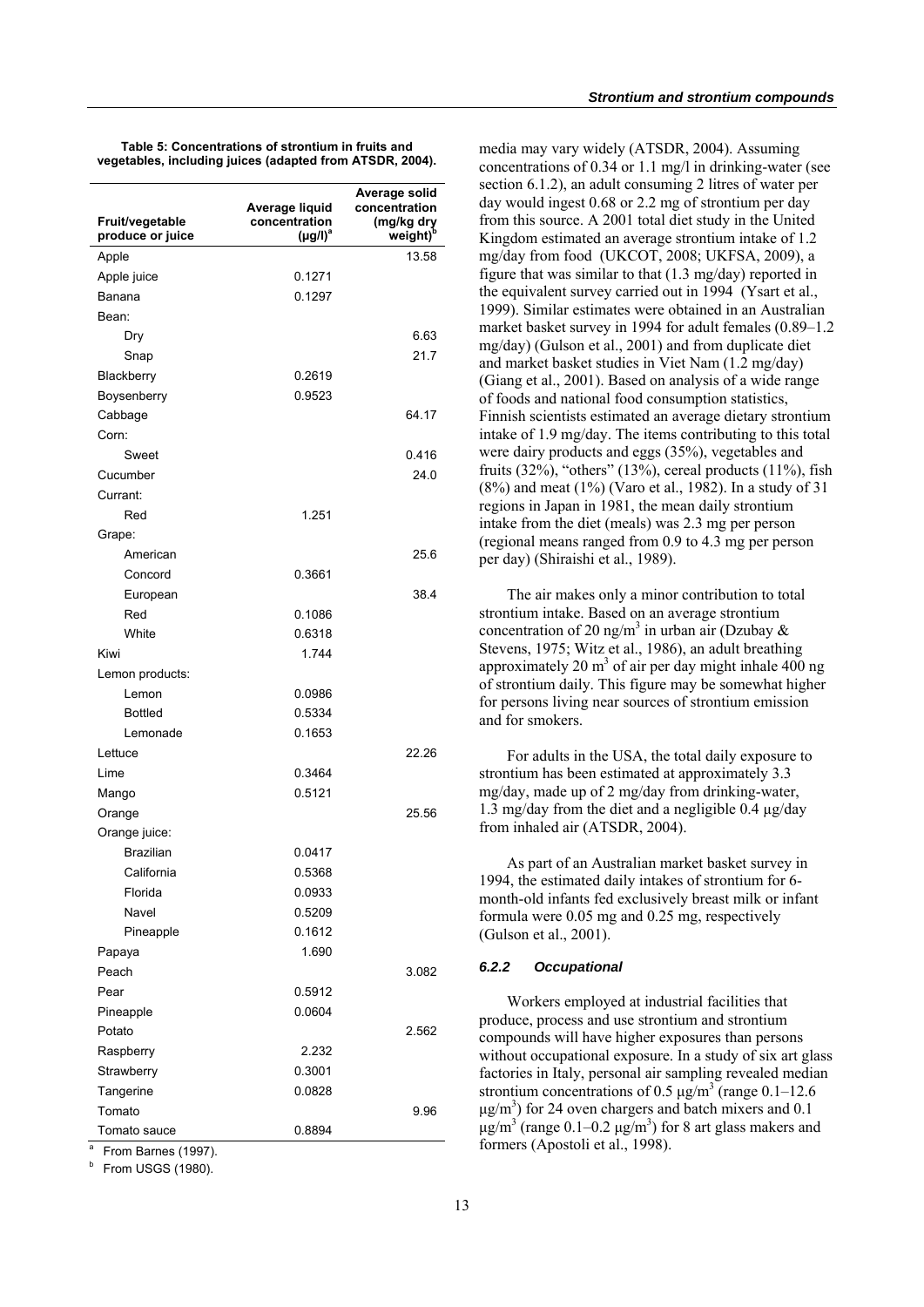### **7. COMPARATIVE KINETICS AND METABOLISM IN LABORATORY ANIMALS AND HUMANS**

#### **7.1 Body burden and tissue levels**

 Strontium is very similar to calcium in its physiological behaviour and can act as an imperfect surrogate for calcium (ATSDR, 2004). As with calcium, approximately 99% of the total body burden of strontium is found in the skeleton (ICRP, 1993). The skeletal burden of stable strontium in Japanese adult males was estimated to be approximately 440 mg, compared with 850 g calcium (Tanaka et al., 1981). A review gives a figure of 320 mg for a man weighing 70 kg (Nielsen, 2004). In humans, the highest concentrations occur in the bones and teeth (means 115–138 mg/kg wet weight), with much lower levels (0.05–0.38 mg/kg) in muscle, brain, kidney, liver and lung; concentrations of about 27–53 μg/l were found in the serum/plasma/blood (Olehy et al., 1966; Iyengar et al., 1978; Skoryna, 1981b; Tsalev, 1984). In a small group of adult males, the mean strontium concentration in plasma was 29 μg/l (Sutton et al., 1971a). Average strontium levels in the cadaver tissues of 168 subjects in the USA (expressed as mg/kg ash) were as follows: rib bone, 110; vertebra, 100; aorta, 33; ileum, 25; duodenum, 11; lung, 8.2; kidney, 5.2; heart, 2.6; and liver, 1.6 (Tipton & Cook, 1963; Tipton, 1981).

#### **7.2 Absorption**

 Good quantitative data on the absorption of inhaled strontium are lacking, but the excretion of radiostrontium in urine and faeces (for several hundred days) following inhalation of airborne radiostrontium by workers provides some evidence that strontium is absorbed from the lungs (e.g. Rundo & Williams, 1961; Petkau & Pleskach, 1972; Navarro & López, 1998).

 Laboratory animal studies indicate that the rate of absorption of strontium compounds from the lungs increases with solubility. When dogs were exposed (nose only) to an aerosol of soluble <sup>85</sup>Sr-labelled strontium chloride (activity median aerodynamic diameter [AMAD] 1.4–2.7 μm) for 2–22 min, less than 1% of the initial lung burden remained in the lung 12 h after the exposure (Fission Product Inhalation Project, 1967a). In contrast, when dogs were similarly exposed to  $^{90}$ Sr in fused montmorillonite clay particles (AMAD 2.2 μm), the average half-time of elimination of strontium from the lungs (by absorption) was 490 days (Snipes et al., 1974a, 1974b). When rats were exposed to aerosols of 85Sr as the carbonate, phosphate, fluoride, oxide or titanate (particle sizes and doses not specified), less than 1% of the initial 85Sr lung burden remained 5 days after inhalation of the carbonate, phosphate, fluoride or oxide,

compared with 60% of the less soluble strontium titanate (Willard & Snyder, 1966).

 In rats, an intratracheal dose of strontium chloride was absorbed with a half-time of <1 day (Naményi et al., 1986). By contrast, in rats that received an intratracheal dose of 360–760 μg of strontium as strontium titanate, strontium was eliminated from the lungs with half-times of 0.4 day (85%) and 130 days (15%). This reflects a rapid initial phase of mechanical clearance from the tracheobronchial region, followed by a slow phase of pulmonary absorption (Anderson et al., 1999). Administration of <sup>85</sup>Sr-labelled strontium chloride (in saline) directly into the nasal tract of hamsters led to absorption of  $67\%$  of the  $85$ Sr in 4 h;  $63\%$  was estimated to have been absorbed directly from the nasopharynx region (Cuddihy & Ozog, 1973).

 Studies in healthy adult humans or hospital patients given an oral dose of strontium chloride or ingesting strontium in the diet indicate that approximately 20% (range 11–28%) of ingested strontium is absorbed from the gastrointestinal tract. Absorption was quantified from plasma strontium concentration–time profiles for ingested and intravenously injected strontium (bioavailability study) or from measurements of the difference between the amount ingested and the amount excreted in faeces (balance study). Although balance studies might yield underestimates of absorption (because of faecal excretion of absorbed strontium), the two methods yielded similar absorption estimates (Spencer et al., 1960, 1972; LeRoy et al., 1966; Rundo & Lillegraven, 1966; Hart & Spencer, 1967; Uchiyama et al., 1973; Likhtarev et al., 1975; Warren & Spencer, 1976; Leeuwenkamp et al., 1990; Blumsohn et al., 1994; Sips et al., 1994, 1995, 1996; Bianchi et al., 1999). Studies conducted in infants and children indicate that approximately 15–30% of dietary strontium is absorbed, similar to estimates in adults (Harrison et al., 1965; Kahn et al., 1969; Sutton et al., 1971b; Alexander et al., 1974).

 Significant age-related differences in absorption of ingested strontium were not seen in these human studies. However, 15-day-old rats absorbed 85% of an oral dose of strontium chloride, whereas rats that were at least 89 days old absorbed just 8% of the dose (Forbes & Reina, 1972). In another study, adult rats absorbed 19% of an oral dose of 1.4 mg of strontium as strontium chloride (Sips et al., 1997), a value similar to that reported for humans (Sips et al., 1995, 1996). These data suggest the possibility that absorption of strontium is more extensive during the neonatal period in humans.

Rats given a tracer dose of <sup>85</sup>Sr as strontium chloride in drinking-water between 14 and 16 days after the start of lactation absorbed twice as much strontium as did non-lactating control rats (11% compared with 5% absorption). Absorption was estimated as the fraction of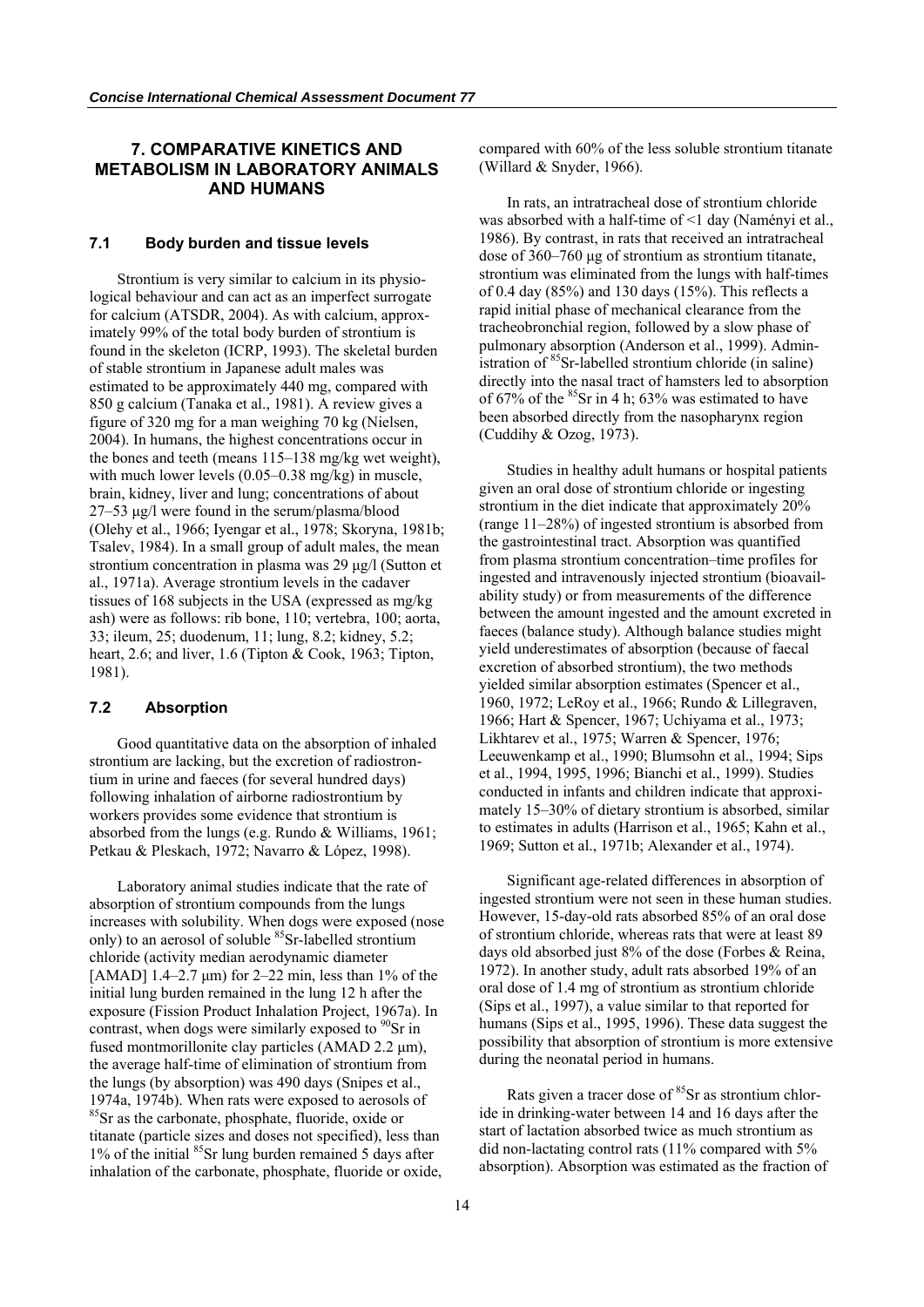the dose in the skeleton, urine and pups (Kostial et al., 1969).

 Studies in hamsters suggest that absorption can occur in the stomach and small intestine. Following a gavage tracer dose of <sup>85</sup>Sr-labelled strontium chloride, 37% was absorbed; 20% was absorbed when the pyloric sphincter had been ligated (Cuddihy & Ozog, 1973).

 Co-ingestion of strontium and calcium reduced strontium uptake and skeletal strontium retention (Palmer et al., 1958; Steinbach, 1968; Roushdy et al., 1980, 1981). Oral administration of phosphate (as aluminium phosphate antacid gel) reduced the gastrointestinal absorption of strontium by increasing its excretion in faeces (Carr & Nolan, 1968; Spencer et al., 1969a, 1969b; Keslev et al., 1972). Oral administration of sulfates at the same time as strontium reduced strontium retention in the skeleton (Volf, 1964).

 One human study has indicated that undamaged skin is a relatively effective barrier to penetration by strontium. Following application of <sup>85</sup>Sr-labelled strontium chloride solution to the intact forearm skin (average area 8 cm2 ) of three volunteers for 6 h, absorption over the next 40 days was estimated to be 0.26% (range 0.14– 0.37%) of the applied dose (Ilyin et al., 1975).

When  $0.01-1.0\%$  strontium chloride solutions containing <sup>90</sup>Sr were applied to the epidermal surface of abdominal skin removed from 5- or 9-day-old rats, penetration of radiostrontium was inversely related to concentration. In the case of a 0.1% solution, penetration was 0.5% for the (hairless) skin of 5-day-old rats compared with 2% for (hairy) skin of 9-day-old rats, suggesting that the hair follicles in skin of the older rats allowed increased permeation (Bauerová et al., 2001).

#### **7.3 Distribution**

 The distribution of absorbed strontium in the human body is similar to that of calcium, with approximately 99% of the total body burden being in the skeleton (ICRP, 1993). Strontium distributes relatively uniformly within the bone volume, where it exchanges with calcium in hydroxyapatite. The strontium to calcium concentration ratio in bone increases with age from approximately 3  $\times$  10<sup>-4</sup> at birth to 5  $\times$  10<sup>-4</sup> in adults (Tanaka et al., 1981; Papworth & Vennart, 1984). This ratio is about 10–20% higher in cortical bone than in trabecular bone (Tanaka et al., 1981).

 In animals, strontium absorbed from the respiratory tract rapidly distributes, primarily to the skeleton. When dogs were exposed (nose only) to an aerosol of soluble 85Sr-labelled strontium chloride (AMAD 1.4–2.7 μm) for 2–22 min, 37% was found in the skeleton within 12 h. After 4 days, 84% was in the skeleton (Fission Product

Inhalation Project, 1967a). Within 4–6 days of exposing rats for 30 min to aerosols of <sup>85</sup>Sr as the carbonate, phosphate, fluoride or oxide (particle sizes and doses not specified), more than 99% of the body burden of  ${}^{85}Sr$ was in the skeleton (Willard & Snyder, 1966). Two days after rats were exposed (head only) for 10 min to tracer levels of  ${}^{85}Sr$  or a mixture of  ${}^{85}Sr$  and  ${}^{90}Sr$  aerosols (AMAD  $1.8-2.8 \mu m$ ), the concentration in bone was 100–2000 times higher than in soft tissues. The rank order of soft tissue concentrations (highest to lowest) was muscle  $>$  skin  $>$  liver  $>$  kidney, and none was detected in the lungs (Fission Product Inhalation Project, 1967b). In rats exposed to  ${}^{89}$ Sr-enriched airborne fly ash (90% with a particle diameter less than 20  $\mu$ m) for 6 h, strontium was detected in various tissues. On the day after exposure, the tissue to plasma strontium concentration ratios were 0.3–0.5 in the liver, kidney, small intestine and heart (Srivastava et al., 1984b).

 Although intratracheal instillation does not precisely replicate inhalation exposure, the two exposure routes likely lead to similar distribution patterns. In rats given an intratracheal dose of <sup>89</sup>Sr-enriched fly ash (90% with a particle diameter below 20 μm), radioactivity was eliminated from the lung and appeared in plasma and other tissues within days of the exposure; tissue to plasma concentration ratios were  $>1$  (1.5–2) in the liver, kidney, stomach and small intestine and  $\leq 1$  (0.7–0.9) in the spleen, heart and brain (Srivastava et al., 1984a). The relatively high concentrations of strontium in the gastrointestinal tract probably reflect the mechanical clearance of strontium from the airways to the oesophagus.

 In an analysis of published data from the United Kingdom on  $90$ Sr and calcium concentrations in human bone tissues and diets during 1955–1970, scientists concluded that skeletal uptakes of strontium varied with age, being highest (at about 10% of dietary intake) in infants and during adolescence, when bone growth rates are relatively high, and lower (at about 4.75% of intake) in adults. Approximately 7.5% of the cortical bone  $^{90}Sr$ burden was eliminated from bone each year (equivalent to an elimination half-time of approximately 9.2 years). The rate of elimination from trabecular bone was approximately 4 times higher (Papworth & Vennart, 1984).

 Administration of strontium chloride hexahydrate to rats in the diet at concentrations up to 1200 mg/kg for 90 days had no effect on strontium levels in blood or muscle. At 30 mg/kg of diet and above for 14 days or at 75 mg/kg of diet and above for 90 days, there were doserelated increases in strontium in the bone. At 3000 mg/kg of diet for 2 weeks, the females had strontium concentrations of 2, 1 and 1451 µg/g in blood, muscle and bone (wet tissue), respectively. At 4800 mg/kg of diet for 90 days, the males had strontium concentrations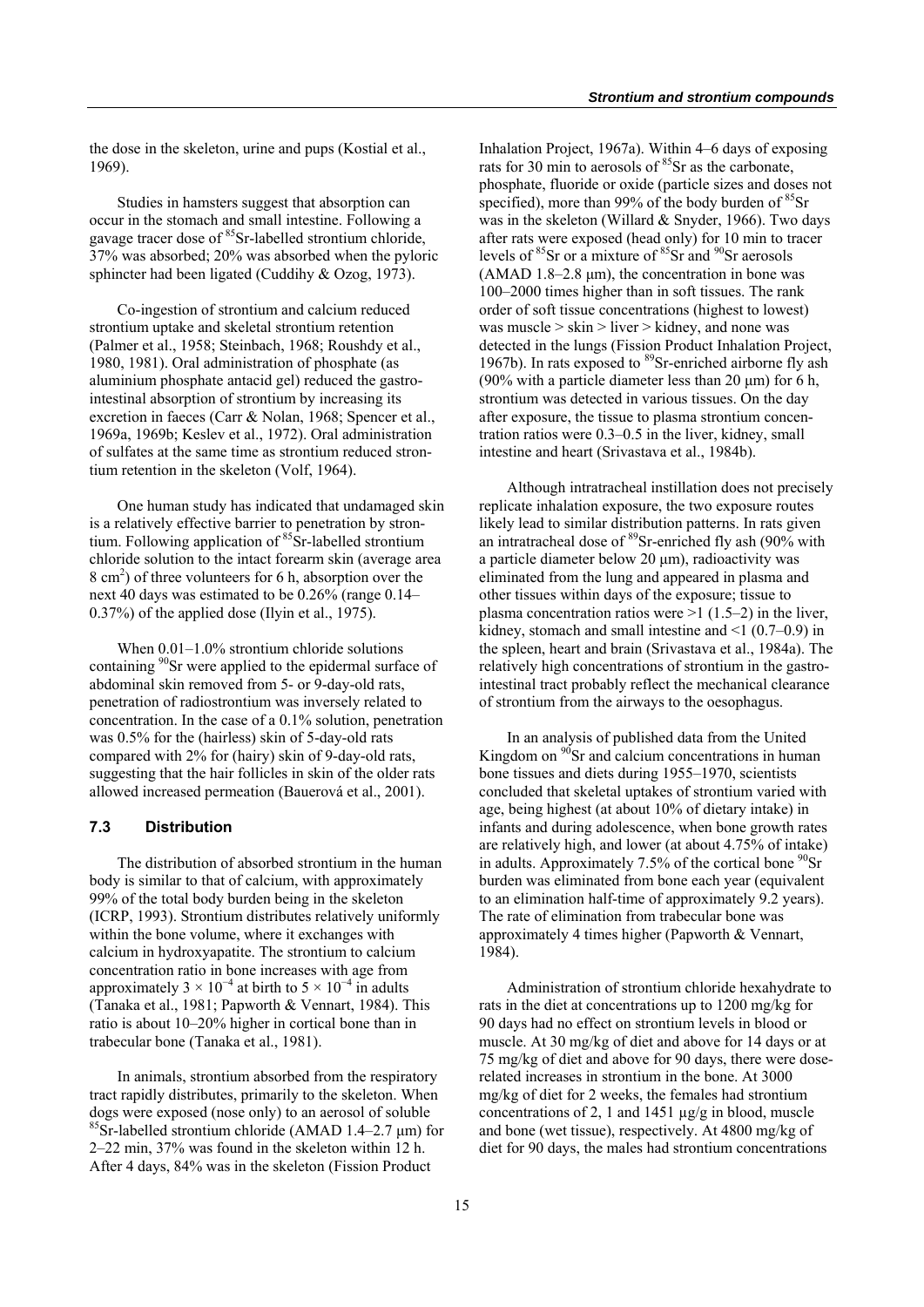of 2, 2 and 5941 µg/g in blood, muscle and bone (wet tissue), respectively (Kroes et al., 1977).

 In rats given drinking-water containing strontium (as strontium chloride) at 3.4 mg/l for 3 months, the serum concentration of strontium was 8.7 mg/l, and the tissue to serum strontium concentration ratios were as follows: liver, 0.7; heart, 1.2; muscle, 1.1; adrenal, 1.3; brain, 1.2; and bone, 1300. Strontium to calcium ratios in these tissues were approximately 0.05–0.1 (Skoryna, 1981a). In rats given an intraperitoneal injection of strontium, tissue to plasma strontium concentration ratios 1–5 h later were <1 in the fat, spleen, liver, ovary, testis, skeletal muscle and heart and 1.2–1.7 in the lung, small intestine, salivary gland, kidney and skin (Brues et al., 1969). The tissue to plasma concentration ratio exceeded 2 in the seminal vesicles of mice several days after an intraperitoneal dose of strontium (Brues et al., 1967).

 Information on the subcellular location of strontium 2001). in soft tissues is extremely limited. In rats drinking water containing strontium (as strontium chloride) at 1.9 mg/l for 3 months, strontium concentrations (per milligram of protein) in the mitochondrial, lysosomal and microsomal fractions of liver were about 5 times higher than the concentration in cytosol (Skoryna, 1981a). As much as 50– 80% appeared to be bound to protein (Kshirsagar, 1977).

 In human blood obtained from blood banks, strontium concentrations were 7.2 μg/l in the erythrocyte fraction and 44 μg/l in the plasma fraction, suggesting that most of the blood strontium resides in the plasma (Olehy et al., 1966). Strontium binds to (as yet uncharacterized) proteins in human serum. When incubated at 10 mg/l with human serum, some 45% of strontium was ultrafilterable (Alda & Escanero, 1985). Others reported a value of 60% for the ultrafilterable fraction in two subjects with a plasma strontium concentration of 3.5 mg/l after an intravenous dose of 20 or 100 mg of strontium chloride (Harrison et al., 1955). This concentration is 160 times higher than that reported in subjects not receiving strontium supplements (Versieck et al., 1993); in these subjects without supplements, a larger fraction of the serum strontium may be bound, as binding appears to be saturable (Berg et al., 1973; Alda & Escanero, 1985). Values of 30–40% protein binding have been reported for plasma from adult guinea-pigs and 50% for fetal guinea-pig plasma (Twardock et al., 1971).

 No placental transfer of strontium was detected when rats were given an intratracheal dose of <sup>89</sup>Srenriched fly ash on days 14–18 of gestation. Strontium concentrations in whole fetus, liver, lung, heart and kidney were similar to those in sham-treated controls (Srivastava et al., 1990).

 Strontium concentrations were similar in amniotic fluid and in the maternal blood when examined in eight healthy women during weeks 16–20 of pregnancy (Silberstein et al., 2001). Transfer coefficients—expressed as the ratio of  $90$ Sr concentrations (per gram of calcium) in the fetal and maternal skeletons—were determined for six residents of the Techa River region of Russia who were exposed to strontium (as a result of releases from a plutonium production plant) prior to pregnancy and their seven stillborn infants. The transfer coefficients (fetal to maternal ratio) varied from 0.012 to 0.24, with the higher values associated with maternal exposures that occurred during adulthood and lower values associated with maternal exposures during childhood or adolescence. The difference was not related to the maternal strontium burden at pregnancy and may reflect a lower availability of strontium deposited in cortical bone during periods of active bone growth. It was concluded that strontium in the maternal skeleton can be transferred to the fetus during pregnancy (Tolstykh et al., 1998,

 The fetus begins to accumulate strontium from the beginning of ossification (Olsen & Jonsen, 1979). For example, when mice were given an injection of strontium on day 14 of pregnancy (about the time ossification starts), the fetal strontium burden was 0.7% of the maternal dose, compared with 4.5% if the maternal dose was given on day 18 of pregnancy. Thus, fetal transfer was higher when the mothers were dosed at the time of greatest skeletal growth (Rönnbäck, 1986). A similar observation has been made in rats; uptake of strontium by the fetus was highest (1–2% of an injected maternal dose) when the mothers were dosed on or after the 16th day of gestation (when ossification of the fetal skeleton begins) (Wykoff, 1971; Hartsook & Hershberger, 1973). The distribution of strontium in the fetus at the end of gestation is similar to that in the mother, with most of the strontium burden in the skeleton. In mice, the skeletal (long bones) to soft tissue concentration ratio was approximately 40 in both the fetuses and dams (Jacobsen et al., 1978).

 Strontium enters mammary milk in humans and can be transferred to newborns during breastfeeding (Harrison et al., 1965). The mean concentration of strontium in breast milk of 12 healthy women was 74 μg/l (range 39–93 μg/l), and the strontium to calcium concentration ratio was  $2.4 \times 10^{-4}$  (Harrison et al., 1965). In a study of 29 healthy women, the concentration of strontium in colostrum samples collected during the first 3 days after delivery was comparable with that in serum from venous blood samples taken 20 min before delivery. In contrast, the concentration of calcium in colostrum was significantly higher than that in maternal serum. Whereas calcium transport was active, strontium transfer seemed to be based primarily on a concentration gradient mode of action (Rossipal et al., 2000). Animal studies provide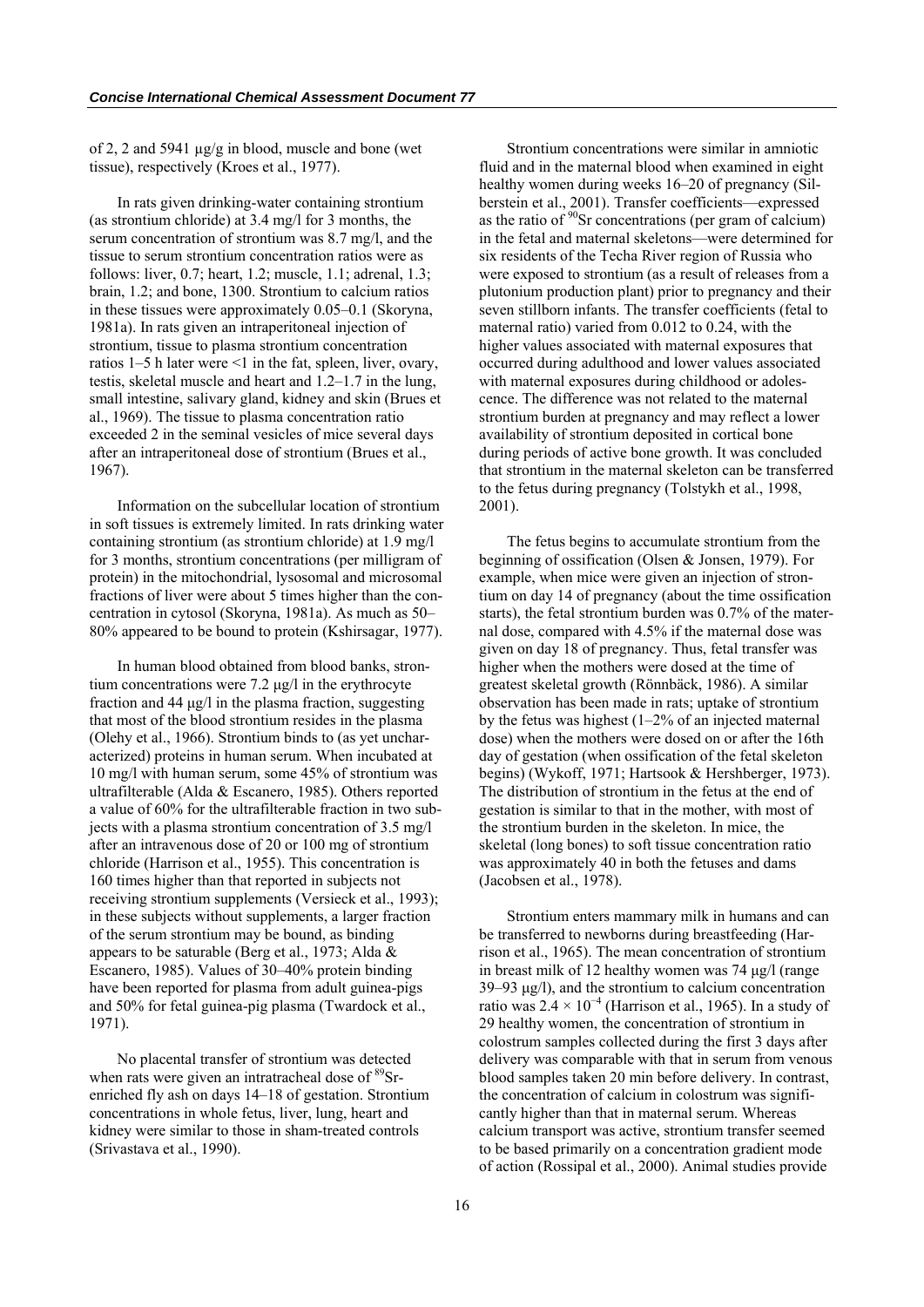additional evidence for transfer of strontium from breast milk to newborns during lactation (Hopkins, 1967; Rönnbäck et al., 1968; Kostial et al., 1969; Jacobsen et al., 1978). When rats were given  $85$ Sr at tracer concentrations in drinking-water on days 14–16 of lactation, approximately 5% of the dose was recovered in the nursing pups 24 h after the end of exposure (Kostial et al., 1969). When lactating mice received an intraperitoneal injection of radioactive strontium, strontium levels in the nursing pups were about 20% of those in the dams (Rönnbäck et al., 1968). These results are consistent with those of the oral exposure study (Kostial et al., 1969), assuming that approximately 25% of the oral dose was absorbed by the dam. The tissue distribution of strontium in lactating mice and their offspring was found to be similar after an intraperitoneal dose to the dams during lactation; concentrations were approximately 1000 times higher in bone than in liver and kidney (Jacobsen et al., 1978). The strontium concentration in calvaria (roof of the skull) of the lactating pups, after 5 days of lactation, was approximately 3 times that of the dams, whereas the concentrations in long bones of pups and dams were similar (Jacobsen et al., 1978). The difference in the bone concentrations in the dams and pups may reflect the relatively higher rate of bone formation in the pups and associated incorporation of strontium into the new bone.

After dermal application of <sup>85</sup>Sr-labelled strontium chloride to the left forearm of volunteers,  ${}^{85}Sr$  was detected (by external counting) in the patella and right forearm bone 3 and 6 h after the start of exposure, suggesting that some strontium had been absorbed and taken up by bone (Ilyin et al., 1975). Distribution of dermally absorbed strontium is likely to be similar to that of strontium absorbed by the oral route, with most of the body burden in the skeleton (ATSDR, 2004).

#### **7.4 Metabolism**

 Strontium can bind to proteins and, based on its similarity to calcium, probably forms complexes with various inorganic anions, such as carbonate and phosphate, and carboxylic acids, such as citrate and lactate (Lloyd, 1968; Twardock et al., 1971; Kshirsagar, 1977; Alda & Escanero, 1985).

 Strontium is able to interact with ligands that normally bind calcium (Skoryna, 1981a). These include hydroxyapatite, the main component of mineralized bone (Harrison et al., 1959; Schoenberg, 1963), and a variety of calcium-binding and calcium transport proteins that are important in the physiological disposition of calcium in cells, including  $Ca<sup>2+</sup>$ -adenosine triphosphatases (Pfleger & Wolf, 1975; Mermier & Hasselbach, 1976; Berman & King, 1990; Sugihira et al., 1992; Yu & Inesi, 1995), Na<sup>+</sup>-Ca<sup>+</sup>-antiport (Niggli, 1989; Richard et al., 1989; McCormack & Osbaldeston, 1990) and  $Ca^{2+}$ 

channels (Gregoire et al., 1993; Fukushi et al., 1995a, 1995b).

#### **7.5 Excretion**

 Strontium that is absorbed from the gastrointestinal tract is excreted primarily in urine and faeces. In two radium dial painters examined about 10 years after exposure, urinary and faecal excretion of strontium over 24 h accounted for approximately 0.03% and 0.01% of the body burden, respectively (Wenger & Soucas, 1975). The urinary to faecal excretion ratio of 3 is consistent with ratios of 2–6 observed (over several days to weeks) in subjects given an intravenous injection of strontium chloride (Bishop et al., 1960; Snyder et al., 1964; Samachson, 1966; Uchiyama et al., 1973; Likhtarev et al., 1975; Blake et al., 1989a, 1989b; Newton et al., 1990). Thus, urine appears to be the major route of excretion of absorbed strontium. The observation of faecal excretion of radioactive strontium weeks to decades after an oral exposure or over shorter periods after an intravenous exposure suggests the existence of a mechanism for transfer of absorbed strontium into the gastrointestinal tract, either from the bile or directly from the plasma. Evidence for direct secretion of strontium from the plasma into the intestine is provided by studies in animals. The available information does not address the extent to which biliary excretion may also contribute to faecal excretion of strontium (ATSDR, 2004).

 Urinary excretion of inhaled and absorbed strontium can be slow. In the case of a worker who accidentally inhaled an unknown amount of  $90$ Sr-labelled strontium chloride,  $52\%$  of the total  $90$ Sr excreted in the urine was voided with a half-time of 3.3 days, with subsequent half-times of 17 days (7%) and 347 days (18%). The urinary to faecal excretion ratio was 3:1 during the 800 days after exposure (Petkau & Pleskach, 1972). In a second case, deposition of  $90$ Sr-labelled strontium carbonate occurred in the nasal tract of an exposed worker. Excretion in urine occurred with half-times of  $2.2$  ( $>90\%$ ), 15 and 175 days, and the urinary to faecal excretion ratio over the first 24 days was 0.71. The lower ratio was presumably due to the relative importance of faecal excretion resulting from mechanical clearance of strontium from the respiratory tract into the gastrointestinal tract over this shorter timescale (Rundo & Williams, 1961). In a third case, two workers accidentally inhaled  $^{90}$ Sr-labelled strontium titanate, and  $^{90}$ Sr was detected in urine over 225 days (Navarro & López, 1998).

 Balance data for a "reference" man have been described as follows (in mg/day): intake from food and water  $(1.9)$ , loss in urine  $(0.34)$ , loss in faeces  $(1.5)$ , loss in sweat (0.02) and loss in hair (0.0002) (Snyder et al., 1975).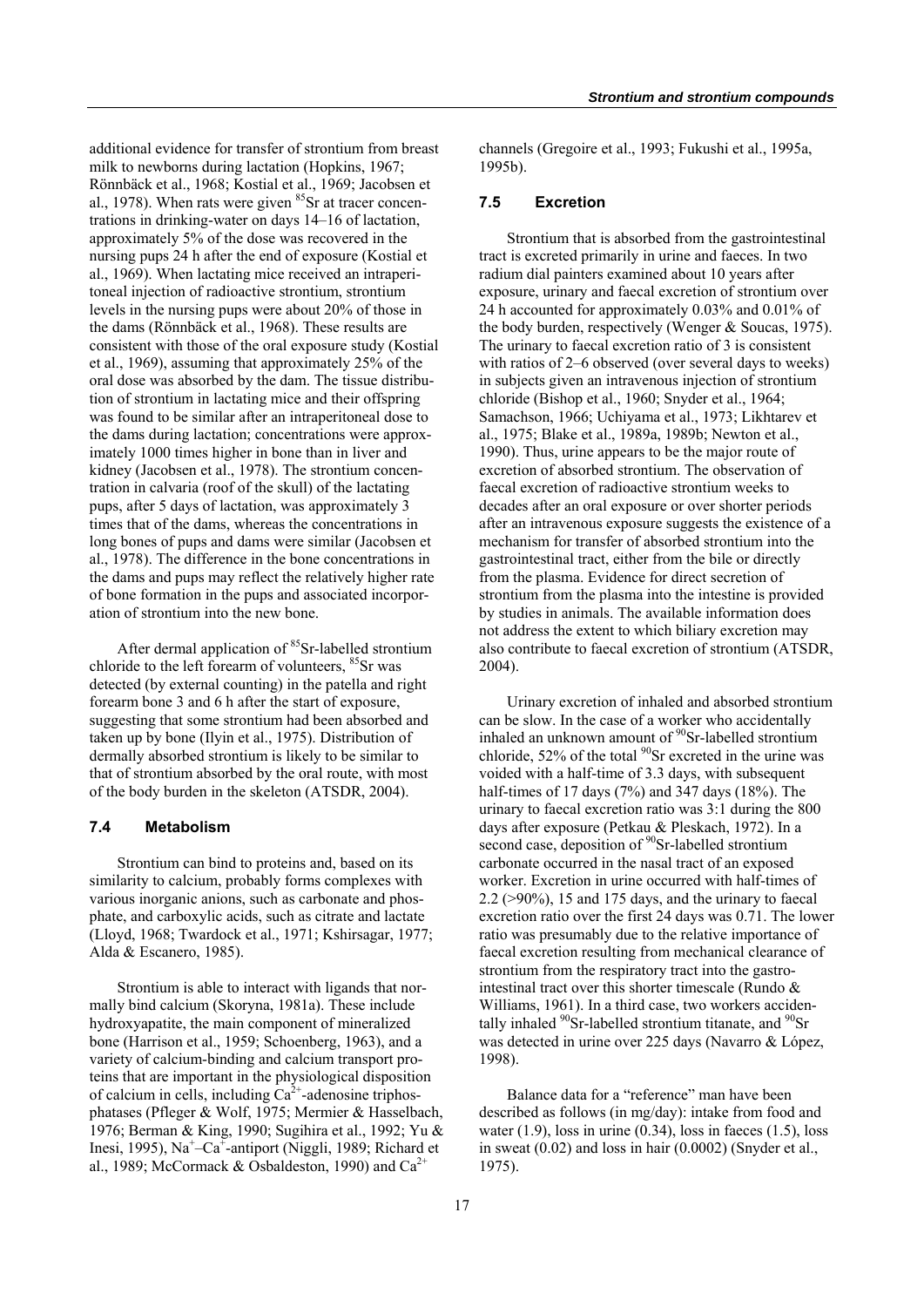The long-term (over decades) elimination of strontium was studied in 361 males and 356 females exposed to radiostrontium in the Techa River area of Russia after release of fission products from a plutonium production process. Whole-body elimination half-times were estimated to be 28 years in males and 16 years in females. The difference in these elimination rates was mainly due to a pronounced increase in rate in females after age 50 years, presumably reflecting increased bone resorption after menopause (Tolstykh et al., 1997). A similar mean value of 25 years was estimated for the long-term elimination half-time of strontium in 56 radium dial painters (Müller et al., 1966). In two dial painters, long-term elimination half-times were estimated to be 9 years (Wenger & Soucas, 1975). Estimates of the long-term elimination half-times of strontium reflect primarily the storage of strontium in bone and its release from bone. Over short periods after exposure, elimination rates are faster, reflecting soft tissue elimination and elimination from a relatively rapidly exchangeable pool of strontium in bone. When whole-body elimination of a tracer dose of  ${}^{85}Sr$  was measured for periods of 42–108 days in nine subjects, the mean elimination half-time was  $91 \pm 32$  days (Likhtarev et al., 1975). In three healthy subjects given a single oral dose of strontium chloride, the estimated average whole-body elimination half-times, studied over 13 days, were 2 days for the first 30% and 59 days for the remaining 70% (Uchiyama et al., 1973). Similar short-term rates of elimination have been observed within days to a few weeks after an intravenous injection of strontium chloride (MacDonald et al., 1965; Newton et al., 1990).

In dogs exposed to <sup>85</sup>Sr-labelled strontium chloride (AMAD 1.4–2.7  $\mu$ m) aerosols for 2–22 min, whole-body elimination half-times were 0.6 (59% of dose), 9 (12%) and 300 days (29%). The rapid early elimination phase reflects mechanical transfer of strontium deposited in the tracheobronchial region of the respiratory tract to the gastrointestinal tract (and then to the faeces), and the slower elimination component reflects elimination from the skeleton (Fission Product Inhalation Project, 1967a). A similar elimination pattern was seen in rats exposed to tracer levels of  ${}^{85}Sr$  or a mixture of  ${}^{85}Sr$  and  ${}^{90}Sr$  aerosols (AMAD 1.8–2.8 μm). The long-term whole-body elimination half-time, measured for 5–230 days after exposure, was 330 days (Fission Product Inhalation Project, 1967b).

After application of <sup>85</sup>Sr-labelled strontium chloride to the forearm skin of volunteers, <sup>85</sup>Sr was excreted in urine (faecal excretion was not measured in this study) (Ilyin et al., 1975).

 As discussed above, absorbed strontium is also eliminated in breast milk during lactation. The mean concentration of strontium in breast milk of 12 healthy women was 74 μg/l (range 39–93 μg/l), and the strontium to calcium concentration ratio was  $2.4 \times 10^{-4}$ (Harrison et al., 1965).

 Strontium has been detected in human saliva and seminal fluid. In healthy subjects given a single intravenous injection of strontium chloride, the saliva to plasma concentration ratio was 0.9, and the semen to plasma ratio was 0.6 (Harrison et al., 1967).

#### **7.6 Physiologically based pharmacokinetic modelling**

 The International Commission on Radiological Protection (ICRP, 1993) has developed a compartmental model of the kinetics of alkaline earth elements, including strontium, for humans. This is applicable to infants, children, adolescents and adults.

### **8. EFFECTS ON LABORATORY MAMMALS AND IN VITRO TEST SYSTEMS**

#### **8.1 Single exposure**

The oral median lethal dose  $(LD_{50})$  for strontium nitrate in male mice was 2.35 g/kg body weight as strontium (Llobet et al., 1991). For strontium chloride, the oral  $LD_{50}$  was 2.7 and 2.9 g/kg body weight as strontium in female and male mice, respectively (Ghosh et al., 1990). An older paper reported oral  $LD_{50}$  values in rats and mice for strontium chloride of 2.25 and 3.1 g/kg body weight, respectively (Woodard & Calvery, 1941). No overt toxicity was seen following administration of strontium carbonate at a strontium dose of 14 g/kg body weight to rats and mice by stomach tube (Zyuzyukin & Makolkina, 1979). Rats (six females) given strontium sulfate at 2 g/kg body weight by gavage (950 mg/kg body weight as strontium) showed no toxic effects or changes in a "full" macroscopic examination of tissues and organs (NIER, 2006a). All of these figures indicate a low acute oral toxicity.

 No overt effects or changes in a "full" macroscopic necropsy were seen when strontium sulfate was applied (24 h, covered contact) to the skin of rats (five of each sex) at 2 g/kg body weight, equivalent to a strontium dose of 950 mg/kg body weight. The rats were observed for up to 14 days (NIER, 2006b).

#### **8.2 Short-term exposure**

 Administration of strontium chloride to monkeys by capsule at 2 g/kg body weight per day for 7 days did not induce any overt toxic effects, but resulted in local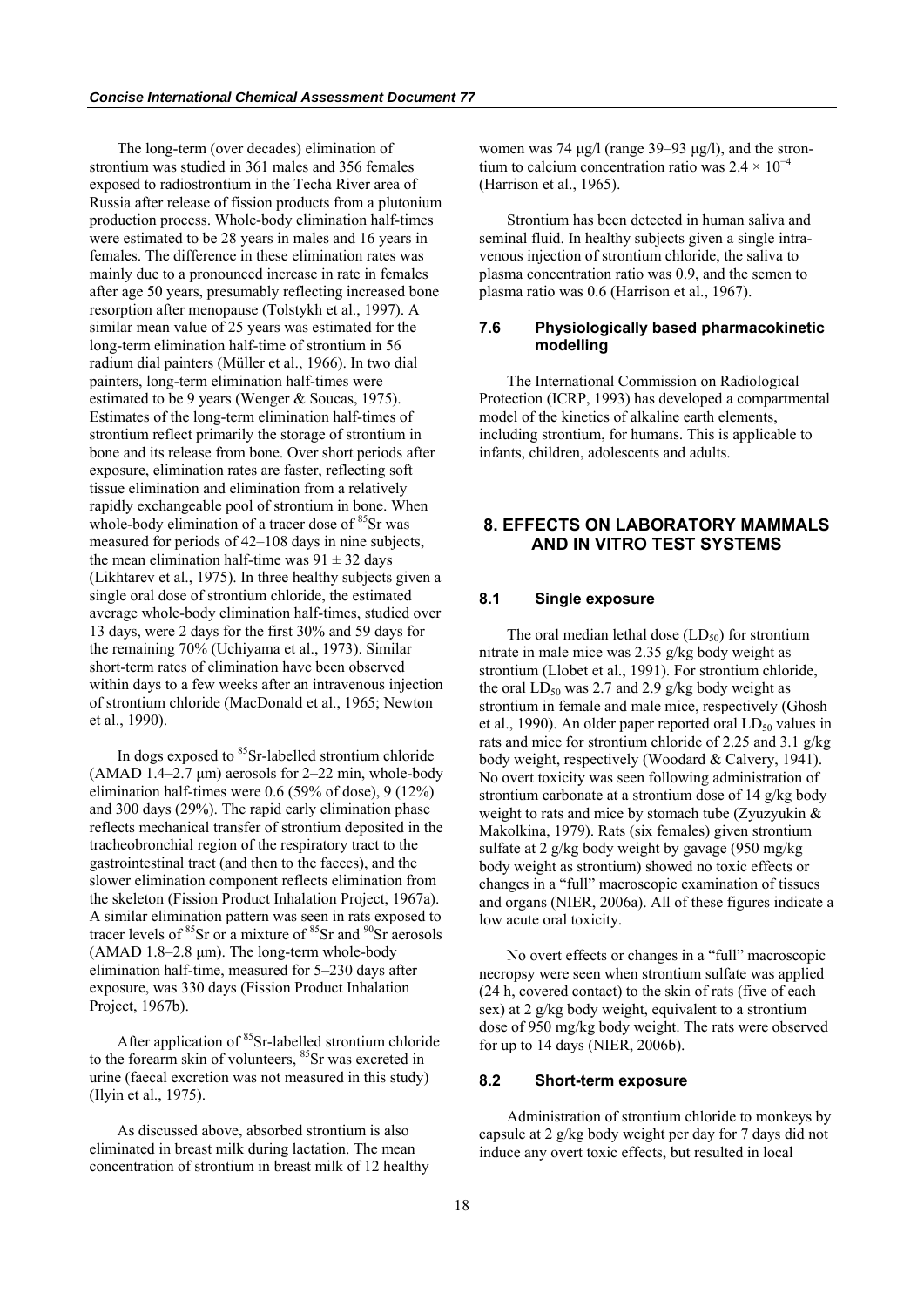<span id="page-22-0"></span>irritation, leading to haemorrhagic and erosive lesions in the oesophagus and upper duodenum (Fisch et al., 2006).

 Behaviour, growth, food intake, and the weights and microscopic appearance of the liver and kidney were normal in all groups of young adult rats (130–170 g; three of each sex per group) fed strontium chloride hexahydrate at up to 3000 mg/kg in the diet for 2 weeks (about 50–100 mg/kg body weight per day as strontium, assuming rats ingest food at the equivalent of 5–10% of their body weight daily). There were no clear effects on haematology, and the bones were not examined in this range-finding study (Kroes et al., 1977).

 A number of short-term repeated oral dose studies show that a critical target of strontium toxicity is bone and cartilage structure. Bone histology was normal in five young female rats (starting weight 40–60 g) fed 0.19% strontium in the diet (as strontium carbonate) for 20 days (about 190 mg/kg body weight per day as strontium, assuming that young rats consume food equivalent to 10% of their body weight per day). At 0.38% in the diet (probably about 380 mg/kg body weight per day as strontium), there were irregularities in the proximal epiphyseal cartilage plate, areas of uncalcified bone matrix in the distal ends of the metaphyseal trabeculae and proximal end of the diaphysis, and decreased ash content of bone. At higher dietary concentrations (up to 3%), there were more conspicuous irregularities in the organization of the hypertrophic zone cells (distorting the usual parallel arrangement of intercellular matrix columns), in the pattern of calcification and in deposition of osteoid, as well as bands of uncalcified cartilage matrix isolated between areas of osteoid tissue. In tibias, the dry weight, ash weight, ash percentage and calcium in ash were significantly reduced. Growth was generally unaffected at up to 1%, but was reduced at 1.5% and above. The diets also contained 1.6% calcium and 0.9% phosphorus (Storey,  $1961$  $1961$ ).<sup>1</sup>

 In an experiment reported in the same publication, bone was unaffected in groups of three adult female rats  $(200-250 \text{ g})$  given up to 0.75% strontium in the diet for 20 days (about 375 mg/kg body weight per day) as strontium carbonate. Histological changes in the tibia (thicker epiphyseal cartilage plate, increased width of metaphyseal osteoid seams) were noted at 1.5% in the diet (about 750 mg/kg body weight per day as strontium) and above. At 3% in the diet, effects included reduced growth, the deposition of osteoid tissue near vascular canals, a reduction in the area of bone resorption and

 $\overline{a}$ 

reductions in the dry weight, ash weight, ash percentage and calcium in ash of bone (Storey, 1961).

 Calcium absorption and rates of bone formation and resorption were normal in 36-day-old rats ingesting strontium carbonate in the diet at up to 102 mg/kg body weight per day as strontium for 27 days. At a strontium dose of 510 mg/kg body weight per day, there was a 13% reduction in serum calcium, a 24% reduction in bone formation rate, a 28% reduction in bone resorption rate (based on  $45$ Ca uptake) and a significant reduction in the calcium content of ashed femurs; ash weight was unaltered (Morohashi et al., 1994).

 A number of other studies involving higher strontium doses have identified effects on bone formation and structure. For example, rats (100–125 g) ingesting diet supplying strontium (as strontium carbonate) at 500 mg/kg body weight per day for 3 weeks showed numerous bone abnormalities, including reduced ash weight (mineral content) of metaphyseal bone, increased complexed acidic phospholipid content (lipid nucleator of bone mineral), large areas of non-mineralized bone (osteoid) in epiphyseal bone and secondary spongiosa, abnormally wide epiphyseal plates with abnormally long and dense metaphyses, lower bone density areas in the diaphyses, longer primary spongiosa of the proximal tibia, and disorganized trabeculae disconnected from the overlying calcified cartilage. There was no evidence of vitamin D deficiency. The investigators suggested that strontium binds to the surface of initial hydroxyapatite crystallites, reducing their further proliferation and resulting in a smaller crystal size (Neufeld & Boskey, 1994).

 In male weanling rats ingesting dietary strontium chloride at a strontium dose of 1520 mg/kg body weight per day for 26 days, growth was reduced, epiphyseal growth plates had abnormally thick hypertrophic zones and impaired calcification and resorption at the metaphyseal side, and cartilage contained 75% less calcium and had a 60% lower rate of synthesis of glycosaminoglycans and collagen (Svensson et al., 1985, 1987). Weanling (21-day-old) male rats ingesting strontium (form unspecified) at 1850 mg/kg body weight per day for 20 days in a diet sufficient in calcium, phosphorus and vitamin D showed reduced growth, a 70% thicker epiphyseal growth plate, larger zones in the epiphyseal regions of long bones (and alterations in the relative sizes: smaller proportional volumes of the resting, proliferative and calcifying zones, and a larger volume of the hypertrophic zone) and an increase in the volume of extracellular matrix in bone, possibly associated with a reduced rate of extracellular matrix vesicle degradation (Reinholt et al., 1984). The epiphyseal cartilage of these rats had alterations in proteoglycan composition (slightly higher galactosamine content), chondroitin sulfate chain lengths (larger), regional distributions of large and small

 $1$  This study was used to derive the intermediate-duration minimal risk level (MRL) of 2.0 mg/kg body weight per day by ATSDR (2004) and the reference dose (RfD) of 0.6 mg/kg body weight per day by USEPA (1996).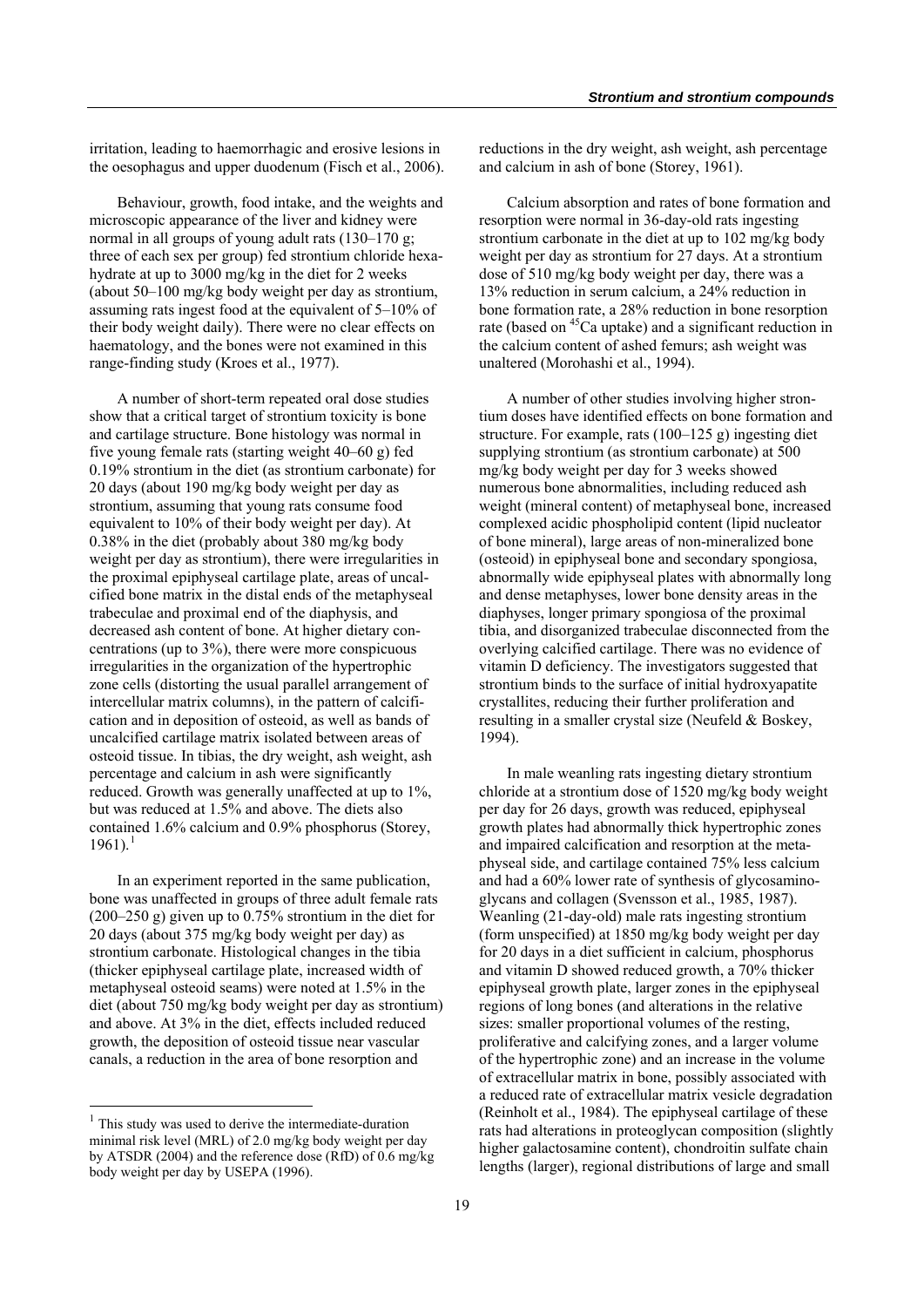chondroitin sulfate peptides and regional distributions of both non-sulfated chondroitin sulfate disaccharides and hyaluronic acid disaccharides. It was suggested that these strontium-induced alterations in cartilage matrix might affect the process of mineralization (Reinholt et al., 1985). The addition of strontium carbonate to the diet of 4-week-old male rats (giving a strontium dose of 1970 mg/kg body weight per day) for 4 weeks caused reduced growth and bone mineralization, a 33% reduction in tibia length and a 5-fold increase in epiphyseal plate width (Matsumoto, 1976). Inclusion of strontium phosphate in the diet of male weanling (21-day-old) rats at strontium concentrations of 2% (about 2000 mg/kg body weight per day) for 2 weeks resulted in decreased growth and decreased acid phosphatase in the small intestine and liver, whereas alkaline phosphatase was decreased in the small intestine but increased in the bone and unaffected in liver. These effects were reversed by giving the rats a normal low-strontium diet for 2 weeks, and their biological significance is unclear; however, it was suggested that strontium may have stimulated osteoblasts, which secrete osteoid and have a high alkaline phosphatase activity (Kshirsagar, 1976). Young (50– 70 g) rats developed a rachitic gait in 3 weeks after ingesting dietary strontium carbonate at a strontium dose of 2160 mg/kg body weight per day (Storey, 1962) (see study description in section 8.3).

 Mice seem to have a similar susceptibility to the bone effects of strontium. When 21-day-old male mice ingested strontium chloride at a strontium dose of 350 mg/kg body weight per day in the drinking-water for 29 days, minor bone effects included a 10% increase in osteoid surface (percentage of the endosteal surface covered by an osteoid seam) and an 11% reduction in the number of active osteoclasts. There were no effects on tibial length, bone mineral content (per cent ash, calcium or phosphorus), the osteoblastic surface of the vertebrae (percentage of the endosteal surface showing plump osteoblasts), bone matrix apposition rate, osteoid seam thickness (average width of all endosteal osteoid seams) or calcified bone volume (Marie & Hott, 1986).

 Inclusion of strontium (as the chloride) at 2000 mg/l in the drinking-water of rats for 15 days had no effect on exploratory motor activity (Escanero et al., 1985).

 Only one study involving repeated inhalation of a strontium salt was identified. A review (Stokinger, 1981) described this early study from the former Soviet Union in which rats inhaling strontium nitrate at 45 mg/m<sup>3</sup> for 4 h/day for 1 month (83% of particles <5 µm) showed functional changes in the liver and kidney and histological changes in the lungs, heart, liver, kidneys and spleen (Zyuzyukin, 1974).

#### **8.3 Medium-term exposure**

 The most comprehensive repeated oral dose study using the lowest doses showing toxic effects involved inclusion of strontium chloride hexahydrate in the diet of weanling rats (40–60 g; 10 of each sex per group) at 0, 75, 300, 1200 or 4800 mg/kg (strontium doses of 0, 2.5, 10, 40 and 160 mg/kg body weight per day, respectively, assuming young rats consume feed at an amount equivalent to about 10% of their body weight per day) for 90 days (see Table 6). The diet was said to contain "adequate" levels of calcium, magnesium, phosphorus, iodine and vitamin D3. Inclusion of this strontium compound at strontium concentrations up to 10 mg/kg body weight per day had no effect on behaviour, appearance, growth, food intake, survival, haematology, serum chemistry, blood calcium or phosphorus, liver glycogen, urinalysis, weights of the major organs or microscopic appearance of a fairly wide range (25) of tissues, including bone. At 40 mg/kg body weight per day, the only statistically significant finding was a higher thyroid weight in the males. However, this was not clearly related to dose, and the thyroid was microscopically normal. At 160 mg/kg body weight per day, the males showed increased thyroid weight and histological signs of thyroid activation, the females showed lower pituitary weights (without microscopic changes), and liver glycogen levels were lower in both sexes, although the reduction was statistically significant only in the females. Strontium concentrations in the bone were significantly increased at all dose levels (Kroes et al., 1977). The 1200 mg/kg dietary concentration of strontium chloride hexahydrate, providing a strontium dose of about 40 mg/kg body weight per day (assuming young rats consume feed at an amount equivalent to about 10% of their body weight per day), was considered to be the study no-observed-adverseeffect level (NOAEL).

 In a recent detailed investigation, reduced spleen weights were seen in female rats given strontium sulfate at 500 mg/kg body weight per day (about 240 mg/kg body weight per day as strontium) or more by gavage for 40–54 days. At a strontium dose of 480 mg/kg body weight per day (administered as strontium sulfate) and above, epididymis and testis weights were increased in the male rats (treated similarly for 42 days). At a strontium dose of 950 mg/kg body weight per day, the females showed reductions in reticulocyte counts and activity of aspartate aminotransferase (AST) (also known as serum glutamic–oxaloacetic transaminase, or SGOT). Survival, growth, sensory and motor functions, urinalysis, and the microscopic appearance of a range (about 30) of tissues and organs (including bone) were unaltered by treatment (NIER, 2006c).

 Beneficial effects on bone mineralization (a 17% increase in mineral bone volume and a 70% increase in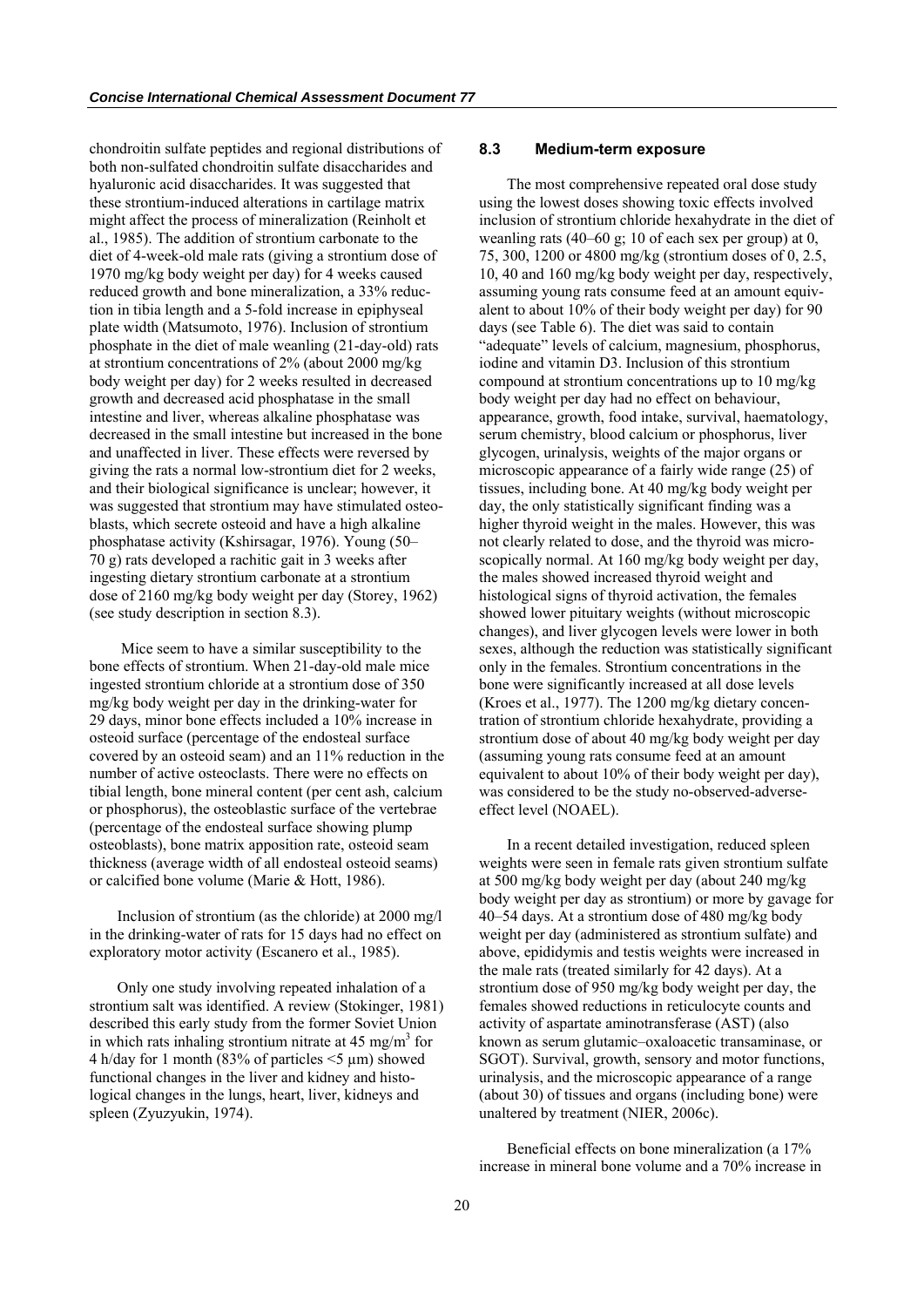|                                                 | Dose in males (mg/kg body weight per day) |                            |                            |                            | Dose in females (mg/kg body weight per day) |                            |                            |                            |                            |                            |
|-------------------------------------------------|-------------------------------------------|----------------------------|----------------------------|----------------------------|---------------------------------------------|----------------------------|----------------------------|----------------------------|----------------------------|----------------------------|
| End-point                                       | $\mathbf 0$                               | 2.5                        | 10                         | 40                         | 160                                         | 0                          | 2.5                        | 10                         | 40                         | 160                        |
| Liver glycogen<br>content $(mg/g)$<br>$(n = 6)$ | $17.7 \pm 6.4$                            | $22.3 \pm 6.2$             | $19.3 \pm 6.3$             | $12.4 \pm 4.7$             | $10.0 \pm 6.4$                              | $22.4 \pm 6.1$             | $19.9 \pm 7.5$             | $17.1 \pm 3.1$             | $15.2 \pm 5.6$             | $7.8 \pm 3.7***$           |
| ALT, S-AP, S-<br>urea                           | $\overline{\phantom{m}}$                  | No changes                 | No changes                 | No changes                 | No changes                                  |                            | No changes                 | No changes                 | No changes                 | No changes                 |
| Relative pituitary<br>weight $(\%)$             | 0.0032                                    | $0.0029*$                  | 0.0033                     | 0.0030                     | 0.0032                                      | 0.0074                     | 0.0064                     | $0.0062*$                  | 0.0066                     | $0.0056**$                 |
| Relative thyroid<br>weight $(\%)$               | 0.0054                                    | 0.0066                     | 0.0064                     | $0.0072**$                 | $0.0068***$                                 | 0.0071                     | 0.0082                     | 0.0080                     | 0.0087                     | 0.0074                     |
| Histological<br>thyroid activity <sup>b</sup>   | 1/6/3/0                                   | 3/3/3/1                    | 2/4/4/0                    | 1/5/3/0                    | 2/3/3/2                                     | 5/3/2/0                    | 3/2/3/1                    | 1/5/4/0                    | 4/4/2/0                    | 3/5/2/0                    |
| Bone histology                                  | No pathological<br>changes                | No pathological<br>changes | No pathological<br>changes | No pathological<br>changes | No pathological<br>changes                  | No pathological<br>changes | No pathological<br>changes | No pathological<br>changes | No pathological<br>changes | No pathological<br>changes |
| B-Ca, B-Mg, B-<br>phosphate                     | $\hspace{0.1mm}-\hspace{0.1mm}$           | No changes                 | No changes                 | No changes                 | No changes                                  |                            | No changes                 | No changes                 | No changes                 | No changes                 |
| Organ histology                                 | No pathological<br>changes                | No pathological<br>changes | No pathological<br>changes | No pathological<br>changes | No pathological<br>changes                  | No pathological<br>changes | No pathological<br>changes | No pathological<br>changes | No pathological<br>changes | No pathological<br>changes |
| Relative prostate<br>weight $(\%)$              | 0.128                                     | $0.092*$                   | 0.106                      | $0.101*$                   | 0.112                                       |                            |                            |                            |                            |                            |
| Bone Sr (mg/kg)<br>$(n = 5)^{c}$                | $9 \pm 4$                                 | $273 \pm 49$               | $523 \pm 87$               | $1430 \pm 100$             | $5941 \pm 783$                              |                            |                            |                            |                            |                            |

**Table 6: Findings in male and female rats in the Kroes et al. (1977) study.<sup>a</sup>**

ALT, alanine aminotransferase (also known as serum glutamic–pyruvic transaminase, or SGPT); AP, alkaline phosphatase; B, bone; S, serum. Statistically significant changes have been denoted as follows: \* *P* < 0.05, \*\* *P* < 0.01, \*\*\* *P* < 0.001.

<sup>a</sup> n = 9 or 10 if not otherwise indicated.<br><sup>b</sup> Number of animals with histology not activated / very slight activation / slight activation / moderate activation.<br><sup>c</sup> At 12 weeks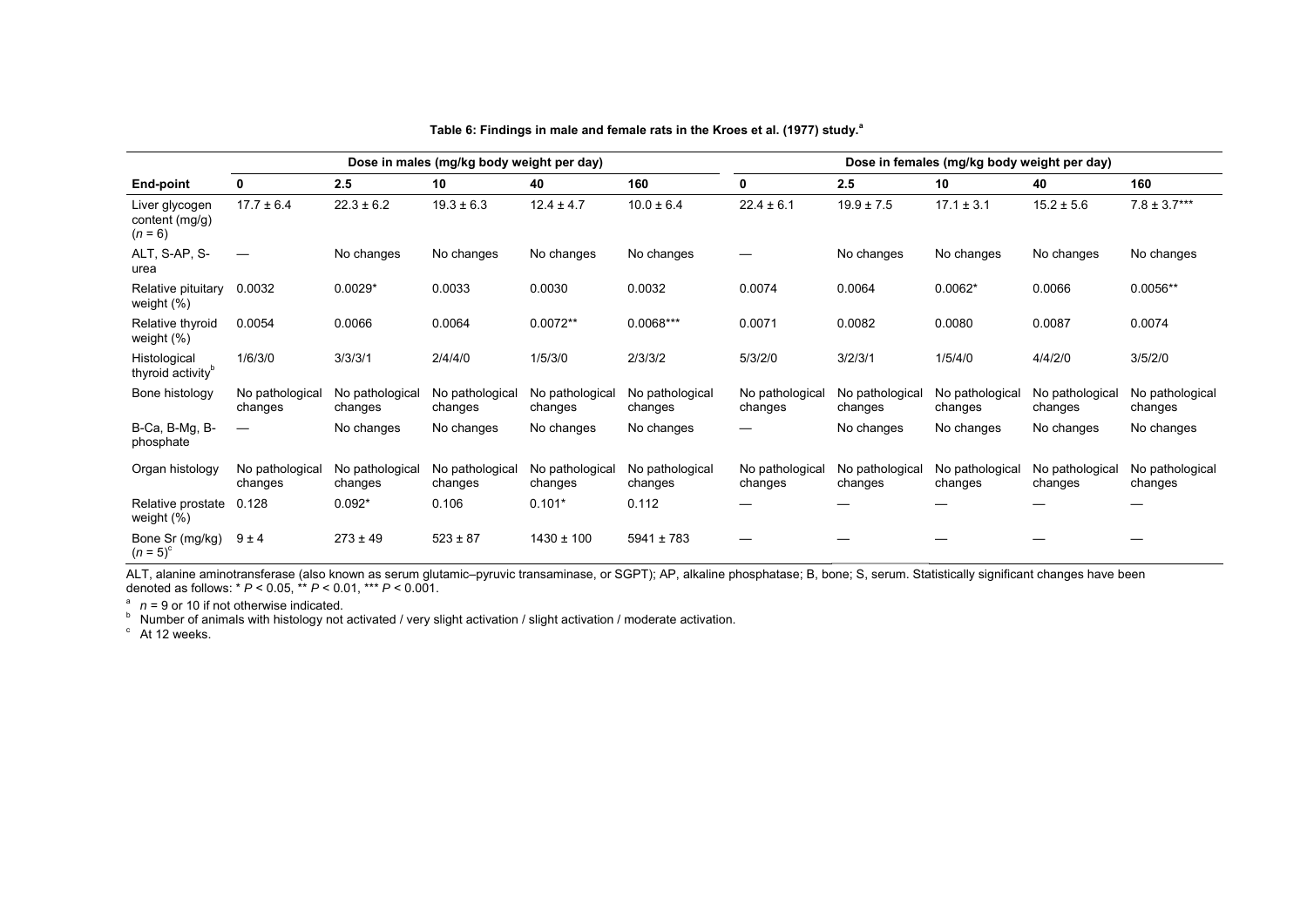the number of bone-forming sites) and no adverse effect on the hydroxyapatite mineral particle size were seen in 28-day-old male rats ingesting strontium (in an unspecified form) at 168 mg/kg body weight per day for 8 weeks (Grynpas et al., 1996). The bone calcification rate was normal or even stimulated in rats given strontium (in the form of strontium chloride) in the drinking-water at 316–525 mg/kg body weight per day for 9 weeks, but was reduced (by 17%) at a strontium dose of 633 mg/kg body weight per day (Marie et al., 1985).

 A review briefly describes a limited study in which adult (250 g) male rats (at least 10 per group) were fed strontium chloride at 0.2 (control), 900, 1900 or 3400 mg/l in their drinking-water for 3 months (Skoryna & Fuskova, 1981). Assuming that an adult rat consumes 49 ml of water per day, these concentrations correspond to strontium doses of 0, 70, 147 and 263 mg/kg body weight per day (USEPA, 1996). Adequate amounts of calcium (35 mg/l) and magnesium (6.8 mg/l) were given in the drinking-water. Microscopic examination showed that the tissues (bone and probably heart, liver, muscle, lung, brain, adrenal and kidney) were unaffected by treatment (Skoryna & Fuskova, 1981).

 Ingestion of strontium (as an unspecified strontium compound) at 565 mg/kg body weight per day for 43 days by weanling rats resulted in respiratory difficulties, hindlimb paralysis, rickets and osteomalacia (with lower bone sodium, higher bone potassium, reduced bone mineralization as measured by per cent bone ash, and unmineralized osteoid in vertebrae) and deaths. It is not clear whether the paralysis was neurological or muscular, but it could have been related to abnormal calcium signalling in muscle or nerve. It is unlikely that the paralysis was due to the femoral deformation, as even severely rachitic and osteomalacic rodents are not generally paralysed (Johnson et al., 1968).

 No effects were noted in groups of 5–6 weanling (21-day-old) rats fed 0.5% strontium in the diet (as strontium phosphate), a concentration supplying strontium at 580 mg/kg body weight per day, for 4–6 weeks. At 1% in the diet (a strontium dose of 1270 mg/kg body weight per day) and above, growth slowed, and alkaline phosphatase activity decreased in the small intestine but increased in the bone. Decreased liver alkaline phosphatase activity, haemorrhage, paralysis, abnormally thick epiphyseal cartilage plates in the long bones and deaths occurred at 2% dietary strontium (2820 mg/kg body weight per day) (Kshirsagar, 1976).

 Young (50–70 g) rats ingesting strontium (as dietary strontium carbonate) at a dose of 2160 mg/kg body weight per day for 7 months grew more slowly and developed a rachitic gait. Some rats developed spinal kyphosis, bent tibias and irregular discoloured (tooth) enamel. Histological abnormalities in long bone

differentiation included reduced calcification, excess growth and fragmentation of the epiphyseal cartilage plate, abnormal deposition of osteoid (unmineralized bone) in the metaphysis and isolated cartilage nodules. Osteoid accumulated in the skull. Adult rats ingesting 1570 mg/kg body weight per day showed similar but less marked effects. Abnormal depositions of osteoid in long bones and skull were less extensive, and the epiphyseal plate did not fragment. Tooth enamel was abnormally white and pitted (Storey, 1962).

#### **8.4 Long-term exposure and carcinogenicity**

 No long-term repeated-dose or carcinogenicity studies meeting current guidelines were identified.

#### *8.4.1 Strontium chromate*

 Chromates are well-recognized mammalian carcinogens. Nine months after the insertion of a strontium chromate pellet into the bronchus of 15 male rats, 1 had developed a squamous cell carcinoma, 7 had carcinoma in situ or dysplasia, 8 had squamous metaplasia and 5 showed goblet cell hyperplasia (Takahashi et al., 2005). In a limited investigation, the carcinogenicity of two commercially available batches of strontium chromate was studied using an intrabronchial pellet implantation technique. Metal pellets were coated with a mixture of cholesterol and strontium chromate and implanted into the left bronchus of 100 male and 100 female young rats. At 24 months, 105 of 198 (53%) of the lungs treated with strontium chromate had a primary keratinizing squamous carcinoma of the bronchial epithelium, compared with 0 of 100 cholesterol controls. The investigators indicated that carcinogenicity was associated with sparingly soluble chromium(VI) compounds, such as strontium, calcium or zinc chromates (Levy et al., 1986). In an older study in which rats were treated with an undisclosed dose of strontium chromate by intrapleural implantation, unspecified tumours were seen at the implantation site in 17 of 28 rats (after 27 months) compared with 0 of 34 controls (of which only 5 survived to 24 months) (Hueper, 1961).

#### *8.4.2 Other strontium compounds*

 In a limited study that was inadequately reported, adult (250 g) male rats (12 per group) were given strontium chloride in their drinking-water at a concentration of 0.2 (control), 900, 1900 or 3400 mg/l for 3 years (Skoryna, 1981a, 1981b; Skoryna & Fuskova, 1981). Assuming that an adult rat consumes 49 ml of water per day, these concentrations correspond to strontium doses of 0, 70, 147 and 263 mg/kg body weight per day (USEPA, 1996). Adequate amounts of calcium (35 mg/l) and magnesium (6.8 mg/l) were given in the drinking-water. There were no adverse effects on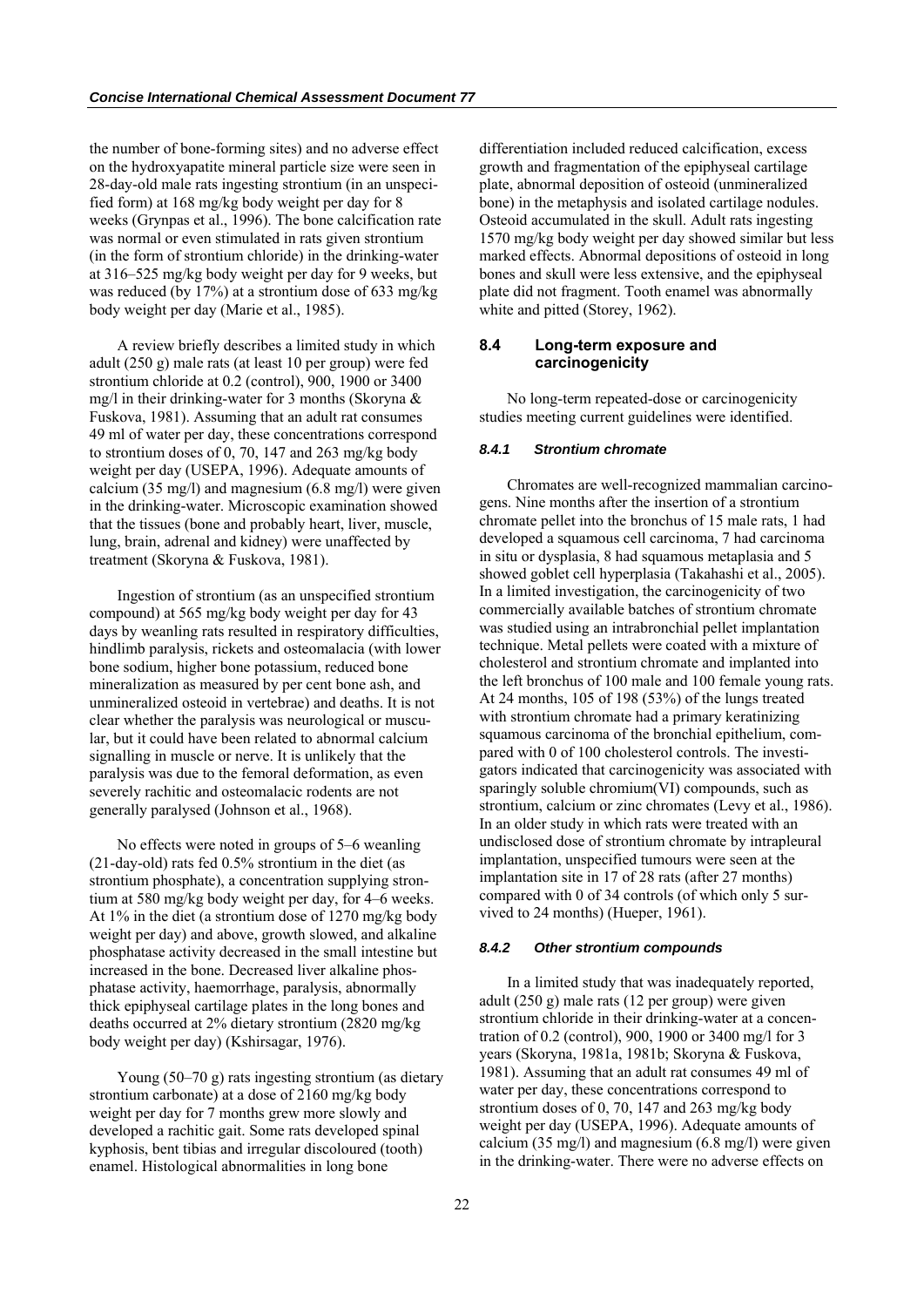growth, microscopic appearance of the bone, kidney, lung, adrenal, brain, heart or muscle; organs were not weighed, and tumours were not mentioned. Analysis of strontium in tissues and serum found only the bone to have a predilection for strontium (Skoryna, 1981a, 1981b; Skoryna & Fuskova, 1981; USEPA, 1996).

#### **8.5 Genotoxicity and related end-points**

#### *8.5.1 Strontium chromate*

 In common with other chromium(VI) compounds, strontium chromate induced bacterial mutations in *Salmonella typhimurium* TA100 (only when S9 was included) (Venier et al., 1985) and sister chromatid exchanges in Chinese hamster fibroblasts in culture (Venier et al., 1985) and induced morphological transformation in Syrian hamster embryo cells (Elias et al., 1989, 1991).

#### *8.5.2 Other strontium compounds*

 According to a limited report, a single gavage dose of strontium chloride induced dose-related increases in chromosomal aberrations in the bone marrow of mice (five of each sex per dose level). Animals were killed 6, 12 or 24 h after treatment at 240–2400 mg/kg body weight (females) or 260–2600 mg/kg body weight (males). The lowest doses equated to strontium doses of 130 and 140 mg/kg body weight for females and males, respectively (Ghosh et al., 1990).

 Strontium chloride did not cause chromosome damage (aberrations) or changes in chromosome number when incubated with Chinese hamster oocytes in the absence of any added metabolic activation (Tateno & Kamiguchi, 1997). Strontium sulfate did not induce chromosomal aberrations or polyploidy when incubated with Chinese hamster lung cells, with or without added metabolic activation (NIER, 2006d).

 Strontium carbonate did not induce mutations when tested at up to 10 mg/plate in an Ames test using *Salmonella typhimurium* strains TA98, TA100, TA1535, TA1537 or TA1538 with or without S9 prepared from rat or hamster liver (Yang, 1984). Strontium sulfate similarly showed no mutagenic activity when tested in *S. typhimurium* strains TA98, TA100, TA1535 or TA1537 or in *Escherichia coli* strain WP2*uvr*A at up to 1.25 mg/plate without S9 or 5 mg/plate with rat S9 (NIER, 2006e).

 Strontium chloride gave no evidence of an ability to damage bacterial DNA in a rec assay using *Bacillus subtilis* measuring differential killing (Kanematsu et al., 1980) and did not affect the fidelity of DNA synthesis in vitro (Sirover & Loeb, 1976; Loeb et al., 1977); these studies were carried out with and without an added

metabolic activation fraction. Strontium chloride also failed to induce cell transformation (Heidelberger et al., 1983) or induce DNA strand breaks in Syrian hamster embryo cells (Casto & DiPaolo, 1983).

#### **8.6 Reproductive and developmental toxicity**

#### *8.6.1 Effects on fertility*

 No effects on mating behaviour, fertility, gestation period or the microscopic appearance of the reproductive tissues and organs were seen when rats (16 of each sex per dose group) were given strontium sulfate by gavage at up to 2 g/kg body weight per day (strontium dose up to 950 mg/kg body weight per day), from 2 weeks before mating until day 4 of lactation. In this screening test for reproductive and developmental toxicity (combined with repeated-dose toxicity), the total dosing period was 42 days for males and 40–54 days for females (NIER, 2006c).

 One publication briefly mentioned that the addition of strontium chloride at 0%, 0.09%, 0.19% or 0.34% to the drinking-water did not affect the reproduction of rats over three generations (Skoryna, 1981b). The top dose level would have equated to a strontium dose of about 260 mg/kg body weight per day (USEPA, 1996). The available information is inadequate to allow an assessment of the effects on fertility.

 Inclusion of strontium chloride hexahydrate at up to 4800 mg/kg in the diet of weanling rats (10 of each sex per group) for 90 days had no effect on the weights or microscopic appearance of the testes, ovaries, uterus or prostate. This dietary concentration of strontium chloride hexahydrate would provide a strontium dose of about 160 mg/kg body weight per day, assuming young rats consume feed at an amount equivalent to about 10% of their body weight per day (Kroes et al., 1977).

#### *8.6.2 Developmental toxicity*

 There were no signs of adverse effects on fetal development (implantations, litter size, live births, viability, sex ratio, body weight and length, overt malformations on external examination) in a study in which rats (16 of each sex per dose group) were given strontium sulfate by gavage at up to 2 g/kg body weight per day (strontium doses up to 950 mg/kg body weight per day), from 2 weeks before mating until day 4 of lactation. In this screening test for reproductive and developmental toxicity (combined with repeated-dose toxicity), the total dosing period was 42 days for males and 40–54 days for females (NIER, 2006c).

 In a limited study, development of the bone and cartilage was assessed in newborn mice born to mothers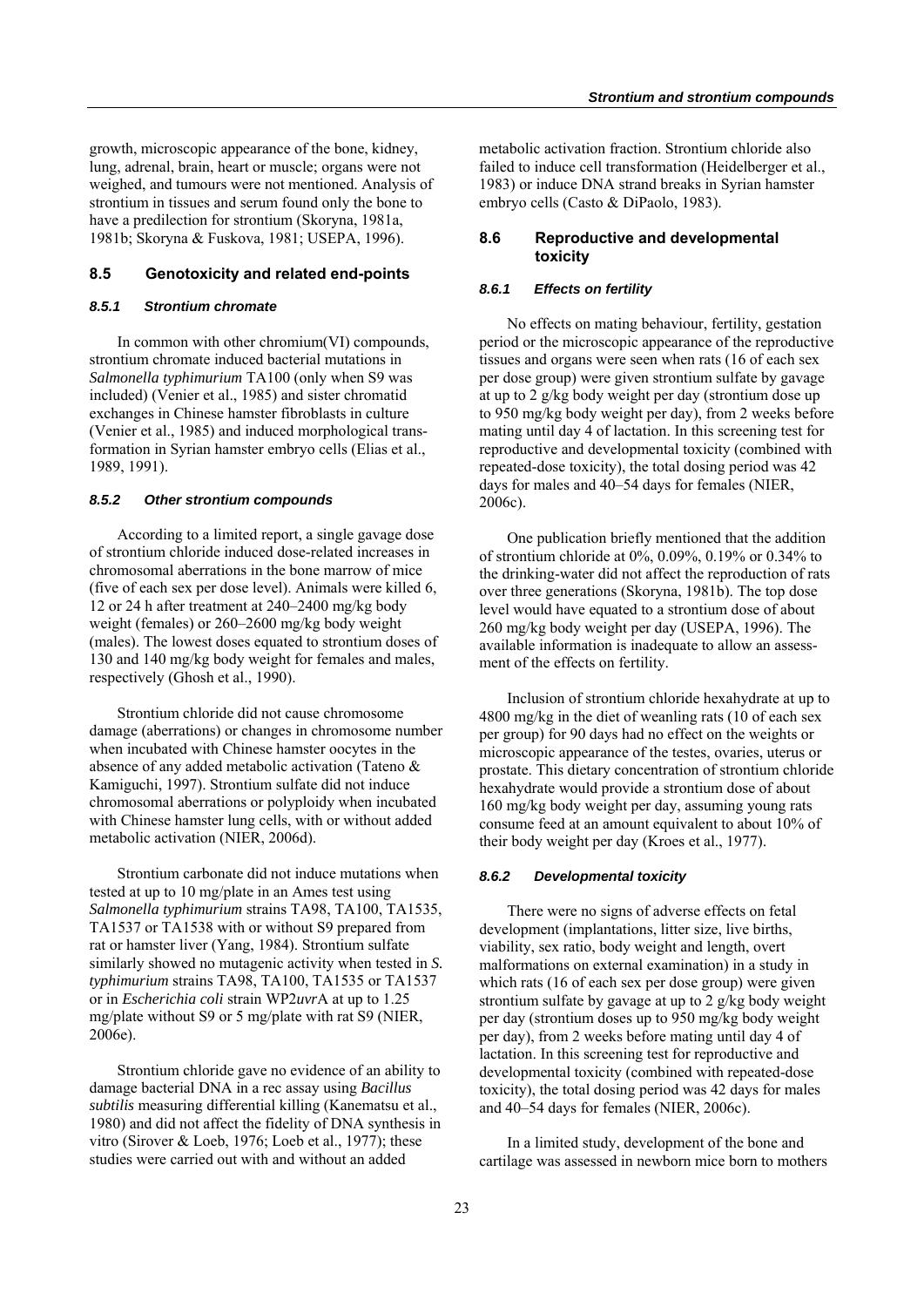(four per group) fed strontium carbonate at 0% or 2% in the diet throughout pregnancy (strontium dose of 0 or about 1.5 g/kg body weight per day). Treatment did not affect maintenance of pregnancy, fetal numbers or fetal viability. Examination indicated extensive inhibition of calcification of mandibular bone and cartilage, as well as ultrastructural changes in the osteoclasts (on the mandibular alveolar bone) and chondroclasts (in the resorption area of the condylar cartilage), in the strontium group. Additionally, the osteoclasts and chondroclasts showed phagocytic activity, indicating functional changes (Shibata & Yamashita, 2001). In an earlier study, strontium carbonate was mixed in the diet to provide female rats with a 2 g/kg body weight per day dose level throughout pregnancy. The only reported effects involved the fetal bone and included vertebral kyphosis, reduced vertebral calcification and an irregular chondrocyte arrangement and appearance (Miki & Miyamoto, 1968).

 Several studies addressed the effects of strontium on bone formation, in particular endochondral ossification, a developmental process that continues long after birth. For example, in a study in which 4-week-old male rats (50–60 g) were fed strontium (as strontium carbonate) at a dose of 1970 mg/kg body weight per day in a diet low in calcium (0.04%), bone mineralization was significantly affected. Tibial length was reduced by 33%, and the tibial proximal and distal epiphyseal plates were both about 5 times wider than normal. Microradiographic and histological analyses of tibial proximal heads revealed that no mineralization was detectable, that the organization of chondroblasts was irregular and that osteoid rather than mineralized bone was deposited (Matsumoto, 1976). Other studies on weanlings were conducted following acute exposure (rat: Kshirsagar, 1976) and repeated exposure (rat: Kroes et al., 1977; Reinholt et al., 1984, 1985; Svensson et al., 1985, 1987; Morohashi et al., 1994; Neufeld & Boskey, 1994; Grynpas et al., 1996; and mouse: Marie & Hott, 1986). Intermediateduration studies on rats demonstrated that ingestion of strontium resulted in more severe skeletal effects in young animals than in adults (Storey, 1961, 1962). These studies are described in sections 8.2 and 8.3 above.

 In rats, subcutaneous injection of strontium (as strontium nitrate) at up to 82 mg/kg body weight per day on days 9–19 of gestation had no effect on resorption frequency, fetal size or weight, litter size, skeletal ossification or the incidence of fetal malformations (Lansdown et al., 1972).

#### **8.7 Mode of action**

 The toxicity of excess stable strontium is related to its interference in biological processes that normally involve calcium, notably skeletal development. The fact

that strontium is chemically similar to calcium allows it to exchange imperfectly for calcium in bone and other cellular compartments that are enriched in calcium. Many enzymes that are calcium dependent will function when strontium is substituted, but changes in kinetic parameters may occur. Strontium can interact with secondary cell messenger systems and transporter systems that normally use calcium. Furthermore, synaptic transmission may be variably affected by strontium. Consequently, at high concentrations, differences in the chemical characteristics of strontium and calcium may be the basis for neurotoxic and neuromuscular perturbations associated with strontium intoxication (ATSDR, 2004).

In animals, large oral doses  $(≥0.8%$  in the diet for  $\geq$ 6 days) suppressed the activation of vitamin D3 in the kidney, which severely reduced the expression of calbindin-D messenger ribonucleic acid (mRNA) and the translation of calbindin-D-9k protein in the duodenum (Omdahl & DeLuca, 1972; Armbrecht et al., 1979, 1998). As a result, duodenal absorption of calcium is reduced. The reported inverse correlation between the amount of strontium that is absorbed and the levels of parathyroid hormone (Vezzoli et al., 1998) suggests that changes in parathyroid hormone levels mediate this effect. Although there are no data on strontium binding to the calcium receptor of the parathyroid gland, it is likely that strontium binds in place of calcium, mimicking calcium and thereby suppressing parathyroid hormone levels. A reduction in parathyroid hormone levels will decrease the level of 1-hydroxylase available to activate vitamin D3 (ATSDR, 2004).

 In addition to its effect on calcium absorption, excess absorbed strontium adversely affects bone development in several ways, leading to the development of rickets in young laboratory animals and possibly in children under special circumstances (Özgür et al., 1996). Strontium binds directly to hydroxyapatite crystals, which may interfere with the normal crystalline structure of bone (Storey, 1961). In addition, excess strontium may prevent the normal maturation of chondrocytes in the epiphyseal plates of long bones (Matsumoto, 1976). Excess strontium apparently interferes with the mineralization of complexed acidic phospholipids, which is thought to help initiate the formation of hydroxyapatite crystals in developing bone (Neufeld & Boskey, 1994). As a result, affected bone contains an excess of complexed acidic phospholipid and a significantly lower ash weight. Insufficient mineralization reduces the strength of bones, and the inability to resist compression from increasing body weight results in bone distortion (bowing) (ATSDR, 2004).

 Differences in bone physiology suggest that adult rats may have a higher susceptibility to stable strontium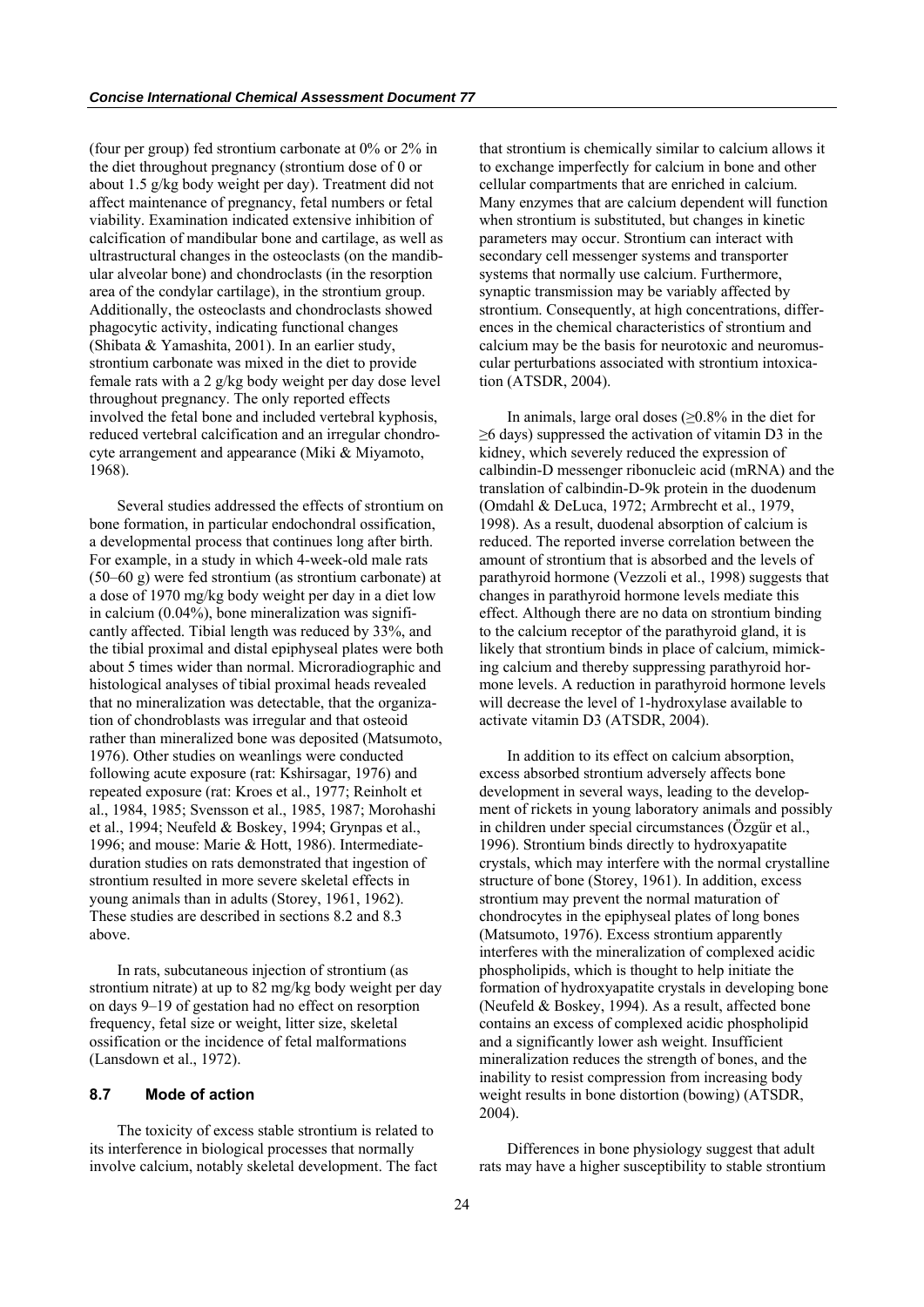effects compared with adult humans. Unlike most mammals (including humans), adult rats lack a Haversian (bone remodelling) system, and the epiphyseal cartilage growth plate of the long bones of rats never entirely transforms into bone after sexual maturity, so that bone growth continues throughout life (although it is reduced after the age of 12 months) (Leininger & Riley, 1990). Thus, incorporation of strontium into the skeleton is likely to be relatively higher in adult rats than in other mammals, making rats more susceptible to strontium toxicity (ATSDR, 2004).

#### **9. EFFECTS ON HUMANS**

#### **9.1 Bone toxicity**

 A relationship between soil strontium concentrations and childhood rickets was suggested in a study carried out in the Ulaş Health Region of Sivas, Turkey, a region with a high prevalence of childhood rickets (32% compared with 4.4% nationally among children up to 5 years of age). After weaning, the children's diet in this region is based mainly on grains grown in strontium-rich soil. Soils surrounding 55 villages were characterized by strontium concentration (Group 1, >350 mg/kg; Group 2, <350 mg/kg). In total, 2140 children (ages 6–60 months) from these localities (613 in Group 1 and 1527 in Group 2) were examined for signs of rickets. The proportion of children with one or more rachitic signs was higher in Group 1 (37.5% compared with 19.5%), as was the severity of disease (number of rachitic signs per child)  $(P \le 0.001)$ . The increased risk of rickets in the areas with strontium-rich soil was irrespective of age, duration of breastfeeding, and height and weight of the children (Özgür et al., 1996).

 Strontium has been used to treat patients with osteoporosis or other disorders of bone mineralization. Treatment has involved administration of "low doses" of strontium salts (usually the lactate, gluconate, carbonate or ranelate) over several years. Patients were coadministered calcium and, in some cases, vitamin D (ATSDR, 2004). No adverse side-effects were reported in studies on osteoporosis patients. In one study, 72 postmenopausal patients took daily doses of up to 1.7 g of strontium (as strontium lactate) for 0.25–3 years (strontium dose of about 24 mg/kg body weight per day). Of the 32 patients who were followed up, 84% reported marked improvement (McCaslin & Janes, 1959). In another study, 50 patients ("with various conditions that might be affected by stable strontium") reported subjective improvement after ingesting  $1-1.5$  g of strontium gluconate per day (183–274 mg of strontium per day or a strontium dose of about 3–4 mg/kg body weight per day) for at least 3 months (Skoryna, 1981b; Skoryna &

Fuskova, 1981). In a third study, no toxic effects were reported when an undisclosed number of patients consumed 1537 mg of strontium per day (as strontium lactate) for 24–36 days (Warren & Spencer, 1976).

#### **9.2 Cancer**

#### *9.2.1 Strontium chromate*

 Strontium chromate was implicated as a cause of increased lung cancer mortality in workers in British chromate pigment manufacturing plants. In one factory, strontium chromate was produced from 1950 to 1968, and lead and zinc chromate were produced until 1976. For lung cancer deaths in workers exposed to "high" and "medium" levels of chromates before 1961, when industrial hygiene improvements were introduced, the observed/expected ratio (O/E) was 6/1.61, with a standardized mortality ratio (SMR) of 373 (*P* < 0.01). For workers exposed to "high" and "medium" levels from 1961 to 1967, O/E was 5/0.89 and SMR was 562 (*P* < 0.01) (Davies, 1979, 1984). No excess lung cancer risk was found (3 cases observed, 2.95 expected) among workers in two Japanese factories producing strontium chromate, but it was suggested that improvements in industrial hygiene procedures might have meant only very low exposures to strontium chromate (Kano et al., 1993; ATSDR, 2004). The carcinogenicity of strontium chromate is attributed to chromium(VI) ion, which enters lung cells and is metabolized to a genotoxic agent. Strontium itself contributes to the solubility of strontium chromate, but any associated health effect is expected to be masked by that of the chromate (ATSDR, 2004).

#### *9.2.2 Other strontium compounds*

 A study carried out on Chongming Island in China found that persons living in communities with a high liver cancer mortality (41–58 cases per 100 000) had strontium concentrations in hair (3.9–10.7 mg/kg) similar to those of persons living in communities with lower liver cancer figures (17–18 cases per 100 000; strontium concentrations 4.0–21 mg/kg) in 1984. In a case–control analysis (matched for area of residence), mean strontium concentrations in cases (3.0 mg/kg) and controls (3.7 mg/kg) were similar (Wang et al., 1990).

#### **9.3 Other effects**

 A 35-year-old female paramedic developed a sudden anaphylactic reaction upon inhaling fumes from a flare that contained approximately 75% strontium nitrate (~31% strontium), 10% potassium perchlorate, 10% sulfur and 10% sawdust/oil binder. Initial symptoms included coughing, wheezing, severe tachycardia and shortness of breath, unresponsive to albuterol, epinephrine or steroids. The paramedic recovered following sedation, intubation and intensive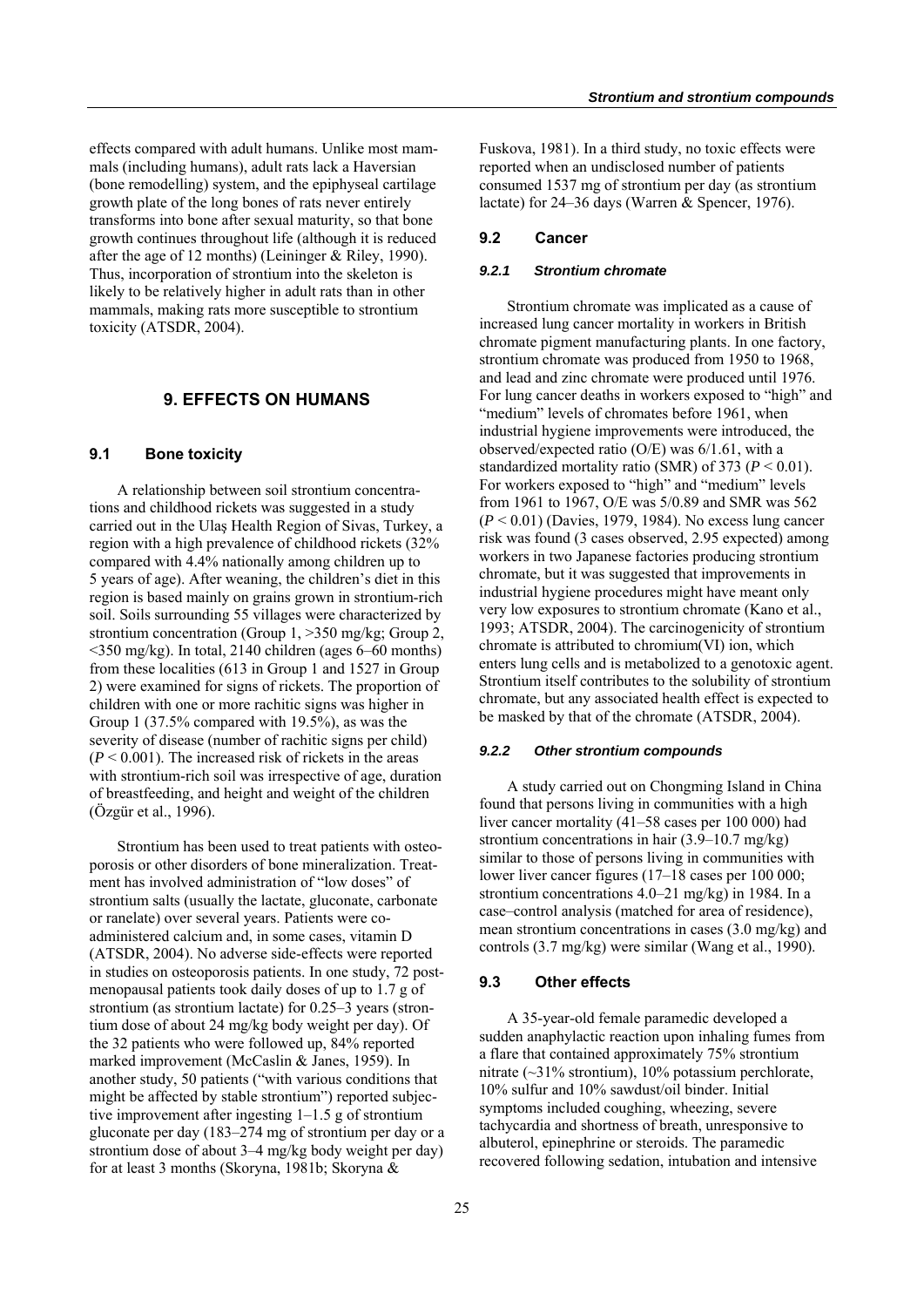care for several days. Upon combustion, each component would yield products that are irritating to the respiratory tract, and the possible role of strontium in the development of anaphylaxis in this case is uncertain (Federman & Sachter, 1997).

 In a study of subjects (aged 5–97 years) in families who had resided for at least 10 years within 1 of 24 communities in the lowest quartile of the economic scale in Texas, there was no correlation between strontium concentration in the drinking-water and mortality from arteriosclerotic and degenerative heart disease, other heart diseases, hypertension, general arteriosclerosis or vascular diseases of the central nervous system. Mean strontium concentrations ranged from 0.4 to 37.8 mg/l (Dawson et al., 1978).

 A very small study in Newfoundland, Canada, found that the mean concentration of strontium in tap water of 28 mothers who gave birth to a normal infant  $(0.035 \pm 79 \text{ mg/l})$  was slightly, but not significantly, lower than that of 28 mothers who produced an infant with neural tube defects  $(0.064 \pm 103 \text{ mg/l})$ . A similar pattern was seen for 12 of the other 13 elements measured. Strontium concentrations above 0.03 mg/l were found for 12 cases with neural tube defects and 5 controls. A few very high concentrations (>100 mg/l) were noted in both groups (Longerich et al., 1991). In an earlier small study carried out in Cardiff, United Kingdom, the mean strontium concentration in domestic tap water of 36 women who gave birth to an infant (live or stillborn) with a neural tube defect (0.09 mg/l; range 0.02–0.13 mg/l) was similar to that of 44 matched women who produced infants without neural tube defects (0.08 mg/l; range 0.03–0.15 mg/l) (St Leger et al., 1980).

 A study of 1313 children (aged 12–14 years) living in seven towns in Wisconsin, USA, showed that the extent of enamel mottling of the teeth increased in prevalence and severity as the average concentration of strontium in the drinking-water increased from 0.02 to 34 mg/l. The trend was seen only for the 904 lifelong residents and not for the 405 immigrants. Mottling was not associated with fluoride concentration (Curzon & Spector, 1977). However, the prevalence of dental caries scores in 539 children (aged 12–14 years) in five communities in Ohio, USA, decreased as the mean strontium concentration in drinking-water increased from 0.2 to 15.3 mg/l. There was no association with fluoride concentration (Curzon, 1981).

#### **9.4 Sensitive subpopulations**

#### *9.4.1 Children and infants*

 Strontium is ubiquitous in soils and water supplies. Together with its chemical similarity to calcium, this

means that some incorporation of strontium into the human body is inevitable. Because of the requirement for high calcium intake during the period of bone development, the absorption and retention of strontium are higher in children than in adults. Consequently, children could experience a greater potential systemic dose from exposures to strontium than adults would (ATSDR, 2004).

 Numerous laboratory animal studies demonstrate abnormal skeletal development (i.e. rickets) in young animals exposed to sufficiently high levels of dietary strontium (Storey, 1961, 1962; Kshirsagar, 1976; Matsumoto, 1976; Reinholt et al., 1985; Svensson et al., 1985, 1987; Morohashi et al., 1994). Young rats were shown to be sensitive to levels of ingested strontium that had no effect on adults (Storey, 1961).

 Part of the reason why children and young of other animal species might be more sensitive than adults to excess strontium is faster absorption from the intestine (although this has not been consistently demonstrated in humans). Based on rat studies in which strontium absorption was 4–8 times faster in weanlings than in adults (Harrison et al., 1966; Forbes & Reina, 1972), some biokinetic models assume that the absorbed dose may be 8 times higher in infants than in adults (NCRP, 1991). This age-dependent difference in absorption may be partly explained by the duodenal level of vitamin D– dependent calbindin-D protein (a calcium-binding protein involved in absorption), which is much lower in old rats than in young rats (Armbrecht et al., 1989). The translation of calbindin-D9k mRNA into protein in the rat duodenum declines with age, and this would probably reduce the rates of intestinal absorption of calcium and strontium in older animals (Armbrecht et al., 1998).

 Children are particularly vulnerable to excess strontium because the immature skeleton has a high rate of bone remodelling, and strontium adversely affects bone development in several ways, as demonstrated in laboratory animal studies. In rats (and chickens), excess strontium suppresses the activation of vitamin D3 in the kidney, severely reducing the expression of calbindin-D mRNA and the translation of calbindin-D9k protein in the duodenum (Omdahl & DeLuca, 1972; Armbrecht et al., 1979, 1998). As a result, duodenal absorption of calcium is reduced. Strontium also binds directly to hydroxyapatite crystals, which may interfere with the normal crystalline structure of bone in rats (Storey, 1961). In addition, excess strontium may prevent the normal maturation of chondrocytes in the epiphyseal plates of long bones of rats (Matsumoto, 1976). Excess strontium apparently interferes with the mineralization of complexed acidic phospholipids, which is thought to help initiate the formation of hydroxyapatite crystals in developing bone (Neufeld & Boskey, 1994). As a result, affected bone contains an excess of complexed acidic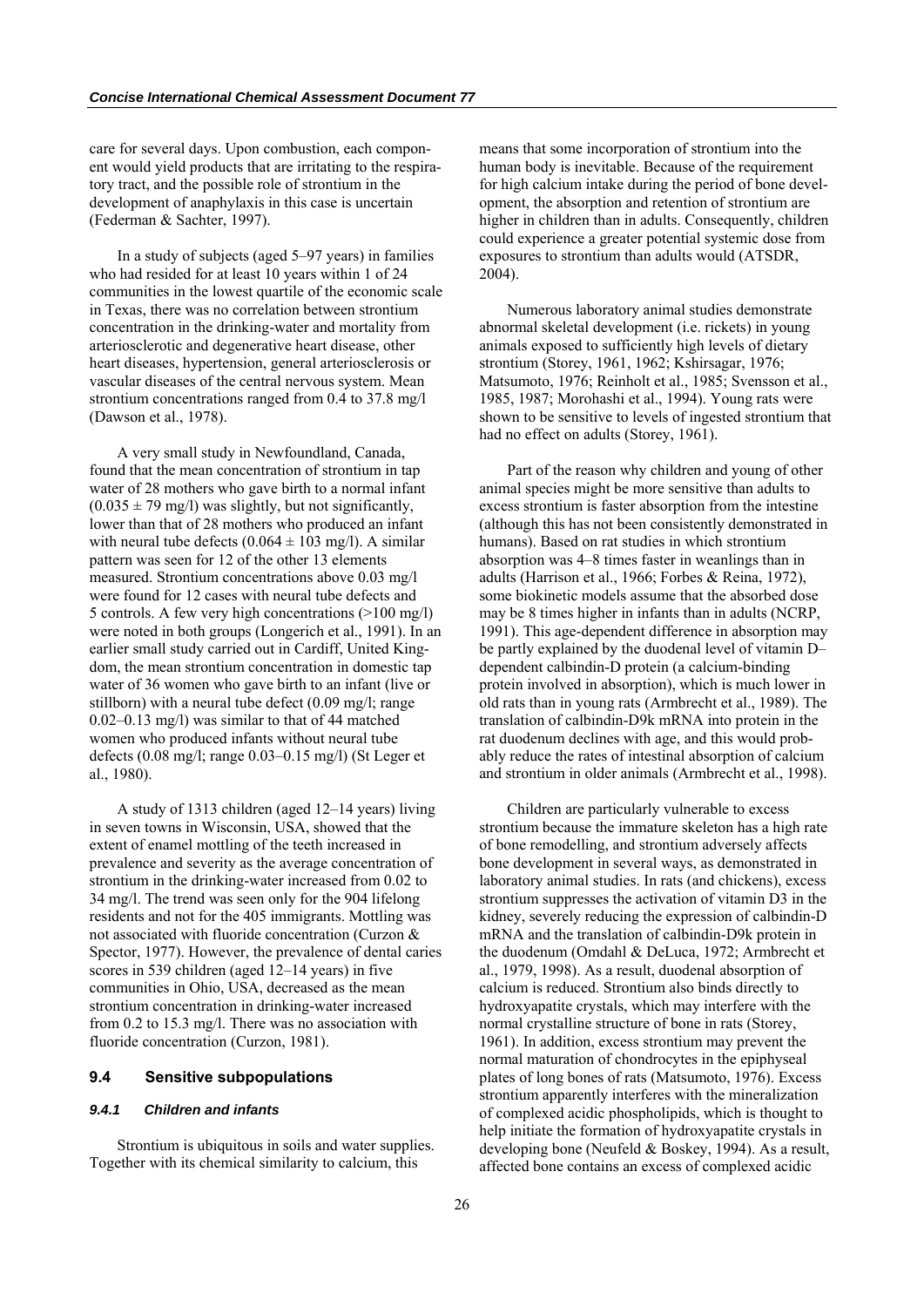phospholipid and a significantly lower ash weight. This finding is consistent with the reduced rate of matrix vesicle degradation observed in rachitic cartilage in strontium-treated rats (Reinholt et al., 1984).

 Rat and mouse studies indicate that the mammalian placenta does not accumulate strontium or prevent strontium transfer to the fetus following maternal exposure. However, no adequate studies were located that addressed developmental effects following maternal exposure to stable strontium in humans or laboratory animals. Stable strontium is also transferred to nursing infants through breast milk of exposed mothers at a strontium to calcium ratio of approximately  $2.4 \times 10^{-4}$ (Harrison et al., 1965). These levels are unlikely to be high enough to affect fetal bone development. Strontium stored in maternal bone because of prior exposure can be mobilized during pregnancy or lactation, resulting in fetal or infant exposure (Tolstykh et al., 1998).

#### *9.4.2 Other sensitive subpopulations*

 Those consuming protein-deficient diets may be at increased risk of suffering adverse effects of exposure to excess stable strontium. In adult rats, consumption of a protein-deficient diet increased the intestinal absorption of dietary strontium and its incorporation into bone and reduced faecal and urinary excretion of strontium. When rats were given ethanol in addition to the proteindeficient diet, bone incorporation of strontium was increased further, even though ethanol given with a normal-protein diet tended to reduce strontium incorporation due to diuretic effects (Gonzalez-Reimers et al., 1999).

 Plasma levels of strontium were 60% higher in patients with chronic kidney failure than in healthy controls, suggesting a reduced ability to excrete strontium (Apostolidis et al., 1998). Uraemic patients on renal dialysis had significantly higher levels of strontium in serum, muscle and brain tissue than did healthy controls. Serum strontium levels in the patients were correlated with local tap water levels, but it is also possible that uraemic patients may have reduced strontium excretion rates (Alfrey et al., 1975; D'Haese & De Broe, 1996; Couttenye et al., 1999; D'Haese et al., 1999, 2000; Schrooten et al., 1999; Krachler et al., 2000). Bone strontium levels were higher in dialysis patients with osteomalacia (D'Haese et al., 2001).

 Part-body retention measurements demonstrated that diseased bone in patients with Paget disease (osteitis deformans) had a relatively higher uptake of strontium following administration of  ${}^{85}Sr$  compared with healthy bone in the same patients. Pagetic bone contains a higher proportion of small mineral crystals with greater surface area, which accounts for its increased ability to accumulate strontium. Reflecting the high degree of osteoclast

activity in Paget disease, diseased bone had an increased turnover of  $85Sr$  compared with healthy bone (Tothill et al., 1983). As bone metabolism is locally accelerated in persons with this disease, they are likely to develop higher body burdens of strontium compared with those in healthy adults (ATSDR, 2004).

Dietary strontium inhibits the formation of 1,25 dihydroxyvitamin D (Armbrecht et al., 1998). Thus, vitamin D–deficient diet or insufficient exposure to sunlight may lead to increased sensitivity to strontiuminduced bone effects.

#### **10. EFFECTS ON OTHER ORGANISMS IN THE LABORATORY AND FIELD**

#### **10.1 Essentiality**

 Plants do not require strontium but readily absorb it from soil via their normal calcium uptake pathway (NCRP, 1984).

 Strontium is needed for the normal development of some unicellular organisms (Acantharia, Radiolaria) and calcerous algae (Halimeda) (Holmes-Farley, 2003). Reef-building corals form aragonitic carbonate skeletons that contain relatively high amounts of strontium (Ferrier-Pagès et al., 2002). Strontium is required for the normal embryonic development of a variety of marine molluscs, including gastropods (Bidwell et al., 1986), bivalves (Gallager et al., 1989) and cephalopods (Hanlon et al., 1989). Embryos reared in the absence of strontium lack mineralized statoliths or shells. Strontium deficiency can lead to the development of abnormal locomotory behaviour (Bidwell et al., 1986). In fact, the strontium to calcium ratio of skeletal aragonite of calcium carbonate– producing organisms has been used widely to reconstruct past oceanographic conditions (Smith et al., 1979). Similarly, incorporation of strontium into fish otoliths (ear stones) and patterns of strontium to calcium ratios have been used to trace fish movements (Limburg, 1995; Bath et al., 2000; Kraus & Secor, 2004).

 The regulation of strontium ions has been demonstrated in giant Malaysian freshwater prawns (*Macrobrachium rosenbergii*) and appears to be linked to magnesium regulation. The investigators noted that the observation that strontium is regulated suggests that strontium may be important in the physiology of this species (Funge-Smith et al., 1995).

 Studies on squid axons showed that strontium seems to be handled in an essentially similar manner to calcium (Baker & Singh, 1982). Physiological and nutritional variables that affect strontium metabolism are similar to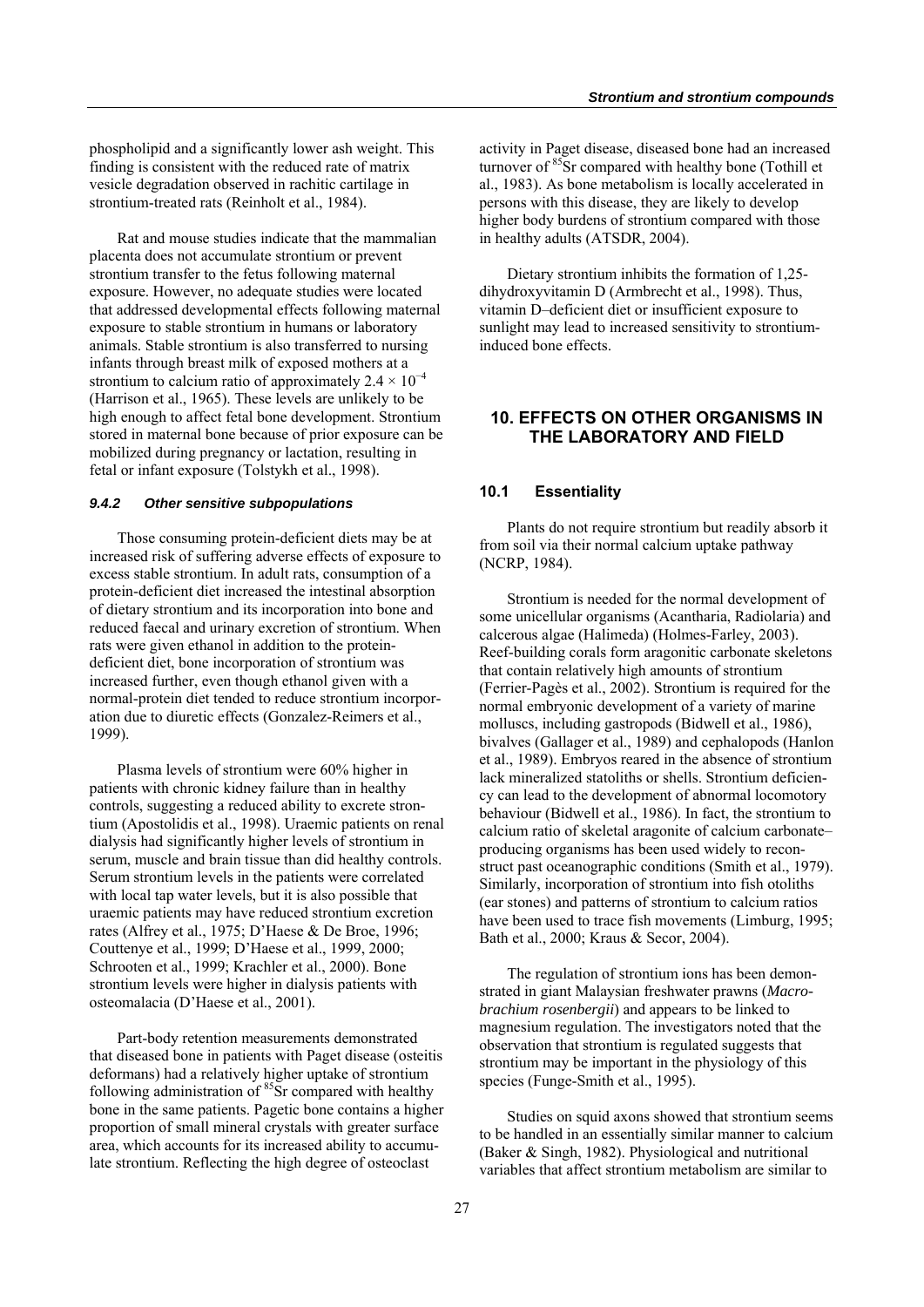|                                                          |                                                  | <b>Strontium</b>            |                                |
|----------------------------------------------------------|--------------------------------------------------|-----------------------------|--------------------------------|
| Organism                                                 | End-point                                        | concentration<br>(mg/l)     | Reference                      |
| <b>Freshwater</b>                                        |                                                  |                             |                                |
| Tubificid worm Tubifex tubifex                           | $LC_{50}$ (96 h)                                 | 241                         | Khangarot (1991)               |
| Water flea Daphnia magna                                 | $LC_{50}$ (48 h)                                 | 94                          | Khangarot & Ray (1989)         |
| Water flea Daphnia magna                                 | $LC_{50}$ (48 h)                                 | 125                         | Biesinger & Christensen (1972) |
| Water flea Daphnia magna                                 | $EC_{50}$ (21 days)<br>(reproductive impairment) | 60                          | Biesinger & Christensen (1972) |
| Copepod Cyclops abyssorum                                | $LC_{50}$ (48 h)                                 | 300                         | Baudouin & Scoppa (1974)       |
| Copepod Eudiaptomus padanus                              | $LC_{50}$ (48 h)                                 | 180                         | Baudouin & Scoppa (1974)       |
| Water flea Daphnia hyalina                               | $LC_{50}$ (48 h)                                 | 75                          | Baudouin & Scoppa (1974)       |
| Crayfish Austropotamobius pallipes pallipes              | $LC_{50}$ (96 h)                                 | 440                         | Boutet & Chaisemartin (1973)   |
| Crayfish Austropotamobius pallipes pallipes              | $LC_{50}$ (30 days)                              | 320                         | Boutet & Chaisemartin (1973)   |
| Crayfish Orconectes limosus                              | $LC_{50}$ (96 h)                                 | 910                         | Boutet & Chaisemartin (1973)   |
| Crayfish Orconectes limosus                              | $LC_{50}$ (30 days)                              | 720                         | Boutet & Chaisemartin (1973)   |
| Rainbow trout Oncorhynchus mykiss                        | $LC_{50}$ (28 days) (embryo-<br>larval test)     | 0.2                         | Birge (1978)                   |
| Goldfish Carassius auratus                               | $LC_{50}$ (7 days) (embryo-<br>larval test)      | 8.6                         | Birge (1978)                   |
| Eastern narrow-mouthed toad Gastrophryne<br>carolinensis | $LC_{50}$ (7 days) (embryo-<br>larval test)      | 0.2                         | Birge (1978)                   |
| <b>Marine</b>                                            |                                                  |                             |                                |
| European shore crab Carcinus maenas                      | $LC_{50}$ (96 h)                                 | $5.5 - 55.2$ <sup>a,b</sup> | Amiard (1976)                  |
| European shore crab Carcinus maenas                      | $LC_{50}$ (9 days)                               | 55.2                        | Amiard (1976)                  |
| Pink shrimp Palaemon serratus                            | $LC_{50}$ (96 h)                                 | 276-2760 <sup>a,b</sup>     | Amiard (1976)                  |
| Pink shrimp Palaemon serratus                            | $LC_{50}$ (9 days)                               | $0.6 - 5.5^{a,b}$           | Amiard (1976)                  |
| Mysid shrimp Mysidopsis bahia                            | $LC_{50}$ (48 h)                                 | $>525^{a,c,d}$              | Pillard et al. (2000)          |
| Plaice Pleuronectes platessa                             | $LC_{50}$ (96 h)                                 | $2760^{a,b}$                | Amiard (1976)                  |
| Shanny Blennius pholis                                   | $LC_{50}$ (96 h)                                 | $2760^{a,b}$                | Amiard (1976)                  |
| Striped bass Morone saxatilis                            | $LC_{50}$ (96 h)                                 | $>93^{a,e}$                 | Dwyer et al. (1992)            |
| Inland silverside minnow Menidia beryllina               | $LC_{50}$ (48 h)                                 | $210^{a,b,d}$               | Pillard et al. (2000)          |
| Sheepshead minnow Cyprinodon variegatus                  | $LC_{50}$ (48 h)                                 | $>525^{a,c,d}$              | Pillard et al. (2000)          |

**Table 7: Toxicity of soluble strontium salts to aquatic organisms.** 

a Concentrations refer to "added" strontium.

b  $^{b}$  "Background" strontium concentration given as 8–13 mg/l; however, these values were taken from the literature.

No significant effect at highest concentration tested.

"Background" strontium concentration in artificial seawater = 12 mg/l.

<sup>e</sup> "Background" strontium concentration in "instant ocean" = 2.4 mg/l.

those that affect calcium metabolism. It should be noted that the rates of calcium-mediated processes, including muscular contraction, are slowed when strontium is substituted for calcium (NAS, 2000).

#### **10.2 Aquatic environment**

 The toxicity of strontium to aquatic organisms is summarized in Table 7. Strontium has low acute toxicity to freshwater organisms. Most tests are based on strontium chloride, with 48 h and 96 h  $LC_{50}$ s ranging

from 75 to 910 mg/l; a 21-day  $EC_{50}$ , based on reproductive impairment in daphnids, was 60 mg/l. In embryo-larval tests, an  $LC_{50}$  of 0.2 mg/l was reported for both rainbow trout (28 days) and eastern narrowmouthed toad (7 days). Acute 48 h and 96 h  $LC_{50}$ s in marine organisms suggest that they are less sensitive than freshwater organisms to strontium. Acute 48 h and 96 h LC<sub>50</sub>s range from 5.5 to 2760 mg/l for "added" strontium, with a 9-day LC<sub>50</sub> in pink shrimp (*Palaemon*) *serratus*) ranging from 0.6 to 5.5 mg/l for "added" strontium. However, the marine data are difficult to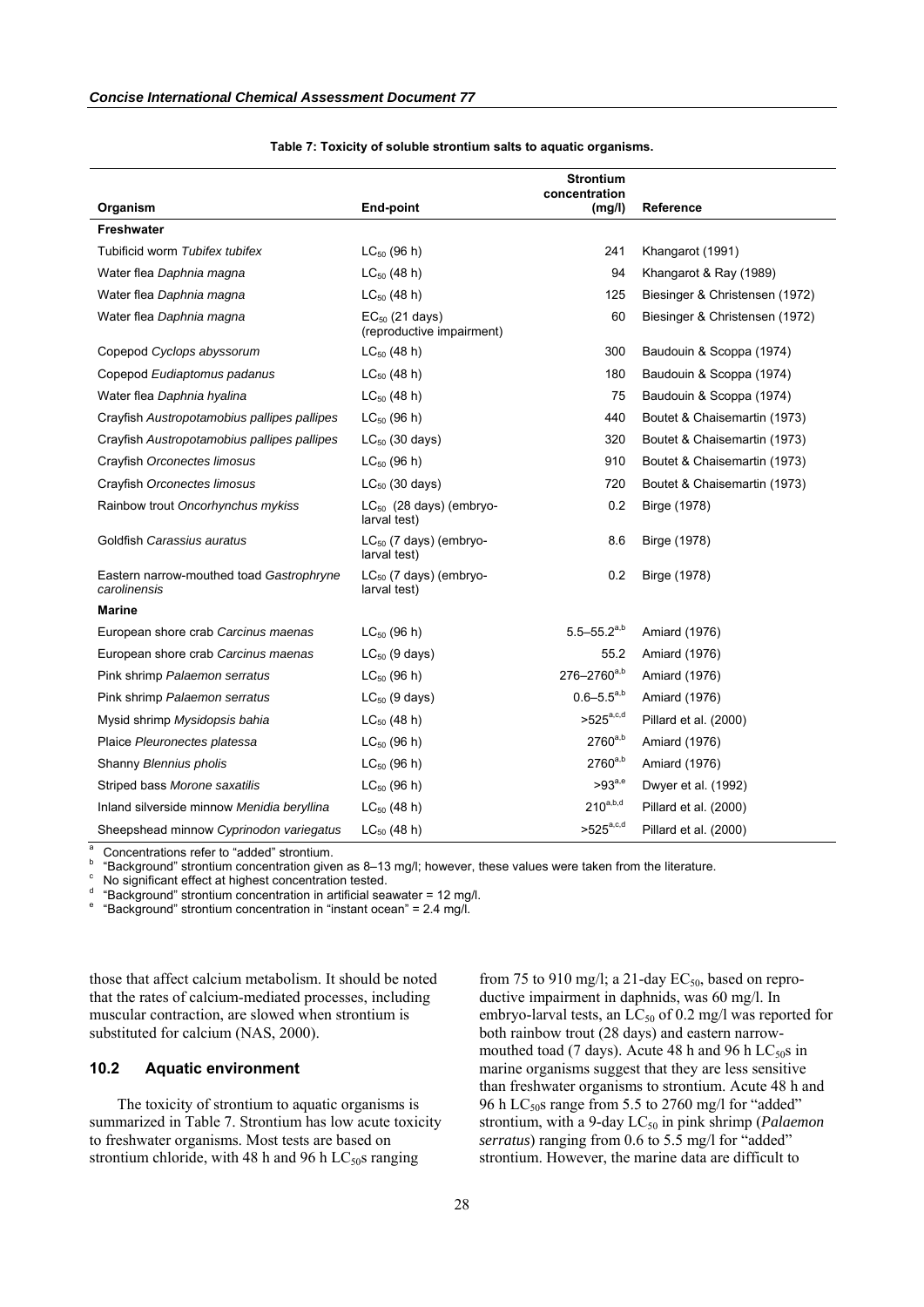interpret, with the lowest  $LC_{50}$  values derived from a study that did not measure the "background" strontium concentration. Inhibition of calcification in the freshwater green alga *Gloeotaenium* was observed at a strontium concentration of 150 mg/l after 37 h (Devi Prasad, 1984).

 Spangenberg & Cherr (1996) found no adverse effect on mussel (*Mytilus californianus*) embryos exposed for 48 h post-fertilization to strontium chloride at strontium concentrations ranging from 0.1 to 20 mg/l.

#### **10.3 Terrestrial environment**

 Fischer & Molnár (1997) exposed the earthworm *Eisenia foetida* to a mixture of peaty marshland soil and horse manure spiked at different strontium concentrations for 10 weeks. No effect on the body weight gain of introduced worms was found at a strontium concentration of 10.6 g/kg dry weight; however, the concentration resulted in a significant reduction in reproduction. Tatara et al. (1998) reported the 24 h  $LC_{50}$  for total strontium at 15.9 g/l and for the free ion at 10.4 g/l for the free-living soil nematode *Caenorhabditis elegans* exposed to strontium nitrate. Williams & Dusenbery (1990) reported a 96 h  $LC_{50}$  of 465 mg/l for strontium in the same species.

#### **11. EFFECTS EVALUATION**

#### **11.1 Evaluation of health effects**

#### *11.1.1 Hazard identification and dose–response assessment*

 This CICAD covers naturally occurring strontium compounds (i.e. stable isotopic forms). A number of radioactive isotopes exist but are not reviewed here.

 Strontium is similar to calcium in its physiological behaviour and can act as an imperfect surrogate for calcium. The typical human body burden of strontium is about 0.3–0.4 g, and 99% is found in the skeleton.

 Acute toxicity data are very limited. A low acute oral toxicity was demonstrated for strontium chloride, strontium carbonate, strontium sulfate and strontium nitrate in rats and/or mice. Strontium sulfate had only a low acute dermal toxicity in rats. Local damage to the oesophagus and duodenum occurred in monkeys given strontium chloride by capsule daily for 1 week.

 The most comprehensive repeated oral dose study using the lowest doses showing toxic effects involved

inclusion of strontium chloride hexahydrate in the diet of weanling rats (40–60 g; 10 of each sex per group), giving strontium doses of 0, 2.5, 10, 40 or 160 mg/kg body weight per day, for 90 days (see Table 6). The diet was said to contain adequate levels of calcium, magnesium, phosphorus, iodine and vitamin D3. Administration of strontium at doses up to 10 mg/kg body weight per day had no effect on behaviour, appearance, growth, food intake, survival, haematology, serum chemistry, blood calcium or phosphorus, liver glycogen, urinalysis, weights of the major organs or microscopic appearance of a fairly wide range (25) of tissues, including the bone. At 40 mg/kg body weight per day, the only statistically significant finding was a higher thyroid weight in the males. However, this was not clearly related to dose, and the thyroid was microscopically normal. At 160 mg/kg body weight per day, the males showed increased thyroid weight and histological signs of increased thyroid activity, and the females showed lower pituitary weights (without microscopic changes). Liver glycogen levels were lower in both sexes, although the reduction was statistically significant only in the females. No effects on the bone were seen in this study, but strontium concentrations in the bone were significantly increased at all dose levels (Kroes et al., 1977).

 In a recent study involving a fairly detailed examination, reduced spleen weights were seen in female rats given strontium sulfate at 500 mg/kg body weight per day (a strontium dose of about 240 mg/kg body weight per day) or more by gavage for 40–54 days. At a strontium dose of 480 mg/kg body weight per day (administered as strontium sulfate) and above, epididymis and testis weights were increased in male rats (treated similarly for 42 days). At a strontium dose of 950 mg/kg body weight per day, the females showed reductions in reticulocyte counts and AST activity. Survival, growth, sensory and motor functions, urinalysis, and the microscopic appearance of a range (about 30) of tissues and organs (including bone) were unaltered by treatment (NIER, 2006c).

 Numerous other studies in laboratory animals have indicated that a key target tissue following repeated exposure to strontium is the bone. Bone histology was normal in young rats fed strontium at 0.19% in the diet (about 190 mg/kg body weight per day) for 20 days (Storey, 1961). The appearance of the cartilage plate was altered in rats given 0.38% strontium in the diet (about 380 mg/kg body weight per day) and in young mice given drinking-water supplying 350 mg/kg body weight per day for 29 days. In several studies, higher repeated oral doses caused numerous bone and cartilage abnormalities, including impaired calcification, reduced mineral content, increased complexed acidic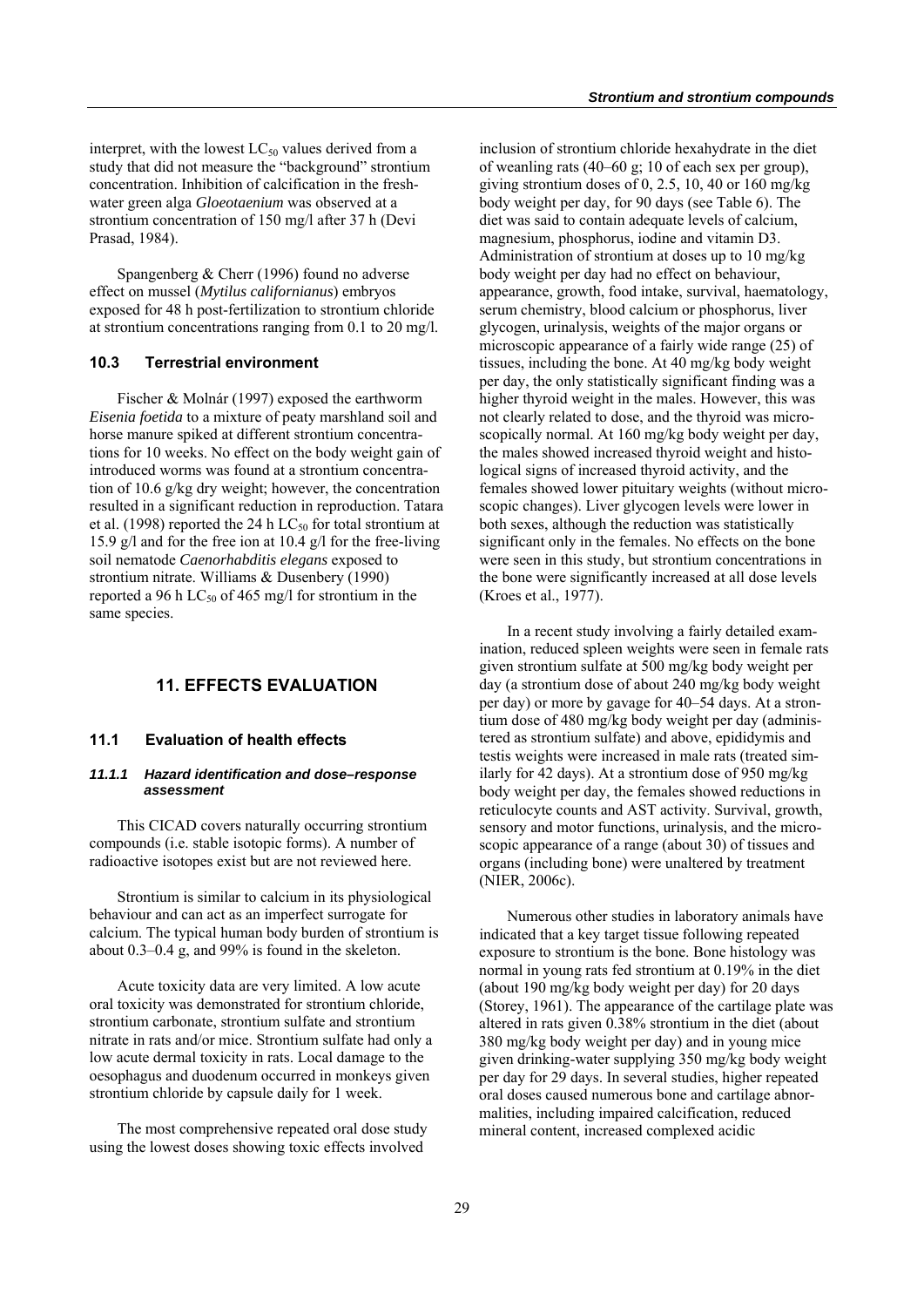<span id="page-33-0"></span>phospholipids, non-mineralized (osteoid) regions, spongiosa, wide epiphyseal plates, lower bone densities, disorganized trabeculae, smaller bones and rickets. Markers of bone effects included changes in serum levels of activated vitamin D and calbindin-D proteins and changes in acid and alkaline phosphatase activities in certain organs. No adequate lifetime studies involving chronic repeated exposure were identified.

 No carcinogenicity studies meeting current guidelines were identified for strontium compounds. Chromium(VI) compounds are known to be genotoxic mammalian carcinogens, and strontium chromate induced local tumours when implanted into the respiratory tract of rats; the chromium(VI) was considered to be responsible.

 Genotoxicity data on strontium compounds are few. A limited study reported that a single oral dose of strontium chloride induced chromosomal aberrations in the bone marrow of mice. Strontium chloride did not induce chromosome damage in hamster oocytes in culture, DNA damage in bacteria or hamster embryo cells or cell transformation in hamster embryo cells in culture. Strontium sulfate did not damage the chromosomes of hamster lung cells. Neither strontium carbonate nor strontium sulfate was mutagenic in Ames bacterial tests. In common with other chromium(VI) compounds, strontium chromate induced bacterial mutations in an Ames test, sister chromatid exchanges in hamster fibroblast cells in culture and cell transformation in hamster embryo cells in culture. An uncertainty factor of 10 was applied to account

 No effects on reproduction/fertility or fetal development were seen in a screening study in which rats (both sexes) were given strontium sulfate by gavage for about 6–8 weeks starting 2 weeks before mating. According to a brief report, fertility was unaffected by the inclusion of strontium chloride in the drinking-water of rats over three generations. A developmental study in mice demonstrated adverse bone effects in the newborn offspring following repeated oral dosing of the pregnant females with strontium carbonate. Repeated oral dose studies on weanling and adult rats indicated that the younger animals were more sensitive than adults to the effects of strontium on bone.

 Very little information is available on the toxicity of stable strontium to humans. A study in Turkey suggested a relationship between dietary strontium and childhood rickets. There is some evidence that occupational exposure to strontium chromate can cause lung cancer, but chromium(VI) compounds (such as chromates) are recognized genotoxic carcinogens, and the chromate moiety is believed to be responsible for the carcinogenic activity of strontium chromate.

 The requirement for calcium is high during the period of bone development, growth and remodelling, and thus children tend to absorb and retain strontium to a greater extent than adults. Consequently, the young are at increased risk from exposure to excess strontium. Others who might be at increased risk from strontium exposure include patients with kidney failure (whose ability to excrete strontium may be limited) or osteomalacia, those consuming a protein-deficient diet and people who do not receive adequate exposure to sunlight.

#### *11.1.2 Criteria for setting tolerable intakes and tolerable concentrations*

 Human data are inadequate for setting a TDI for oral exposure to strontium. The study in which strontium chloride hexahydrate was included in the diet of weanling rats at 0, 75, 300, 1200 or 4800 mg/kg for 90 days (Kroes et al., 1977) was selected as the pivotal study, being a well-reported, detailed examination providing evidence of effects at lower doses and over a longer exposure duration than for other candidate studies. The 1200 mg/kg dietary concentration of strontium chloride hexahydrate, providing a strontium dose of about 40 mg/kg body weight per day (assuming young rats consume feed at an amount equivalent to about 10% of their body weight per day) was considered to be the study NOAEL (see section 8.3). This study was used to derive a TDI.

for interspecies differences between rats and humans. To account for possible differences in interindividual susceptibility, a factor of 3 was applied. The default factor of 10 was not warranted because the critical study was performed in young animals, a recognized sensitive subpopulation. As no strontium accumulation was observed after 2 weeks of administration, no additional uncertainty factor was considered to be needed to compensate for the use of a study that is of shorter duration than would normally be used to derive a TDI (IPCS, 1994). However, an uncertainty factor of 10 was applied to account for deficiencies in the database: lack of adequate data on carcinogenicity and reproductive toxicity. This leads to a TDI of 0.13 mg/kg body weight per day (40 mg/kg body weight per day /  $[10 \times 3 \times 10]$  $[10 \times 3 \times 10]$  $[10 \times 3 \times 10]$ ).<sup>1</sup>

<u>.</u>

 $1$  In the 20-day study on the effects of strontium on bone in rats (Storey, 1961), the NOAEL was 190 mg/kg body weight per day. Using 10 as the uncertainty factor for species-to-species extrapolation, 3 for interindividual variation, 3 to compensate for the use of a study with only short duration and investigation of bone effects and growth only and 10 for other deficiencies in the database would have resulted in a TDI of 0.2 mg/kg body weight per day.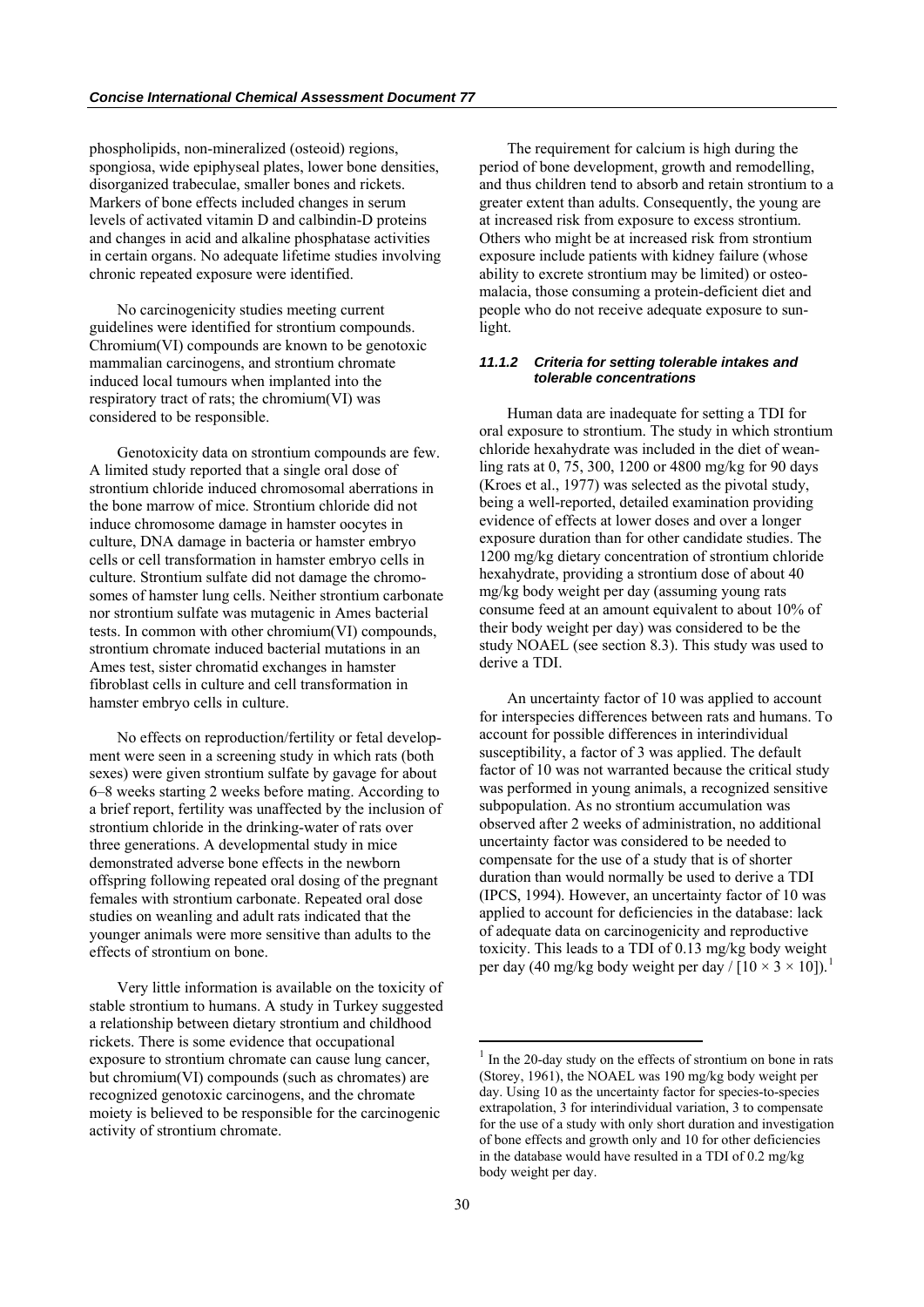In the absence of adequate data, a tolerable concentration for chronic inhalation exposure to strontium cannot be established.

#### *11.1.3 Sample risk characterization*

#### *11.1.3.1 Exposure of the sample populations*

 Average strontium concentrations in urban air are generally below 0.1  $\mu$ g/m<sup>3</sup>, with higher concentrations near coal-burning plants. Average concentrations in drinking-water in Germany and the USA were reported to be about 0.34 and 1.1 mg/l, respectively. Food plants absorb strontium from the soil, where average concentrations of strontium of about 240 mg/kg and 89 mg/kg (topsoils in Europe) have been reported. In food samples taken in the developed world, the highest concentrations were measured in leafy vegetables (e.g. 64 mg/kg dry weight in cabbages).

 The source document estimated that for adults in the USA, the total daily intake of strontium is about 3.3 mg/day, made up of 2 mg/day from drinking-water, 1.3 mg/day from foodstuffs (mainly leafy vegetables, grains and dairy products) and an insignificant 0.4 µg/day from air (ATSDR, 2004). This ATSDR estimate (3.3 mg/day) fits well with other estimates of intake from drinkingwater (about 0.7–2 mg/day) and food (another 1.2–2.3 mg/day) for populations in Australia, Finland, Germany, Japan, the United Kingdom and Viet Nam.

 Certain populations might experience substantially higher oral exposures than the averages discussed above. Data on drinking-water are few, but the highest concentrations reported in Wisconsin and Texas (33.9 and 37.8 mg/l, respectively) are about 100 and 30 times higher than the mean concentrations (about 0.34 mg/l and 1.1 mg/l) reported for Germany and the USA, respectively. In a hot climate, an adult drinking daily 3 litres of water containing strontium at 37.8 mg/l could ingest up to 110 mg/day from this source alone. This would equate to about 1.8 mg/kg body weight per day for an adult weighing 64 kg. An additional contribution to total daily intake from foodstuffs would be expected. Data on concentrations in food plants are also limited, but concentrations could vary considerably as a result of varying strontium levels in soil, from which plants take up strontium. In European topsoils, the average strontium concentration was 89 mg/kg, but concentrations ranged widely from 8 to 3120 mg/kg. Therefore, certain populations who live in areas where strontium concentrations in soil and water are high and who consume predominantly locally grown produce might have strontium intakes that are substantially higher than 3.3 mg/day. Prediction of strontium levels in surface water and soil from underlying geology is difficult; for a discussion of factors likely to contribute to high surface strontium, see the web site of the Forum of the European Geological Surveys Directors

(FOREGS), which also presents maps of strontium concentrations in water and soil across Europe (http://www.gtk.fi/foregs/geochem/index.htm).

#### *11.1.3.2 Health risks in the sample populations*

 For many populations in developed countries, estimates of total intake vary up to about 4 mg/day, virtually all of which is ingested. The source document intake figure of 3.3 mg/day is equivalent to 0.05 mg/kg body weight per day for an adult weighing 64 kg.

 The estimated human intake of 4 mg/day, or 0.06 mg/kg body weight per day for an adult weighing 64 kg, is about half of the TDI of 0.13 mg/kg body weight derived in this CICAD. Thus, there is no evidence that background intakes of about 4 mg/day are likely to pose any risks to bone health in humans.

 Certain populations who live in areas where strontium concentrations in soil and water are high and who consume predominantly locally grown produce could easily have intakes that are substantially higher than this 4 mg/day figure. For example, an adult drinking daily 3 litres of water containing strontium at 37.8 mg/l could ingest up to 110 mg/day. This would equate to about 1.8 mg/kg body weight per day for an adult weighing 64 kg. As foodstuffs are also likely to contribute to strontium intake, the total daily intake in such areas could easily exceed the TDI of 0.13 mg/kg body weight.

 A study in Turkey suggested a relationship between strontium exposure and childhood rickets. Exposure was classified by soil concentration of strontium. The diet in the endemic area was largely dependent upon grains grown in the area (Özgür et al., 1996; ATSDR, 2004).

#### *11.1.4 Uncertainties in the evaluation of health risks*

 There are few data in the source document on concentrations in food, water and air, leading to uncertainties in intake estimates, especially for children.

 The only study involving chronic administration of a strontium compound was inadequately reported, with very little experimental detail (Skoryna, 1981a, 1981b; Skoryna & Fuskova, 1981). It is uncertain whether adequate chronic studies would identify a lower NOAEL and lowest-observed-adverse-effect level (LOAEL) than those seen in subchronic studies.

 No studies meeting modern guidelines on the carcinogenicity, genotoxicity, immunotoxicity, neurotoxicity or reproductive/developmental toxicity of strontium compounds were identified. In the case of strontium chromate, any carcinogenic or genotoxic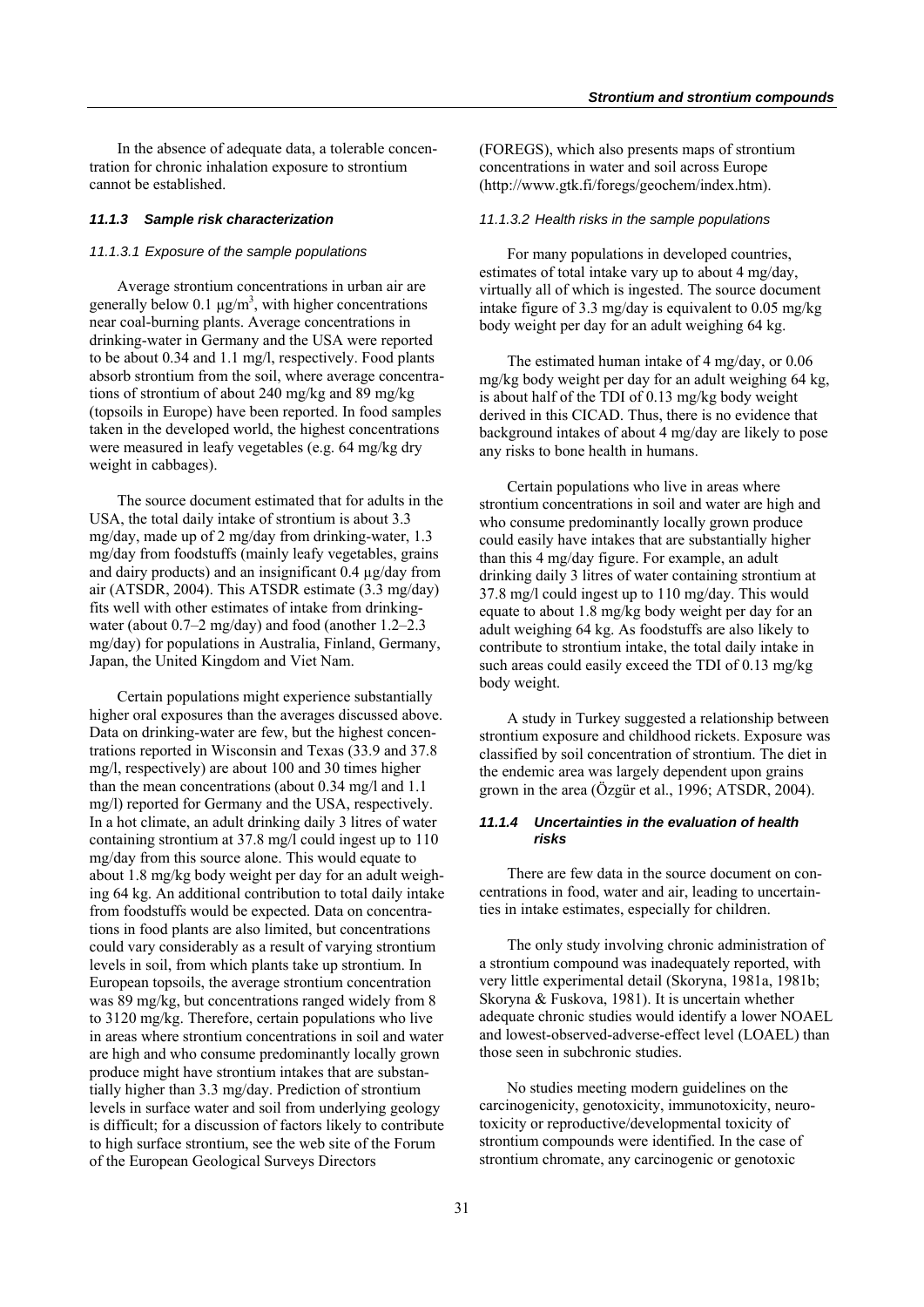potential of strontium would be expected to be masked by that of the chromate.

 While the working group reached a consensus on the NOAEL (40 mg/kg body weight per day) and the TDI (40 mg/kg body weight /  $[10 \times 3 \times 10] = 0.13$ mg/kg body weight), long discussions were held on several details in this process:

- A NOAEL of 10 mg/kg body weight per day could also have been justified; while it is true that the change in the thyroid weight observed at 40 mg/kg body weight per day was limited to males and there was practically no change in the response over a 50 fold range of doses, it may also be argued that as histological evidence of thyroid effects was observed at the next higher dose, the change of weight is the first step in the continuum of adverse thyroid effects, and this dose level (40 mg/kg body weight per day) could be considered a LOAEL rather than a NOAEL.
- The uncertainty factor of 10 for species-to-species extrapolation can be argued to be excessive, as the thyroid function of rats is quite different from that of humans, rats being considerably more sensitive than humans to thyrotoxic chemicals.
- The uncertainty factor of 3 for interindividual variability can be argued to be too small, as no actual chemical-specific data on the interindividual variation of strontium toxicity in humans are available.
- The uncertainty factor of 10 for deficiencies in the database may be argued to be excessive, as there is no accumulation of strontium on continued dosing and as there are some (albeit admittedly limited) data on long-term toxicity, reproductive and developmental toxicity, and genotoxicity of strontium.

#### **11.2 Evaluation of environmental effects**

 Strontium can be released into the air (mainly as strontium oxide) by natural processes (e.g. weathering of rocks, particle entrainment, wind resuspension and sea spray) or as a result of human activities (e.g. milling, processing, coal burning and fertilizer use). In air, the oxide rapidly forms the hydroxide or carbonate. Atmospheric strontium is returned to the ground by deposition. Strontium is released to surface water and groundwater by natural weathering of rocks and soils. In water, it exists as a hydrated cation. Aqueous strontium can sorb to the surface of certain minerals. Like calcium, strontium has moderate mobility in soils and sediments and sorbs moderately to metal oxides and clays. Plants readily absorb strontium via their normal calcium uptake pathway. Earthworms do not accumulate strontium in soils high in calcium; however, strontium accumulation may occur in acidic, calcium-poor soils. Strontium is

readily accumulated in otoliths, vertebrae and opercula of fish. In fact, strontium chloride solutions have been used to deliberately mark salmon fry for later identification in the wild. In higher organisms, bioaccumulation occurs in bone due to strontium's similarity to calcium.

 Strontium has low acute toxicity to aquatic organisms in the laboratory. For freshwater organisms, most tests are based on strontium chloride, and 48 h and 96 h LC<sub>50</sub>s range from 75 to 910 mg/l; a 21-day EC<sub>50</sub>, based on reproductive impairment in daphnids, was 60 mg/l. In embryo-larval tests, an  $LC_{50}$  for strontium of 0.2 mg/l was reported for both rainbow trout (28 days) and eastern narrow-mouthed toad (7 days). Acute 48 h and 96 h  $LC_{50}$ s in marine organisms suggest that they are less sensitive than freshwater organisms to strontium.

 Under internationally agreed and national regulatory systems, data-poor elements are assessed for risk using a deterministic approach based on uncertainty factors. For strontium, this would give the results described below.

 There are no chronic no-observed-effect concentrations (NOECs) for aquatic organisms. According to the European Commission's technical guidance document (EC, 2003) and the Organisation for Economic Cooperation and Development (OECD, 2002), a factor of 1000 is applied to the lowest freshwater acute  $LC_{50}$  or  $EC_{50}$  if the base set of toxicity data is incomplete. In the case of the strontium freshwater data set, there are no applicable algal studies. The lowest acute  $LC_{50}$  for strontium in freshwater organisms is 75 mg/l (*Daphnia hyalina*). Applying a factor of 1000 gives a predicted noeffect concentration ( $PNEC_{\text{aquatic}}$ ) for strontium in freshwater organisms of 75 µg/l. There are insufficient data to allow the derivation of a PNEC for saltwater organisms; however, it would appear from the acute toxicity data that marine organisms are less sensitive than freshwater species to strontium.

 Natural strontium concentrations in European rivers range over 4 orders of magnitude, from 0.001 to 13.6 mg/l; the median concentration was 0.11 mg/l. Freshwater strontium concentrations are directly related to the underlying geology of rivers and streams. Similarly, in surface waters in the USA, the ranges were equally wide, differing slightly between different studies; all studies showed average values in the order of 0.4–1.5 mg/l. In seawater, the average concentration of strontium is approximately 8 mg/l.

 Where elements are essential to living organisms, it is permitted under regulatory systems to adjust guidance values to reflect natural background concentrations. This avoids uncertainty factors pushing guidance values below natural levels of the element. This is not possible for strontium, for two reasons: the element is not regarded as essential by the normal criteria for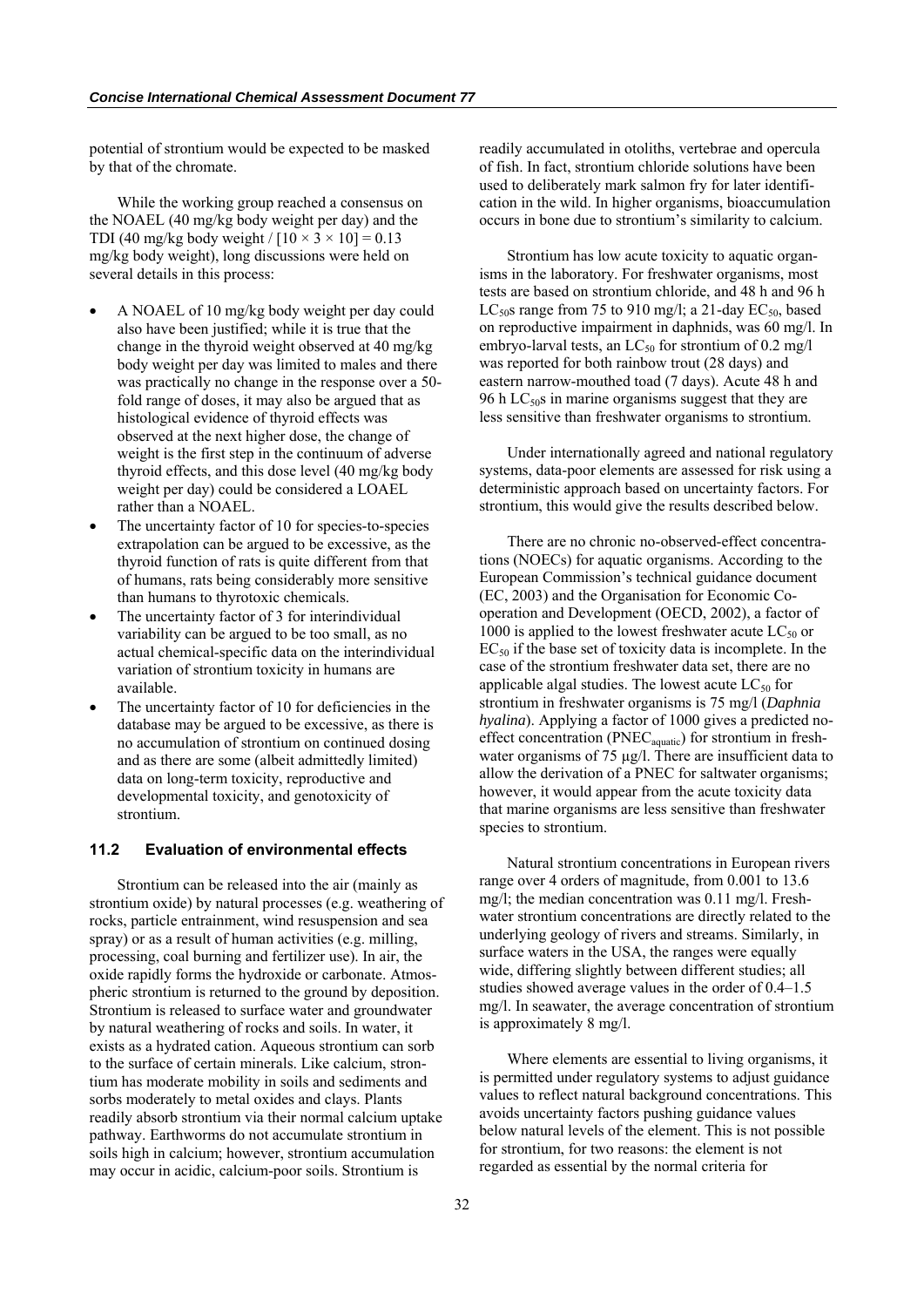<span id="page-36-0"></span>

**Figure 1: Distribution of strontium toxicity values for freshwater and marine organisms compared with strontium concentrations in surface waters** 

essentiality, and natural levels of strontium substantially overlap the derived PNEC and even some of the "toxic" values derived from laboratory tests (see Figure 1).

organisms in the laboratory studies were acclimatized not to natural waters but to strontium-deficient ones or were derived from populations in low-strontium areas. Furthermore, marine toxicity values represent strontium "added" beyond the normal concentration in seawater (around 8 mg/l), and in some of the marine studies, the "background" strontium concentration was not measured. Realistic exposure/effect ratios cannot, therefore, be derived for strontium from the available information.

# **12. PREVIOUS EVALUATIONS BY INTER-ORGANIZATION PROGRAMME FOR THE SOUND MANAGEMENT OF CHEMICALS (IOMC) BODIES** It is clear that for fresh water, many of the test

The International Agency for Research on Cancer (IARC) has not evaluated the carcinogenic potential of stable strontium compounds as a group. In its evaluation of "chromium and chromium compounds", an IARC working group evaluated a number of chromium(VI) compounds, including strontium chromate. IARC concluded that there was "sufficient evidence" for the carcinogenicity of strontium chromate in laboratory animals and sufficient evidence in humans for the carcinogenicity of chromium(VI) compounds as encountered in various chromium/chromate industries. Overall, IARC concluded that chromium(VI) is carcinogenic to humans (Group [1](#page-36-0))  $(IRC, 1990)$ .<sup>1</sup>

1

<sup>&</sup>lt;sup>1</sup> Note added in press: IARC has recently re-evaluated chromium(VI) compounds and confirmed the classification of chromium(VI) compounds as carcinogenic to humans (Group 1); the evidence in humans is sufficient for cancer of the lung and limited for cancer of the nasal cavity and paranasal sinuses (IARC, in press).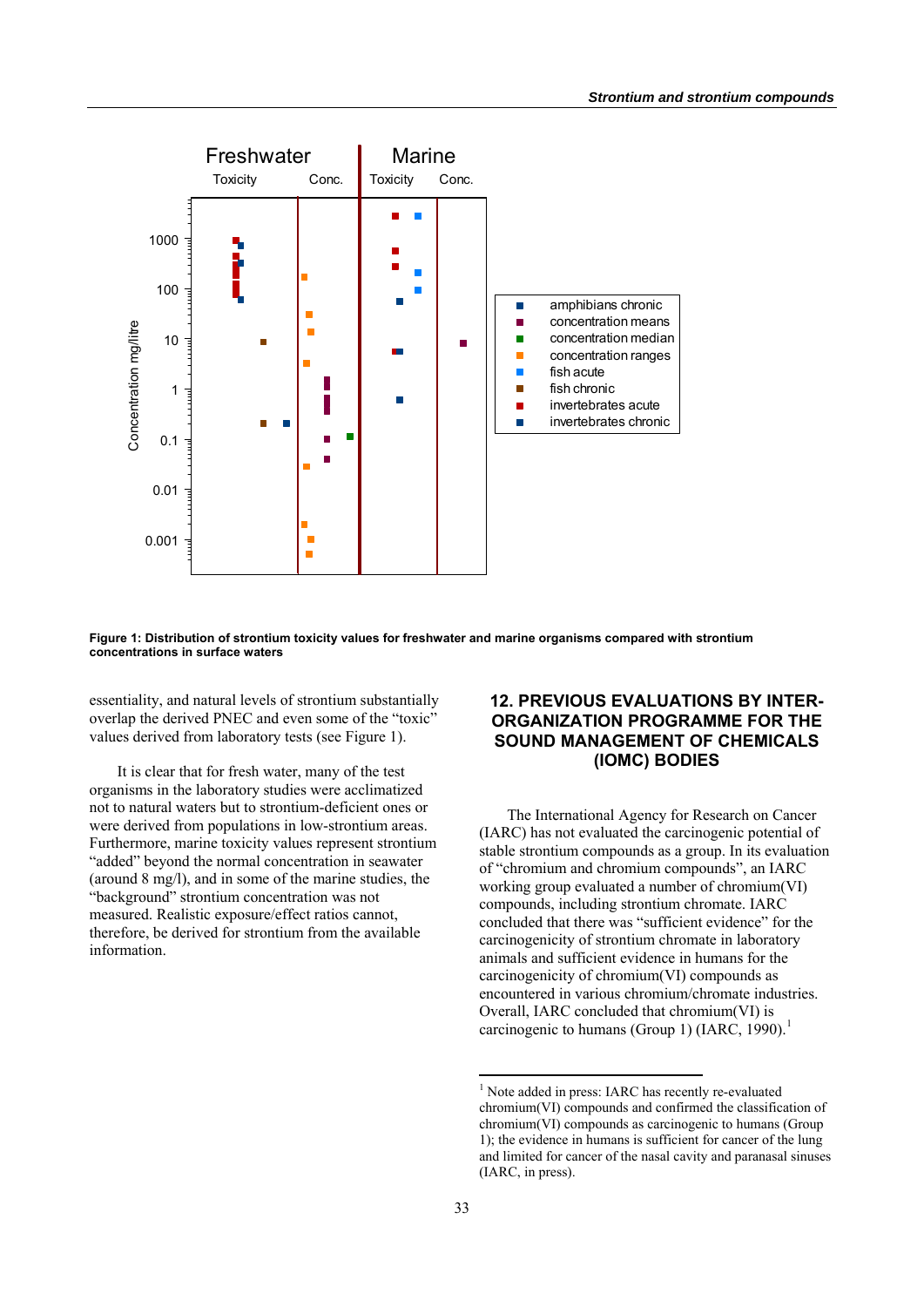2004]. Alda JO, Escanero JF (1985) Transport of calcium, magnesium and strontium by human serum proteins. *Revista Española Fisiología*, 41:145–150 [cited in ATSDR, 2004]. Baker P, Singh R (1982) Metabolism and transport of strontium

Alexander FW, Clayton BE, Delves HT (1974) Mineral and trace-metal balances in children receiving normal and synthetic diets. *Quarterly Journal of Medicine*, 43:89–111.

Alfrey AC, Rudolph H, Smythe WR (1975) Mineral metabolism in uremia. *Kidney International, Supplement*, 2:85–89 [cited in ATSDR, 2004].

64(10):1705–1714. Amiard JC (1976) Experimental study on the acute toxicity of cobalt, antimony, strontium and silver salts in some crustacea and their larvae and some teleostei. *Revue Internationale d'Océanographie Médicale*, 43:79–95.

Anderson J, Kahn B, LaBone T, Brown L, Harris F (1999) Solubility of various forms of strontium titanate in lungs*:* in vitro and in vivo studies*. Health Physics*, 76(6):628–634 [cited in ATSDR, 2004].

2004]. Anon (1998) Environmental survey—exposure of the German population to environmental contaminants. *Bundesgesundheitsblatt*, 41:118.

German) [cited in ATSDR, 2004]. AOAC (1990) Methods 911.03, 973.66, 974.37. In: *Official methods of analysis of the Association of Official Analytical Chemists*, 15th ed. Gaithersburg, MD, Association of Official Analytical Chemists [cited in ATSDR, 2004].

(1998) Multiple exposure to arsenic, antimony, and other elements in art glass manufacturing. *American Journal of Industrial Medicine*, 34:65–72 [cited in ATSDR, 2004].

14(10):1789–1795 [cited in ATSDR, 2004]. Apostolidis N, Paradellis T, Karydas A, Manouras A, Katirtzoglou N, Mayopoulou-Symvoulidou D (1998) Calcium and strontium metabolic studies in patients on CAPD. *Peritoneal Dialysis International*, 18(4):410–414 [cited in ATSDR, 2004]. Bidwell JP, Paige JA, Kuzirian AM (1986) Effects of strontium on

Armbrecht HJ, Wasserman RH, Bruns MEH (1979) Effect of 1,25-dihydroxyvitamin D3 on intestinal calcium absorption in strontium-fed rats. *Archives of Biochemistry and Biophysics*, 192(2):466–473 [cited in ATSDR, 2004].

Armbrecht HJ, Boltz MA, Strong R, Richardson A, Bruns ME, Christakos S (1989) Expression of calbindin-D decreases with age in intestine and kidney. *Endocrinology*, 125(6):2950–2956. Birge WJ (1978) Aquatic toxicology of trace elements of coal

Armbrecht HJ, Boltz MA, Christakos S, Bruns ME (1998) Capacity of 1,25-dihydroxyvitamin D to stimulate expression of calbindin D changes with age in the rat. *Archives of Biochemistry and Biophysics*, 352(2):159–164. Bishop M, Harrison GE, Raymond WHA, Sutton A, Rundo J

Arthur WJ, Janke DH (1986) Radionuclide concentrations in wildlife occurring at a solid radioactive waste disposal area. *Northwest Science*, 60(3):154–165 [cited in ATSDR, 2004].

ASTM (1999) Methods D3352, D3920, D4185. In: *1999 annual book of ASTM standards: water and environmental technology. Vol. 11.02.* Philadelphia, PA, American Society for Testing and Materials [cited in ATSDR, 2004].

ATSDR (2004) *Toxicological profile for strontium*. Atlanta, GA, United States Department of Health and Human Services, Public Health Service, Agency for Toxic Substances and Disease Registry (http://www.atsdr.cdc.gov/toxprofiles/ tp159.html).

REFERENCES Baes CF, Garten CT, Taylor FG, Witherspoon JP (1986) Longterm environmental problems of radioactively contaminated land. *Environment International*, 12:543–553 [cited in ATSDR,

in giant axons of *Loligo*. *Journal of Physiology*, 330:373–392.

Barnes KW (1997) Trace metal determinations in fruit, juice, and juice products using an axially viewed plasma. *Atomic Spectroscopy*, 18(3):84–101 [cited in ATSDR, 2004].

Bath GE, Thorrold SR, Jones CM, Campana SE, McLaren JW, Lam JWH (2000) Strontium and barium uptake in aragonitic otoliths of marine fish. *Geochimica et Cosmochimica Acta*,

Baudouin MF, Scoppa P (1974) Acute toxicity of various metals to freshwater zooplankton. *Bulletin of Environmental Contamination and Toxicology*, 12(6):745–751.

Bauerová K, Kassai Z, Koprda V, Harangozó M (2001) Contribution to the penetration of radionuclides across the skin. Concentration dependence of strontium through the skin in vitro. *Journal of Applied Toxicology*, 21:241–243 [cited in ATSDR,

Berg D, Oberhausen E, Muth H (1973) [Interaction of <sup>47</sup>Ca, <sup>85</sup>Sr, 133 Ba and <sup>226</sup> Ra with serum proteins.] *Biophysik*, 10:309–319 (in

Berman MC, King SB (1990) Stoichiometries of calcium and strontium transport coupled to ATP and acetyl phosphate hydrolysis by skeletal sarcoplasmic reticulum. *Biochimica et Biophysica Acta*, 1029:235–240 [cited in ATSDR, 2004]. Apostoli P, Giusti S, Bartoli D, Perico A, Bavazzano P, Alessio L

> Bianchi ML, Ardissino GL, Schmitt CP, Dacco V, Barletta L, Claris-Appiani A, Mehls O (1999) No difference in intestinal strontium absorption after an oral or an intravenous  $1,25(OH)_{2}D_{3}$ bolus in normal subjects. *Journal of Bone Mineral Research*,

> the embryonic development of *Aplysia californica*. *Biological*

Biesinger KE, Christensen GM (1972) Effects of various metals on survival, growth, reproduction, and metabolism of *Daphnia magna*. *Journal of the Fisheries Research Board of Canada*,

and fly ash. In: Thorp JH, Gibbons JW, eds. *Energy and environmental stress in aquatic systems.* Augusta, GA, United States Department of Energy, Technical Information Center, pp. 219–240 (DOE Symposium Series 48).

(1960) Excretion and retention of radioactive strontium in normal men following a single intravenous injection. *International Journal of Radiation Biology*, 2(2):125–142 [cited in ATSDR, 2004].

Blake GM, Wood JF, Wood PJ, Zivanovic MA, Lewington VJ (1989a) 89Sr therapy: strontium plasma clearance in disseminated prostatic carcinoma. *European Journal of Nuclear Medicine*, 15:49–54 [cited in ATSDR, 2004].

Blake GM, Zivanovic MA, Lewington VJ (1989b) Measurements of the strontium plasma clearance rate in patients receiving <sup>8</sup> radionuclide therapy. *European Journal of Nuclear Medicine*, 15:780–783 [cited in ATSDR, 2004].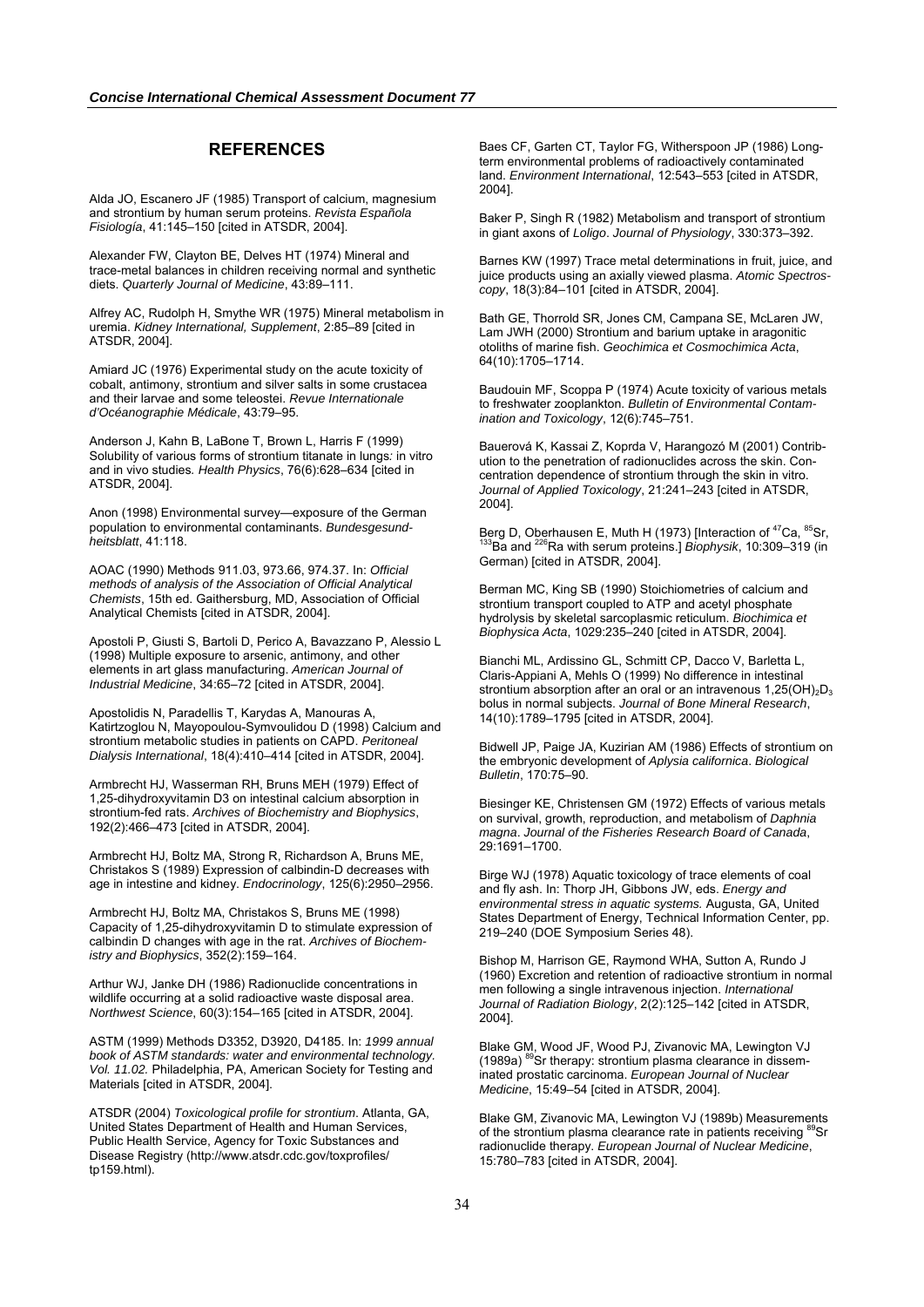Blumsohn A, Morris B, Eastell R (1994) Stable strontium absorption as a measure of intestinal calcium absorption: comparison with the double-radiotracer calcium absorption test. *Clinical Science*, 87:363–368 [cited in ATSDR, 2004].

Boutet C, Chaisemartin C (1973) Propriétés toxiques spécifiques des sels métalliques chez *Austropotamobius pallipes pallipes* et *Orconectes limosus*. *Comptes Rendus des Séances de la Société de Biologie*, 167(12):1933–1938.

Brues AM, Auerbach H, Grube D, DeRoche G (1967) Studies on soft-tissue dosage from strontium-90. In: Lenihan JMA, Loutit JF, Martin JH, eds. *Strontium metabolism: proceedings of the international symposium on some aspects of strontium metabolism held at Chapelcross, Glasgow and Strontian, 5–7 May, 1966*. New York, NY, Academic Press, pp. 207–212 [cited in ATSDR, 2004].

Brues AM, Auerbach H, Grube DD, DeRoche GM (1969) *Retention of radiostrontium in soft tissues.* Argonne, IL, Argonne National Laboratory, pp. 119–120 (Report ANL-7635) [cited in ATSDR, 2004].

Bunde RL, Rosentreter JJ, Liszewski MJ, Hemming CH, Welhan J (1997) Effects of calcium and magnesium on strontium distribution coefficients. *Environmental Geology*, 32(3):219–229 [cited in ATSDR, 2004].

Bunde RL, Rosentreter JJ, Liszewski MJ (1998) Rate of strontium sorption and the effects of variable aqueous concentrations of sodium and potassium on strontium distribution coefficients of a surficial sediment at the Idaho National Engineering Laboratory, Idaho. *Environmental Geology*, 34(2/3):135–142 [cited in

Bunzl K, Schimmack W (1989) Associations between the fluctu-<br>
224 [cited in ATSDR, 2004]. ations of the distribution coefficients of Cs, Zn, Sr, Co, Cd, Ce, Ru, Tc and I in the upper two horizons of a podzol forest soil. *Chemosphere*, 18(11/12):2109–2120 [cited in ATSDR, 2004].

Burguera M, Burguera JL, Rondón C, di Bernardo ML, Gallignani M, Nieto E, Salinas J (1999) Appraisal of different electrothermal atomic absorption spectrometric methods for the determination of strontium in biological samples. *Spectrochimica Acta, Part B*, 54:805–818 [cited in ATSDR, 2004].

Calvery HO (1942) Trace elements in foods. *Food Research*, 7:313.

Capo RC, Stewart BW, Chadwick OA (1998) Strontium isotopes as tracers of ecosystem processes: theory and methods.<br>Geoderma, 82:197-225 [cited in ATSDR, 2004].

Carini F, Anguissola Scotti I, D'Alessandro PG (1999) <sup>134</sup>Cs and <sup>85</sup>Sr in fruit plants following wet aerial deposition. *Health Physics*, 77(5):520–529 [cited in ATSDR, 2004].

Carr TEF, Nolan J (1968) Inhibition of the absorption of dietary radiostrontium by aluminum phosphate gel and sodium alginate in the rat. *Nature*, 219:500–501 [cited in ATSDR, 2004].

Casto BC, DiPaolo JA (1983) Enhancement of viral-induced neoplastic transformation by organic metal salts. In: Stich HF, ed. *Carcinogens and mutagens in the environment. Vol. II. Naturally occurring compounds: endogenous formation and modulation*. Boca Raton, FL, CRC Press, p. 115.

Chowdhury MJ, Blust R (2001) A mechanistic model for the uptake of waterborne strontium in the common carp, *Cyprinus carpio*. *Environmental Science and Technology*, 35:669–675.

Chowdhury MJ, Blust R (2002) Bioavailability of waterborne strontium to the common carp, *Cyprinus carpio*, in complexing environments. *Aquatic Toxicology*, 58:215–227.

Chowdhury MJ, Van Ginneken L, Blust R (2000) Kinetics of waterborne strontium uptake in the common carp, *Cyprinus carpio*, at different calcium levels. *Environmental Toxicology and Chemistry*, 19(3):622–630.

Clayton E, Wooller KK (1985) Sample preparation and system calibration for proton-induced x-ray emission analysis of hair from occupationally exposed workers. *Analytical Chemistry*, 57:1075–1079 [cited in ATSDR, 2004].

Cole KL, Engstrom DR, Futyma RP, Stottlemyer R (1990) Past atmospheric deposition of metals in northern Indiana measured in a peat core from Cowles Bog. *Environmental Science and Technology*, 24:543–549 [cited in ATSDR, 2004].

Cooper EL, Rahman MM (1994) A study of cycling of  $90$ Sr in a natural forest on the Canadian Shield. *Science of the Total Environment*, 157:107–113 [cited in ATSDR, 2004].

Cotton FA, Wilkinson G, eds (1980) Beryllium and the group II elements: Mg, Ca, Sr, Ba, Ra. In: *Advanced inorganic chemistry: a comprehensive text*. New York, NY, John Wiley & Sons [cited in ATSDR, 2004].

Couttenye MM, D'Haese PC, Verschoren WJ, Behets GJ, Schrooten I, De Broe ME (1999) Low bone turnover in patients with renal failure. *Kidney International, Supplement*, 73:S70– S76 [cited in ATSDR, 2004].

Cuddihy RG, Ozog JA (1973) Nasal absorption of CsCl, SrCl<sub>2</sub>, BaCl<sub>2</sub> and CeCl<sub>3</sub> in Syrian hamsters. *Health Physics*, 25:219-

Curzon MEJ (1981) An epidemiologic study of strontium on human dental caries. *Biological Trace Element Research*, 3:309–316.

Curzon MEJ, Spector PC (1977) Enamel mottling in a high strontium area of the USA. *Community Dentistry and Oral Epidemiology*, 5:243–247.

Dabeka RW, Conacher HB, Lawrence JF, Newsome WH, McKenzie A, Wagner HP, Chadha RK, Pepper K (2002) Survey of bottled drinking waters sold in Canada for chlorate, bromide, bromate, lead, cadmium and other trace elements. *Food Additives and Contaminants*, 19:721–732.

Davidson CM, Gibson MD, Hamilton E, MacGillivray BH, Reglinski J, Rezabal E (2005) The long-term environmental behaviour of strontium and barium released from former mine workings in the granites of the Sunart region of Scotland, UK. *Chemosphere*, 58:793–798.

Davies J (1979) Lung cancer mortality of workers in chromate pigment manufacture: an epidemiological survey. *Journal of the Oil & Colour Chemists' Association*, 62:157–163 [cited in ATSDR, 2004].

Davies J (1984) Lung cancer mortality among workers making lead chromate and zinc chromate pigments at three English factories. *British Journal of Industrial Medicine*, 41:158–169 [cited in ATSDR, 2004].

Dawson EB, Frey MJ, Moore TD, McGanity WJ (1978) Relationship of metal metabolism to vascular disease mortality rates in Texas. *American Journal of Clinical Nutrition*, 31:1188–1197.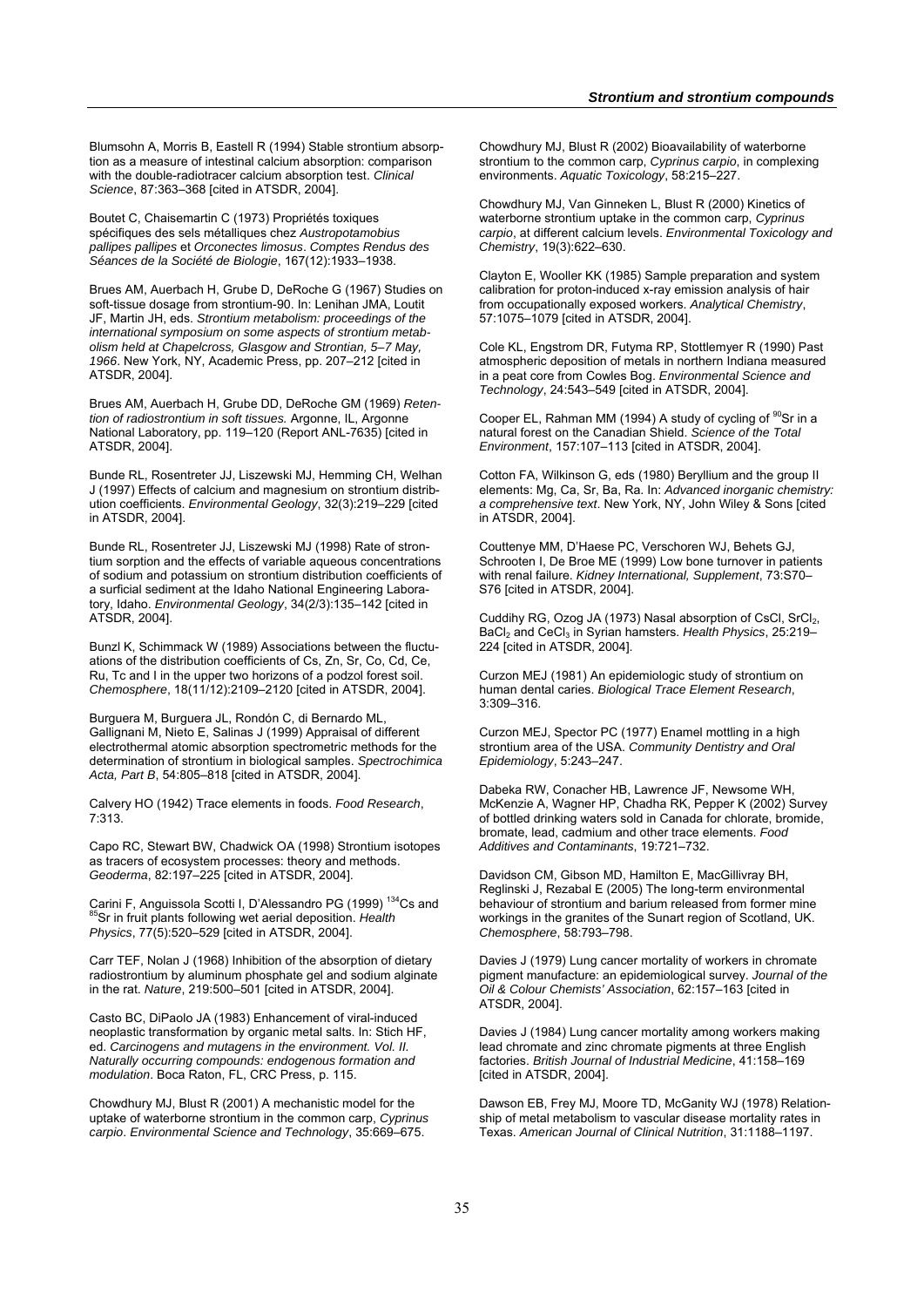Demayo A (1986) Elements in sea water. In: Weast RD, ed. *CRC handbook of chemistry and physics*. Boca Raton, FL, CRC Press, p. F-148 [cited in ATSDR, 2004].

Devi Prasad PV (1984) Effect of magnesium, strontium and barium on the calcification of the freshwater green alga *Gloeotaenium*. *Phykos*, 23(1&2):202–206.

D'Haese PC, De Broe ME (1996) Adequacy of dialysis: trace elements in dialysis fluids. *Nephrology, Dialysis, Transplantation*, 11(Suppl. 2):92–97 [cited in ATSDR, 2004].

D'Haese PC, Van Landeghem GF, Lamberts LV, Bekaert VA, Schrooten I, De Broe ME (1996) Measurement of strontium in serum, urine, bone, and soft tissues by Zeeman atomic absorption spectrometry. *Clinical Chemistry*, 43(1):121–128 [cited in ATSDR, 2004].

D'Haese PC, Couttenye MM, Lamberts LV, Elseviers MM, Goodman WG, Schrooten I, Cabrera WE, De Broe ME (1999) Aluminum, iron, lead, cadmium, copper, zinc, chromium, magnesium, strontium, and calcium content in bone of endstage renal failure patients. *Clinical Chemistry*, 45(9):1548–1556 [cited in ATSDR, 2004].

D'Haese PC, Schrooten I, Goodman WG, Cabrera WE, Lamberts LV, Elseviers MM, Couttenye MM, De Broe ME (2000) Increased bone strontium levels in hemodialysis patients with osteomalacia. *Kidney International*, 57:1107–1114 [cited in ATSDR, 2004].

D'Haese PC, Schrooten I, Goodman WG, Cabrera WE, Lamberts LV, Elseviers MM, Couttenye MM, De Broe ME (2001) Increased bone strontium levels in hemodialysis patients with osteomalacia. *Kidney International*, 57:1107–1114.

Dwyer FJ, Burch SA, Ingersoll CG, Hunn JB (1992) Toxicity of trace element and salinity mixtures to striped bass (*Morone saxatilis*) and *Daphnia magna*. *Environmental Toxicology and Chemistry*, 11:513–520.

Dzubay TG, Stevens RK (1975) Ambient air analysis with dichotomous sampler and x-ray fluorescence spectrometer. *Environmental Science and Technology*, 9(7):663–668 [cited in ATSDR, 2004].

Eary LE, Rai D, Mattigod SV, Ainsworth CC (1990) Geochemical factors controlling the mobilization of inorganic constituents from fossil fuel combustion residues: II. Review of the minor elements. *Journal of Environmental Quality*, 19:202–214 [cited in ATSDR, 2004].

EC (2003) *Technical guidance document in support of Commission Directive 93/67/EEC on risk assessment for new notified substances*, *Commission Regulation (EC) No. 1488/94 on risk assessment for existing substances (Parts I, II, III and IV) and Directive 98/8/EC of the European Parliament and the Council concerning the placing of biocidal products on the market.* Ispra, Italy, European Commission, European Chemicals Bureau, Joint Research Centre (http://ecb.jrc.it/home.php?CONTENU=/tgdoc/ sommaire.php).

Elias Z, Poirot O, Pezerat H, Suquet H, Schneider O, Danière MC, Terzetti F, Baruthio F, Fournier M, Cavelier C (1989) Cytotoxic and neoplastic transforming effects of industrial hexavalent chromium pigments in Syrian hamster embryo cells. *Carcinogenesis*, 10(11):2043–2052.

Elias Z, Poirot O, Baruthio F, Suquet H, Schneider O, Daniere MC, Terzetti F, Baruthio F, Fournier M, Cavelier C (1991) Role of solubilized chromium in the induction of morphological transformation of Syrian hamster embryo (SHE) cells by

particulate chromium (VI) compounds. *Carcinogenesis*, 12(10):1811–1816.

Escanero JF, Perez-Gallardo L, Alda JO (1985) [Effects of stable strontium on spontaneous and drug-induced exploratory motor activity in the rat.] *Archivos de Farmacología y Toxicología*, 11:33–39 (in Spanish).

Evans GJ, Tan PV (1998) The fate of elements in residential composters. *Archives of Environmental Contamination and Toxicology*, 34:323–329 [cited in ATSDR, 2004].

Federman JH, Sachter JJ (1997) Status asthmaticus in a paramedic following exposure to a roadside flare: a case report. *Journal of Emergency Medicine*, 15(1):87–89 [cited in ATSDR, 2004].

Ferrier-Pagès C, Boisson F, Allemand D, Tambutté E (2002) Kinetics of strontium uptake in the scleractinian coral *Stylophora pistillata*. *Marine Ecology Progress Series*, 245:93–100.

Fisch C, Attia M, Dargent F, de Jouffrey S, Dupin-Roger I, Claude JR (2006) Preclinical assessment of gastroesophageal tolerance of the new antiosteoporotic drug strontium ranelate: an endoscopic study in monkeys. *Basic Clinical Pharmacology and Toxicology*, 98:442–446.

Fischer E, Molnár L (1997) Growth and reproduction of *Eisenia fetida* (Oligochaeta, Lumbricidae) in semi-natural soil containing various metal chlorides. *Soil Biology and Biochemistry*, 29(3/4):667–670.

Fission Product Inhalation Project (1967a) Toxicity of inhaled <sup>90</sup>Sr in beagle dogs. In: *Fission product inhalation program annual report 1966–1967*. Albuquerque, NM, Lovelace Foundation for Medical Education and Research [cited in ATSDR, 2004].

Fission Product Inhalation Project (1967b) Toxicity of inhaled <sup>90</sup>Sr in rats. In: *Fission product inhalation program annual report 1966–1967*. Albuquerque, NM, Lovelace Foundation for Medical Education and Research [cited in ATSDR, 2004].

Forbes GB, Reina JC (1972) Effect of age on gastrointestinal absorption (Fe, Sr, Pb) in the rat. *Journal of Nutrition*, 102:647– 652 [cited in ATSDR, 2004].

Friday GP (1996) *Radiological bioconcentration factors for aquatic terrestrial and wetland ecosystems at the Savannah River site.* Aiken, SC, United States Department of Energy (DE-AC09-89SR18035; WSRC-TR-96-0231) [cited in ATSDR, 2004].

Fukushi Y, Ozawa T, Wakui M, Nishiyama A (1995a) Sr<sup>2+</sup> can pass through Ca<sup>2+</sup> entry pathway activated by Ca<sup>2+</sup> depletion, but can be hardly taken up by the  $Ca<sup>2+</sup>$  stores in the rat salivary acinar cells. *Tohoku Journal of Experimental Medicine*, 176:83– 97 [cited in ATSDR, 2004].

Fukushi Y, Suga S, Kamimura N, Wada J, Mio Y, Nishiyama A,<br>Wakui M (1995b) Stimulated Ca<sup>2+</sup> entry activates Cl⊺currents after releasing  $Ca^{2+}$  from the intracellular store in submandibular gland cells of the rat. *Japanese Journal of Physiology*, 45:1071– 1085 [cited in ATSDR, 2004].

Funge-Smith SJ, Taylor AC, Whitley J, Brown JH (1995) Osmotic and ionic regulation in the giant Malaysian fresh water prawn, *Macrobrachium rosenbergii* (de Man), with special reference to strontium and bromine. *Comparative Biochemistry and Physiology*, 110:357–365.

Furr AK, Parkinson TF, Hinrichs RA, Van Campen DR, Bache CA, Gutenmann WH, St John LE Jr, Pakkala IS, Lisk DJ (1977)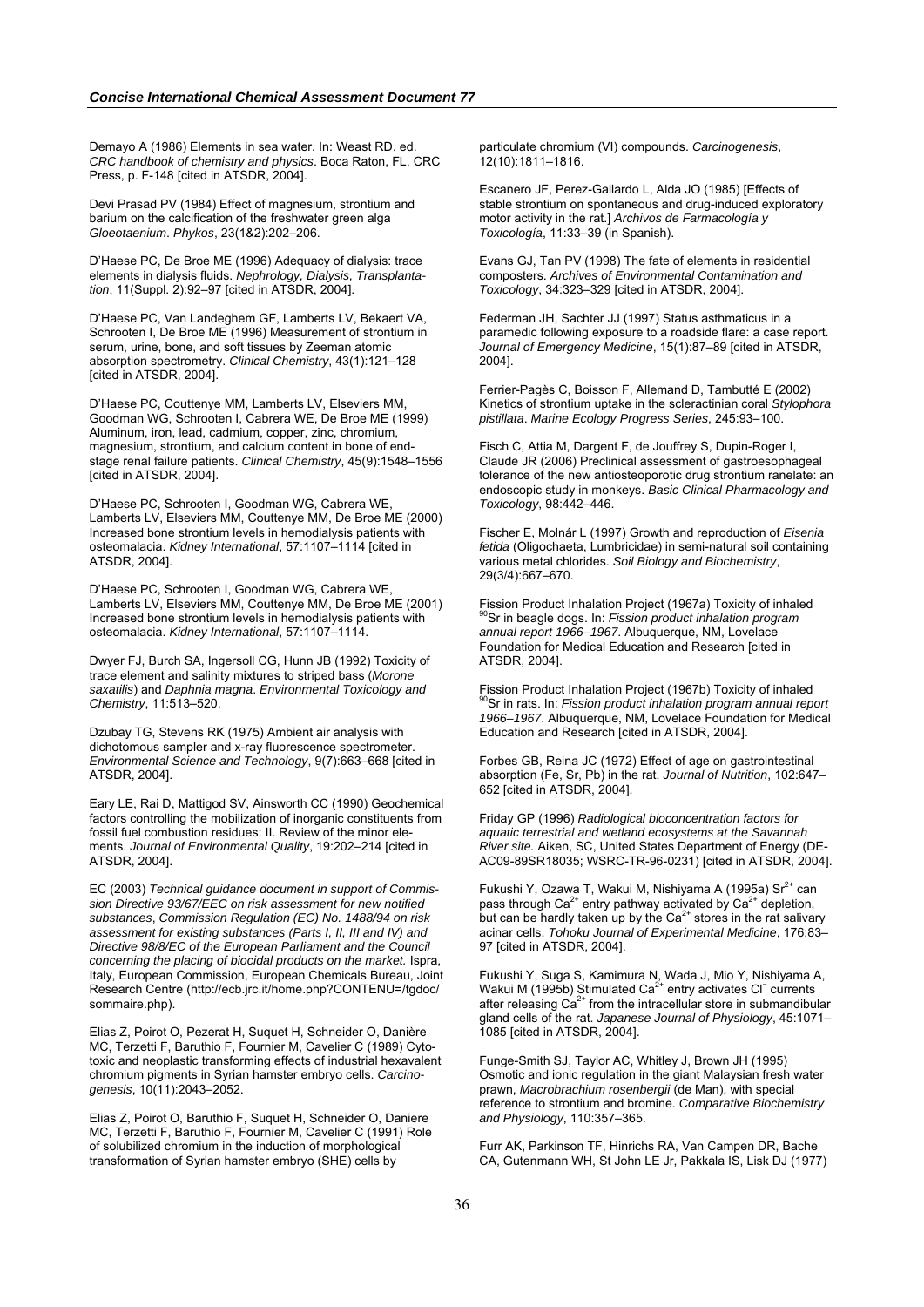Absorption of elements by cabbage grown in fly ash–soil mixtures. *Environmental Science and Technology*, 11(13):1194– 1201 [cited in ATSDR, 2004].

Gallager SM, Bidwell JP, Kuzirian AM (1989) Strontium is required in artificial seawater for embryonic shell formation in two species of bivalve molluscs. In: Crick R, ed. *Origin, history and modern aspects of biomineralization in plants and animals*. New York, NY, Plenum Press, pp. 349–366.

Ghosh S, Talukder G, Sharma A (1990) Clastogenic activity of strontium chloride on bone marrow cells in vivo. *Biological Trace Element Research*, 25:51–56.

Giang N, Shiraishi K, Sinh N, Kimura S, Tuan NN, Arae H<br>(2001) Estimation of dietary <sup>232</sup>Th, <sup>238</sup>U, cesium, and strontium intakes in Vietnamese people from different geographical regions. *Health Physics*, 80(6):605–611.

Gonzalez-Reimers E, Rodriguez-Moreno F, Martinez-Riera A, Mas-Pascual A, Delgado-Ureta E, Galindo-Martin L, Arnay-de la Rosa M, Santolaria-Fernandez F (1999) Relative and combined effects of ethanol and protein deficiency on strontium and barium bone content and fecal and urinary excretion. *Biological Trace Element Research*, 68:41–49 [cited in ATSDR, 2004].

Gregoire G, Loirand G, Pacaud P (1993) Ca<sup>2+</sup> and Sr<sup>2+</sup> entry induced Ca<sup>2+</sup> release from the intracellular Ca<sup>2+</sup> store in smooth muscle cells of rat portal vein. *Journal of Physiology*, 474:483– 500 [cited in ATSDR, 2004].

Grynpas MD, Hamilton E, Cheung R, Tsouderos Y, Deloffre P, Hott M, Marie PJ (1996) Strontium increases vertebral bone volume in rats at a low dose that does not induce detectable mineralization defect. *Bone*, 18(3):253–259 [cited in ATSDR, 2004].

Gulson BL, Mizon KJ, Korsch MJ, Mahaffey KR, Taylor AJ (2001) Dietary intakes of selected elements from longitudinal 6 day duplicate diets for pregnant and nonpregnant subjects and elemental concentrations of breast milk and infant formula. *Environmental Research*, A87:160–174 [cited in ATSDR, 2004].

Hanlon RT, Bidwell JP, Tait R (1989) Strontium is required for statolith development and thus normal swimming behaviour of hatchling cephalopods. *Journal of Experimental Biology*, 141:187–195. Hopkins BJ (1967) The retention of strontium-90 transferred

Harrison GE, Raymond WHA, Tretheway HC (1955) The metabolism of strontium in man. *Clinical Science*, 14:681–695

Harrison GE, Lumsden E, Raymond WHA, Sutton A, Boyd J, Neuman WF, Hodge HC (1959) On the mechanism of skeletal fixation of strontium, Parts I and II. *Archives of Biochemistry and Biophysics*, 80:97–113 [cited in ATSDR, 2004].

Harrison GE, Sutton A, Shepherd H, Widdowson EM (1965) Strontium balance in breast-fed babies. *British Journal of Nutrition*, 19:111–117 [cited in ATSDR, 2004].

Harrison GE, Howells GR, Pollard J, Kostial K, Manitasevic R (1966) Effect of dietary phosphorus supplementation on the uptake of radioactive strontium in rats. *British Journal of Nutrition*, 21:561–569 [cited in ATSDR, 2004].

Harrison GE, Carr TEF, Sutton A (1967) Distribution of radio-<br>2004]. active calcium, strontium, barium and radium following intravenous injection into a healthy man. *International Journal of Radiation Biology*, 13(3):235–247 [cited in ATSDR, 2004].

National survey of elements and radioactivity in fly ashes. Hart H, Spencer H (1967) Rate of initial entry of Ca<sup>47</sup> and Sr<sup>85</sup> from the intestine into the vascular space. *Proceedings of the Society for Experimental Biology and Medicine*, 126:365–371 [cited in ATSDR, 2004].

> Hartsook EW, Hershberger TV (1973) Strontium–calcium discrimination during placental transfer and fetal uptake in rats: effect of gestation duration. *Proceedings of the Society for Experimental Biology and Medicine*, 143(2):343–349 [cited in ATSDR, 2004].

Hayes KF, Traina SJ (1998) Metal ion speciation and its significance in ecosystem health. In: *Soil chemistry and ecosystem health.* Madison, WI, Soil Science Society of America, pp. 46–83 (Special Publication No. 52) [cited in ATSDR, 2004].

Heidelberger C, Freeman AE, Pienta RJ, Sivak A, Bertram JS, Casto BC, Dunkel VC, Francis MW, Kakunaga T, Little JB, Schechtman LM (1983) Cell transformation by chemical agents. A review and analysis of the literature. A report of the U.S. Environmental Protection Agency Gene-Tox Program. *Mutation Research*, 114:283–385.

Helal AA, Aly HF, Imam DM, Khalifa SM (1998a) Effect of some metal ions on the complexation of strontium with humic acid. *Journal of Radioanalytical and Nuclear Chemistry*, 227(1–2):49– 53 [cited in ATSDR, 2004].

Helal AA, Imam DM, Khalifa SM, Aly HF (1998b) Effect of some environmental ligands and fertilizers on humic acid complexation with strontium. *Journal of Radioanalytical and Nuclear Chemistry*, 232(1–2):159–161 [cited in ATSDR, 2004].

Hibbins SG (1997) Strontium and strontium compounds. In: Kroschwitz JI, Howe-Grant M, eds. *Kirk-Othmer encyclopedia of chemical technology. Vol. 22.* New York, NY, John Wiley & Sons, pp. 947–955 [cited in ATSDR, 2004].

Hirose K, Takatani S, Aoyama M (1993) Wet deposition of radionuclides derived from the Chernobyl accident. *Journal of Atmospheric Chemistry*, 17:16–71 [cited in ATSDR, 2004].

Holmes-Farley R (2003) Chemistry and the aquarium: strontium and the reef aquarium. *Advanced Aquarist's Online Magazine*, 2(11) (http://www.advancedaquarist.com/issues/nov2003/ chem.htm).

through milk (and placenta) in rat offspring. *Health Physics*,

Hueper WC (1961) Environmental carcinogenesis and cancers. *Cancer Research*, 21:842–857 [cited in IARC, 1990].

IARC (1990) *Chromium and chromium compounds*. Lyon, International Agency for Research on Cancer, pp. 49–256 (IARC Monographs on the Evaluation of Carcinogenic Risks to Humans, Vol. 49) [cited in ATSDR, 2004].

IARC (in press) *Chromium VI compounds*. Lyon, International Agency for Research on Cancer (IARC Monographs on the Evaluation of Carcinogenic Risks to Humans, Vol. 100C).

ICRP (1993) *Age-dependent doses to members of the public from intake of radionuclides: Part 2. Ingestion dose coefficients*. Oxford, Pergamon Press, pp. 95–120 (International Commission on Radiological Protection Publication No. 67) [cited in ATSDR,

Ilyin LA, Ivannikov AT, Parfenov YD, Stolyarov VP (1975) Strontium absorption through damaged and undamaged human skin. *Health Physics*, 29:75–80 [cited in ATSDR, 2004].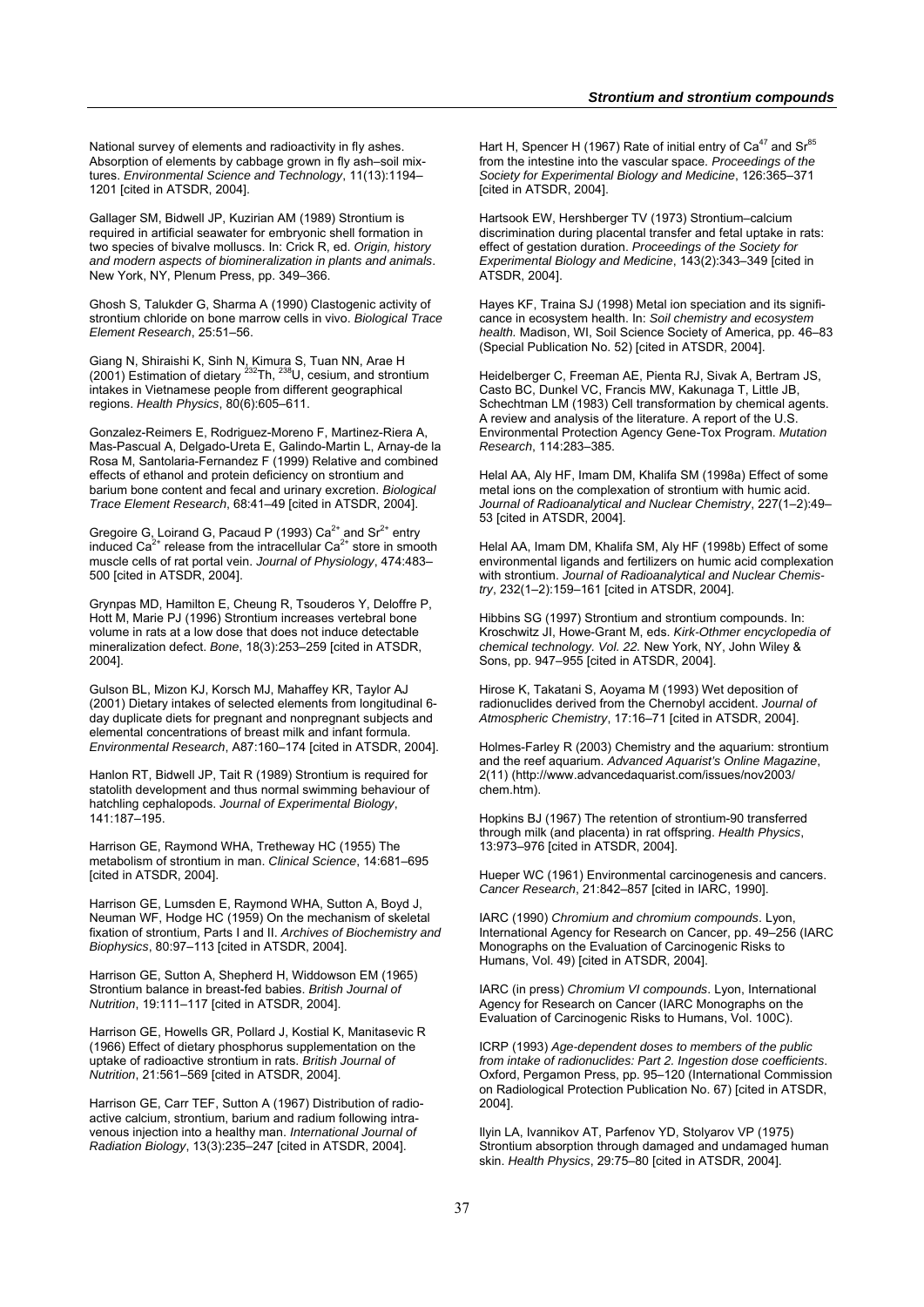IPCS (1994) *Assessing human health risks of chemicals: derivation of guidance values for health-based exposure limits.* Geneva, World Health Organization, International Programme on Chemical Safety (Environmental Health Criteria 170; http://www.inchem.org/documents/ehc/ehc/ehc170.htm).

IPCS (2004a) *International Chemical Safety Card—Strontium*. Geneva, World Health Organization, International Programme on Chemical Safety (ICSC 1534; http://www.ilo.org/legacy/ english/protection/safework/cis/products/icsc/dtasht/\_icsc15/icsc 1534.pdf).

IPCS (2004b) *International Chemical Safety Card—Strontium chromate*. Geneva, World Health Organization, International Programme on Chemical Safety (ICSC 0957; http://www.ilo.org/ legacy/english/protection/safework/cis/products/icsc/dtasht/\_icsc 09/icsc0957.pdf).

IPCS (2006a) *International Chemical Safety Card—Strontium carbonate*. Geneva, World Health Organization, International Programme on Chemical Safety (ICSC 1695; http://www.ilo.org/ legacy/english/protection/safework/cis/products/icsc/dtasht/\_icsc 16/icsc1695.pdf).

IPCS (2006b) *International Chemical Safety Card—Strontium sulfate*. Geneva, World Health Organization, International Programme on Chemical Safety (ICSC 1696; http://www.ilo.org/ legacy/english/protection/safework/cis/products/icsc/dtasht/\_icsc 16/icsc1696.pdf).

Iskander FY (1986) Cigarette ash as a possible source of environmental contamination. *Environmental Pollution, Series B*, 11:291–301 [cited in ATSDR, 2004].

Iyengar GV, Kollmer WE, Bowen HJM (1978) *The elemental composition of human tissues and body fluids: a compilation of values for adults*. Weinheim, NY, Verlag Chemie [cited in ATSDR, 2004].

Jacobsen N, Alfheim I, Jonsen J (1978) Nickel and strontium distribution in some mouse tissues. Passage through placenta and mammary glands. *Research Communications in Chemical Pathology and Pharmacology*, 20(3):571–584 [cited in ATSDR, 2004].

Johnson AR, Armstrong WD, Singer L (1968) The incorporation and removal of large amounts of strontium by physiologic mechanisms in mineralized tissues. *Calcified Tissue Research*, 2(3):242–252 [cited in ATSDR, 2004].

Kahn B, Straub CP, Robbins PJ, Wellman HN, Seltzer RA, Telles NC (1969) Retention of radiostrontium, strontium, calcium, and phosphorus by infants. Part 1: Long-term study in the home; diet and results. *Pediatrics*, 43(4):652–667 [cited in ATSDR, 2004].

Kanematsu N, Hara M, Kada T (1980) Rec assay and mutagenicity studies on metal compounds. *Mutation Research*, 77:109–116.

Kano K, Horikawa M, Utsunomiya T, Tati M, Satoh K, Yamaguchi S (1993) Lung cancer mortality among a cohort of male chromate pigment workers in Japan. *International Journal of Epidemiology*, 22(1):16–22 [cited in ATSDR, 2004].

Kashparov VA, Lundin SM, Khomutinin YV, Kaminsky SP, Levchuk SE, Protsak VP, Kadygrib AM, Zvarich SI, Yoschenko<br>VI, Tschiersch J (2001) Soil contamination with <sup>90</sup>Sr in the near zone of the Chernobyl accident. *Journal of Environmental Radioactivity*, 56:285–298 [cited in ATSDR, 2004].

Keslev D, Van Puymbroeck S, Van Der Borght O (1972) Effect of aluminum phosphate gel on whole-body retention of simultaneously administered <sup>226</sup>Ra, <sup>85</sup>Sr and <sup>47</sup>Ca in mice. *Experientia*, 28(5):524–525 [cited in ATSDR, 2004].

Khangarot BS (1991) Toxicity of metals to a freshwater tubificid worm, *Tubifex tubifex* (Muller). *Bulletin of Environmental Contamination and Toxicology*, 46:906–912.

Khangarot BS, Ray PK (1989) Investigation of correlation between physicochemical properties of metals and their toxicity to the water flea *Daphnia magna* Straus. *Ecotoxicology and Environmental Safety*, 18(2):109–120.

Kodaira K, Tsumura A, Kobayashi H (1973) Uptake of radioactive strontium and cesium in rice plants: (1) Accumulation of Sr and Cs in rice grains through roots. *Journal of Radiation Research*, 14:31–39 [cited in ATSDR, 2004].

Kostial K, Gruden N, Durakovic A (1969) Intestinal absorption of calcium-47 and strontium-85 in lactating rats. *Calcified Tissue Research*, 4(1):13–19 [cited in ATSDR, 2004].

Krachler M, Scharfetter H, Wirnsberger GH (2000) Kinetics of the metal cations magnesium, calcium, copper, zinc, strontium, barium, and lead in chronic hemodialysis patients. *Clinical Nephrology*, 54(1):35–44 [cited in ATSDR, 2004].

Kraus RT, Secor DH (2004) Incorporation of strontium into otoliths of an estuarine fish. *Journal of Experimental Marine Biology and Ecology*, 302:85–106.

Kroes R, den Tonkelaar EM, Minderhoud A, Speijers GJ, Vonk-Visser DM, Berkvens JM, van Esch GJ (1977) Short-term toxicity of strontium chloride in rats. *Toxicology*, 7(1):11–21.

Kshirsagar SG (1976) Effect of stable strontium on the tissue alkaline and acid phosphatase activities of rat: feeding studies. *Journal of Nutrition*, 106(10):1475–1483.

Kshirsagar SG (1977) Radiostrontium distribution measured in vitro between bound and free forms in the soft tissues of rat. *International Journal of Radiation Biology*, 32(6):561–569 [cited in ATSDR, 2004].

Lansdown ABG, Longland RC, Grasso P (1972) Reduced foetal calcium without skeletal malformations in rats following high maternal doses of a strontium salt. *Experientia*, 28(5):558–560.

Lassey KR (1979) The transfer of radiostrontium and radiocesium from soil to diet: models consistent with fallout analyses. *Health Physics*, 37:557–573 [cited in ATSDR, 2004].

Lee RE, von Lehmden DJ (1973) Trace metal pollution in the environment. *Journal of the Air Pollution Control Association*, 23(10):853–857 [cited in ATSDR, 2004].

Leeuwenkamp OR, van der Vijgh WJF, Hüsken BCP, Lips P, Netelenbos JC (1990) Human pharmacokinetics of orally administered strontium. *Calcified Tissue International*, 47:136– 141 [cited in ATSDR, 2004].

Leininger JR, Riley MGI (1990) Bones, joints, and synovia. In: Boorman GA, Eustis SL, Elwell MR, MacKenzie WF, eds. *Pathology of the Fischer rat: reference and atlas*. New York, NY, Academic Press, pp. 209–226 [cited in ATSDR, 2004].

Lembrechts J (1993) A review of literature on the effectiveness of chemical amendments in reducing the soil-to-plant transfer of radiostrontium and radiocesium. *Science of the Total Environment*, 137:81–98 [cited in ATSDR, 2004].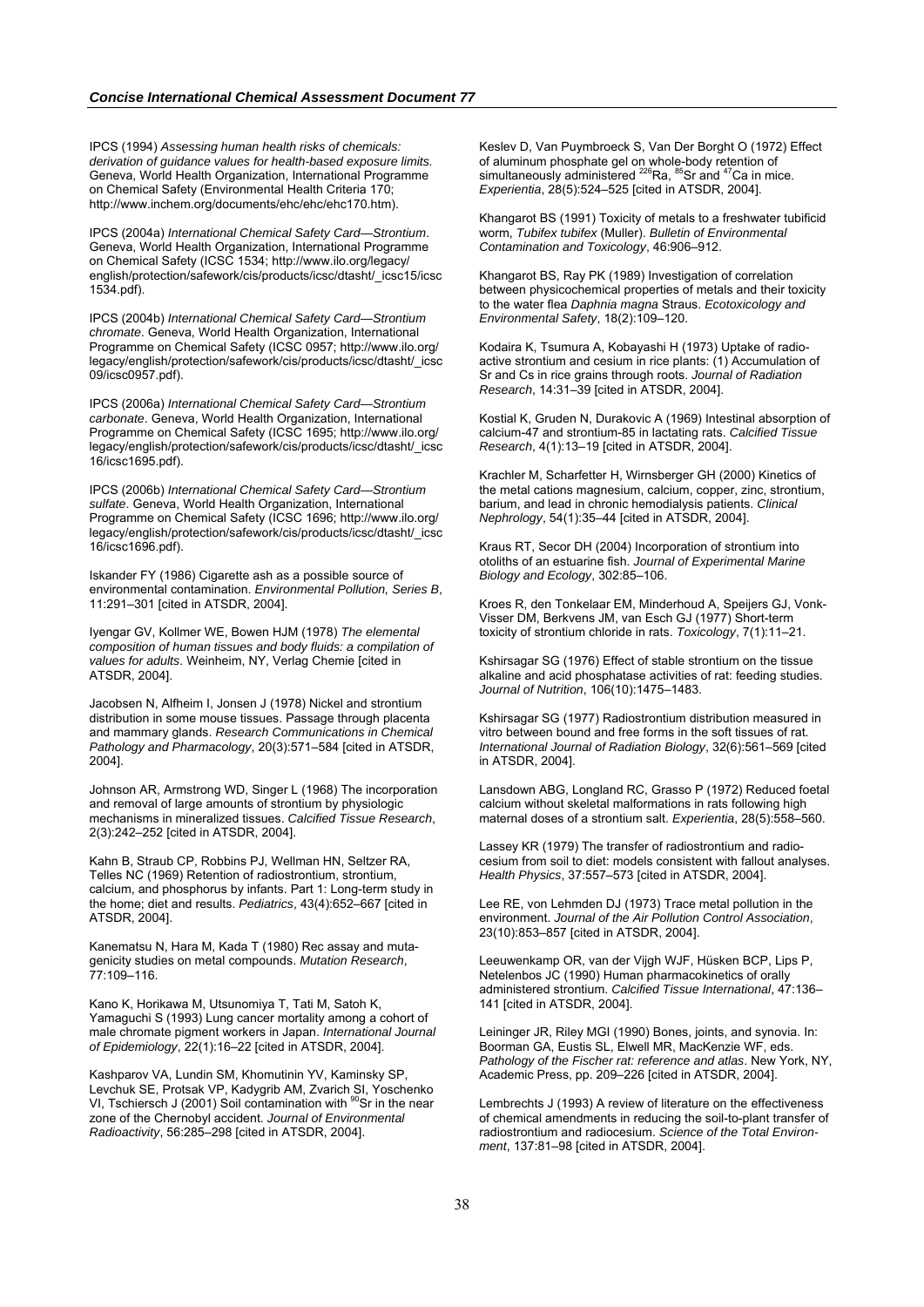LeRoy GV, Rust JH, Hasterlik RJ (1966) The consequences of ingestion by man of real and simulated fallout. *Health Physics*, 12:449–473 [cited in ATSDR, 2004].

Levy LS, Martin PA, Bidstrup PL (1986) Investigation of the potential carcinogenicity of a range of chromium containing materials on rat lung. *British Journal of Industrial Medicine*, 43:243–256 [cited in ATSDR, 2004].

Lide DR (1995) Physical constants of inorganic compounds. In: *CRC handbook of chemistry and physics*, 76th ed. Boca Raton, FL, CRC Press, pp. 4-37–4-98 [cited in ATSDR, 2004].

Likhtarev IA, Dobroskok IA, Ilyin LA, Krasnoschekova GP, ATSDR, 2004]. Likhtareva M, Smirnov BI, Sobolev EP, Shamov VP, Shapiro EL (1975) A study of certain characteristics of strontium metabolism in a homogeneous group of human subjects. *Health Physics*, 28(1):49–60.

Limburg KE (1995) Otolith strontium traces migratory histories of juvenile American shad, *Alosa sapidissima*. *Marine Ecology Progress Series*, 119:25–35.

Lisk DJ (1988) Environmental implications of incineration of municipal solid waste and ash disposal. *Science of the Total Environment*, 74:39–66 [cited in ATSDR, 2004].

Llobet JM, Colomina MT, Domingo JL, Corbella J (1991) Effect of chelating agents on tissue distribution and excretion of strontium following semichronic strontium ingestion. *Research Communications in Chemical Pathology and Pharmacology*, 71(2):243–246 [cited in ATSDR, 2004].

Lloyd E (1968) Relative binding of strontium and calcium in protein and non-protein fractions of serum in the rabbit. *Nature*, 217:355–356.

SS, Katz E (1977) Infidelity of DNA synthesis as related to mutagenesis and carcinogenesis. *Journal of Toxicology and Environmental Health*, 2:1297–1304 [cited in ATSDR, 2004].

Longerich HP, Friel JK, Fraser C, Jackson SE, Fryer BJ (1991) Analysis of drinking water of mothers of neural tube defect infants and of normal infants for 14 selected trace elements by inductively coupled plasma-mass spectrometry (ICP-MS).<br>Canadian Journal of Applied Spectroscopy, 36:15-21.

MacDonald NS, Figaro WG, Crist MR (1965) Short-term retention of strontium-85 and estimation of initial strontium-90 burdens in humans. *Health Physics*, 11:1187–1194 [cited in

Mahara Y (1993) Heavy metals in the environment: storage and migration of fallout strontium-90 and cesium-137 for over 40 years in the surface soil of Nagasaki. *Journal of Environmental Quality*, 22:722–730 [cited in ATSDR, 2004]. NAS (2000) *Mineral tolerance of domestic animals*, 3rd ed.

Marie PJ, Hott M (1986) Short-term effects of fluoride and strontium on bone formation and resorption in the mouse. Metabolism, 35(6):547–551. **90 Navarro T, López MA (1998) Accidental contamination with <sup>90</sup>Sr:** 90 Navarro T, López MA (1998) Accidental contamination with <sup>90</sup>Sr:

Marie PJ, Garba MT, Hott M, Miravet L (1985) Effects of low doses of stable strontium on bone metabolism in rats. *Mineral and Electrolyte Metabolism*, 11(1):5–13. NCRP (1984) *Radiological assessment: predicting the transport,* 

Matsumoto A (1976) Effect of strontium on the epiphyseal cartilage plate of rat tibiae—Histological and radiographic studies. *Japanese Journal of Pharmacology*, 26:675–681 [cited in ATSDR, 2004].

McCaslin FE, Janes JM (1959) The effect of strontium lactate in the treatment of osteoporosis. *Proceedings of the Mayo Clinic*, 34(13):329–334 [cited in USEPA, 1996].

McCormack JG, Osbaldeston NJ (1990) The use of the Ca<sup>2+</sup>sensitive intramitochondrial dehydrogenases and entrapped fura-2 to study  $\text{Sr}^{2+}$  and  $\text{Ba}^{2+}$  transport across the inner membrane of mammalian mitochondria. *European Journal of Biochemistry*, 192:239–244 [cited in ATSDR, 2004].

Mermier P, Hasselbach W (1976) Comparison between strontium and calcium uptake by the fragmented sarcoplasmic reticulum. *European Journal of Biochemistry*, 69:79–86 [cited in

Miki T, Miyamoto T (1968) [Congenital kyphosis induced in rats by strontium carbonate.] *Journal of the Osaka City Medical Center*, 17:49–53 (in Japanese).

Monetti MA (1996) *Worldwide deposition of strontium-90 through 1990*. New York, NY, United States Department of Energy, Environmental Measurements Laboratory (EML-579) [cited in ATSDR, 2004].

Morgan JE, Richards SPG, Morgan AJ (2001) Stable strontium accumulation by earthworms: a paradigm for radiostrontium interactions with its cationic analogue, calcium. *Environmental* 

Morohashi T, Sano T, Yamada S (1994) Effects of strontium on calcium metabolism in rats: I. A distinction between the pharmacological and toxic doses. *Japanese Journal of Pharmacology*, 64:155–162 [cited in ATSDR, 2004].

Müller J, Klener V, Tuscany R, Thomas J, Brezikova D, Houskova M (1966) Study of internal contamination with strontium-90 and radium-226 in man in relation to clinical Loeb LA, Sirover MA, Weymouth LA, Dube DK, Seal G, Agarwal findings. *Health Physics*, 12:993–1006 [cited in ATSDR, 2004].

> Mumma RO, Raupach DC, Waldman JP, Tong SSC, Jacobs ML, Babish JG, Hotchkiss JH, Wszolek PC, Gutenman WH, Bache CA, Lisk DJ (1984) National survey of elements and other constituents in municipal sewage sludges. *Archives of Environmental Contamination and Toxicology*, 13:75–83 [cited in ATSDR, 2004].

*Canadian Journal of Applied Spectroscopy*, 36:15–21. Muňiz CS, Marchante-Gayón JM, Alonso JIG, Sanz-Medel A (1999) Multi-elemental trace analysis of human serum by double-focusing ICP-MS. *Journal of Analytical Atomic Spectrometry*, 14:193-198 [cited in ATSDR, 2004].

Naményi J, Gachalyi A, Varga LP (1986) Decorporation of 85Sr by radioadsorbents from the lungs of rats with bronchial disorders. *Health Physics*, 51(4):539–544 [cited in ATSDR, 2004].

Washington, DC, National Academy of Sciences, National Academy Press, 577 pp.

a case study. *Radiation Protection Dosimetry*, 79(1–4):67–70

*bioaccumulation, and uptake by man of radionuclides released to the environment.* Bethesda, MD, National Council on Radiation Protection and Measurements (NCRP Report No. 76) [cited in ATSDR, 2004].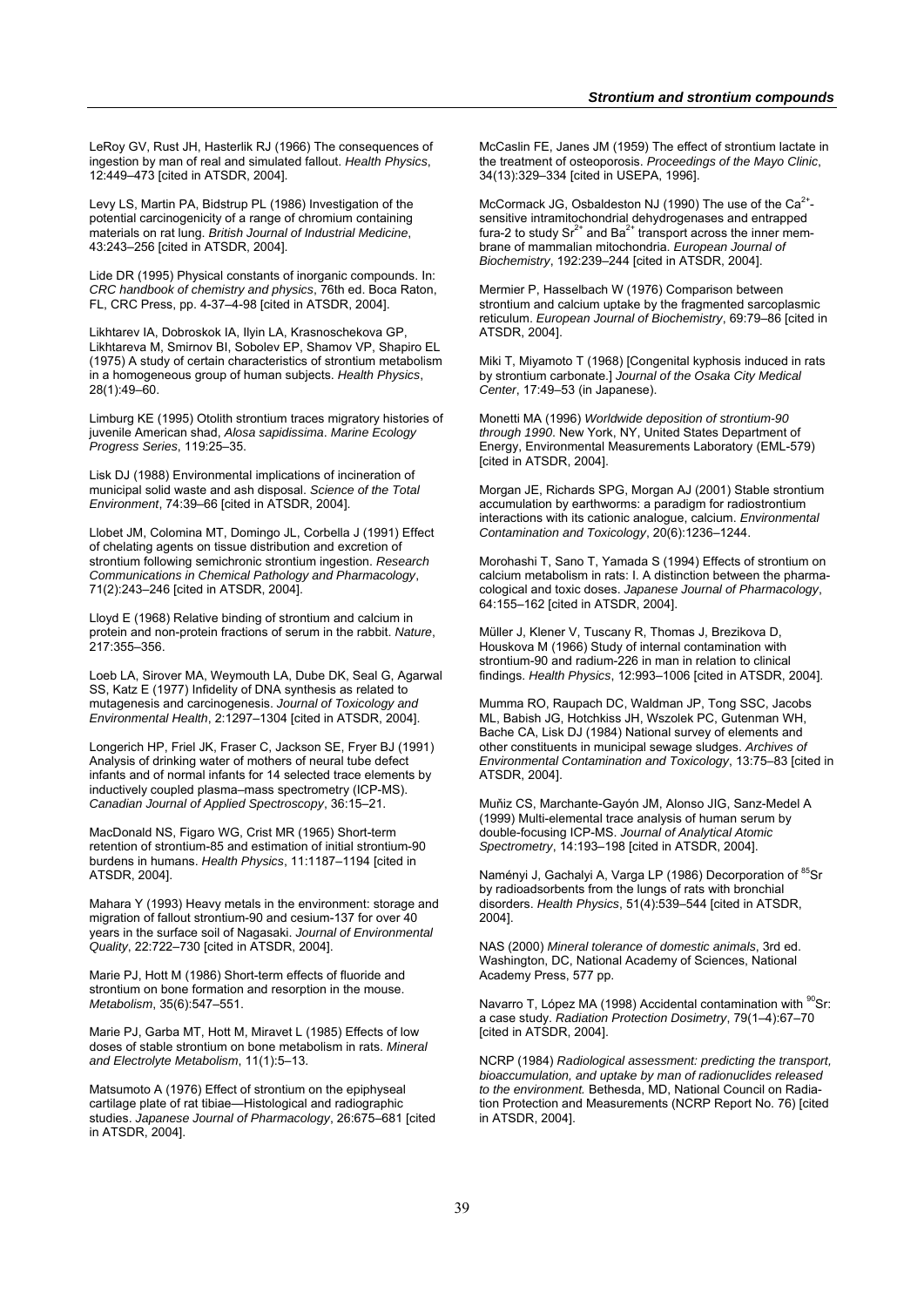NCRP (1991) *Some aspects of strontium radiobiology*. Bethesda, MD, National Council on Radiation Protection and Measurements (NCRP Report No. 110) [cited in ATSDR, 2004].

Neal C, Robson AJ, Harrow M, Hill L, Wickham H, Bhardwaj CL, 6/14/2483645.pdf). Tindall CI, Ryland GP, Leach DV, Johnson RC, Bronsdon RK, Cranston M (1997) Major, minor, trace element and suspended sediment variations in the River Tweed: results from the LOIS core monitoring programme. *Science of the Total Environment*, 194:193–205.

Neufeld EB, Boskey AL (1994) Strontium alters the complexed acidic phospholipid content of mineralizing tissues. *Bone*, 15(4):425–430.

Newton D, Harrison GE, Rundo J, Kang C, Warner AJ (1990) Metabolism of Ca and Sr in late adult life. *Health Physics*, 59(4):433–442 [cited in ATSDR, 2004].

Nielsen SP (2004) Review. The biological role of strontium. ATSDR, 2004]. *Bone*, 35:583–588.

*(Report No. R06140), tested by Biotoxtech*. Incheon, National Institute of Environmental Research [cited in OECD, 2007]. Ondov JM, Choquette CE, Zoller WH, Gordon GE, Biermann

NIER (2006b) *The acute dermal toxicity of strontium sulfate to rat (Report No. G06023), tested by KRICT*. Incheon, National Institute of Environmental Research [cited in OECD, 2007].

NIER (2006c) *Combined repeated dose toxicity study with the reproduction/developmental toxicity screening test of strontium sulfate in rats (Report No. R06139), tested by Biotoxtech*. Incheon, National Institute of Environmental Research [cited in OECD, 2007].

NIER (2006d) *In vitro mammalian chromosome aberration test of strontium sulfate (Report No. G02-06033), tested by Medvill*. Incheon, National Institute of Environmental Research [cited in OECD, 2007]. Özgür S, Sümner H, Kocoglu G (1996) Rickets and soil

NIER (2006e) *In vitro bacterial reverse mutation test of strontium sulfate (Report No. G01-06042), tested by Medvill*. Incheon, National Institute of Environmental Research [cited in OECD, 2007].

Niggli E (1989) Strontium-induced creep currents associated with tonic concentrations in cardiac myocytes isolated from guinea-pigs. *Journal of Physiology*, 414:549–568 [cited in ATSDR, 2004].

NIOSH (1994) Elements in blood or tissue. Method 8005, issue 2. In: *NIOSH manual of analytical methods*, 4th ed. Cincinnati, OH, United States Department of Health and Human Services, National Institute for Occupational Safety and Health [cited in ATSDR, 2004]. Pejovic-Milic A, Stromach IM, Gyorffy J, Webber CE, Chettle DR

Ober JA (1998) Strontium. In: *Minerals yearbook. Vol. I. Metals and minerals.* Reston, VA, United States Geological Survey, pp. 74.1–74.3 + tables (http://minerals.usgs.gov/minerals/pubs/ commodity/strontium/850498.pdf).

Ober JA (2002) Strontium. In: *Minerals yearbook. Vol. I. Metals* ATSDR, 2004]. *and minerals.* Reston, VA, United States Geological Survey, pp. 74.1–74.7 (http://minerals.usgs.gov/minerals/pubs/commodity/ strontium/stromyb02.pdf).

O'Day PA, Newville M, Neuhoff PS, Sahai N, Carroll SA (2000) X-ray absorption spectroscopy of strontium(II) coordination. *Journal of Colloid and Interface Science*, 222:184–197 [cited in ATSDR, 2004].

OECD (2002) Guidance for the initial assessment of aquatic effects. In: *Manual for investigation of HPV chemicals*. Paris, Organisation for Economic Co-operation and Development, OECD Secretariat, October (http://www.oecd.org/dataoecd/

OECD (2007) *SIDS initial assessment report for SIAM 24 (Paris, France, 17–20 April 2007)*. Paris, Organisation for Economic Co-operation and Development, Environment Directorate.

Olehy DA, Schmitt RA, Bethard WF (1966) Neutron activation analysis of magnesium, calcium, strontium, barium, manganese, cobalt, copper, zinc, sodium, and potassium in human erythrocytes and plasma. *Journal of Nuclear Medicine*, 7:917–927 [cited in ATSDR, 2004].

Olsen I, Jonsen J (1979) <sup>90</sup>Sr in placentas, embryos and foetuses of mice, evaluated by whole-body autoradiography. *Acta Pharmacologica et Toxicologica*, 44:22–27 [cited in

Omdahl JL, DeLuca HF (1972) Rachitogenic activity of dietary NIER (2006a) *The acute oral toxicity of strontium sulfate to rat* strontium. *Journal of Biological Chemistry*, 247(17):5520–5526.

> AH, Hef RE (1989) Atmospheric behavior of trace elements on particles emitted from a coal-fired power plant. *Atmospheric Environment*, 23(10):2193–2204 [cited in ATSDR, 2004].

OSW (1992) Strontium (atomic absorption, direct aspiration). Method 7780. In: *Test methods for evaluating solid waste, physical/chemical methods, SW-846*, 3rd ed. *Vol. IA.*  Washington, DC, United States Environmental Protection Agency, Office of Solid Waste [cited in ATSDR, 2004].

Outridge PM, Hughes RJ, Evans RD (1996) Determination of trace metals in teeth and bones by solution nebulization ICP-MS. *Atomic Spectroscopy*, 17(1):1–8 [cited in ATSDR, 2004].

strontium. *Archives of Disease in Childhood*, 75:524–526.

Palmer RF, Thompson RC, Kornberg HA (1958) Effect of calcium on deposition of strontium-90 and calcium-45 in rats. *Science*, 127:1505–1506 [cited in ATSDR, 2004].

Papworth DG, Vennart J (1984) The uptake and turnover of <sup>90</sup>Sr in the human skeleton. *Physics in Medicine and Biology*, 29(9):1045–1061 [cited in ATSDR, 2004].

Parkman RH, Charnock JM, Livens FR, Vaughan DJ (1998) A study of the interaction of strontium ions in aqueous solution with the surfaces of calcite and kaolinite. *Geochimica et Cosmochimica Acta*, 62(9):1481–1492 [cited in ATSDR, 2004].

(2004) Quantification of bone strontium levels in humans by in<br>vivo x-ray fluorescence. Medical Physics, 31:528-538.

Perry KD (1999) Effects of outdoor pyrotechnic displays on the regional air quality of western Washington State. *Journal of the Air and Waste Management Association*, 49:146–155 [cited in

Petkau A, Pleskach SD (1972) A case of accidental aspiration of 90SrCl2. *Health Physics*, 22:87–90 [cited in ATSDR, 2004].

Pfleger H, Wolf HU (1975) Activation of membrane-bound highaffinity calcium ion–sensitive adenosine triphosphatase of human erythrocytes by bivalent metal ions. *Biochemical Journal*, 147:359–361 [cited in ATSDR, 2004].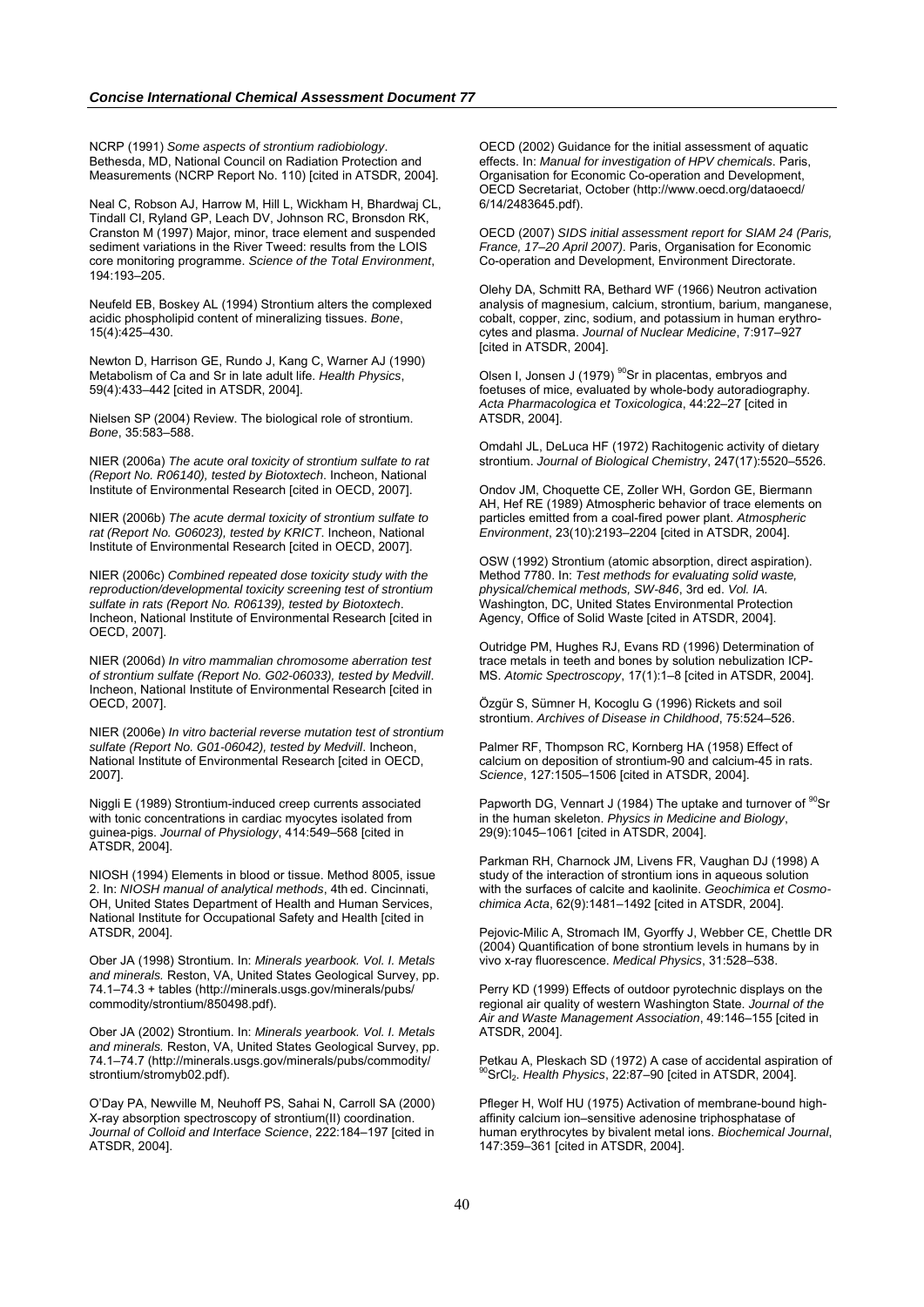Piette M, Desmet B, Dams R (1994) Determination of strontium in human whole blood by ICP-AES. *Science of the Total Environment*, 141:269–273 [cited in ATSDR, 2004].

Pillard DA, DuFresne DL, Caudle DD, Tietge JE, Evans JM (2000) Predicting the toxicity of major ions in seawater to mysid shrimp (*Mysidopsis bahia*), sheepshead minnow (*Cyprinodon variegatus*), and inland silverside minnow (*Menidia beryllina*). *Environmental Toxicology and Chemistry*, 19(1):183–191.

Prange A, Böddeker H, Michaelis W (1989) Multi-element determination of trace elements in whole blood and blood serum by TXRF. *Fresenius' Zeitschrift für Analytische Chemie*, 335:914–918 [cited in ATSDR, 2004].

Que Hee SS, Finelli VN, Fricke FL, Wolnik KA (1982) Metal content of stack emissions, coal and fly ash from some eastern and western power plants in the U.S.A. as obtained by ICP-AES. *International Journal of Environmental Analytical Chemistry*, 13:1–18 [cited in ATSDR, 2004].

Raven KP, Loeppert RH (1997) Heavy metals in the environment: trace element composition of fertilizers and soil amendments. *Journal of Environmental Quality*, 26:551–557 [cited in ATSDR, 2004].

Reinholt FP, Hjerpe A, Jansson K, Engfeldt B (1984) Stereological studies on the epiphyseal growth plate in strontiuminduced rickets. With special reference to the distribution of matrix vesicles. *Journal of Bone and Joint Surgery (American volume)*, 66(8):1274–1280 [cited in ATSDR, 2004].

Reinholt FP, Engfeldt B, Heinegard D, Hjerpe A (1985) Proteoglycans and glycosaminoglycans of normal and strontium rachitic epiphyseal cartilage. *Collagen and Related Research*, 5:41–53.

Richard S, Potreau D, Charnet P, Raymond G, Nargeot J (1989) Are Ba<sup>2+</sup> and Sr<sup>2+</sup> ions transported by the Na<sup>+</sup>-Ca<sup>2+</sup> exchanger in frog atrial cells? *Journal of Molecular and Cellular Cardiology*, 21:865–875 [cited in ATSDR, 2004].

Rönnbäck C (1986) Strontium retention in mouse foetuses at different intervals after contamination of the dam. *Acta Radiologica. Oncology*, 25(2):155–159 [cited in ATSDR, 2004].

Rönnbäck C, Nelson A, Nilsson A (1968) Influence of lactation on retention of radiostrontium in mice. *Acta Radiologica: Therapy, Physics, Biology*, 7(5):330–336 [cited in ATSDR, 2004].

Rossipal E, Krachler M, Li F, Micetic-Turk D (2000) Investigation of the transport of trace elements across barriers in humans: studies of placental and mammary transfer. *Acta Paediatrica*, 89:1190–1195 [cited in ATSDR, 2004].

Roushdy HM, Moloukhia MK, Abdel-Fattah AT (1980) Inhibition of radiostrontium deposition in calcium-deficient mammalian bones using certain chemical treatment. *Isotope and Radiation Research*, 12(2):93–101 [cited in ATSDR, 2004].

Roushdy HM, Moloukhia MK, Abdel-Fattah AT (1981) Effect of dietary calcium level on the rate of deposition of radiostrontium in rat bones. *Isotope and Radiation Research*, 13(1):19–26 [cited in ATSDR, 2004].

Rundo J, Lillegraven AL (1966) Uptake and retention of radioactive strontium in normal subjects. *British Journal of Radiology*, 39:676–685 [cited in ATSDR, 2004].

Rundo J, Williams K (1961) A case of accidental inhalation of 90SrCO3. *British Journal of Radiology*, 34(407):734–740 [cited in ATSDR, 2004].

Sahai N, Carroll SA, Roberts S, O'Day PA (2000) X-ray absorption spectroscopy of strontium(II) coordination: II. Sorption and precipitation at kaolinite, amorphous silica, and goethite surfaces. *Journal of Colloid and Interface Science*, 222:198–212 [cited in ATSDR, 2004].

Salminen R, Batista MJ, Bidovec M, Demetriades A, De Vivo B, De Vos W, Duris M, Gilucis A, Gregorauskiene V, Halamic J, Heitzmann P, Lima A, Jordan G, Klaver G, Klein P, Lis J, Locutura J, Marsina K, Mazreku A, O'Connor PJ, Olsson S, Ottesen RT, Petersell V, Plant JA, Reeder S, Salpeteur I, Sandström H, Siewers U, Steenfeldt A, Tarvainen T (2005) *Geochemical atlas of Europe. Part 1: Background information, methodology and maps*. Espoo, Geological Survey of Finland, Forum of the European Geological Surveys Directors, 525 pp. (http://www.gtk.fi/publ/foregsatlas/index.php).

Samachson J (1966) The gastrointestinal clearance of strontium-85 and calcium-45 in man. *Radiation Research*, 27:64–74 [cited in ATSDR, 2004].

Sato N, Kato T, Suzuki N (1977) Multi-elemental determination in tobacco leaves by photon activation analysis. *Journal of Radioanalytical Chemistry*, 36:221–238 [cited in ATSDR, 2004].

Schoenberg HP (1963) Extent of strontium substitution for calcium in hydroxyapatite. *Biochimica et Biophysica Acta*, 75:96–103 [cited in ATSDR, 2004].

Schroder SL, Knudsen CM, Volk EC (1995) Marking salmon fry with strontium chloride solutions. *Canadian Journal of Fisheries and Aquatic Sciences*, 52:1141–1149.

Schrooten I, Elseviers MM, Lamberts LV, De Broe ME, D'Haese PC (1999) Increased serum strontium levels in dialysis patients: an epidemiological survey. *Kidney International*, 56:1886–1892 [cited in ATSDR, 2004].

Segar DA, Collins JD, Riley J (1971) Distribution of the major and some minor elements in marine animals. II. Molluscs. *Journal of the Marine Biological Association of the United Kingdom*, 51:131–136.

Shibata S, Yamashita Y (2001) An ultrastructural study of osteoclasts and chondroclasts in poorly calcified mandible induced by high doses of strontium diet to fetal mice. *Annals of Anatomy*, 183:357–361.

Shiraishi K, Yoshimizu K, Tanaka G, Kawamura H (1989) Daily intake of 11 elements in relation to reference Japanese man. *Health Physics*, 57:551–557.

Silberstein T, Hallak M, Gonen R, Karpas Z, Sheiner E, Hackmon-Ram R, Katz M, Mazor M (2001) Toxic trace elements (TE) can be found in the maternal and fetal compartments. *American Journal of Obstetrics and Gynecology*, 184(1):S177 [cited in ATSDR, 2004].

Sips AJAM, Netelenbos JC, Barto R, Lips P, van der Vijgh WJ (1994) One-hour test for estimating intestinal absorption of calcium by using stable strontium as a marker. *Clinical Chemistry*, 40(2):257–259 [cited in ATSDR, 2004].

Sips AJAM, van der Vijgh WJF, Netelenbos JC (1995) Intestinal strontium absorption: from bioavailability to validation of a simple test representative for intestinal calcium absorption. *Clinical Chemistry*, 41(10):1446–1450 [cited in ATSDR, 2004].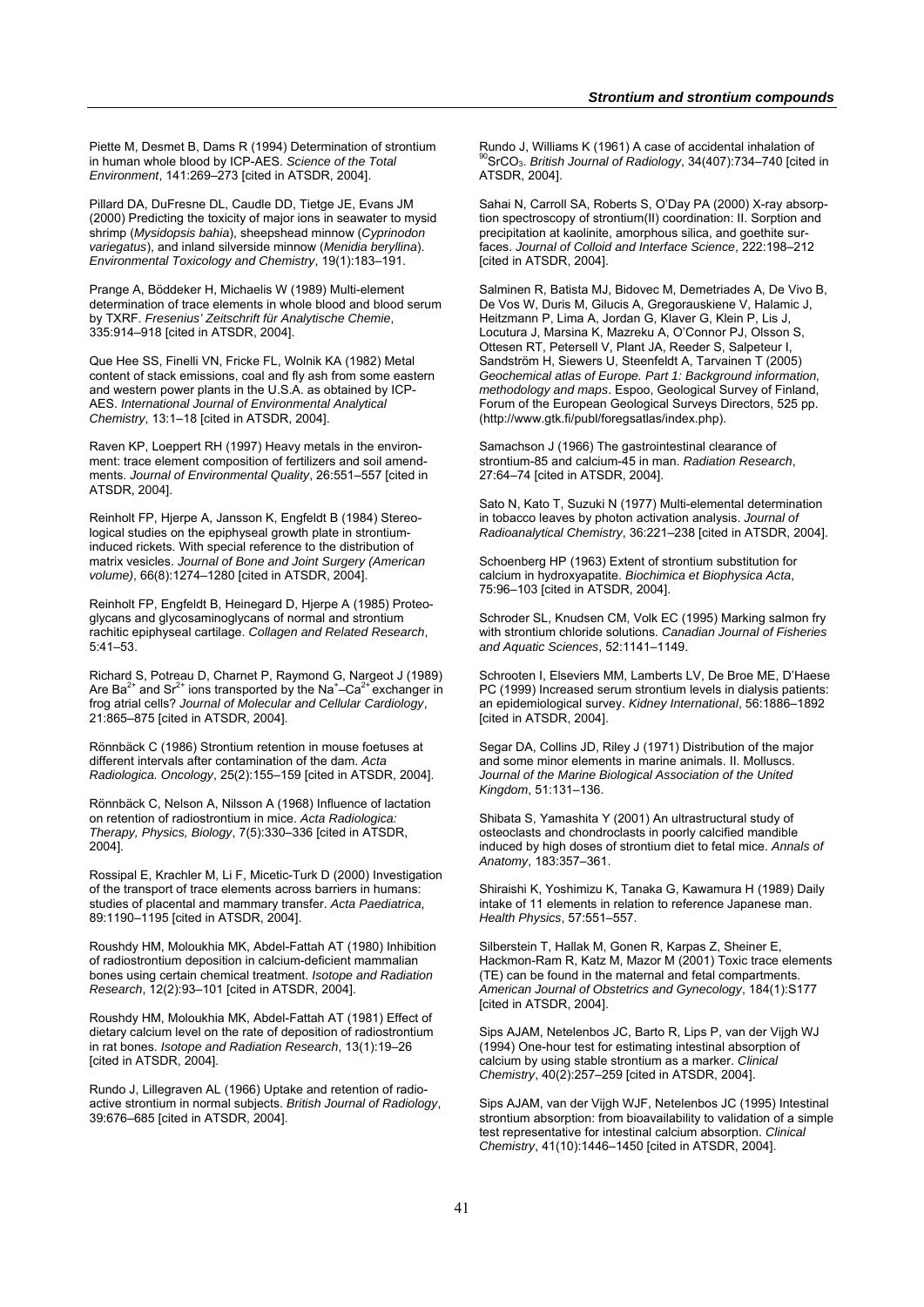Sips AJAM, van der Vijgh WJF, Barto R, Netelenbos JC (1996) Intestinal absorption of strontium chloride in healthy volunteers: pharmacokinetics and reproducibility. *British Journal of Clinical Pharmacology*, 41:543–549 [cited in ATSDR, 2004].

Sips AJAM, Barto R, Netelenbos JC, van der Vijgh WJF (1997). Preclinical screening of the applicability of strontium as a marker for intestinal calcium absorption. *American Journal of Physiology – Endocrinology and Metabolism*, 272(3):E422–E428 [cited in ATSDR, 2004].

Sirover MA, Loeb LA (1976) Infidelity of DNA synthesis in vitro: screening for potential metal mutagens or carcinogens. *Science*, 194:1434–1436.

Skoryna SC, ed. (1981a) *Handbook of stable strontium*. New York, NY, Plenum Press [cited in ATSDR, 2004].

Skoryna SC (1981b) Effects of oral supplementation with stable strontium. *Canadian Medical Association Journal*, 125:703–712.

Skoryna SC, Fuskova M (1981) Effects of stable strontium supplementation. In: Skoryna SC, ed. *Handbook of stable* 

Smith SV, Buddemeier RW, Redalje RC, Houck JE (1979) Strontium–calcium thermometry in coral skeletons. *Science*, 204:404–407.

Snipes MB, Boecker BB, Hahn FF, Hobbs CH, Mauderly JL, McCleellan RO, Pickrell JA, Rupprecht FC (1974a) Toxicity of inhaled <sup>90</sup>Sr fused clay particles in beagle dogs. V. Technical Report LF-49. In: *Annual reports of the Inhalation Toxicology Research Institute 1973–1974*. Albuquerque, NM, Inhalation Toxicology Research Institute, pp. 126–129 [cited in ATSDR, 2004].

Snipes MB, Runkle GE, Hulbert AJ (1974b) Absorbed dose distribution patterns in the beagle thorax after inhalation of <sup>90</sup>Sr–<br><sup>90</sup>Y fused clay particles. II. In: *Annual reports of the Inhalation Toxicology Research Institute 1973–1974.* Albuquerque, NM, Inhalation Toxicology Research Institute, pp. 65–68 [cited in ATSDR, 2004].

Snyder WS, Cook MJ, Ford MR (1964) Estimates of (MPC)w for occupational exposure to Sr<sup>90</sup>, Sr<sup>89</sup> and Sr<sup>85</sup>. Health Physics, 10:171–182 [cited in ATSDR, 2004].

Snyder WS, Cook MJ, Nasset ES, Karhausen LR, Howells GP, Tipton IH (1975) *Report of the Task Group on Reference Man. A report prepared by a task group of Committee 2 of the International Commission on Radiological Protection*. Oxford, Pergamon Press [cited in Nielsen, 2004].

Spangenberg JV, Cherr GN (1996) Developmental effects of barium exposure in a marine bivalve (*Mytilus californianus*). *Environmental Toxicology and Chemistry*, 15(10):1769–1774.

Spencer H, Li M, Samachson J, Laszlo D (1960) Metabolism of strontium<sup>85</sup> and calcium<sup>45</sup> in man. Metabolism, 9:916 [cited in ATSDR, 2004].

Spencer H, Lewin I, Belcher MJ, Samachson J (1969a) Inhibition of radiostrontium absorption by aluminum phosphate gel in man and its comparative effect on radiocalcium absorption. *International Journal of Applied Radiation and Isotopes*, 20:507–516 [cited in ATSDR, 2004].

Spencer H, Lewin I, Samachson J, Belcher MJ (1969b) Effect of aluminum phosphate gel on radiostrontium absorption in man. *Radiation Research*, 38:307–320 [cited in ATSDR, 2004].

Spencer H, Kramer L, Norris C, Samachson J (1972) Certain aspects of radiostrontium metabolism in man. In: Lenihan JMA, ed. *Second international conference on strontium metabolism, Glasgow and Strontian, 16–19 August 1972*. Washington, DC, United States Atomic Energy Commission, pp. 335–346 [cited in

Srivastava PK, Srivastava VK, Nisra UK (1984a) Translocation<br>of intratracheally administered <sup>89</sup>Sr enriched fly ash into extrapulmonary organs in rats. *Journal of Environmental Science and Health, Part A*, 19(8):925–941 [cited in ATSDR, 2004].

Srivastava VK, Sengupta S, Kumar R, Misra UK (1984b) Distribution of metals of inhaled fly ash in various organs of rats at various periods after exposure. *Journal of Environmental Science and Health, Part A*, 19(6):663–677 [cited in ATSDR, 2004].

Srivastava VK, Chauhan SS, Srivastava PK, Shukla RR, Kumar V, Misra UK (1990) Placental transfer of metals of coal fly ash into various fetal organs of rat. *Archives of Toxicology*, 64:153– 156 [cited in ATSDR, 2004].

Steinbach I (1968) Wirksamkeit von weiblichen Geschlechtshormonen und P-armer und Ca-reicher Diät auf die <sup>90</sup>Sr-Dekorporation. *Zeitschrift für Naturforschung, Teil B*, 23:820–824 [cited in ATSDR, 2004].

St Leger AS, Elwood P, Morton MS (1980) Neural tube malformations and trace elements in water. *Journal of Epidemiological and Community Health*, 34:186–187.

Stokinger HE (1981) The metals. In: Clayton GE, Clayton FE, eds. *Patty's industrial hygiene and toxicology*, 3rd rev. ed. *Vol. IIA.* New York, NY, Wiley-Interscience, John Wiley & Sons.

Storey E (1961) Strontium "rickets": bone, calcium and strontium changes. *Australian Annals of Medicine*, 10:213–222 [cited in ATSDR, 2004].

Storey E (1962) Intermittent bone changes and multiple cartilage defects in chronic strontium rickets in rats. *Journal of Bone and Joint Surgery (American volume)*, 44B(1):194–208 [cited in ATSDR, 2004].

Sugihira N, Aoki Y, Suzuki KT (1992) ATP-dependent strontium uptake by basolateral membrane vesicles from rat renal cortex in the absence or presence of calcium. *Biological Trace Element* 

Sutton A, Shepherd H, Harrison GE, Barltrop D (1971a) Excretion and retention of stable strontium in children. *Nature*, 230:396–397 [cited in ATSDR, 2004].

Sutton A, Harrison GE, Carr TEF (1971b) Reduction in the absorption of dietary strontium in children by an alginate derivative. *International Journal of Radiation Biology*, 19(1):79–80.

Svensson O, Hjerpe A, Reinholt FP, Wikström B, Engfeldt B (1985) The effect of strontium and manganese on freshly isolated chondrocytes. *Acta Pathologica, Microbiologica, et Immunologica Scandinavica. Section A, Pathology*, 93:115–120 [cited in ATSDR, 2004].

Svensson O, Reinholt FP, Engfeldt B (1987) The parathyroid gland in metal rickets: a stereological study. *Acta Pathologica, Microbiologica, et Immunologica Scandinavica. Section A, Pathology*, 95:309–314 [cited in ATSDR, 2004].

Sweet CW, Vermette SJ, Landsberger S (1993) Sources of toxic trace elements in urban air in Illinois. *Environmental Science and Technology*, 27(12):2502–2510 [cited in ATSDR, 2004].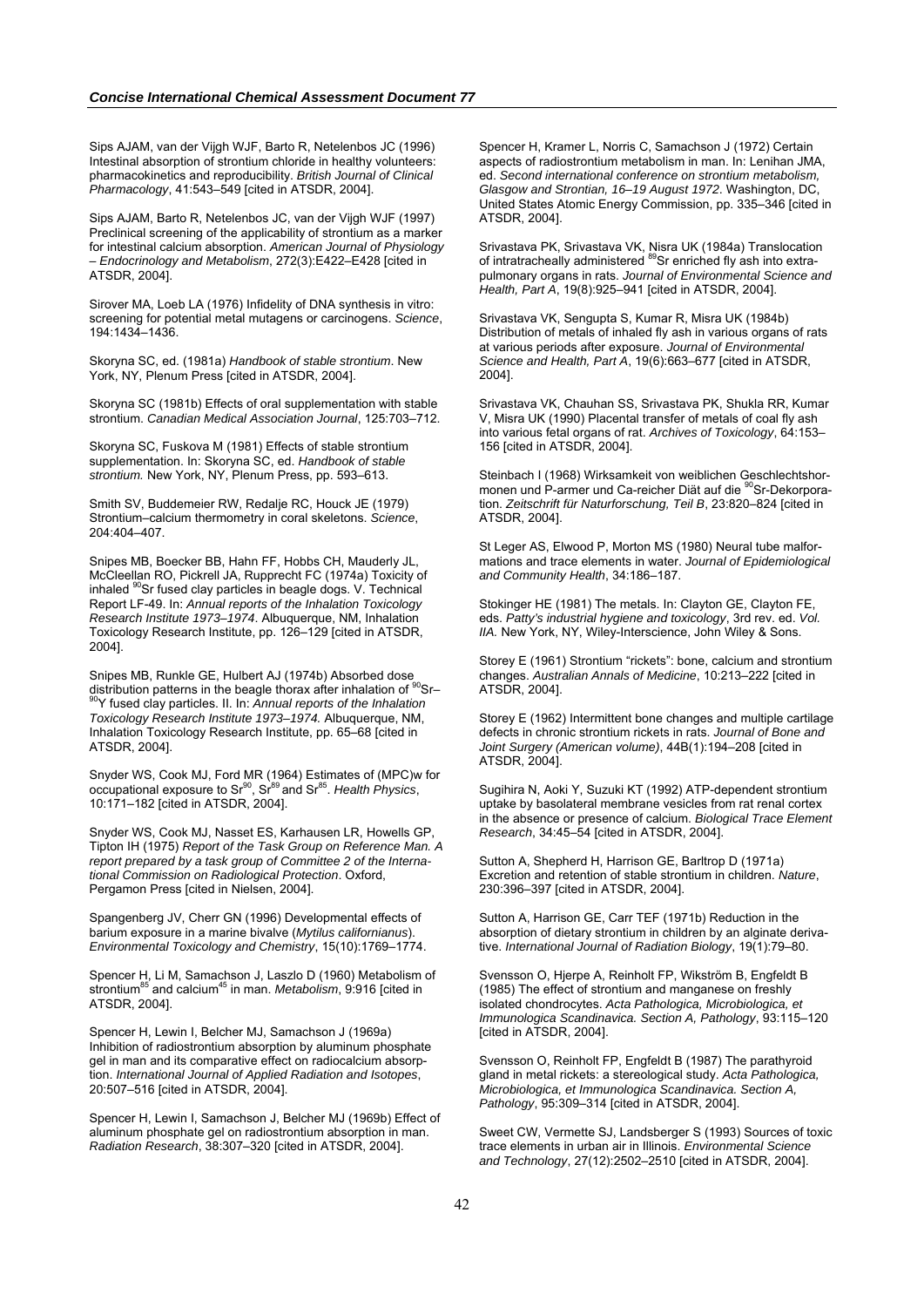Takahashi Y, Kondo K, Ishikawa S, Uchihara H, Fujino H, Sawada N, Miyoshi T, Sakiyama S, Izumi K, Monden Y (2005) Microscopic analysis of the chromium content in the chromiuminduced malignant and premalignant bronchial lesions of the rat. *Environmental Research*, 99:267–272.

Tanaka G-I, Kawamura H, Nomura E (1981) Reference Japanese man—II: Distribution of strontium in the skeleton and in the mass of mineralized bone. *Health Physics*, 40:601–614 [cited in ATSDR, 2004].

Tatara CP, Newman MC, McCloskey JT, Williams PL (1998) Use of ion characteristics to predict relative toxicity of mono-, diand trivalent metal ions: *Caenorhabditis elegans*. *Aquatic Toxicology*, 42:255–269.

Tateno H, Kamiguchi Y (1997) Parthenogenetic activation of Chinese hamster oocytes by chemical stimuli and its cytogenetic evaluation. *Molecular Reproduction and Development*, 47:72– 78.

Teree TM, Cohn SH (1966) The determination of strontium in human serum using neutron activation analysis. *Journal of Nuclear Medicine*, 7:848–858 [cited in ATSDR, 2004].

Tipton IH (1981) Gross and elemental content of reference man. In: Snyder WS, Cook MJ, Nassett ES, Karhausen LR, Howell GP, Tipton IH, eds. *Reference man: anatomical, physiological and metabolic characteristics*. New York, NY, Pergamon Press, pp. 273–334 (International Commission on Radiological Protection Publication 23) [cited in ATSDR, 2004].

Tipton IH, Cook MJ (1963) Trace elements in human tissue. Part II: Adult subjects from the United States. *Health Physics*, 9:103– 145 [cited in ATSDR, 2004].

Tolstykh EI, Kozheurov VP, Vyushkova OV, Degteva MO (1997) Analysis of strontium metabolism in humans on the basis of the Techa river data. *Radiation and Environmental Biophysics*, 36:25–29 [cited in ATSDR, 2004].

Tolstykh EI, Degteva MO, Kozheurov VP, Burmistrov DS (1998) Strontium transfer from maternal skeleton to the fetus estimated on the basis of the Techa river data. *Radiation Protection and Dosimetry*, 79(1–4):307–310 [cited in ATSDR, 2004].

Tolstykh EI, Degteva MO, Vorobiova MI, Kozheurov VP (2001) Fetal dose assessment for the offspring of the Techa riverside residents. *Radiation and Environmental Biophysics*, 40(4):279– 286 [cited in ATSDR, 2004].

Toran L (1994) Radionuclide contamination in groundwater: is there a problem? In: *Groundwater contamination and control*. New York, NY, M. Dekker, pp. 437–455 (Environmental Science Pollution Control Series 11) [cited in ATSDR, 2004].

Tothill P, Smith MA, Cohn SH (1983) Whole-body and part-body turnover of 85Sr in Paget's disease. *Physics in Medicine and Biology*, 28(2):149–159 [cited in ATSDR, 2004].

Tsalev DL (1984) *Atomic absorption spectrometry in occupational and environmental health practice. Vol. II. Determination of individual elements.* Boca Raton, FL, CRC Press [cited in ATSDR, 2004].

Twardock AR, Kuo EY-H, Austin MK, Hopkins JR (1971) Protein binding of calcium and strontium in guinea pig maternal and fetal blood plasma. *American Journal of Obstetrics and Gynecology*, 110(7):1008–1014 [cited in ATSDR, 2004].

Uchiyama M, Tanaka G, Yabumoto E (1973)  $85$  retention in Japanese after a single administration. *Journal of Radiation Research*, 14:169–179 [cited in ATSDR, 2004].

UKCOT (2008) *COT statement on the 2006 UK total diet study of metals and other elements.* London, United Kingdom Committee on Toxicity of Chemicals in Food, Consumer Products and the Environment (http://cot.food.gov.uk/pdfs/ cotstatementtds200808.pdf).

UKFSA (2009) *Measurement of the concentrations of metals and other elements from the 2006 UK total diet study*. London, United Kingdom Food Standards Agency (http:// www.food.gov.uk/multimedia/pdfs/fsis0109metals.pdf).

USEPA (1981) *Data base for influent heavy metals in publicly owned treatment works.* Cincinnati, OH, United States Environmental Protection Agency, Municipal Environmental Research Laboratory (EPA-600/S2-81-220) [cited in ATSDR, 2004].

USEPA (1995) *Determination of background concentrations of inorganics in soils and sediments at hazardous waste sites*. Washington, DC, United States Environmental Protection Agency, Office of Solid Waste and Emergency Response (EPA 540/S-96/500) [cited in ATSDR, 2004].

USEPA (1996) Strontium (CASRN 7440-24-6). In: *Integrated Risk Information System (IRIS)*. Washington, DC, United States Environmental Protection Agency (http://www.epa.gov/ncea/ iris/subst/0550.htm).

USEPA (2000) *Metals in water by nebulization and ICP-AES— Method 200.15.* Washington, DC, United States Environmental Protection Agency [cited in ATSDR, 2004].

USEPA (2002) *National contaminant occurrence database: national drinking water contaminant occurrence query user's guide.* Washington, DC, United States Environmental Protection Agency (http://www.epa.gov/safewater/databases/ncod/ index.html) [cited in ATSDR, 2004].

USGS (1963) *Occurrence and distribution of strontium in natural water: chemistry of strontium in natural water.* Washington, DC, United States Atomic Energy Commission, United States Geological Survey (Geological Survey Water-Supply Paper<br>1496-D) [cited in ATSDR, 2004].

USGS (1980) *Elements in fruits and vegetables from areas of commercial production in the conterminous United States: a biogeochemical study of selected food plants based on field sampling of plant material and soil.* Washington, DC, United States Department of the Interior, United States Geological Survey (Geological Survey Professional Paper 1178) [cited in ATSDR, 2004].

Varo P, Saari E, Paaso A, Koivistoinen P (1982) Strontium in Finnish foods. *International Journal for Vitamin and Nutrition Research*, 52:342–350.

Venier P, Montaldi A, Gava C, Zentilin L, Tecchio G, Bianchi V, Paglialunga S, Levis AG (1985) Effects of nitrilotriacetic acid on the induction of gene mutations and sister-chromatid exchanges by insoluble chromium compounds. *Mutation Research*, 156:219–228.

Versieck J, Vanballenberghe L, Wittoek A, Vanhoe H (1993) The determination of strontium in human blood serum and packed blood cells by radiochemical neutron activation analysis. *Journal of Radioanalytical and Nuclear Chemistry*, 168:243–248.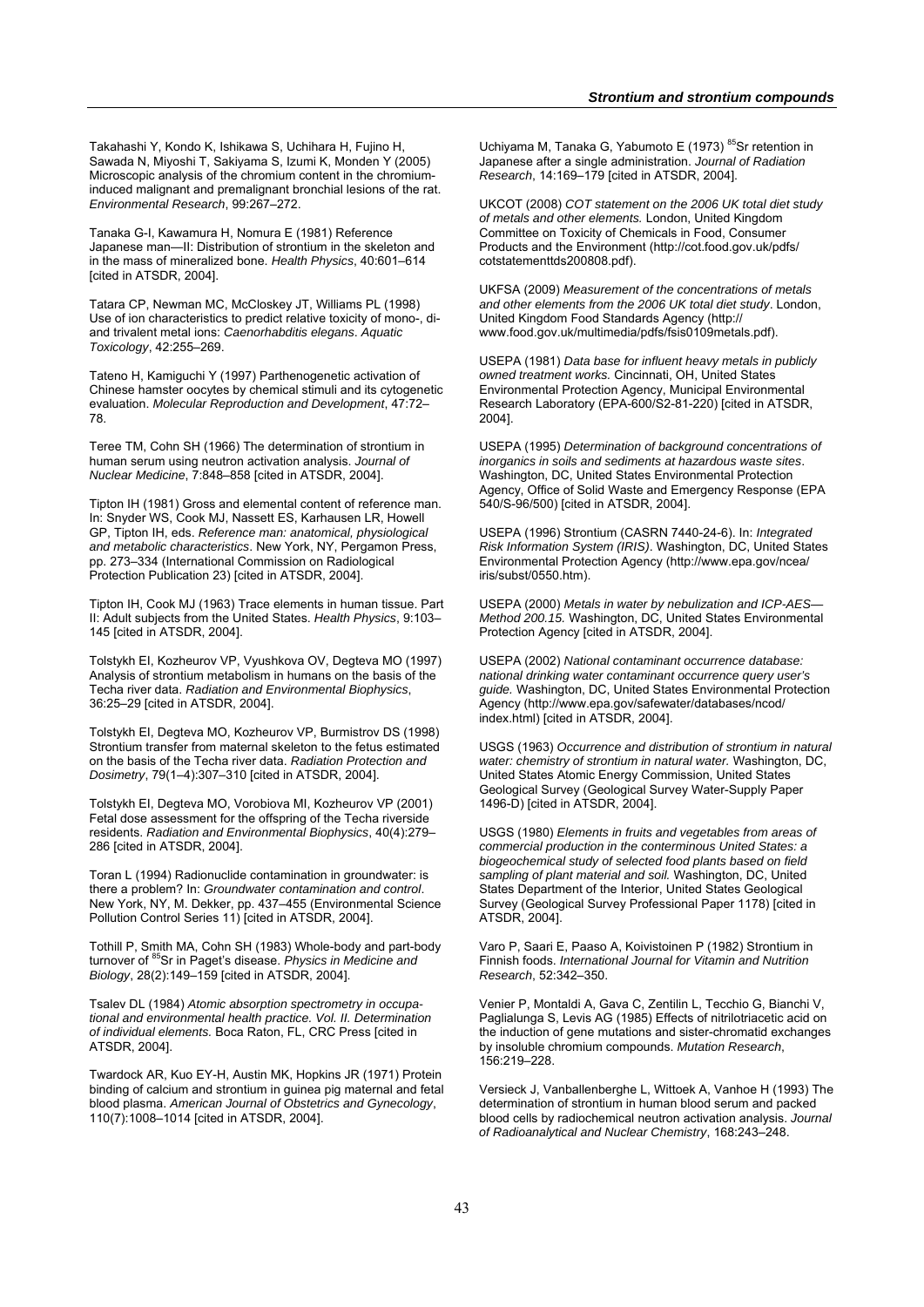Vezzoli G, Baragetti I, Zerbi S, Caumo A, Soldati L, Bellinzoni B, Centemero A, Rubinacci A, Moro G, Bianchi G (1998) Strontium absorption and excretion in normocalciuric subjects: relation to calcium metabolism. *Clinical Chemistry*, 44(3):586–590 [cited in ATSDR, 2004].

Volf V (1964) Effect of sulphates on the intestinal absorption of Sr-85 in rats. *Experientia*, 20(11):626–627 [cited in ATSDR, 2004].

Wang Y, Qin J, Wu S, Yan L (1990) Study on the relation of Se, Mn, Fe, Sr, Pb, Zn, Cu, and Ca to liver cancer mortality from analysis of scalp hair. *Science of the Total Environment*, 91:191–198.

Warren JM, Spencer H (1976) Metabolic balances of strontium in man. *Clinical Orthopaedics and Related Research*, 117:307– 320 [cited in ATSDR, 2004].

Wenger P, Soucas K (1975) Retention and excretion curves of<br>persons containing <sup>90</sup>Sr and <sup>226</sup>Ra after a chronic contamination. *Health Physics*, 28:145–152 [cited in ATSDR, 2004].

Willard DH, Snyder MD (1966) Strontium inhalation studies. In: Thompson RC, Swezea EG, eds. *Pacific Northwest Laboratory annual report for 1965 in the biological sciences*. Richland, WA, Pacific Northwest Laboratory, pp. 53–55 (BNWL-280) [cited in ATSDR, 2004].

Williams PL, Dusenbery DB (1990) Aquatic toxicity testing using the nematode, *Caenorhabditis elegans*. *Environmental Toxicology and Chemistry*, 9:1285–1290.

Witz S, Wood JA, Wadley MW (1986) Toxic metal and hydrocarbon concentrations in automobile interiors during freeway transit. *Proceedings of the American Chemical Society Division of Environmental Chemistry 192nd National Meeting (Anaheim, CA, September)*, 26:302–305 [cited in ATSDR, 2004].

Woodard G, Calvery HO (1941) Unpublished investigation. Washington, DC, United States Food and Drug Administration, Division of Pharmacology [cited in Calvery, 1942].

Wykoff MH (1971) Distribution of strontium-85 in conceptuses of the pregnant rat. *Radiation Research*, 48:394–401 [cited in ATSDR, 2004].

Yang S (1984) *Short-term test programme sponsored by the Division of Cancer Biology, National Cancer Institute, US*. CCRIS record no. 3203 (data from http://toxnet.nlm.nih.gov/cgibin/sis/htmlgen?CCRIS).

Ysart G, Miller P, Crews H, Robb P, Baxter M, De L'Argy C, Lofthouse S, Sargent C, Harrison N (1999) Dietary exposure estimates of 30 elements from the UK total diet study. *Food Additives and Contaminants*, 16(9):391–403 [cited in ATSDR, 2004].

Yu X, Inesi G (1995) Variable stoichiometric efficiency of  $Ca^{2+}$ and  $Sr<sup>2+</sup>$  transport by the sarcoplasmic reticulum ATPase. *Journal of Biological Chemistry*, 270(9):4361–4367 [cited in ATSDR, 2004].

Zoeger N, Roschger P, Hofstaetter JG, Jokubonis C, Pepponi G, Falkenberg G, Fratzl P, Berzlanovich A, Osterode W, Streli C, Wobrauschek P (2006) Lead accumulation in tidemark of articular cartilage. *Osteoarthritis and Cartilage*, 14(9):906–913.

Zyuzyukin YV (1974) [Title not given.] *Gigiena i Sanitariia*, 39:99 [cited in Stokinger, 1981].

Zyuzyukin YV, Makolkina EP (1979) [Effect of strontium carbonate on the respiratory organs.] *Gigiena Truda i Professional'nye Zabolevaniia*, 11:53–54 (in Russian, translated by Ralph McElroy Co., Austin, TX; National Translations Centre PTR-81- 162, Code 332-5672-2).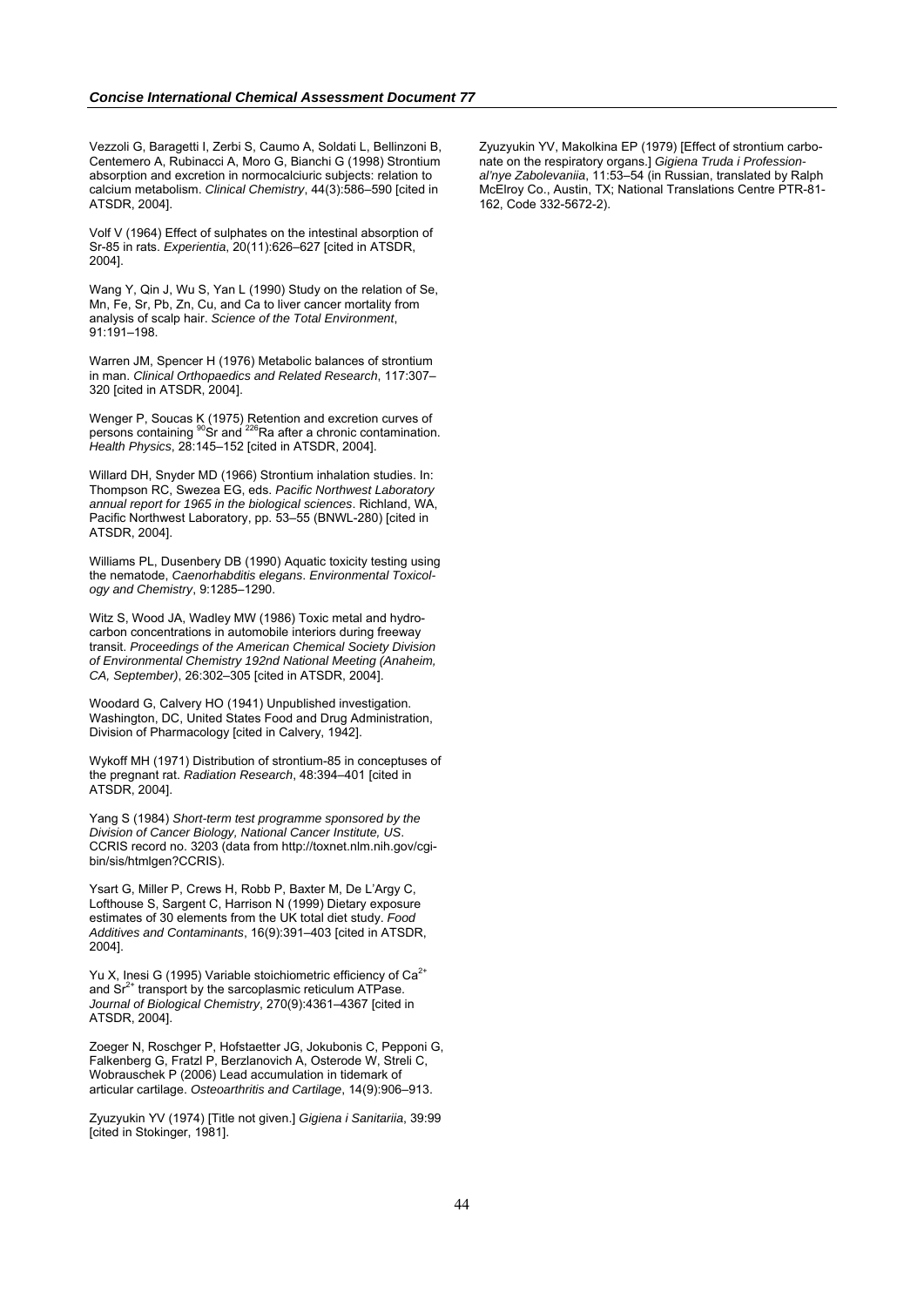## **APPENDIX 1—ACRONYMS AND ABBREVIATIONS**

| <b>ALT</b>                           | alanine aminotransferase                                              | The source document was the toxicological profile for-                                                                                                                                     |
|--------------------------------------|-----------------------------------------------------------------------|--------------------------------------------------------------------------------------------------------------------------------------------------------------------------------------------|
| AMAD                                 | activity median aerodynamic diameter                                  | strontium and compounds, prepared by the Agency for To                                                                                                                                     |
| <b>AOAC</b>                          | Association of Official Analytical Chemists                           | Substances and Disease Registry (ATSDR) through a co                                                                                                                                       |
| AΡ                                   | alkaline phosphatase                                                  | with the Syracuse Research Corporation. Copies of the p                                                                                                                                    |
| AST                                  | aspartate aminotransferase                                            | can be obtained from the ATSDR web site (http://                                                                                                                                           |
| <b>ASTM</b>                          | American Society for Testing and Materials                            | www.atsdr.cdc.gov/toxpro2.html) or from:                                                                                                                                                   |
| ATSDR                                | Agency for Toxic Substances and Disease Registry<br>(USA)             | Division of Toxicology<br>Agency for Toxic Substances and Disease Registry                                                                                                                 |
| BCF                                  | bioconcentration factor                                               | Division of Toxicology/Toxicology Information Brand                                                                                                                                        |
| CAS                                  | <b>Chemical Abstracts Service</b>                                     | United States Department of Health and Human Sei                                                                                                                                           |
| <b>CICAD</b>                         | Concise International Chemical Assessment<br>Document                 | 1600 Clifton Road NE, Mailstop E-29<br>Atlanta, Georgia 30333<br>USA                                                                                                                       |
| DNA                                  | deoxyribonucleic acid                                                 |                                                                                                                                                                                            |
| $EC_{50}$                            | median effective concentration                                        | A peer review panel was assembled for strontium at                                                                                                                                         |
| <b>EDTA</b>                          | ethylenediaminetetraacetic acid                                       | compounds. The panel consisted of the following membe                                                                                                                                      |
| EU                                   | European Union                                                        |                                                                                                                                                                                            |
| <b>FAAS</b>                          | flame atomic absorption spectroscopy                                  | Adele L. Boskey, Ph.D., Professor of Biochemistry,<br>Chair in Mineralized Tissues, Hospital for Special St                                                                                |
| <b>FAO</b>                           | Food and Agriculture Organization of the United<br>Nations            | Weill Medical College of Cornell University, New Yo                                                                                                                                        |
| <b>GFAAS</b>                         | graphite furnace atomic absorption spectroscopy                       | Marvin Goldman, Ph.D., Emeritus Professor of Radi                                                                                                                                          |
| <b>IARC</b>                          | International Agency for Research on Cancer                           | Biology, Department of Surgical and Radiological So                                                                                                                                        |
|                                      | ICP-AES inductively coupled plasma atomic emission<br>spectroscopy    | University of California, Davis, CA<br>Richard Leggett, Ph.D., Life Sciences Division, Oak                                                                                                 |
| ICP-MS                               | inductively coupled plasma mass spectrometry                          | National Laboratory, Knoxville, TN                                                                                                                                                         |
| <b>ICSC</b>                          | International Chemical Safety Card                                    |                                                                                                                                                                                            |
| <b>IOMC</b>                          | Inter-Organization Programme for the Sound<br>Management of Chemicals | Bruce Muggenburg, D.V.M., Ph.D., Senior Scientist<br>Veterinary Physiologist, Toxicology Division, Lovela                                                                                  |
| <b>IPCS</b>                          | International Programme on Chemical Safety                            | Respiratory Research Institute, Albuquerque, NM                                                                                                                                            |
| $\kappa_{\!\scriptscriptstyle\rm d}$ | distribution coefficient                                              | These experts collectively have knowledge of strontium a                                                                                                                                   |
| $LC_{50}$                            | median lethal concentration                                           | compounds' physical and chemical properties, toxicokine                                                                                                                                    |
| $LD_{50}$                            | median lethal dose                                                    | key health end-points, mechanisms of action, human and                                                                                                                                     |
| LOAEL                                | lowest-observed-adverse-effect level                                  | laboratory animal exposure, and quantification of risk to                                                                                                                                  |
| <b>MRL</b>                           | minimal risk level                                                    | humans. All reviewers were selected in conformity with the                                                                                                                                 |
| <b>mRNA</b>                          | messenger ribonucleic acid                                            | conditions for peer review specified in Section 104(I)(13)<br>Comprehensive Environmental Response, Compensation                                                                           |
| <b>NOAEL</b>                         | no-observed-adverse-effect level                                      | Liability Act, as amended. Scientists from ATSDR review                                                                                                                                    |
| <b>NOEC</b>                          | no-observed-effect concentration                                      | peer reviewers' comments and determined which comme                                                                                                                                        |
| NTA                                  | nitrilotriacetic acid                                                 | would be included in the profile. A listing of the peer revie                                                                                                                              |
| O/E                                  | observed/expected ratio                                               | comments not incorporated in the profile, with a brief exp                                                                                                                                 |
| OECD                                 | Organisation for Economic Co-operation and<br>Development             | tion of the rationale for their exclusion, exists as part of the<br>administrative record for this compound. A list of databas<br>reviewed and a list of unpublished documents cited are a |
| <b>OSW</b>                           | Office of Solid Waste (USEPA)                                         | included in the administrative record. The citation of the p                                                                                                                               |
| <b>PIXE</b>                          | proton-induced X-ray emission                                         | review panel should not be understood to imply its appro                                                                                                                                   |
| <b>PNEC</b>                          | predicted no-effect concentration                                     | the profile's final content. The responsibility for the conter                                                                                                                             |
| RfD                                  | reference dose                                                        | this profile lies with the ATSDR.                                                                                                                                                          |
| SGOT                                 | serum glutamic-oxaloacetic transaminase                               | ***                                                                                                                                                                                        |
| <b>SGPT</b>                          | serum glutamic-pyruvic transaminase                                   |                                                                                                                                                                                            |
| <b>SIDS</b>                          | Screening Information Data Set (OECD)                                 | In May 2006, a comprehensive literature search was                                                                                                                                         |
| <b>SMR</b>                           | standardized mortality ratio                                          | conducted by Toxicology Advice & Consulting Ltd in orde                                                                                                                                    |
| TDI                                  | tolerable daily intake                                                | identify critical data published since publication of the sourch<br>document. Searches were carried out in the TRACE data                                                                  |
| <b>TMAH</b>                          | tetramethylammonium hydroxide                                         | and in a range of other well-established toxicity database                                                                                                                                 |
| TNA                                  | thermal neutron activation and radiometric                            | databanks (accessed via the Toxnet system), including T                                                                                                                                    |
|                                      | measurement                                                           | (which incorporates the toxicity subset of Medline), Chem                                                                                                                                  |
| <b>TRXF</b>                          | total reflection X-ray fluorescence                                   | Carcinogenesis Research Information System (CCRIS),                                                                                                                                        |
| USA                                  | United States of America                                              | Developmental and Reproductive Toxicology Database (<br>Genetic Toxicology Data Bank (GENETOX), Hazardous                                                                                  |
| <b>USEPA</b>                         | United States Environmental Protection Agency                         | Substances Data Bank (HSDB), Integrated Risk Informat                                                                                                                                      |
| <b>WHO</b>                           | World Health Organization                                             | System (IRIS) and Registry of Toxic Effects of Chemical                                                                                                                                    |

#### **APPENDIX 2—SOURCE DOCUMENT**

#### **ATSDR (2004)**

The source document was the toxicological profile for strontium and compounds, prepared by the Agency for Toxic Substances and Disease Registry (ATSDR) through a contract with the Syracuse Research Corporation. Copies of the profile can be obtained from the ATSDR web site (http:// www.atsdr.cdc.gov/toxpro2.html) or from:

Division of Toxicology/Toxicology Information Branch United States Department of Health and Human Services 1600 Clifton Road NE, Mailstop E-29 Atlanta, Georgia 30333 USA

Adele L. Boskey, Ph.D., Professor of Biochemistry, Starr Chair in Mineralized Tissues, Hospital for Special Surgery, Weill Medical College of Cornell University, New York, NY

Marvin Goldman, Ph.D., Emeritus Professor of Radiation Biology, Department of Surgical and Radiological Sciences, University of California, Davis, CA

Richard Leggett, Ph.D., Life Sciences Division, Oak Ridge National Laboratory, Knoxville, TN

Bruce Muggenburg, D.V.M., Ph.D., Senior Scientist and Veterinary Physiologist, Toxicology Division, Lovelace Respiratory Research Institute, Albuquerque, NM

These experts collectively have knowledge of strontium and its compounds' physical and chemical properties, toxicokinetics, key health end-points, mechanisms of action, human and laboratory animal exposure, and quantification of risk to humans. All reviewers were selected in conformity with the conditions for peer review specified in Section 104(I)(13) of the *Comprehensive Environmental Response, Compensation, and Liability Act*, as amended. Scientists from ATSDR reviewed the peer reviewers' comments and determined which comments would be included in the profile. A listing of the peer reviewers' comments not incorporated in the profile, with a brief explanation of the rationale for their exclusion, exists as part of the administrative record for this compound. A list of databases reviewed and a list of unpublished documents cited are also included in the administrative record. The citation of the peer review panel should not be understood to imply its approval of the profile's final content. The responsibility for the content of this profile lies with the ATSDR.

 In May 2006, a comprehensive literature search was conducted by Toxicology Advice & Consulting Ltd in order to identify critical data published since publication of the source document. Searches were carried out in the TRACE database and in a range of other well-established toxicity databases and databanks (accessed via the Toxnet system), including Toxline (which incorporates the toxicity subset of Medline), Chemical Carcinogenesis Research Information System (CCRIS), Developmental and Reproductive Toxicology Database (DART), Genetic Toxicology Data Bank (GENETOX), Hazardous Substances Data Bank (HSDB), Integrated Risk Information System (IRIS) and Registry of Toxic Effects of Chemical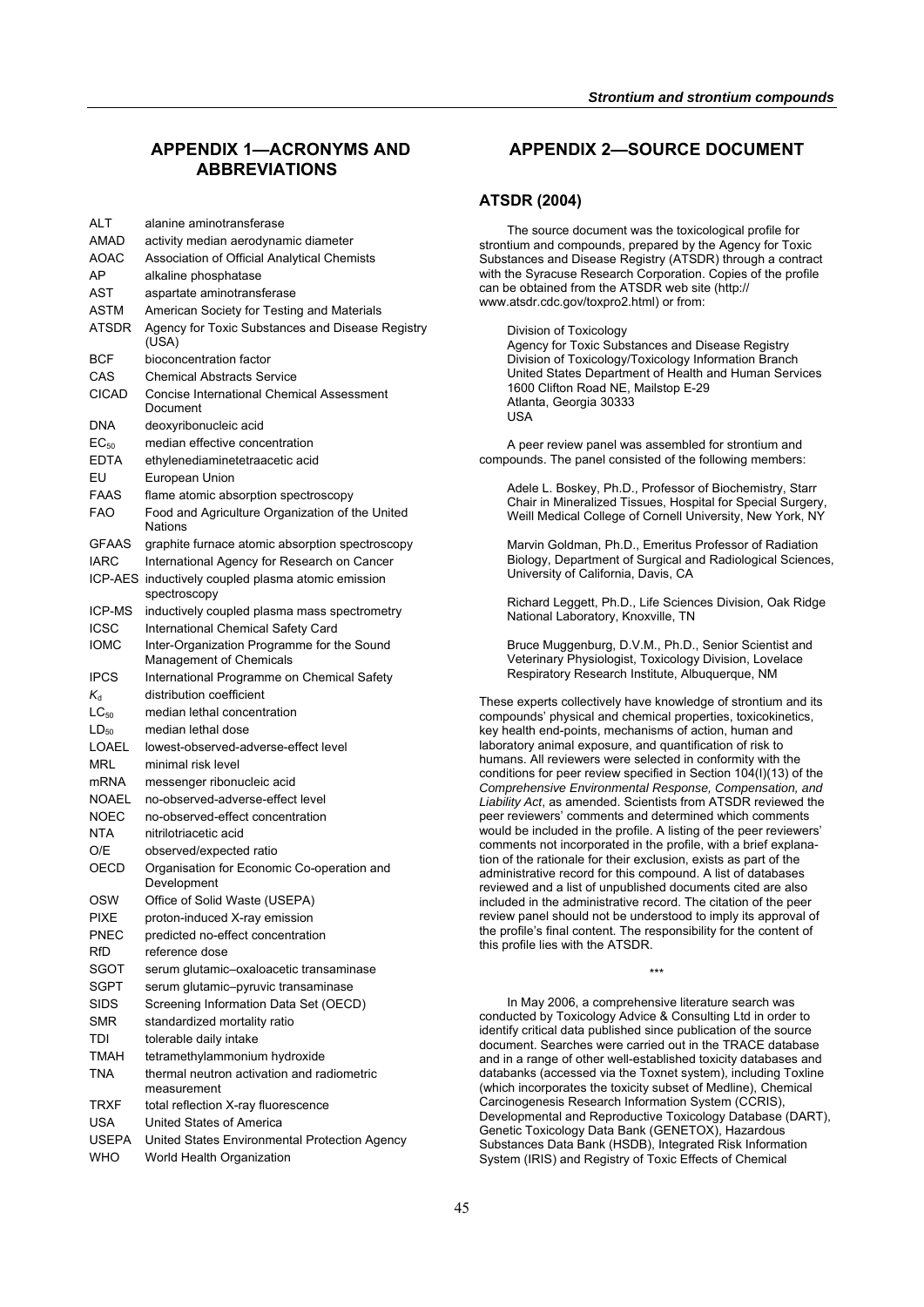Substances (RTECS). A further wide selection of online toxicity data sources was interrogated using the ToxSeek meta-search and clustering engine.

TRACE includes information from peer-reviewed toxicology and nutrition journals as well as secondary sources and web sites. In addition to primary literature on the health effects of chemicals, TRACE covers official publications and evaluations issued by authoritative groups, including:

- World Health Organization (WHO)/IPCS reports and evaluations (including CICADs and Environmental Health Criteria, IARC, Joint FAO/WHO Expert Committee on Food Additives and Joint FAO/WHO Meeting on Pesticide Residues monographs) and the WHO Air Quality Guidelines and Guidelines for Drinking-water Quality
- OECD Screening Information Data Set (SIDS) dossiers/SIDS initial assessment reports
- International Uniform Chemical Information Database data sets
- European Union (EU) risk assessment reports
- EU expert committee opinions (including EU scientific committees and European Food Safety Authority scientific panels) and other reports from EU agencies and institutes (including European Chemicals Agency, European Centre for the Validation of Alternative Methods, European Medicines Agency and Consumer Products Safety & Quality)
- European Centre for Ecotoxicology and Toxicology of Chemicals, Humanities in the European Research Area, Council of Europe and other pan-European programmes
- United Kingdom government agency (including Department for Environment, Food and Rural Affairs, Environment Agency, Food Standards Agency, Department of Health, Health and Safety Executive, Health Protection Agency, Pesticides Safety Directorate and Veterinary Medicines Directorate) and advisory committee (e.g. Committee on Toxicity, Veterinary Products Committee, Veterinary Residues Committee and Advisory Committee on Releases to the Environment) reports and evaluations
- Opinions from other United Kingdom organizations, such as the Royal Society
- United States agency reports and evaluations (Environmental Protection Agency, ATSDR, Food and Drug Administration, National Toxicology Program, Occupational Safety and Health Administration, National Center for Environmental Assessment, Center for Food Safety and Nutrition, Center for the Evaluation of Risks to Human Reproduction, National Institute of Environmental Health Sciences, Centers for Disease Control and Prevention, Office of Environmental Health Hazard Assessment and American Conference of Governmental Industrial Hygienists)
- Health Canada evaluations
- German Advisory Committee on Existing Chemicals (BUA), German Research Foundation (DFG), BG Chemie and Federal Institute for Risk Assessment (BfR) reports and monographs
- Gezondheidsraad opinions, including those from its various committees, such as Dutch Expert Committee on Occupational Standards
- National Institute for Public Health and the Environment (RIVM) reports
- Danish Environmental Protection Agency reviews
- Reports and other information provided by Swedish governmental organizations, including the National Food Administration and the Swedish Chemicals Agency
- Nordic Expert Group for Criteria Documentation of Health Risks from Chemicals
- Australian agency reviews, including National Industrial Chemicals Notification and Assessment Scheme Priority

Existing Chemical Assessments, Australian Pesticides and Veterinary Medicines Authority reports and (jointly with New Zealand) Food Standards Australia New Zealand assessments

- Japanese Chemical Industry Ecology-Toxicology & Information Center reports
- Cosmetic Ingredient Review, Research Institute for
- Fragrance Materials and other specialist industry groups bibra toxicity profiles

Literature searches in November 2009 did not identify any new critical toxicity or ecotoxicity data.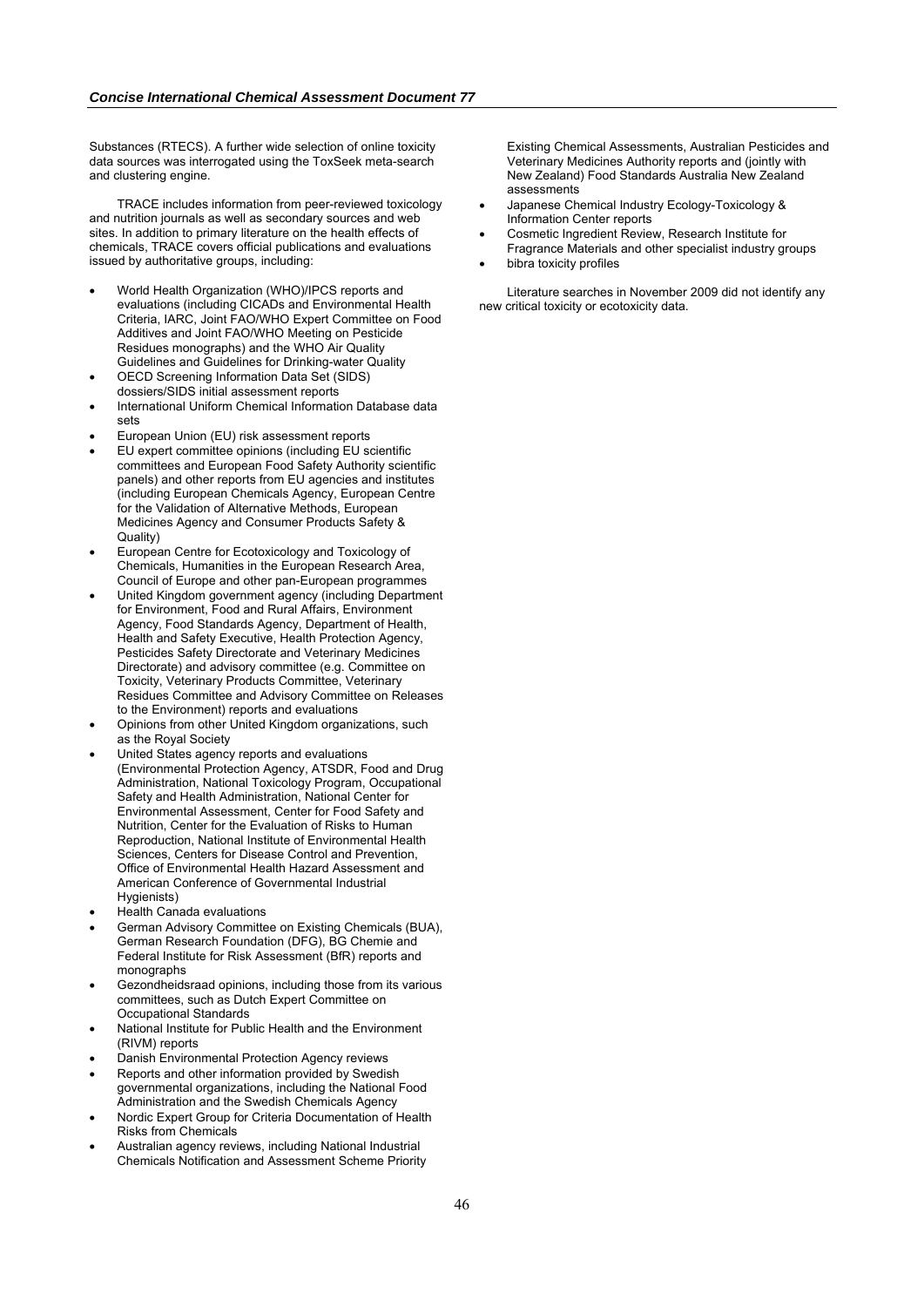## <span id="page-50-0"></span>**APPENDIX 3—CICAD PEER REVIEW APPENDIX 4—CICAD FINAL REVIEW**

 The draft CICAD on strontium and strontium compounds was sent for review to institutions and organizations identified by IPCS after contact with IPCS national Contact Points and Participating Institutions, as well as to identified experts. An open invitation to participate in the peer review process was also published on the IPCS web site. Comments were received from:

- R. Benson, Denver, CO, USA
- S. Bull, London, United Kingdom
- S. Dobson, Monks Wood, United Kingdom
- H. Gibb, Sciences International Inc., Alexandria, VA, USA
- R. Hertel, Federal Institute for Risk Assessment (BfR),
- Berlin, Germany
- J. Kielhorn, Fraunhofer Institute for Toxicology and
- F.K. Muchirim, Nairobi, Kenya
- M. Nordberg, Institute of Environmental Medicine, Karolinska Institute, Stockholm, Sweden
- M.S.T Pham, Sydney, New South Wales, Australia
- J. Stauber, Sydney, New South Wales, Australia
- F.M. Sullivan, United Kingdom
- 
- K. Ziegler-Skylakakis, Freising-Weihenstephan, Germany

The Final Review Board (see Appendix 4) recommended that the health risk assessment on strontium should be based on the Kroes et al. (1977) study and that a TDI should be derived using the procedure described in Environmental Health Criteria 170 (IPCS, 1994). This was done by the authors and secretariat in collaboration; thereafter, the document was subjected to a final peer review by the peer reviewers of the original document (above), as well as by the members of the Final Review Board (Appendix 4).

# **BOARD**

#### **Helsinki, Finland 26–29 March 2007**

#### **Members**

Dr A. Aitio, Finnish Institute of Occupational Health, Helsinki, Finland

Professor H. Bouwman, School of Environmental Sciences and Development, North-West University, Potchefstroom, South Africa

Dr C. De Rosa,<sup>[1](#page-50-0)</sup> Agency for Toxic Substances and Disease Registry, Atlanta, GA, USA

Dr S. Devotta, National Environmental Engineering Research Institute, Nagpur, India

Dr S. Dobson, Centre for Ecology and Hydrology, Monks Wood, United Kingdom

Dr L. Fructengarten, Centro de Controle de Intoxicacoes de Sao Paulo, Sao Paulo, Brazil

Dr H. Gibb, Sciences International Inc., Alexandria, VA, USA

Dr R. Hertel, Federal Institute for Risk Assessment (BfR), Berlin, Germany

Mr P. Howe, Centre for Ecology and Hydrology, Monks Wood, United Kingdom

Dr S. Keith, Agency for Toxic Substances and Disease Registry, Atlanta, GA, USA

Dr J. Kielhorn, Fraunhofer Institute for Toxicology and Experimental Medicine, Hanover, Germany

Ms M.E. Meek, Health Canada, Ottawa, Ontario, Canada

Dr T. Santonen, Finnish Institute of Occupational Health, Helsinki, Finland

Dr B. Sonawane, National Center for Environmental Assessment, Office of Research and Development, Environmental Protection Agency, Washington, DC, USA

Dr J. Stauber, CSIRO Centre for Environmental Contaminants Research, Sydney, Australia

Dr M. Sweeney, Division of Surveillance, Hazard Evaluations & Field Studies, National Institute for Occupational Safety and Health, Cincinnati, OH, USA

Ms D. Willcocks, Australian Department of Health and Ageing, Sydney, Australia

Dr K. Ziegler-Skylakakis, Secretariat of the Commission for the Investigation of Health Hazards of Chemical Compounds in the Work Area (MAK Commission), Munich, Germany

1

 $<sup>1</sup>$  Invited but unable to participate.</sup>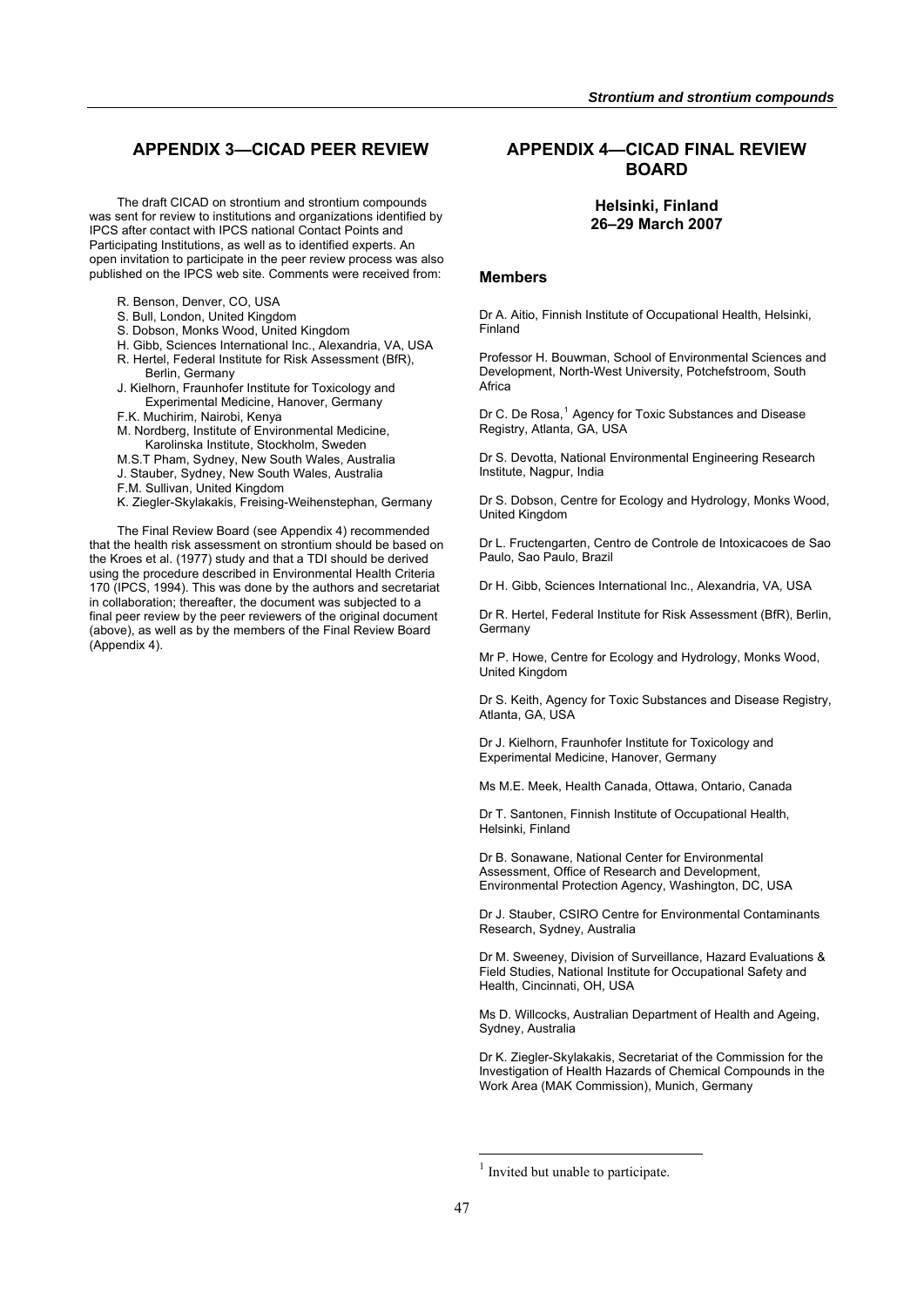#### **Secretariat**

Dr J. Bartram, Assessing and Managing Environmental Risks to Health, World Health Organization, Geneva, Switzerland

Mrs S. Marples, International Programme on Chemical Safety, World Health Organization, Geneva, Switzerland

Ms L. Onyon, International Programme on Chemical Safety, World Health Organization, Geneva, Switzerland

Mr M. Shibatsuji, International Programme on Chemical Safety, World Health Organization, Geneva, Switzerland

Mr P. Watts, bibra - toxicology advice & consulting, Sutton, United Kingdom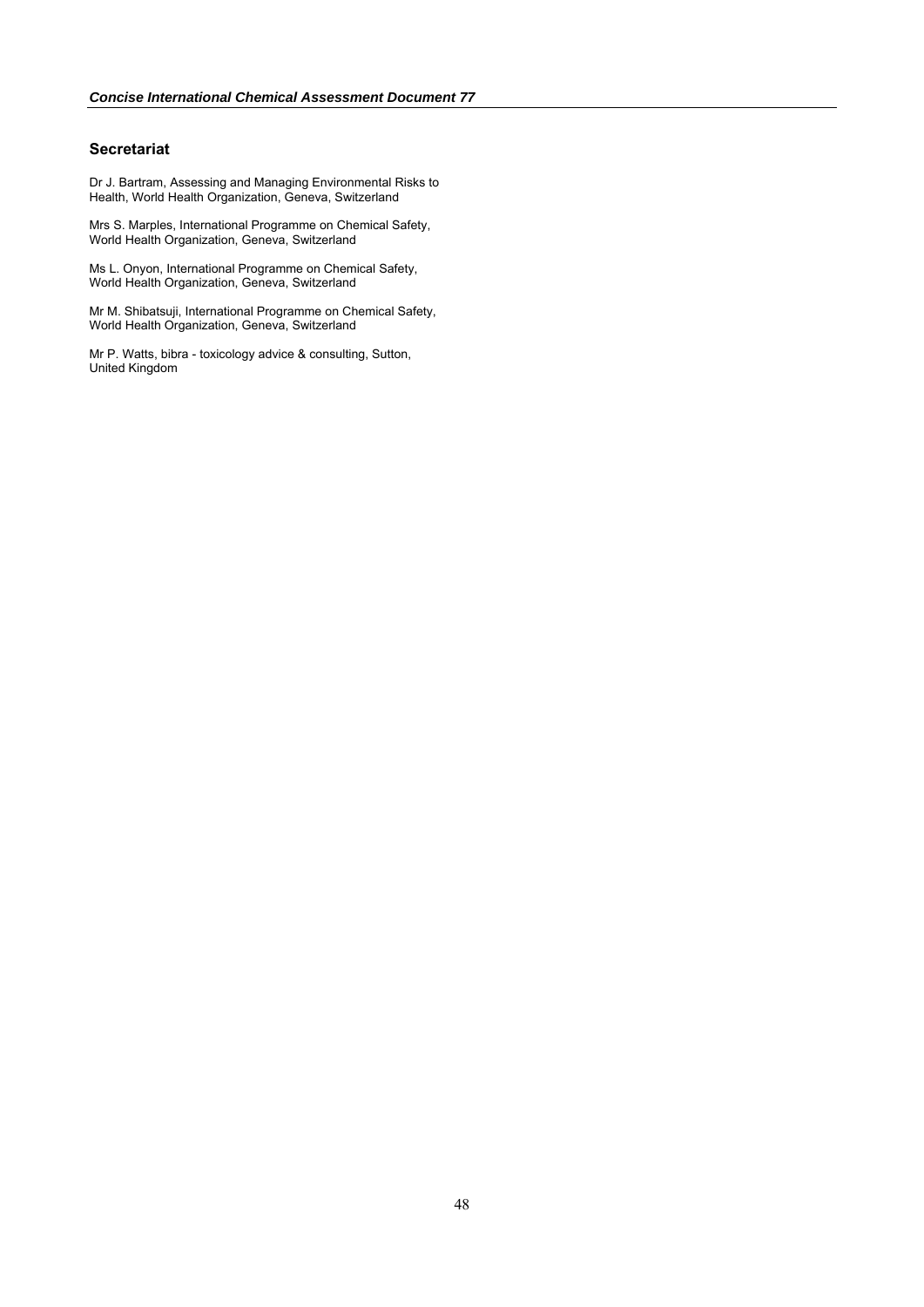# **STRONTIUM ICSC: 1534**

| CAS#<br>7440-24-6<br>RTECS#<br>WK7700000<br><b>EC/EINECS#</b><br>231-133-4                                                                                                                                            | Sr<br>Atomic mass: 87.6                                                          |                                                 |                                                                         |  |
|-----------------------------------------------------------------------------------------------------------------------------------------------------------------------------------------------------------------------|----------------------------------------------------------------------------------|-------------------------------------------------|-------------------------------------------------------------------------|--|
| <b>TYPES OF HAZARD /</b><br><b>EXPOSURE</b>                                                                                                                                                                           | <b>ACUTE HAZARDS /</b><br><b>SYMPTOMS</b>                                        | <b>PREVENTION</b>                               | <b>FIRST AID / FIRE</b><br><b>FIGHTING</b>                              |  |
| <b>FIRE</b>                                                                                                                                                                                                           | Not combustible but forms<br>flammable gas on contact with<br>water or damp air. | NO contact with water.                          | NO water. Dry sand, special<br>powder.                                  |  |
| <b>EXPLOSION</b>                                                                                                                                                                                                      |                                                                                  |                                                 |                                                                         |  |
| <b>EXPOSURE</b>                                                                                                                                                                                                       |                                                                                  | PREVENT DISPERSION OF<br><b>DUST!</b>           |                                                                         |  |
| Inhalation                                                                                                                                                                                                            |                                                                                  | Ventilation.                                    | Fresh air, rest.                                                        |  |
| Skin                                                                                                                                                                                                                  |                                                                                  | Protective gloves.                              | Rinse skin with plenty of water<br>or shower.                           |  |
| Eyes                                                                                                                                                                                                                  |                                                                                  | Safety spectacles.                              |                                                                         |  |
| Ingestion                                                                                                                                                                                                             |                                                                                  | Do not eat, drink, or smoke<br>during work.     | Rinse mouth.                                                            |  |
| SPILLAGE DISPOSAL                                                                                                                                                                                                     |                                                                                  | <b>PACKAGING &amp; LABELLING</b>                |                                                                         |  |
| Personal protection: particulate filter respirator adapted to<br>the airborne concentration of the substance. Sweep spilled<br>substance into sealable containers. Do NOT let this<br>chemical enter the environment. |                                                                                  |                                                 |                                                                         |  |
| <b>EMERGENCY RESPONSE</b>                                                                                                                                                                                             |                                                                                  | <b>STORAGE</b>                                  |                                                                         |  |
|                                                                                                                                                                                                                       |                                                                                  | Store in an area without drain or sewer access. | Dry. Keep under inert gas. Well closed. Keep in a well-ventilated room. |  |



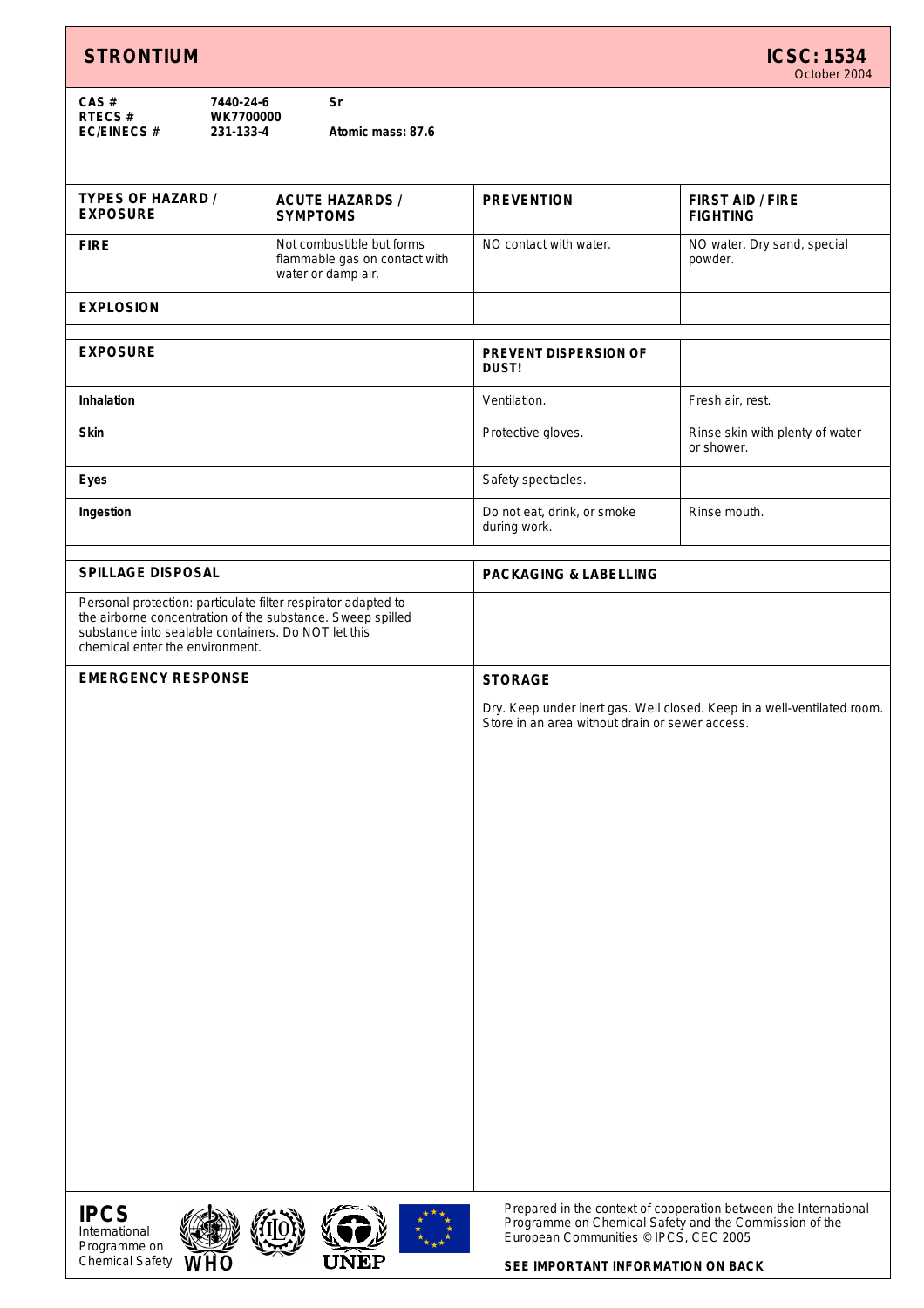# **STRONTIUM ICSC: 1534**

| <b>IMPORTANT DATA</b>                                                                          |                                                                           |                                                                                                                                             |  |
|------------------------------------------------------------------------------------------------|---------------------------------------------------------------------------|---------------------------------------------------------------------------------------------------------------------------------------------|--|
| PHYSICAL STATE; APPEARANCE<br>SILVERY, WHITE SOLID IN VARIOUS FORMS<br><b>CHEMICAL DANGERS</b> |                                                                           | <b>ROUTES OF EXPOSURE</b><br>The substance can be absorbed into the body by inhalation of its<br>aerosol.                                   |  |
| ICSC0001).<br><b>OCCUPATIONAL EXPOSURE LIMITS</b>                                              | Reacts with water forming flammable/explosive gas (hydrogen - see         | <b>INHALATION RISK</b><br>A nuisance-causing concentration of airborne particles can be reached<br>quickly when dispersed.                  |  |
| TLV not established.                                                                           | MAK: IIb, value not established but data is available; (DFG 2009).        |                                                                                                                                             |  |
|                                                                                                |                                                                           | PHYSICAL PROPERTIES                                                                                                                         |  |
| Boiling point:<br>Melting point:<br>Density:                                                   | 1384°C<br>757°C<br>$2.64$ g/cm <sup>3</sup>                               |                                                                                                                                             |  |
| Solubility in water:                                                                           | reaction                                                                  |                                                                                                                                             |  |
|                                                                                                |                                                                           | <b>ENVIRONMENTAL DATA</b>                                                                                                                   |  |
|                                                                                                | Bioaccumulation of this chemical may occur along the food chain.          |                                                                                                                                             |  |
|                                                                                                | <b>NOTES</b>                                                              |                                                                                                                                             |  |
|                                                                                                | has been partially updated in March 2010: see Spillage Disposal, Storage. | Reacts violently with fire extinguishing agents such as water. The recommendations on this Card DO NOT APPLY to radioactive strontium. Card |  |
|                                                                                                |                                                                           | <b>ADDITIONAL INFORMATION</b>                                                                                                               |  |
|                                                                                                |                                                                           |                                                                                                                                             |  |
|                                                                                                |                                                                           |                                                                                                                                             |  |
|                                                                                                |                                                                           |                                                                                                                                             |  |
|                                                                                                |                                                                           |                                                                                                                                             |  |
|                                                                                                |                                                                           |                                                                                                                                             |  |
|                                                                                                |                                                                           |                                                                                                                                             |  |
|                                                                                                |                                                                           |                                                                                                                                             |  |
|                                                                                                |                                                                           |                                                                                                                                             |  |
|                                                                                                |                                                                           |                                                                                                                                             |  |
|                                                                                                |                                                                           |                                                                                                                                             |  |
|                                                                                                |                                                                           |                                                                                                                                             |  |
|                                                                                                |                                                                           |                                                                                                                                             |  |
|                                                                                                |                                                                           |                                                                                                                                             |  |
|                                                                                                |                                                                           |                                                                                                                                             |  |
|                                                                                                |                                                                           |                                                                                                                                             |  |
|                                                                                                |                                                                           |                                                                                                                                             |  |
|                                                                                                |                                                                           |                                                                                                                                             |  |
| <b>LEGAL NOTICE</b>                                                                            | which might be made of this information                                   | Neither the CEC nor the IPCS nor any person acting on behalf of the CEC or the IPCS is responsible for the use                              |  |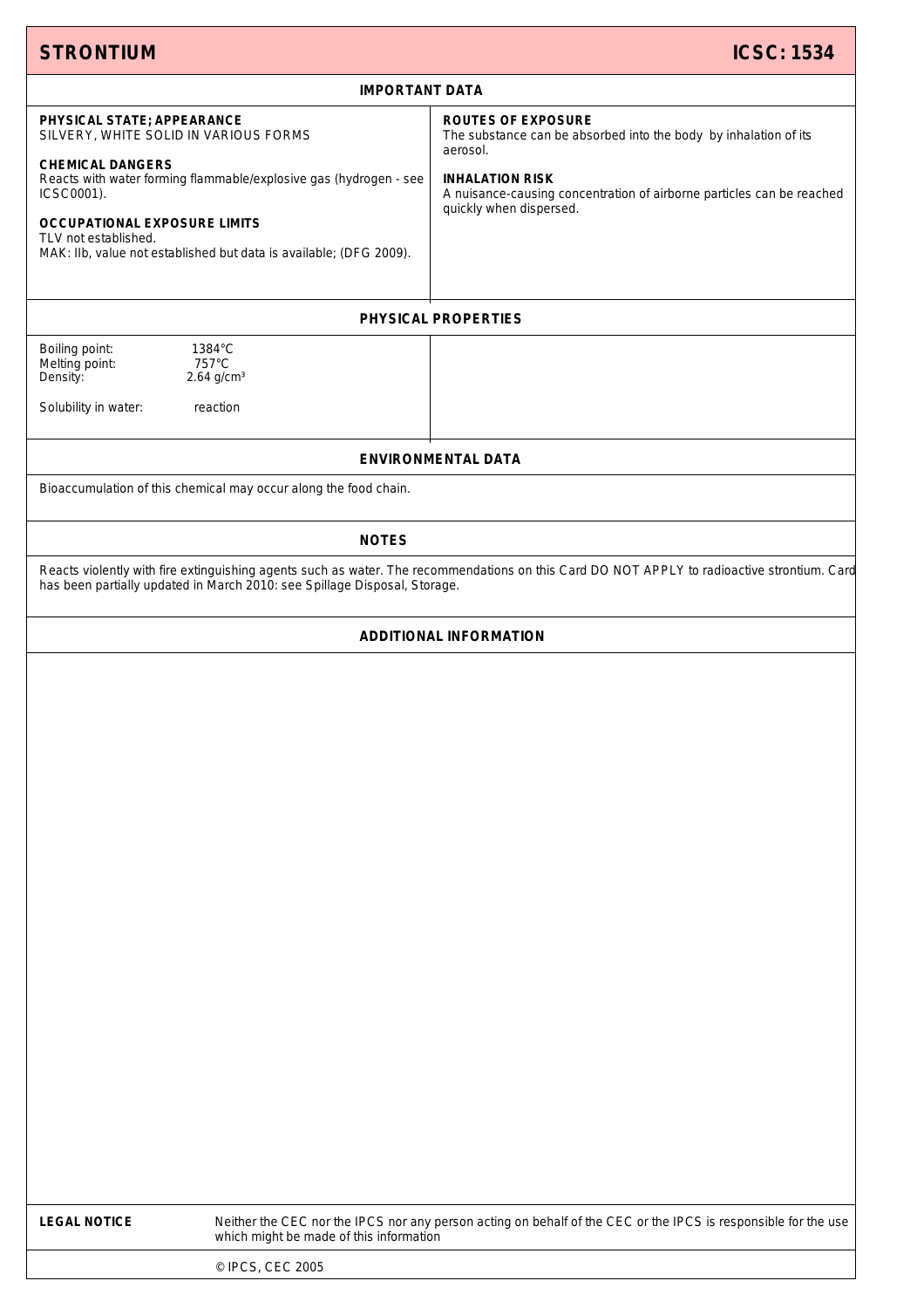# **STRONTIUM CHROMATE ICSC: 0957**

### **CAS # 7789-06-2 GB3240000**<br>024-009-00-4 **EC Annex 1 Index # 024-009-00<br>
<b>EC/EINECS #** 232-142-6 **EC/EINECS #**

**C.I. Pigment yellow 32 Chromic acid strontium salt SrCrO<sup>4</sup> Molecular mass: 203.6**



| <b>TYPES OF HAZARD /</b><br><b>EXPOSURE</b>                                                                                                                                                                                                                                           | <b>ACUTE HAZARDS /</b><br><b>SYMPTOMS</b>       | <b>PREVENTION</b>                                                                                                                | <b>FIRST AID / FIRE</b><br><b>FIGHTING</b>                                                                                       |
|---------------------------------------------------------------------------------------------------------------------------------------------------------------------------------------------------------------------------------------------------------------------------------------|-------------------------------------------------|----------------------------------------------------------------------------------------------------------------------------------|----------------------------------------------------------------------------------------------------------------------------------|
| <b>FIRE</b>                                                                                                                                                                                                                                                                           | Not combustible.                                |                                                                                                                                  | In case of fire in the<br>surroundings: all extinguishing<br>agents allowed.                                                     |
| <b>EXPLOSION</b>                                                                                                                                                                                                                                                                      |                                                 |                                                                                                                                  |                                                                                                                                  |
| <b>EXPOSURE</b>                                                                                                                                                                                                                                                                       |                                                 | <b>PREVENT DISPERSION OF</b><br><b>DUST! AVOID ALL</b><br><b>CONTACT!</b>                                                        |                                                                                                                                  |
| <b>Inhalation</b>                                                                                                                                                                                                                                                                     | Cough. Sore throat. Wheezing.                   | Closed system and ventilation.                                                                                                   | Fresh air, rest. Refer for<br>medical attention.                                                                                 |
| <b>Skin</b>                                                                                                                                                                                                                                                                           | Redness. Pain.                                  | Protective gloves. Protective<br>clothing.                                                                                       | Remove contaminated clothes.<br>Rinse skin with plenty of water<br>or shower. Refer for medical<br>attention.                    |
| <b>Eyes</b>                                                                                                                                                                                                                                                                           | Redness. Pain.                                  | Safety goggles, face shield, or<br>eye protection in combination<br>with breathing protection.                                   | First rinse with plenty of water<br>for several minutes (remove<br>contact lenses if easily<br>possible), then take to a doctor. |
| Ingestion                                                                                                                                                                                                                                                                             | Abdominal pain. Diarrhoea.<br>Nausea. Vomiting. | Do not eat, drink, or smoke<br>during work. Wash hands<br>before eating.                                                         | Rinse mouth. Refer for medical<br>attention.                                                                                     |
| <b>SPILLAGE DISPOSAL</b>                                                                                                                                                                                                                                                              |                                                 | <b>PACKAGING &amp; LABELLING</b>                                                                                                 |                                                                                                                                  |
| Chemical protection suit including self-contained breathing<br>apparatus. Sweep spilled substance into containers; if<br>appropriate, moisten first to prevent dusting. Carefully collect<br>remainder, then remove to safe place. Do NOT let this<br>chemical enter the environment. |                                                 | Do not transport with food and feedstuffs.<br>EU Classification<br>Symbol: T, N<br>R: 45-22-50/53<br>$S: 53-45-60-61$<br>Note: E |                                                                                                                                  |
| <b>EMERGENCY RESPONSE</b>                                                                                                                                                                                                                                                             |                                                 | <b>STORAGE</b>                                                                                                                   |                                                                                                                                  |
|                                                                                                                                                                                                                                                                                       |                                                 | Provision to contain effluent from fire extinguishing. Separated from<br>area without drain or sewer access.                     | combustible and reducing substances, food and feedstuffs. Store in an                                                            |
| <b>IPCS</b><br>International                                                                                                                                                                                                                                                          | $\gg$ (for (a)                                  | Programme on Chemical Safety and the Commission of the<br>European Communities © IDCS CEC 2005                                   | Prepared in the context of cooperation between the International                                                                 |

**AR** Programme on Chemical Safety WHO





Programme on Chemical Safety and the Commission of the European Communities © IPCS, CEC 2005

**SEE IMPORTANT INFORMATION ON BACK**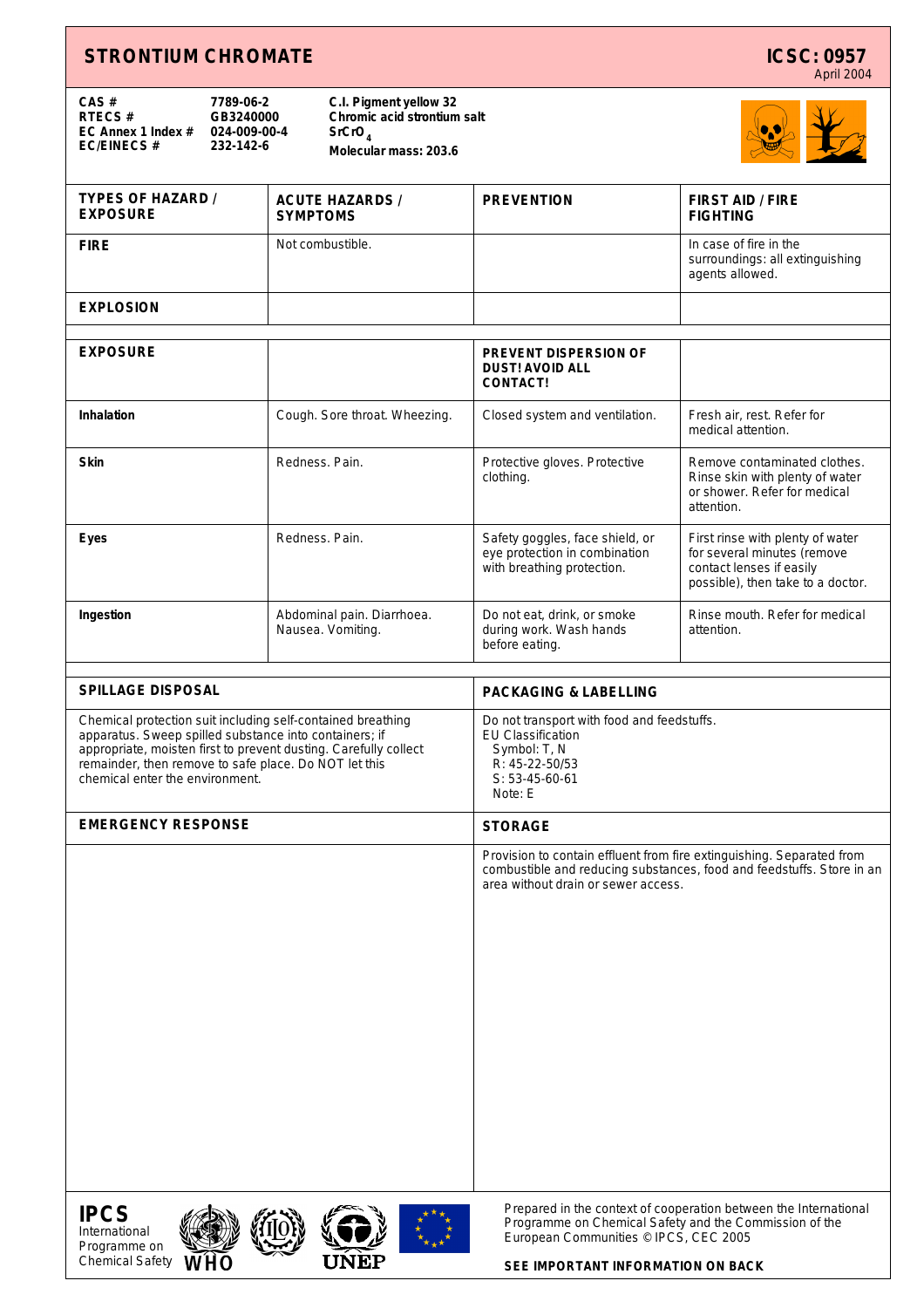| <b>STRONTIUM CHROMATE</b>                                                                                                                                                                                                                                                                                                                                                                                                                                   | <b>ICSC: 0957</b>                                                                                                                                                                                                                                                                                                                                                                                                                                                                                                                                                                                                                                                                                                                        |
|-------------------------------------------------------------------------------------------------------------------------------------------------------------------------------------------------------------------------------------------------------------------------------------------------------------------------------------------------------------------------------------------------------------------------------------------------------------|------------------------------------------------------------------------------------------------------------------------------------------------------------------------------------------------------------------------------------------------------------------------------------------------------------------------------------------------------------------------------------------------------------------------------------------------------------------------------------------------------------------------------------------------------------------------------------------------------------------------------------------------------------------------------------------------------------------------------------------|
| <b>IMPORTANT DATA</b>                                                                                                                                                                                                                                                                                                                                                                                                                                       |                                                                                                                                                                                                                                                                                                                                                                                                                                                                                                                                                                                                                                                                                                                                          |
| PHYSICAL STATE; APPEARANCE<br>YELLOW CRYSTALLINE POWDER<br><b>CHEMICAL DANGERS</b><br>The substance is a strong oxidant and reacts with combustible and<br>reducing materials.<br><b>OCCUPATIONAL EXPOSURE LIMITS</b><br>TLV: (as Cr) 0.0005 mg/m <sup>3</sup> as TWA; A2 (suspected human<br>carcinogen); (ACGIH 2008).<br>MAK: (as Cr) skin absorption (H); sensitization of skin (Sh);<br>Carcinogen category: 1; Germ cell mutagen group: 2 (DFG 2009). | <b>ROUTES OF EXPOSURE</b><br>The substance can be absorbed into the body by inhalation of its<br>aerosol and by ingestion.<br><b>INHALATION RISK</b><br>A harmful concentration of airborne particles can be reached quickly<br>when dispersed.<br><b>EFFECTS OF SHORT-TERM EXPOSURE</b><br>The substance is irritating to the eyes, the skin and the respiratory tract.<br>EFFECTS OF LONG-TERM OR REPEATED EXPOSURE<br>Repeated or prolonged contact may cause skin sensitization. Repeated<br>or prolonged inhalation exposure may cause asthma. The substance<br>may have effects on the respiratory tract and kidneys, resulting in nasal<br>septum perforation and kidney impairment. This substance is<br>carcinogenic to humans. |
|                                                                                                                                                                                                                                                                                                                                                                                                                                                             | <b>PHYSICAL PROPERTIES</b>                                                                                                                                                                                                                                                                                                                                                                                                                                                                                                                                                                                                                                                                                                               |
| Melting point (decomposes)<br>$3.9$ g/cm <sup>3</sup><br>Density:<br>Solubility in water, g/100 ml at 15°C: 0.12                                                                                                                                                                                                                                                                                                                                            |                                                                                                                                                                                                                                                                                                                                                                                                                                                                                                                                                                                                                                                                                                                                          |
|                                                                                                                                                                                                                                                                                                                                                                                                                                                             | <b>ENVIRONMENTAL DATA</b>                                                                                                                                                                                                                                                                                                                                                                                                                                                                                                                                                                                                                                                                                                                |
| chemical enter into the environment because it persists in the environment.                                                                                                                                                                                                                                                                                                                                                                                 | This substance may be hazardous in the environment; special attention should be given to aquatic organisms. It is strongly advised not to let the                                                                                                                                                                                                                                                                                                                                                                                                                                                                                                                                                                                        |
| <b>NOTES</b>                                                                                                                                                                                                                                                                                                                                                                                                                                                |                                                                                                                                                                                                                                                                                                                                                                                                                                                                                                                                                                                                                                                                                                                                          |
| March 2010: see Occupational Exposure Limits, Storage, Spillage Disposal.                                                                                                                                                                                                                                                                                                                                                                                   | Do NOT take working clothes home. Deep Lemon Yellow and Strontium Yellow are common names. Anyone who has shown symptoms of<br>asthma due to this substance should avoid all further contact. The symptoms of asthma often do not become manifest until a few hours have<br>passed and they are aggravated by physical effort. Rest and medical observation are therefore essential. Card has been partially updated in                                                                                                                                                                                                                                                                                                                  |
|                                                                                                                                                                                                                                                                                                                                                                                                                                                             | <b>ADDITIONAL INFORMATION</b>                                                                                                                                                                                                                                                                                                                                                                                                                                                                                                                                                                                                                                                                                                            |
|                                                                                                                                                                                                                                                                                                                                                                                                                                                             |                                                                                                                                                                                                                                                                                                                                                                                                                                                                                                                                                                                                                                                                                                                                          |

LEGAL NOTICE Neither the CEC nor the IPCS nor any person acting on behalf of the CEC or the IPCS is responsible for the use which might be made of this information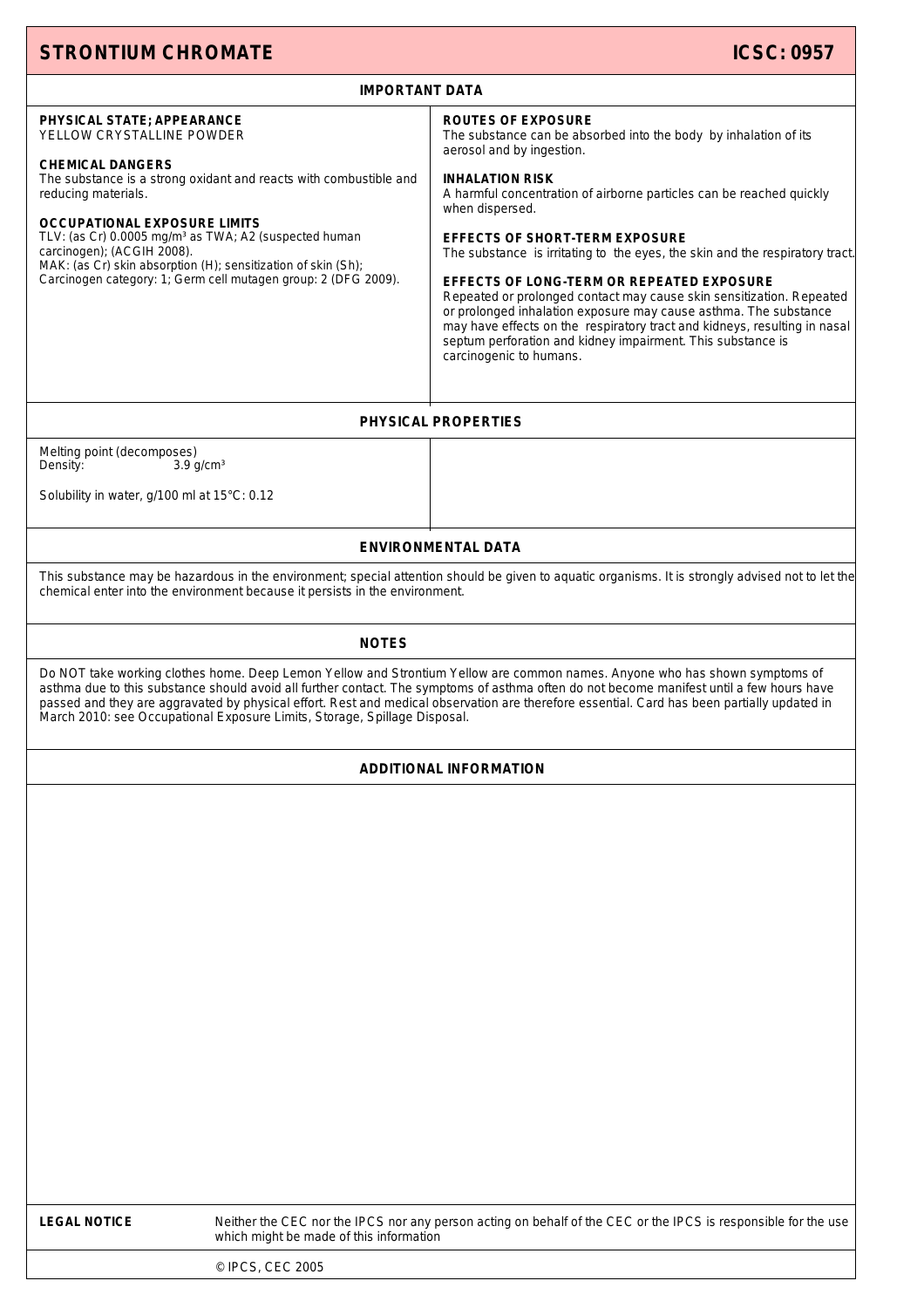# **STRONTIUM CARBONATE ICSC: 1695**

|                                                                                                                                                                                                     |                                           |                                             | $I$ $V$ $I$ $II$ $L$ $U$ $V$ $I$                                             |  |
|-----------------------------------------------------------------------------------------------------------------------------------------------------------------------------------------------------|-------------------------------------------|---------------------------------------------|------------------------------------------------------------------------------|--|
| CAS#<br>1633-05-2<br><b>Strontianite</b><br>RTECS#<br>Carbonic acid, strontium salt (1:1)<br>WK8305000<br><b>EC/EINECS #</b><br>216-643-7<br>SrCO <sub>3</sub><br>Molecular mass: 147.6             |                                           |                                             |                                                                              |  |
| <b>TYPES OF HAZARD /</b><br><b>EXPOSURE</b>                                                                                                                                                         | <b>ACUTE HAZARDS /</b><br><b>SYMPTOMS</b> | <b>PREVENTION</b>                           | <b>FIRST AID / FIRE</b><br><b>FIGHTING</b>                                   |  |
| <b>FIRE</b>                                                                                                                                                                                         | Not combustible.                          |                                             | In case of fire in the<br>surroundings: all extinguishing<br>agents allowed  |  |
| <b>EXPLOSION</b>                                                                                                                                                                                    |                                           |                                             |                                                                              |  |
| <b>EXPOSURE</b>                                                                                                                                                                                     |                                           | PREVENT DISPERSION OF<br><b>DUST!</b>       |                                                                              |  |
| Inhalation                                                                                                                                                                                          | Cough.                                    | Avoid inhalation of dust.                   | Fresh air, rest.                                                             |  |
| <b>Skin</b>                                                                                                                                                                                         |                                           | Protective gloves.                          | Rinse and then wash skin with<br>water and soap.                             |  |
| <b>Eyes</b>                                                                                                                                                                                         | Redness.                                  | Safety goggles                              | Rinse with plenty of water<br>(remove contact lenses if<br>easily possible). |  |
| Ingestion                                                                                                                                                                                           |                                           | Do not eat, drink, or smoke<br>during work. | Rinse mouth. Give one or two<br>glasses of water to drink.                   |  |
| <b>SPILLAGE DISPOSAL</b>                                                                                                                                                                            |                                           | <b>PACKAGING &amp; LABELLING</b>            |                                                                              |  |
| Personal protection: particulate filter adapted to the airborne<br>concentration of the substance. Sweep spilled substance<br>into containers; if appropriate, moisten first to prevent<br>dusting. |                                           |                                             |                                                                              |  |
| <b>EMERGENCY RESPONSE</b>                                                                                                                                                                           |                                           | <b>STORAGE</b>                              |                                                                              |  |
|                                                                                                                                                                                                     |                                           | Separated from acids.                       |                                                                              |  |





Prepared in the context of cooperation between the International Programme on Chemical Safety and the Commission of the European Communities © IPCS, CEC 2005

**SEE IMPORTANT INFORMATION ON BACK**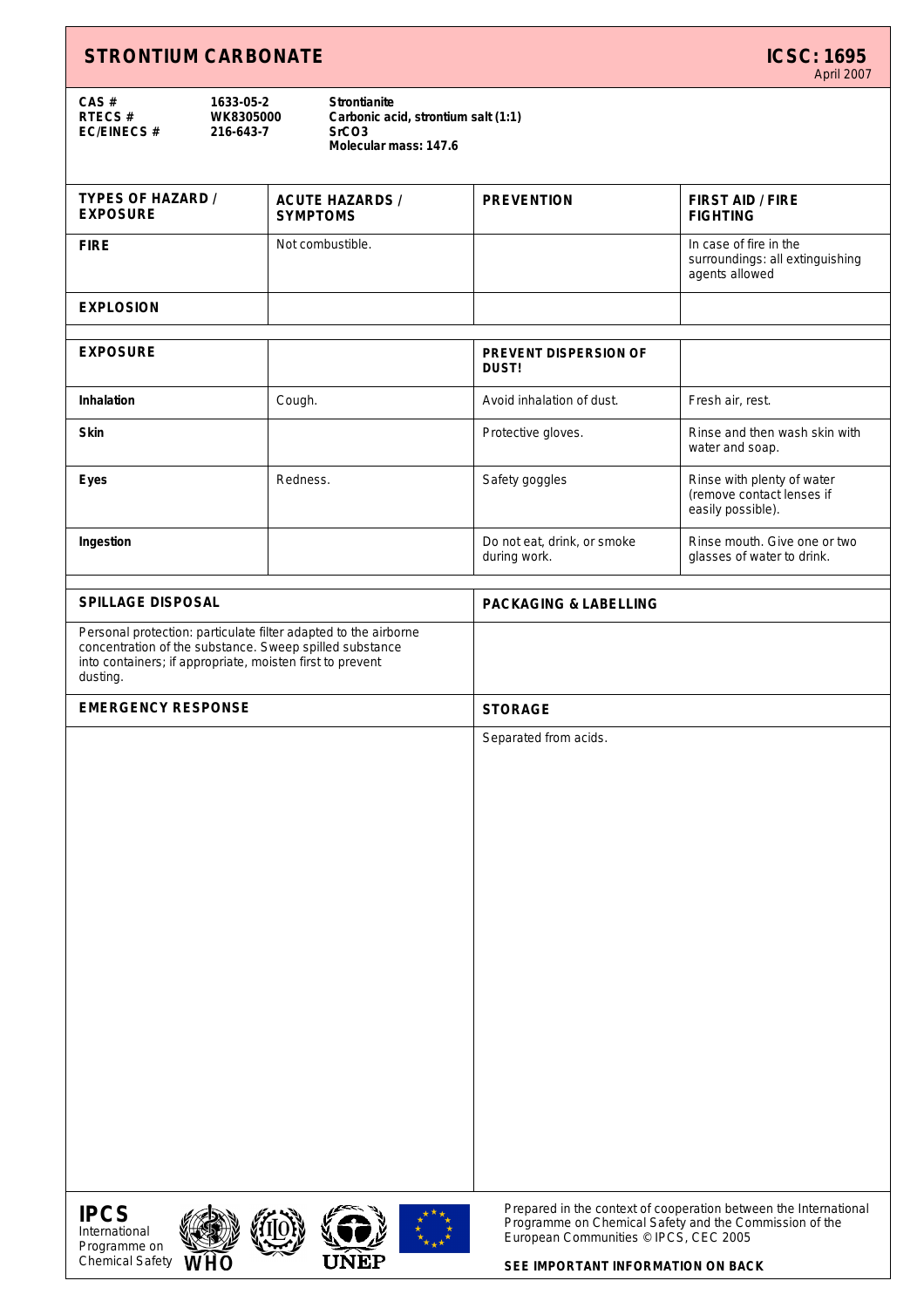# **STRONTIUM CARBONATE ICSC: 1695**

| <b>IMPORTANT DATA</b>                                                                                                                                                                                                                                                                                                                                                                                                                                                                                      |                                                                                                                                |  |  |  |
|------------------------------------------------------------------------------------------------------------------------------------------------------------------------------------------------------------------------------------------------------------------------------------------------------------------------------------------------------------------------------------------------------------------------------------------------------------------------------------------------------------|--------------------------------------------------------------------------------------------------------------------------------|--|--|--|
| PHYSICAL STATE; APPEARANCE<br>WHITE ODOURLESS POWDER.                                                                                                                                                                                                                                                                                                                                                                                                                                                      | <b>INHALATION RISK</b><br>A nuisance-causing concentration of airborne particles can be reached<br>quickly.                    |  |  |  |
| <b>CHEMICAL DANGERS</b><br>Reacts with acids.                                                                                                                                                                                                                                                                                                                                                                                                                                                              | <b>EFFECTS OF SHORT-TERM EXPOSURE</b>                                                                                          |  |  |  |
| <b>OCCUPATIONAL EXPOSURE LIMITS</b><br>TLV not established.<br>MAK: IIb (not established but data is available) (DFG 2006).                                                                                                                                                                                                                                                                                                                                                                                | May cause mechanical irritation the eyes and the respiratory tract.<br>EFFECTS OF LONG-TERM OR REPEATED EXPOSURE<br>See Notes. |  |  |  |
|                                                                                                                                                                                                                                                                                                                                                                                                                                                                                                            |                                                                                                                                |  |  |  |
|                                                                                                                                                                                                                                                                                                                                                                                                                                                                                                            | PHYSICAL PROPERTIES                                                                                                            |  |  |  |
| Decomposes at >1200 °C<br>Density: 3.5 g/cm <sup>3</sup>                                                                                                                                                                                                                                                                                                                                                                                                                                                   |                                                                                                                                |  |  |  |
| Solubility in water, g/100 ml at 18°C: 0.011 (very poor)                                                                                                                                                                                                                                                                                                                                                                                                                                                   |                                                                                                                                |  |  |  |
|                                                                                                                                                                                                                                                                                                                                                                                                                                                                                                            | <b>ENVIRONMENTAL DATA</b>                                                                                                      |  |  |  |
|                                                                                                                                                                                                                                                                                                                                                                                                                                                                                                            |                                                                                                                                |  |  |  |
| <b>NOTES</b>                                                                                                                                                                                                                                                                                                                                                                                                                                                                                               |                                                                                                                                |  |  |  |
| Strontium ion has effects on the calcium content of the bones and teeth, but data concerning harmful doses of strontium carbonate are inadequate.<br>Strontium carbonate occurs naturally in the environment as strontianite. The physico-chemical properties and its natural occurence as strotianite in<br>the environment indicate also the SrCO <sub>3</sub> is stable and rather inert in its solid form. It can be expected that it is persistent and distributes mainly to the<br>soil compartment. |                                                                                                                                |  |  |  |
|                                                                                                                                                                                                                                                                                                                                                                                                                                                                                                            | <b>ADDITIONAL INFORMATION</b>                                                                                                  |  |  |  |
|                                                                                                                                                                                                                                                                                                                                                                                                                                                                                                            |                                                                                                                                |  |  |  |
|                                                                                                                                                                                                                                                                                                                                                                                                                                                                                                            |                                                                                                                                |  |  |  |
|                                                                                                                                                                                                                                                                                                                                                                                                                                                                                                            |                                                                                                                                |  |  |  |
|                                                                                                                                                                                                                                                                                                                                                                                                                                                                                                            |                                                                                                                                |  |  |  |
|                                                                                                                                                                                                                                                                                                                                                                                                                                                                                                            |                                                                                                                                |  |  |  |
|                                                                                                                                                                                                                                                                                                                                                                                                                                                                                                            |                                                                                                                                |  |  |  |
|                                                                                                                                                                                                                                                                                                                                                                                                                                                                                                            |                                                                                                                                |  |  |  |
|                                                                                                                                                                                                                                                                                                                                                                                                                                                                                                            |                                                                                                                                |  |  |  |
|                                                                                                                                                                                                                                                                                                                                                                                                                                                                                                            |                                                                                                                                |  |  |  |
|                                                                                                                                                                                                                                                                                                                                                                                                                                                                                                            |                                                                                                                                |  |  |  |
|                                                                                                                                                                                                                                                                                                                                                                                                                                                                                                            |                                                                                                                                |  |  |  |
|                                                                                                                                                                                                                                                                                                                                                                                                                                                                                                            |                                                                                                                                |  |  |  |
|                                                                                                                                                                                                                                                                                                                                                                                                                                                                                                            |                                                                                                                                |  |  |  |
|                                                                                                                                                                                                                                                                                                                                                                                                                                                                                                            |                                                                                                                                |  |  |  |
|                                                                                                                                                                                                                                                                                                                                                                                                                                                                                                            |                                                                                                                                |  |  |  |
| <b>LEGAL NOTICE</b><br>which might be made of this information                                                                                                                                                                                                                                                                                                                                                                                                                                             | Neither the CEC nor the IPCS nor any person acting on behalf of the CEC or the IPCS is responsible for the use                 |  |  |  |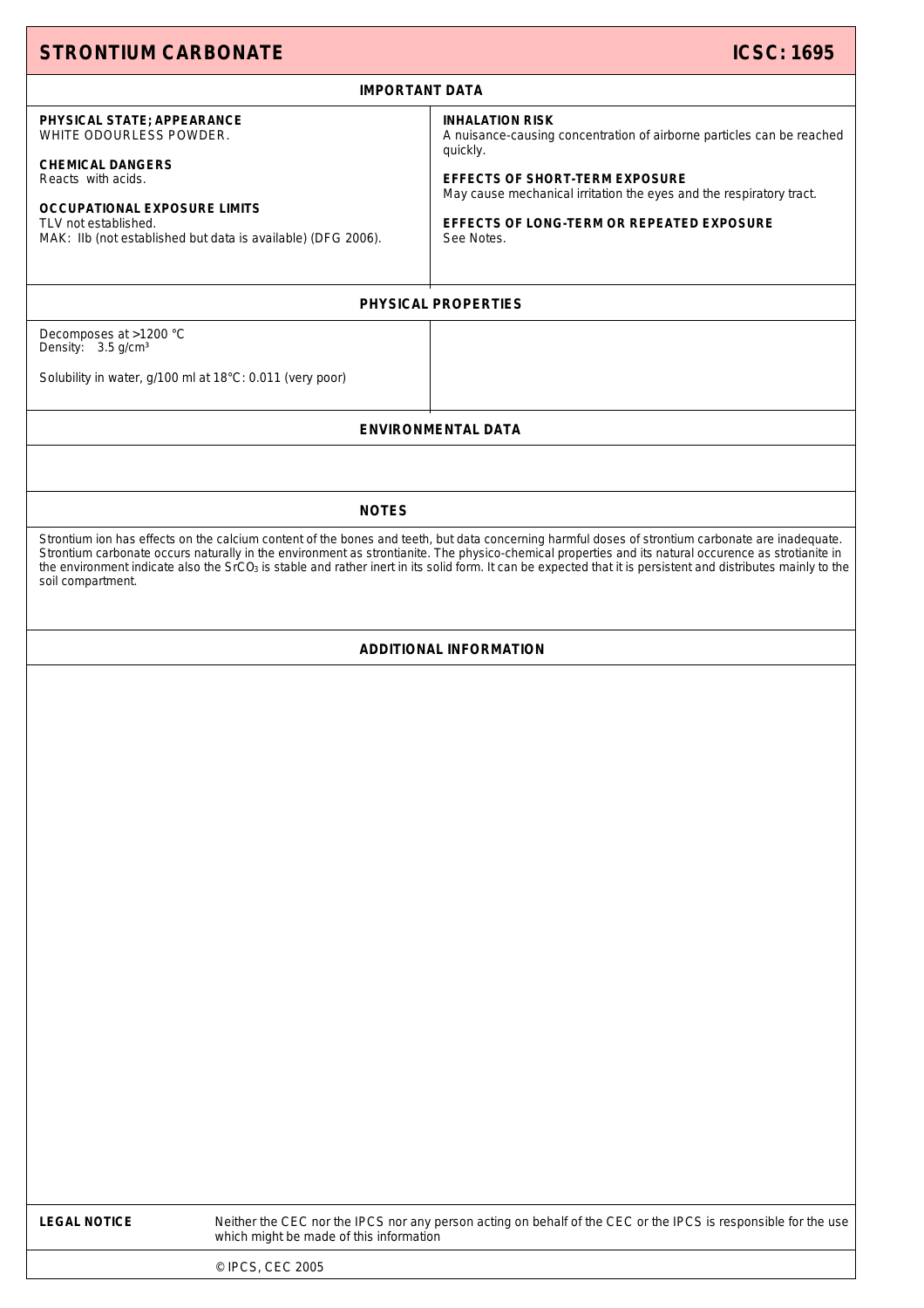# **STRONTIUM SULFATE**

| <b>ICSC: 1696</b> |  |            |  |
|-------------------|--|------------|--|
|                   |  | April 2007 |  |

| <b>EC/EINECS#</b><br>231-850-2                                                                                                                                                                      | Celestine<br>Strontium sulphate<br>SrSO <sub>4</sub><br>Molecular mass: 183.7    |                                             |                                                                              |  |
|-----------------------------------------------------------------------------------------------------------------------------------------------------------------------------------------------------|----------------------------------------------------------------------------------|---------------------------------------------|------------------------------------------------------------------------------|--|
| <b>TYPES OF HAZARD /</b><br><b>EXPOSURE</b>                                                                                                                                                         | <b>ACUTE HAZARDS /</b><br><b>SYMPTOMS</b>                                        | <b>PREVENTION</b>                           | <b>FIRST AID / FIRE</b><br><b>FIGHTING</b>                                   |  |
| <b>FIRE</b>                                                                                                                                                                                         | Not combustible. Gives off<br>irritating or toxic fumes (or<br>gases) in a fire. |                                             | In case of fire in the<br>surroundings: all extinguishing<br>agents allowed  |  |
| <b>EXPLOSION</b>                                                                                                                                                                                    |                                                                                  |                                             |                                                                              |  |
| <b>EXPOSURE</b>                                                                                                                                                                                     |                                                                                  | PREVENT DISPERSION OF<br><b>DUST!</b>       |                                                                              |  |
| Inhalation                                                                                                                                                                                          | Cough.                                                                           | Avoid inhalation of dust.                   | Fresh air, rest.                                                             |  |
| Skin                                                                                                                                                                                                |                                                                                  | Protective gloves.                          | Rinse and then wash skin with<br>water and soap.                             |  |
| <b>Eyes</b>                                                                                                                                                                                         | Redness.                                                                         | Safety goggles.                             | Rinse with plenty of water<br>(remove contact lenses if<br>easily possible). |  |
| Ingestion                                                                                                                                                                                           |                                                                                  | Do not eat, drink, or smoke<br>during work. | Rinse mouth. Give one or two<br>glasses of water to drink.                   |  |
| SPILLAGE DISPOSAL                                                                                                                                                                                   |                                                                                  | <b>PACKAGING &amp; LABELLING</b>            |                                                                              |  |
| Personal protection: particulate filter adapted to the airborne<br>concentration of the substance. Sweep spilled substance<br>into containers; if appropriate, moisten first to prevent<br>dusting. |                                                                                  |                                             |                                                                              |  |
| <b>EMERGENCY RESPONSE</b>                                                                                                                                                                           |                                                                                  | <b>STORAGE</b>                              |                                                                              |  |
|                                                                                                                                                                                                     |                                                                                  |                                             |                                                                              |  |





 $\widehat{\mathcal{A}}$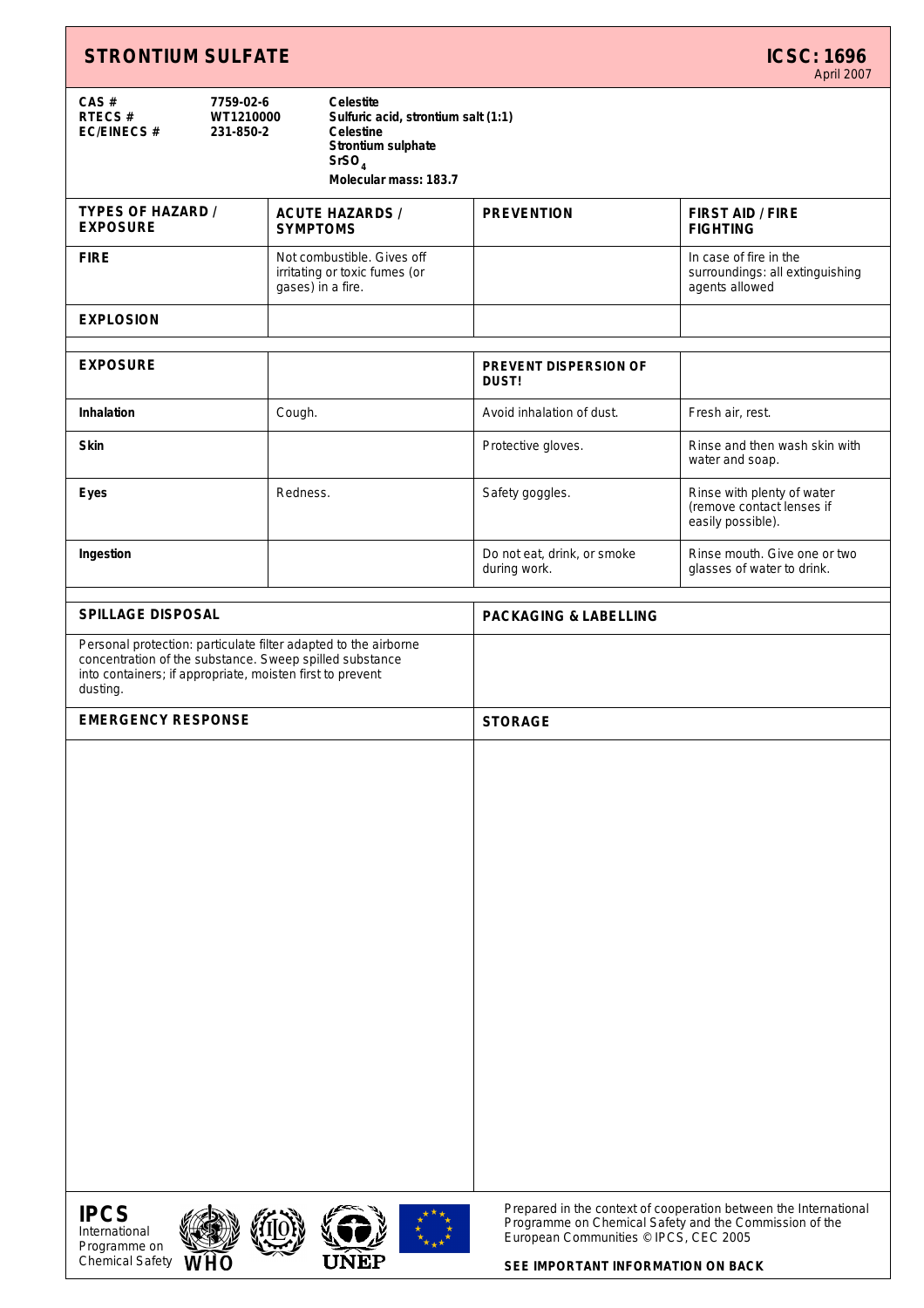# **STRONTIUM SULFATE ICSC: 1696**

| <b>IMPORTANT DATA</b>                                                                                                                                                                                        |                                                                                                                |  |  |  |
|--------------------------------------------------------------------------------------------------------------------------------------------------------------------------------------------------------------|----------------------------------------------------------------------------------------------------------------|--|--|--|
| PHYSICAL STATE; APPEARANCE<br>ODOURLESS WHITE CRYSTALLINE POWDER.                                                                                                                                            | <b>INHALATION RISK</b><br>A nuisance-causing concentration of airborne particles can be reached<br>quickly.    |  |  |  |
| <b>CHEMICAL DANGERS</b><br>The substance decomposes on heating slowly >1580°C producing<br>toxic and corrosive fumes including sulfur oxides.                                                                | <b>EFFECTS OF SHORT-TERM EXPOSURE</b><br>May cause mechanical irritation the eyes and the respiratory tract.   |  |  |  |
| <b>OCCUPATIONAL EXPOSURE LIMITS</b><br>TLV not established.<br>MAK: IIb (not established but data is available) (DFG 2006).                                                                                  | EFFECTS OF LONG-TERM OR REPEATED EXPOSURE<br>See Notes.                                                        |  |  |  |
|                                                                                                                                                                                                              | <b>PHYSICAL PROPERTIES</b>                                                                                     |  |  |  |
| 1605°C<br>Melting point:<br>3.96 g/cm <sup>3</sup><br>Density:                                                                                                                                               |                                                                                                                |  |  |  |
| Solubility in water, g/100 ml at 25°C: 0.0135 (very poor)                                                                                                                                                    |                                                                                                                |  |  |  |
|                                                                                                                                                                                                              | <b>ENVIRONMENTAL DATA</b>                                                                                      |  |  |  |
|                                                                                                                                                                                                              |                                                                                                                |  |  |  |
| <b>NOTES</b>                                                                                                                                                                                                 |                                                                                                                |  |  |  |
| Strontium ion has effects on the calcium content of the bones and teeth, but data concerning harmful doses of strontium sulfate are inadequate.<br>Occurs naturally in environment as the mineral celestine. |                                                                                                                |  |  |  |
|                                                                                                                                                                                                              | <b>ADDITIONAL INFORMATION</b>                                                                                  |  |  |  |
|                                                                                                                                                                                                              |                                                                                                                |  |  |  |
| <b>LEGAL NOTICE</b><br>which might be made of this information                                                                                                                                               | Neither the CEC nor the IPCS nor any person acting on behalf of the CEC or the IPCS is responsible for the use |  |  |  |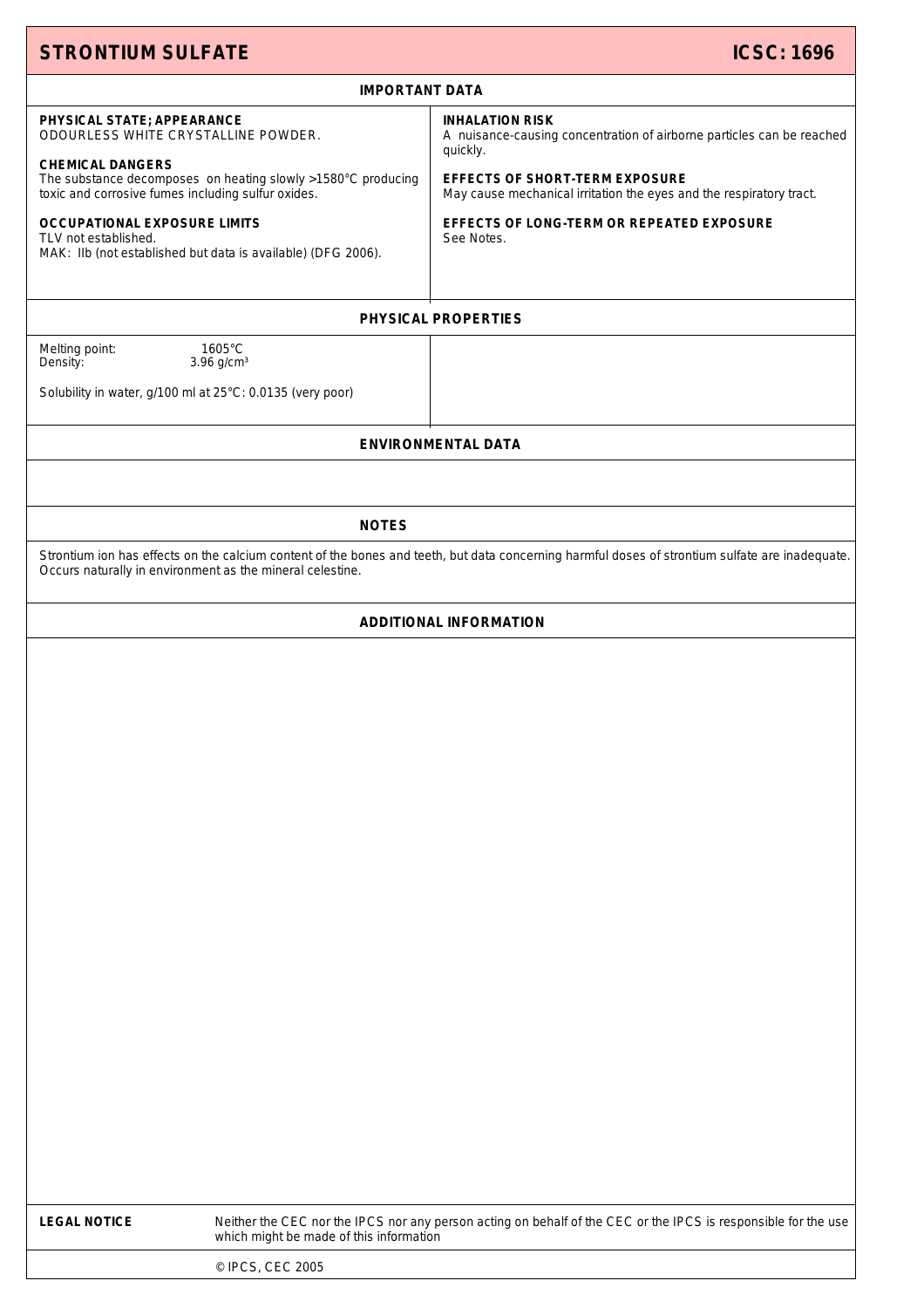## <span id="page-60-0"></span>**RÉSUMÉ D'ORIENTATION**

Le présent document concis d'évaluation chimique internationale (CICAD)<sup>[1](#page-60-0)</sup> relatif au strontium naturel et à Ces dernières années, les importations de strontium ses composés (isotopes stables) a été préparé conjointement par Toxicology Advice & Consulting Ltd<sup>[2](#page-60-0)</sup> et le Centre for Ecology and Hydrology (*Centre d'écologie et de d'hydrologie*) du Royaume-Uni. Les sections consacrées à la physicochimie de ces substances et à leur toxicité pour les mammifères s'inspirent du profil toxicologique établi en 2004 par l'Agency for Toxic Substances and Disease Registry (*Agence pour les produits toxiques et Registre des maladies*) (ATSDR, 2004) des Etats-Unis d'Amérique (USA). Une version préliminaire de ce profil toxicologique était déjà disponible en 2001 et la version définitive de 2004 contient un certain nombres de données essentielles parues entre temps dans la littérature. En mai 2006, Toxicology Advice & Consulting Ltd a procédé à une recherche bibliographique de grande envergure dans les bases de données portant sur la période 2000-2006 afin de relever toute référence essentielle qui aurait été publiée postérieurement à celles qui sont prises en compte dans le document de base de l'ATSDR.<sup>[3](#page-60-0)</sup> En juin Le strontium peut être libéré dans l'atmosphère 2006, le Centre for Ecology and Hydrology a également effectué des recherches bibliographiques approfondies afin d'obtenir des informations relatives aux aspects environnementaux de la question. Des renseignements sur la disponibilité du document de base et son examen par des pairs sont donnés à l'appendice 2. L'appendice 3 donne des indications sur l'examen par des pairs du présent CICAD. Les fiches internationales sur la sécurité chimique (ICSC) du strontium (ICSC 1534), du carbonate de strontium (ICSC 1695), du sulfate de strontium (ICSC 1696) et du chromate de strontium (ICSC 0957) établies par le Programme international sur la sécurité chimique (IPCS) sont également reproduites dans le présent CICAD (IPCS, 2004a, 2004b, 2006a, 2006b).

A l'état métallique, le strontium réagit rapidement avec l'eau et l'oxygène et il n'existe par conséquent qu'à l'état d'oxydation + II. A l'état naturel, le strontium n'est pas radioactif et il existe sous quatre formes isotopiques stables :  ${}^{88}Sr$  (82,6 %),  ${}^{86}Sr$  (9,9 %),  ${}^{87}Sr$  (7,0 %) et  ${}^{84}$ Sr (0,6 %). Le strontium représente 0,02 à 0,03 % de l'écorce terrestre où il est présent principalement sous forme de célestine (sulfate de

 $\overline{a}$ 

strontium) ou de strontianite (carbonate de strontium). Les isotopes radioactifs du strontium ne sont pas examinés dans le présent CICAD.

aux Etats-Unis sont restées relativement stables, de l'ordre de 31 000 à 39 000 tonnes par an. En 2001, plus de 85 % du strontium utilisé aux Etats-Unis servait à la confection de céramiques et d'objets en verre, principalement les dalles de verre des téléviseurs. On utilise également des dérivés du strontium pour la confection d'aimants de ferrite (ferrite de strontium) et autres applications des céramiques et du verre, de produits pyrotechniques (nitrate de strontium), de pigments pour peintures (chromate de strontium), de lampes à fluorescence (phosphate de strontium), de dégazeurs (getters) pour la production de zinc (carbonate de strontium), d'alliages pour le moulage de l'aluminium (strontium métallique) et de médicaments (chlorure de strontium, peroxyde de strontium). La quantité totale de dérivés du strontium qui sont commercialisés chaque année au Canada est actuellement d'environ 5 400 tonnes.

(principalement sous forme d'oxyde) par des processus naturels (par exemple la météorisation des roches, l'entraînement de particules, la resuspension éolienne et la formation d'embruns marins) ou par suite d'activités humaines (par ex. broyage et traitements divers, combustion du charbon et utilisation d'engrais phosphatés). Dans l'air, l'oxyde se transforme rapidement en hydroxyde ou en carbonate. Le strontium entraîné dans l'atmosphère se redépose sur le sol. La météorisation des roches et des sols entraîne le strontium dans les eaux superficielles et souterraines. Dans l'eau, il est présent sous forme de cation hydraté. Le strontium présent dans l'eau peut se fixer par sorption à la surface de certains minéraux. Comme le calcium, le strontium est modérément mobile dans les sols et les sédiments et il se fixe modérément par sorption aux oxydes métalliques et aux argiles. Les végétaux absorbent facilement le strontium par leur voie normale d'absorption du calcium. Dans les sols riches en calcium, les lombrics n'accumulent pas le strontium; mais cette accumulation peut se produire dans des sols acides pauvres en calcium. Le strontium s'accumule facilement dans les otolithes, les vertèbres et les opercules des poissons. On utilise d'ailleurs des solutions de chlorure de strontium pour marquer le fretin de saumon et procéder à une identification ultérieure dans le milieu naturel. Chez les organismes supérieurs, le strontium s'accumule dans les os du fait de sa ressemblance avec le calcium.

Dans l'air, la concentration du strontium est généralement inférieure à 0,1 μg/m<sup>3</sup>, mais elle peut être plus élevée à proximité des installations où l'on brûle du

<sup>1</sup> On trouvera à l'appendice 1 la liste des acronymes et abréviations utilisés dans le présent rapport. 2

 $2$  Qui s'appelle maintenant bibra-toxicology advice  $\&$ consulting.

Après avoir recherché en novembre 2009 s'il existait de nouvelles publications apportant des informations essentielles, l'un des auteurs a conclu qu'il n'en existait aucune (voir l'appendice 2).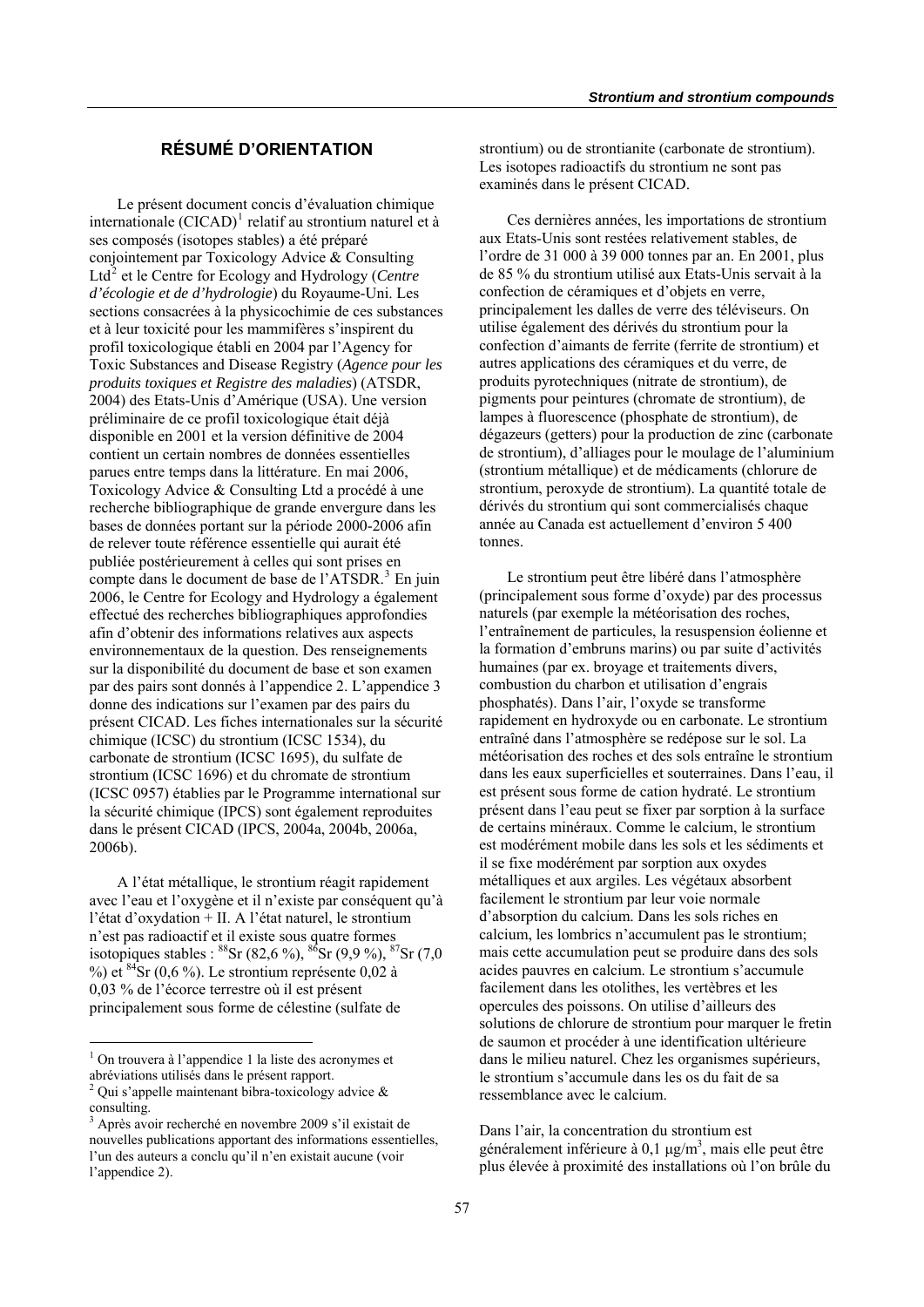charbon. La teneur moyenne de l'eau de mer en strontium est d'environ 8 mg/l. Aux Etats-Unis, le strontium est présent dans presque toutes les eaux douces de surface; les concentrations qui ont été mesurées étaient comprises entre 0,3 et 1,5 mg/l en moyenne. Dans les cours d'eau d'Europe, on trouve des concentrations qui s'échelonnent sur 4 ordres de grandeur, allant de 0,001 à 13,6 mg/l, avec une valeur médiane de 0,11 mg/l. Dans des cours d'eau contaminés par d'anciennes exploitations minières, on a relevé des teneurs moyennes en strontium allant jusqu'à 2 mg/l. Dans les sédiments des cours d'eau européens, la concentration médiane de strontium est de 126 mg/kg. Dans les sédiments des cours d'eau contaminés par ces anciennes exploitations, des concentrations de strontium pouvant atteindre 225 mg/kg de poids sec ont également été mesurées. Dans l'ensemble du monde, la concentration moyenne de strontium dans les sols avoisine 240 mg/kg. En Europe, la teneur médiane en strontium dans le sous-sol est de 95 mg/kg et elle atteint 89 mg/kg dans la couche arable. En Allemagne et aux Etats-Unis, on a relevé une concentration en strontium dans l'eau de boisson respectivement égale à 0,34 mg/l et à 1,1 mg/l. En ce qui concerne les plantes vivrières, c'est dans les légumes-feuilles que les teneurs les plus élevées en strontium ont été observées (par exemple, 64 mg/kg de poids sec dans les choux).

Chez l'être humain adulte, on estime que l'apport total de strontium peut atteindre environ 4 mg par jour dans de nombreuses régions du monde. L'eau de boisson y contribue pour environ 0,7-2 mg par jour et les aliments (principalement les légumes-feuilles, les céréales et les produits laitiers) pour 1,2-2,3 mg par jour. Comparativement, l'apport dû à l'air est négligeable. Ces apports peuvent être sensiblement plus élevés dans les zones où la concentration de strontium dans l'eau de boisson atteint la limite supérieure des valeurs mesurées. Là où le sol est riche en strontium, les plantes vivrières peuvent contribuer beaucoup plus à la dose journalière ingérée, notamment si ces plantes vivrières sont, pour l'essentiel, consommées localement.

Chez l'adulte la teneur totale de l'organisme en strontium est généralement d'environ 0,3 à 0,4 g dont 99 % dans le squelette. L'organisme humain absorbe le strontium ingéré dans la proportion de 11 à 30 %. Chez le rat, la résorption gastro-intestinale du strontium s'est révélée plus élevée chez les sujets âgés de 15 jours que chez ceux dont l'âge était de 89 jours. Chez l'Homme en revanche, on n'a pas constaté de relation entre l'âge et l'absorption du strontium. Au niveau du poumon, l'absorption des dérivés solubles est rapide, tandis que celle des dérivés insolubles est lente. L'absorption transcutanée des dérivés du strontium est également lente. Le strontium peut se substituer plus ou moins bien au calcium; une fois absorbé, il se répartit dans l'organisme comme le fait le calcium et au niveau des

os, il peut y avoir échange entre calcium et strontium. L'administration concomitante de calcium, de phosphates ou de sulfates réduit l'absorption du strontium au niveau des voies digestives ainsi que sa rétention par le squelette. Le strontium maternel peut passer chez le fœtus pendant la grossesse puis être ensuite transmis au nourrisson lors de l'allaitement. Chez l'être humain, le rapport du strontium au calcium dans les os est de  $3 \times$ 10<sup>−</sup><sup>4</sup> à la naissance est il s'élève ensuite jusqu'à environ 5 × 10<sup>−</sup><sup>4</sup> chez l'adulte. Dans l'organisme, le strontium forme probablement des complexes avec l'hydroxyapatite, les carbonates, les phosphates, les citrates et les lactates et il peut également réagir avec diverses protéines qui fixent ou transportent le calcium. Une fois absorbé, le strontium est excrété principalement dans les urines et les matières fécales. Après ingestion ou inhalation, on observe assez vite une phase excrétoire rapide qui correspond à l'élimination du strontium non absorbé. Une phase excrétoire lente lui succède (la demivie biologique est estimée à des valeurs allant de quelques semaines à 28 ans), qui correspond vraisemblablement à l'élimination plus lente du strontium retenu par le squelette.

On a constaté que le chlorure, le carbonate, le sulfate et le nitrate de sodium présentaient une faible toxicité aiguë par voie orale pour le rat ou la souris. Chez le rat, la toxicité dermique aiguë du sulfate de strontium reste faible. Chez des singes ayant reçu quotidiennement des capsules de chlorure de strontium pendant une semaine, on a observé des lésions oesophagiennes et duodénales localisées.

Le strontium est susceptible de perturber la minéralisation osseuse du squelette en développement. De fait, de nombreuses études montrent que l'os constitue un tissu cible de première importance en cas d'exposition répétée au strontium par voie orale. L'étude la plus informative qui ait été trouvée (complétude des examens, administration des plus faibles doses et durée la plus longue) n'a pas révélé d'effets indésirables imputables au traitement chez des ratons qui avaient reçu quotidiennement du strontium dans leur alimentation à raison d'environ 40 mg/kg de poids corporel pendant 90 jours, des modifications étant toutefois observées dans la structure et le poids de la thyroïde, dans la teneur du foie en glycogène et dans le poids de l'hypophyse à la dose quotidienne de 160 mg/kg de poids corporel. Chez les ratons qui avaient reçu pendant 20 jours du strontium dans leur alimentation à la dose quotidienne de 190 mg/kg de poids corporel, l'examen histologique du tissu osseux s'est révélé normal. La même étude a révélé des effets mineurs sur les os chez les ratons qui avaient reçu du strontium à la dose quotidienne d'environ 380 mg/kg de poids corporel de même que chez des souris qui en avaient reçu quotidiennement 350 mg/kg de poids corporel dans leur eau de boisson pendant 29 jours. Des études de plus longue durée n'ont pas permis de trouver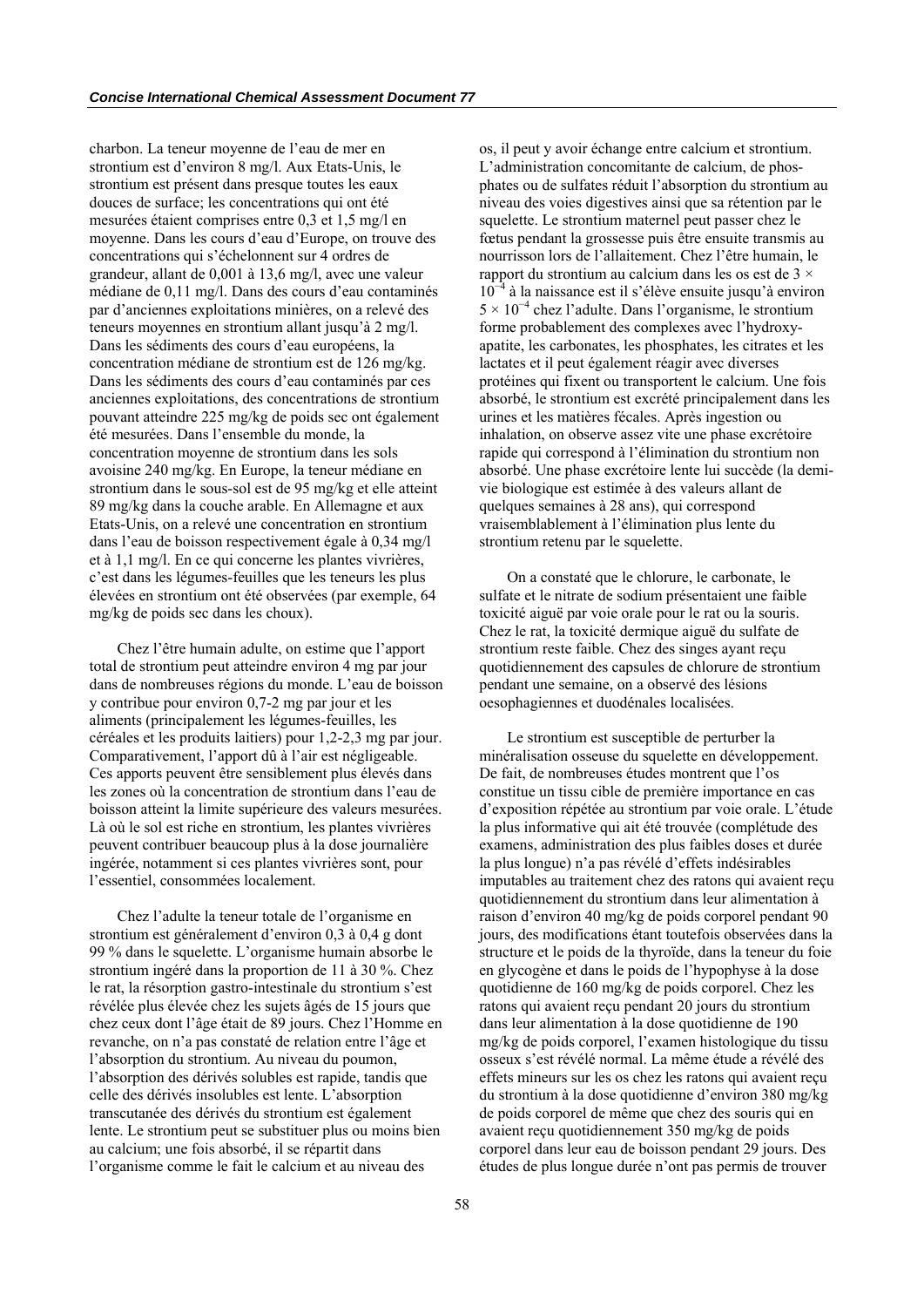une valeur plus faible pour la dose sans effet. Selon plusieurs études, une exposition répétée à des doses plus élevées administrées par voie orale a entraîné de nombreuses anomalies au niveau des os et des cartilages, notamment une mauvaise calcification, une teneur réduite en minéraux, un accroissement des phospholipides acides complexés, une augmentation des régions non minéralisées (ostéoïdes), un accroissement du tissu spongieux, une extension des plaques épiphysaires, une diminution de la densité, une désorganisation du réseau trabéculaire, des os plus petits et du rachitisme. Une modification du taux sérique de la forme active de la vitamine D et des calbindines-D ou des variations dans l'activité de la phosphatase acide et de la phosphatase alcaline dans certains organes sont des marqueurs d'une atteinte osseuse.

Aucune étude de cancérogénicité respectant les directives actuelles n'a été retrouvée au sujet des dérivés du strontium. L'implantation de chromate de strontium dans les voies respiratoires de rats a provoqué l'apparition de tumeurs locales. On sait toutefois que les dérivés du chrome (VI) sont cancérogènes pour les mammifères, aussi a t-on estimé que c'est à l'ion chromate qu'il faut imputer l'activité cancérogène du chromate de strontium.

Les données de génotoxicité relatives au strontium sont rares. Selon une étude limitée, une seule dose de chlorure de strontium administrée par voie orale a provoqué des aberrations chromosomiques dans la moelle osseuse de souris. Les composés du strontium se sont toutefois révélés dénués d'activité in vitro. Mis en présence d'ovocytes de hamster en culture, le chlorure de strontium n'a pas provoqué de lésions chromosomiques. Il n'a pas causé non plus de lésions de l'acide désoxyribonucléique (ADN) bactérien, ni de transformation parmi des cellules embryonnaires de hamster. Le sulfate de strontium n'a pas provoqué de lésions chromosomiques dans des cellules pulmonaires de hamster en culture ni de mutations dans le test bactérien d'Ames. Le carbonate de strontium ne s'est pas non plus révélé mutagène dans ce même test. Le seul dérivé du strontium qui ait manifesté une activité génotoxique in vitro est le chromate de strontium. Ce dérivé du chrome (VI) a provoqué des mutations bactériennes dans le test d'Ames, des échanges entre chromatides sœurs dans des fibroblastes de hamster en culture et la transformation de cellules embryonnaires de hamster. On estime que c'est l'ion chromate qui est responsable de l'activité observée.

Une étude de criblage dans laquelle des rats des deux sexes ont reçu du sulfate de strontium par gavage pendant 6 à 8 semaines en commençant 2 semaines avant l'accouplement, n'a révélé aucun effet sur la reproduction ou la fécondité, ni sur le développement des fœtus. Selon une analyse de la littérature, aucun effet sur la fécondité n'a été constaté chez des rats ayant reçu

du chlorure de strontium dans leur eau de boisson pendant 3 générations. Après administration répétée de carbonate de strontium par voie orale à des souris gestantes, on a observé des effets indésirables sur les os de leur progéniture. Des études comportant l'administration répétée de strontium par voie orale à des ratons juste sevrés et à des rats adultes montrent que les jeunes animaux sont plus sensibles que les adultes aux effets osseux du strontium.

Il existe très peu d'informations au sujet de la toxicité des isotopes stables du strontium pour l'être humain. Une étude effectuée en Turquie incite à penser qu'il pourrait y avoir une relation entre une exposition au strontium et le rachitisme chez l'enfant. La concentration du strontium dans le sol était le seul indicateur témoignant d'une exposition probable. Dans la zone d'endémie, l'alimentation est largement basée sur les cultures céréalières locales.

 En se basant sur une étude qui n'a révélé aucun effet indésirable (l'examen a notamment comporté une étude des os au microscope) chez des ratons qui avaient ingéré du strontium pendant 90 jours à la dose quotidienne de 40 mg/kg de poids corporel, on peut établir que la dose journalière tolérable (DJT) est de 0,13 mg/kg de poids corporel. S'il est vrai que dans de nombreuses régions du monde les apports estimés sont inférieurs à cette valeur, ils pourraient être supérieurs chez certaines populations qui vivent dans des régions où la teneur en strontium de l'eau de boisson ou des plantes vivrières est élevée. Les données disponibles sont insuffisantes pour établir une concentration tolérable par inhalation.

Le strontium est nécessaire au développement normal de certains organismes unicellulaires, des algues calcaires, des coraux, des gastéropodes, des bivalves et des céphalopodes. Au laboratoire, le strontium présente une faible toxicité aiguë pour les organismes aquatiques. Dans le cas des organismes dulçaquicoles, la plupart des tests utilisent du chlorure de strontium et la valeur de la concentration létale médiane de strontium à 48 h et à 96 h ( $CL_{50}$ ) va de 75 à 910 mg/l. En se basant sur la perturbation de la fonction de reproduction chez la daphnie, on a obtenu pour le strontium une concentration médiane effective (CE<sub>50</sub>) à 21 jours de 60 mg/l. Les valeurs de la  $CL_{50}$  aiguë pour les organismes marins indiquent que ceux-ci seraient moins sensibles au strontium que les organismes dulçaquicoles.

 Comme l'éventail des concentrations de strontium dans les eaux de surface recouvre celui des concentrations de cet élément qui se révèlent toxiques pour les organismes aquatiques, il apparaît que nombre des organismes utilisés dans les tests portant sur les eaux douces se sont certainement acclimatés, non pas aux eaux naturelles, mais à celles qui sont pauvres en strontium ou bien qu'ils proviennent de populations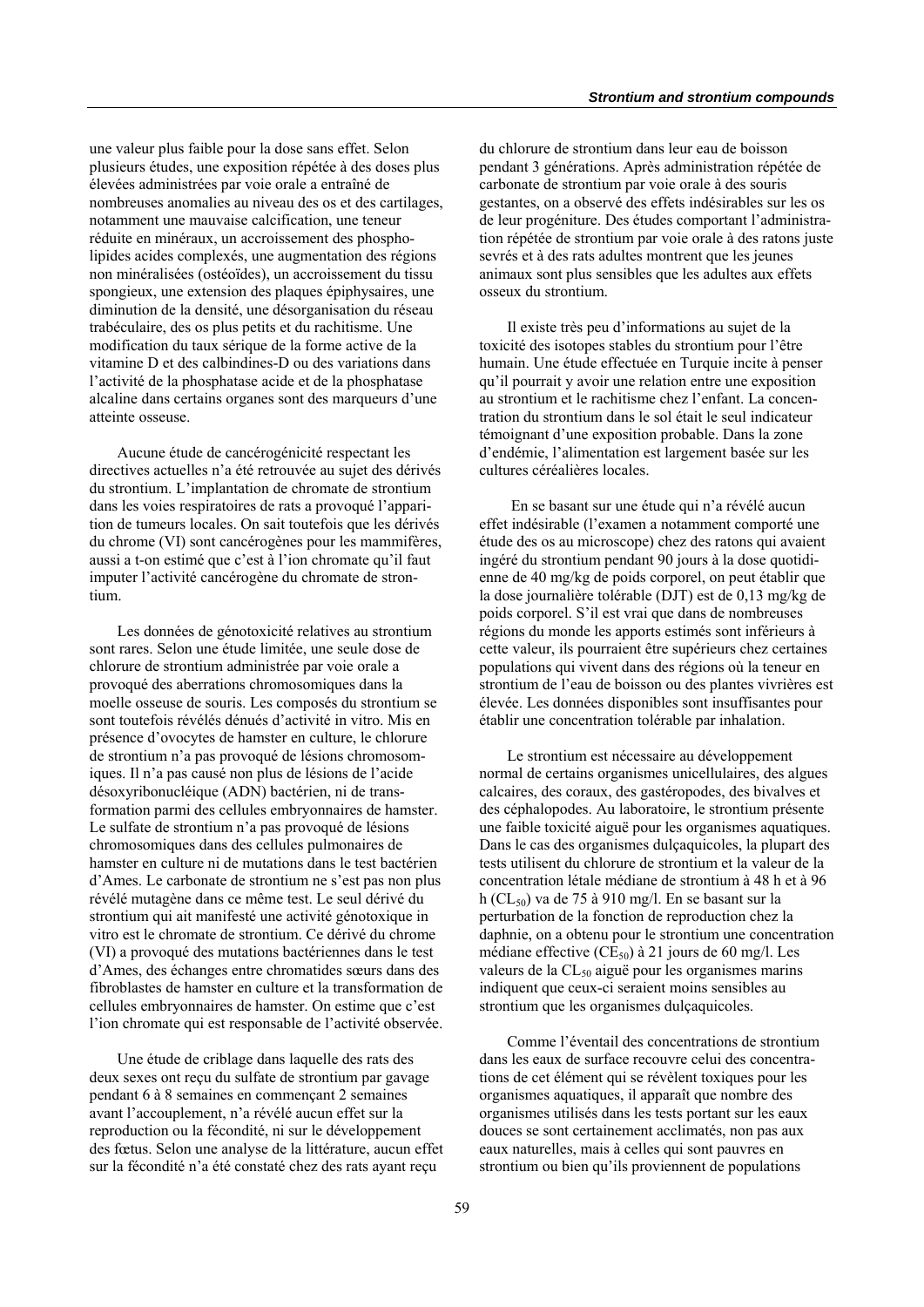<span id="page-63-0"></span>vivant dans des zones ou la teneur en strontium est faible. De plus les concentrations qui se sont révélées toxiques pour les organismes marins correspondent à des concentrations de strontium supérieures à sa concentration normale dans l'eau de mer (environ 8 mg/l) et dans certaines des études portant sur des organismes marins, la teneur de fond en strontium n'a pas été mesurée. Par conséquent, les données disponibles ne permettent pas de déterminer un ratio exposition/effet réaliste pour le strontium.

### **RESUMEN DE ORIENTACIÓN**

 Este documento abreviado de evaluación inter nacional de productos químicos  $(CICAD)^1$  $(CICAD)^1$  sobre el estroncio natural y sus compuestos (isótopos estables) fue preparado conjuntamente por Toxicology Advice & Consulting Ltd<sup>[2](#page-63-0)</sup> y por el Centro de Ecología e Hidrología de Monks Wood (Reino Unido). Las secciones de fisicoquímica y toxicología de mamíferos se basaron en el perfil toxicológico de 2004 preparado por la Agencia para el Registro de Sustancias Tóxicas y Enfermedades (ATSDR, 2004) de los Estados Unidos de América. En 2001 se publicó un proyecto de versión de este perfil toxicológico y en la versión final de 2004 se incluyeron algunos documentos fundamentales aparecidos en ese periodo intermedio. En mayo de 2006, Toxicology Advice & Consulting Ltd realizó una búsqueda bibliográfica amplia en las bases de datos pertinentes para el periodo de 2000–2006 con objeto de identificar las referencias críticas publicadas después de las incorporadas al documento original de la ATSDR.<sup>[3](#page-63-0)</sup> En junio de 2006, el Centro de Ecología e Hidrología de Monks Wood llevó a cabo búsquedas bibliográficas exhaustivas para identificar información pertinente relativa a los aspectos ambientales. La información sobre el carácter del examen colegiado y la disponibilidad del documento original se presenta en el apéndice 2. La información sobre el examen colegiado del presente CICAD aparece en el apéndice 3. También se reproducen en este documento las Fichas internacionales de seguridad química (ICSC) para el estroncio (ICSC 1534), el carbonato de estroncio (ICSC 1695), el sulfato de estroncio (ICSC 1696) y el cromato de estroncio (ICSC 0957), preparadas por el Programa Internacional de Seguridad de las Sustancias Químicas (IPCS, 2004a, 2004b, 2006a, 2006b).

 El estroncio metálico reacciona rápidamente con el agua y el oxígeno, por lo que sólo se encuentra en la naturaleza en el estado de oxidación 2+. En su forma natural no es radiactivo y existe en cuatro formas isotópicas estables:  ${}^{88}Sr(82,6%)$ ,  ${}^{86}Sr(9,9%)$ ,  ${}^{87}Sr$  $(7,0\%)$  y  $^{84}$ Sr  $(0,6\%)$ . Representa el 0,02–0,03% de la corteza terrestre, en la que se encuentra fundamental mente como celestita (sulfato de estroncio) o estroncianita (carbonato de estroncio). En el presente CICAD no se examinan los isótopos radiactivos.

 En los últimos años, las importaciones de estroncio a los Estados Unidos se han mantenido relativamente

<u>.</u>

<sup>1</sup> La lista completa de las siglas y abreviaturas utilizadas en este informe figura en el apéndice 1. 2

Denominada ahora Bibra – Toxicology Advice & Consulting. 3 Uno de los autores hizo una búsqueda de nuevos documentos críticos en noviembre de 2009 y llegó a la conclusión de que no había ninguno (véase el apéndice 2).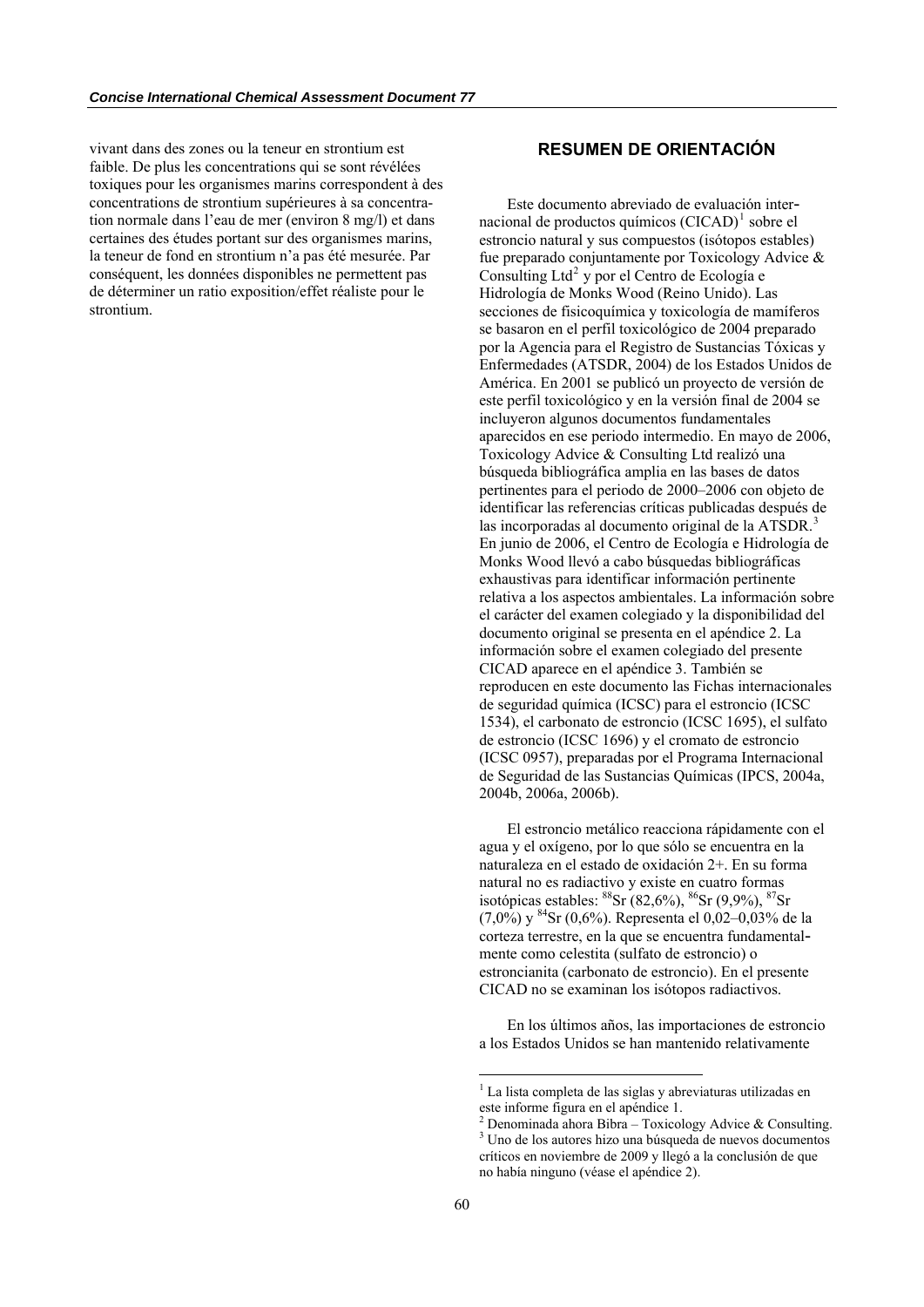constantes en unas 31 000 y 39 000 toneladas al año. En 2001, más del 85% del estroncio consumido en los Estados Unidos se utilizó en la fabricación de productos de cerámica y vidrio, fundamentalmente en el vidrio de las pantallas de los televisores. Los compuestos de estroncio también se utilizan en los imanes de ferrita cerámica (ferrita de estroncio) y otras aplicaciones de cerámica y vidrio, pirotecnia (nitrato de estroncio), pigmentos para pinturas (cromato de estroncio), lámparas fluorescentes (fosfato de estroncio), adsorbentes en la producción de zinc (carbonato de estroncio), aleaciones para fundiciones de aluminio (estroncio metálico) y medicamentos (cloruro de estroncio, peróxido de estroncio). El volumen total de compuestos de estroncio comercializados en el Canadá asciende ahora a unas 5400 toneladas al año.

 El estroncio se puede liberar en el aire (principalmente como óxido de estroncio) mediante procesos naturales (por ejemplo, meteorización de rocas, arrastre de partículas, nueva suspensión en el viento y espuma marina) o como resultado de las actividades humanas (por ejemplo, molturación, elaboración, combustión de carbón y uso de fertilizantes fosfatados). En el aire, el óxido se transforma con rapidez en hidróxido o carbonato. El estroncio atmosférico vuelve al suelo por deposición. Pasa a las aguas superficiales y freáticas mediante la meteorización natural de las rocas y el suelo. En el agua existe como catión hidratado. El estroncio acuoso se puede adsorber en la superficie de ciertos minerales. Al igual que el calcio, tiene una movilidad moderada en el suelo y los sedimentos y se adsorbe de manera moderada en los óxidos metálicos y las arcillas. Las plantas lo absorben fácilmente por las vías normales de incorporación de calcio. Las lombrices de tierra que se encuentran en suelos ricos en calcio no acumulan estroncio; sin embargo, se puede producir dicha acumulación en suelos ácidos con un escaso contenido de calcio. El estroncio se acumula fácilmente en los otolitos, las vértebras y los opérculos de los peces. En realidad, se han utilizado deliberadamente soluciones de cloruro de estroncio para marcar alevines de salmones a fin de poderlos identificar más tarde en el estado libre. En los organismos superiores se registra bioacumulación en los huesos debido a la semejanza del estroncio con el calcio.

 Las concentraciones medias de estroncio en el aire suelen ser inferiores a 0,1  $\mu$ g/m<sup>3</sup>, aunque se pueden alcanzar valores más elevados cerca de plantas de combustión de carbón. Su concentración media en el agua de mar es de unos 8 mg/l. Está presente en casi toda las aguas dulces superficiales de los Estados Unidos, en concentraciones medias que varían entre 0,3 y 1,5 mg/l. Su concentración en las aguas de los ríos europeos tiene una fluctuación de cuatro órdenes de magnitud, de 0,001 a 13,6 mg/l, con un valor mediano de 0,11 mg/l. Se han notificado niveles medios de estroncio

de 2 mg/l en el agua de ríos contaminados por antiguas explotaciones mineras. La concentración mediana de estroncio en el sedimento de los ríos europeos era de 126 mg/kg, pero se han notificado concentraciones medias de hasta 225 mg/kg de peso seco en los sedimentos de ríos contaminados por antiguas explotaciones mineras. El promedio de la concentración de estroncio en el suelo en todo el mundo es de unos 240 mg/kg. Las concentraciones medianas de estroncio en los suelos europeos eran de 95 mg/kg en el subsuelo y de 89 mg/kg en la capa superficial. En Alemania y los Estados Unidos se notificaron concentraciones medias en el agua de bebida de unos 0,34 mg/l y 1,1 mg/l, respectivamente. En las plantas alimenticias las concentraciones más elevadas se midieron en las hortalizas de hoja (por ejemplo, 64 mg/kg de peso seco en la col).

 Se estima que la ingesta diaria total de estroncio de las personas adultas de muchas partes del mundo puede ser de hasta unos 4 mg/día. El agua de bebida contribuye con 0,7–2 mg/día y los alimentos (principalmente las hortalizas de hoja, los cereales y los productos lácteos) con otros 1,2–2,3 mg/día. En comparación, la contribución del aire es insignificante. La ingesta puede ser sustancialmente más elevada en las zonas donde las concentraciones de estroncio en el agua de bebida están en el extremo más alto de la gama medida. En regiones con concentraciones altas en el suelo, las plantas alimenticias pueden contribuir también de manera sustancial a la ingesta diaria, en particular si se consumen sobre todo alimentos vegetales de producción local.

La carga normal de estroncio en el organismo de los adultos es de unos 0,3–0,4 g, encontrándose el 99% en el esqueleto. En las personas se absorbe alrededor del 11–30% del estroncio ingerido. La absorción gastrointestinal de estroncio era más elevada en ratas de 15 días que en las de 89 días; en las personas no se ha observado esta dependencia de la edad de la absorción gastrointestinal. La absorción a partir de los pulmones es rápida para los compuestos de estroncio solubles, pero lenta para los insolubles. La absorción cutánea de compuestos de estroncio es lenta. El estroncio puede sustituir de manera imperfecta el calcio; la distribución del estroncio absorbido se asemeja a la del calcio, de manera que se pueden intercambiar en los huesos. Mediante la administración conjunta con calcio, fosfatos o sulfatos se reduce su absorción del tracto gastrointestinal y la retención esquelética. El estroncio se puede transferir de la madre al feto durante el embarazo y a los niños pequeños mediante la lactancia materna. La relación estroncio:calcio en los huesos de las personas es al nacer de 3  $\times$  10<sup>-4</sup> y aumenta hasta alrededor de 5  $\times$ 10<sup>−</sup><sup>4</sup> en los adultos. En el organismo probablemente forma complejos con la hidroxiapatita, el carbonato, el fosfato, el citrato y el lactato y se puede producir una interacción con diversas proteínas fijadoras y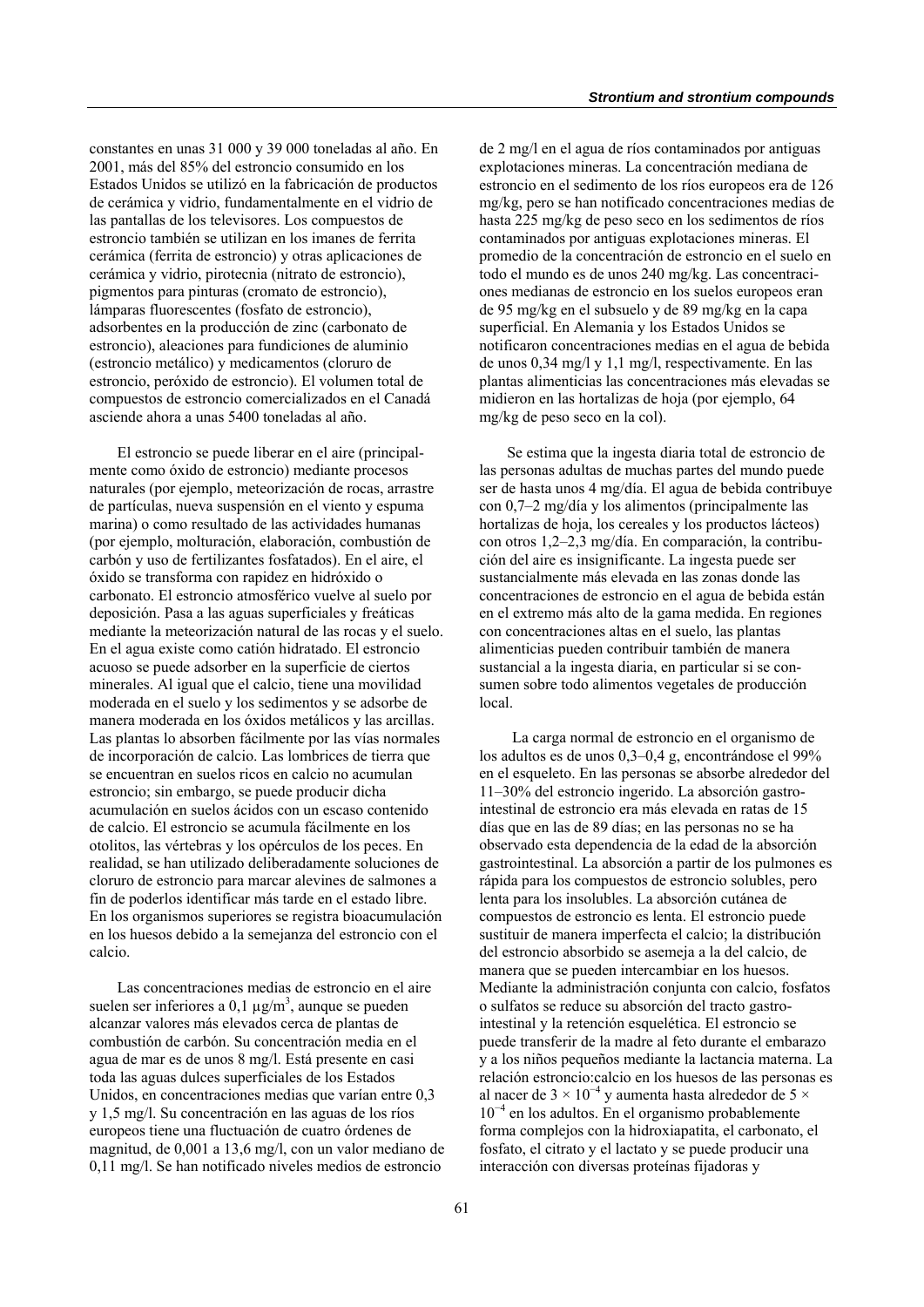transportadoras de calcio. El estroncio absorbido se excreta fundamentalmente en la orina y las heces. Tras la ingestión o la inhalación hay una fase rápida de excreción, correspondiente al material no absorbido. A continuación sigue una fase lenta (las estimaciones de las semividas biológicas varían entre varias semanas y 28 años), probablemente debido a que se elimina despacio del esqueleto.

 El cloruro de estroncio, el carbonato de estroncio, el sulfato de estroncio y el nitrato de estroncio muestran una toxicidad aguda baja por vía oral en ratas y/o ratones. La toxicidad aguda cutánea del sulfato de estroncio en ratas era baja. Se observaron daños locales en el esófago y el duodeno de monos a los que se había suministrado a diario cloruro de estroncio en cápsulas durante una semana.

 El estroncio puede interferir en la mineralización de los huesos durante la formación del esqueleto. Es más, numerosos estudios han puesto de manifiesto que un tejido destinatario fundamental tras la exposición repetida por vía oral al estroncio es el óseo. En el estudio más informativo encontrado (tomando como base el alcance del examen, el uso de las dosis más bajas y la duración más prolongada) no se observaron efectos adversos relacionados con el tratamiento en ratas jóvenes a las que se administraron con los alimentos unos 40 mg de estroncio/kg de peso corporal al día durante 90 días, mientras que con 160 mg/kg de peso corporal al día se detectaron cambios en la estructura y el peso del tiroides, el contenido de glucógeno del hígado y el peso de la hipófisis. La histología ósea era normal en las ratas jóvenes que recibieron 190 mg de estroncio/kg de peso corporal al día con los alimentos durante 20 días. En el mismo estudio se observaron efectos menores en los huesos de ratas jóvenes a las que se habían administrado unos 380 mg de estroncio/kg de peso corporal al día y en ratones que habían recibido 350 mg/kg de peso corporal al día con el agua de bebida durante 29 días. En estudios más prolongados no se determinó el nivel más bajo sin efectos. En varios estudios, la exposición repetida a dosis orales más elevadas produjo numerosas anomalías en huesos y cartílagos, en particular calcificación defectuosa, reducción del contenido de minerales, aumento de los fosfolípidos ácidos complejos, regiones no mineralizadas (osteoides), tejido esponjoso, placas epifisarias más anchas, densidad ósea más baja, trabéculas desorganizadas, huesos más pequeños y raquitismo. Los marcadores de los efectos en los huesos incluían cambios en las concentraciones de vitamina D y proteínas de calbindina-D activadas en el suero y cambios en la actividad de las fosfatasas ácida y alcalina en determinados órganos.

 No se encontraron estudios de carcinogenicidad para los compuestos de estroncio que se ajustaran a las directrices presentes. La implantación de cromato de estroncio en las vías respiratorias de ratas indujo tumores locales. Sin embargo, los compuestos de cromo (VI) son carcinógenos para los mamíferos y se consideró que la actividad del cromato de estroncio se debía al ión cromato.

 Son escasos los datos de genotoxicidad relativos a los compuestos de estroncio. En un estudio limitado se informó de que una dosis oral única de cloruro de estroncio inducía aberraciones cromosómicas en la médula ósea de ratones. Sin embargo, los compuestos de estroncio no mostraron actividad *in vitro*. El cloruro de estroncio no provocó daños cromosómicos en cultivos de oocitos de hámster, en el ácido desoxirribonucleico (ADN) de bacterias o en células embrionarias de hámster ni transformación celular en éstas últimas. El sulfato de estroncio no indujo daños cromosómicos en cultivos de células de pulmón de hámster o mutaciones en una prueba bacteriana de Ames. El carbonato de estroncio no resultó mutagénico en una prueba de Ames. El único compuesto de estroncio con actividad genotóxica identificada *in vitro* fue el cromato de estroncio. Este compuesto de cromo (VI) indujo mutaciones bacterianas en una prueba de Ames, intercambio de cromátidas hermanas en cultivos de fibroblastos de hámster y transformación celular en células embrionarias de hámster. La actividad observada es atribuible al núcleo de cromato.

 No se observaron efectos en la reproducción/ fecundidad o el desarrollo fetal en un estudio de detección en el que se administró sulfato de estroncio a ratas (de ambos sexos) mediante sonda durante unas 6– 8 semanas, comenzando dos semanas antes del apareamiento. Según un examen, no se detectaron efectos en la fecundidad cuando las ratas recibieron cloruro de estroncio en el agua de bebida durante tres generaciones. Tras la administración de dosis orales repetidas de carbonato de estroncio a ratas preñadas, se observaron efectos adversos en los huesos de las crías. En estudios de dosis orales repetidas en ratas recién destetadas y adultas se puso de manifiesto que los animales más jóvenes eran más sensibles que los adultos a los efectos del estroncio en los huesos.

 Hay muy poca información sobre la toxicidad del estroncio estable en las personas. En un estudio realizado en Turquía se indicó una relación entre la exposición al estroncio y el raquitismo infantil. La concentración de estroncio en el suelo era el único indicador de la posible exposición. La alimentación en la zona endémica es muy dependiente del cultivo local de cereales.

 A partir de un estudio en el que no se observaron efectos adversos (el examen incluyó una evaluación microscópica de los huesos) en ratas jóvenes a las que se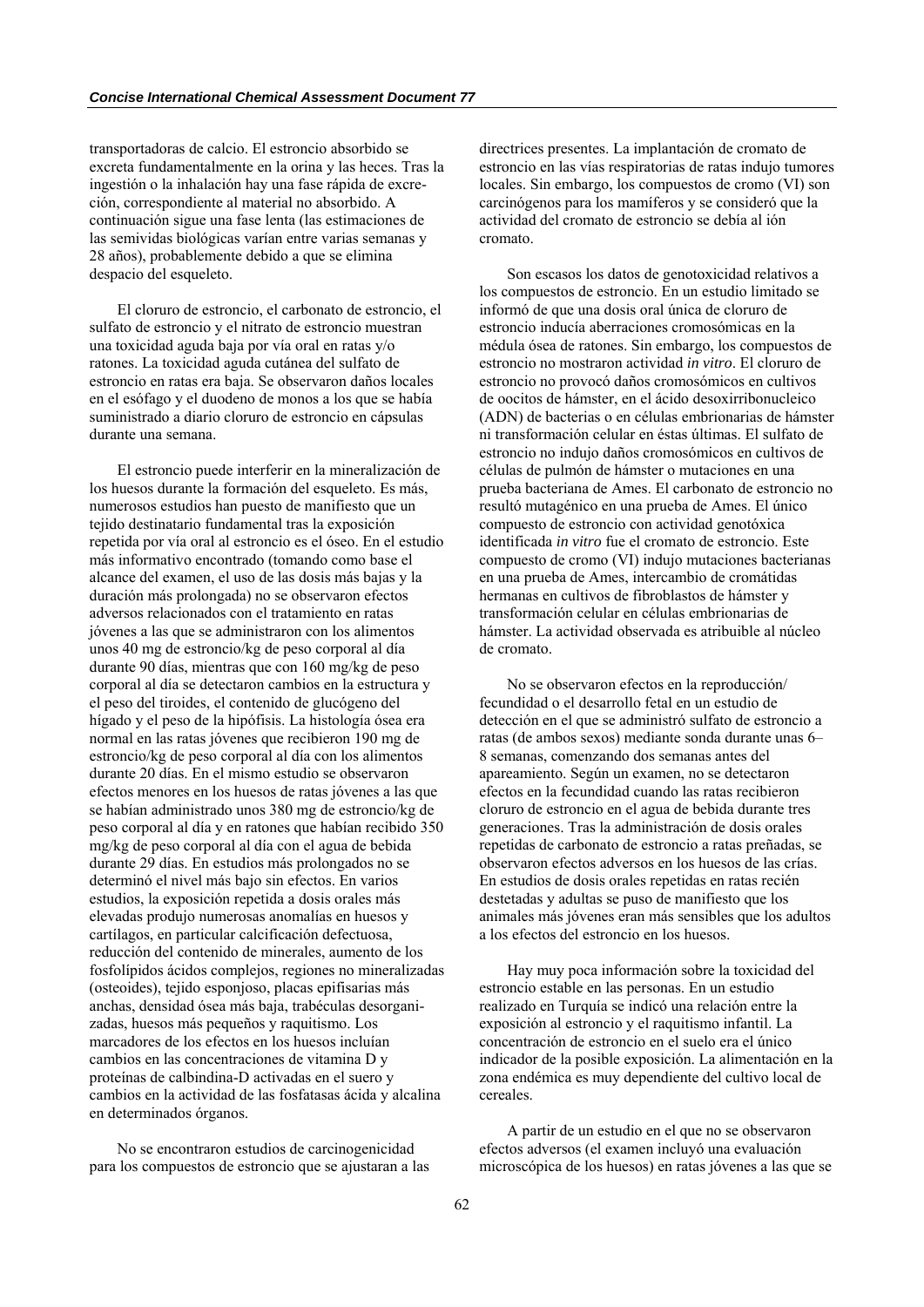administró una dosis de estroncio de 40 mg/kg de peso corporal al día durante 90 días, se puede derivar una ingesta diaria tolerable (IDT) de 0,13 mg/kg de peso corporal al día. Aunque las ingestas estimadas en muchas partes del mundo son inferiores a este valor, lo pueden superar ciertas poblaciones que viven en regiones donde las concentraciones de estroncio en el agua de bebida o las plantas alimenticias son elevadas. Los datos disponibles son insuficientes para obtener una concentración tolerable por inhalación.

 El estroncio es necesario para el desarrollo normal de algunos microorganismos unicelulares, algas calcáreas, corales, gasterópodos, bivalvos y cefalópodos. Tiene una toxicidad aguda baja para los organismos marinos en el laboratorio. Con respecto a los organismos de agua dulce, la mayor parte de las pruebas se basan en el cloruro de estroncio; las concentraciones letales medianas de estroncio ( $CL<sub>50</sub>$ ) a las 48 h y las 96 h oscilan entre 75 y 910 mg/l; una concentración efectiva mediana para el estroncio  $(CE_{50})$  a los 21 días, basada en el trastorno de la reproducción de los dáfnidos, fue de 60 mg/l. Las  $CL_{50}$  agudas en organismos marinos parecen indicar que son menos sensibles al estroncio que los organismos de agua dulce.

 La superposición de la gama de niveles naturales de estroncio en las aguas superficiales con las concentraciones de estroncio que provocan toxicidad en los organismos acuáticos pone de manifiesto que muchos de los organismos de prueba en los estudios de agua dulce deben haberse aclimatado no a las aguas naturales, sino a las que presentan deficiencia de estroncio o se derivan de poblaciones localizadas en zonas con una concentración baja de estroncio. Además, los valores de la toxicidad marina representan concentraciones "añadidas" de estroncio por encima de la normal del agua de mar (alrededor de 8 mg/l) y en algunos de los estudios marinos no se midió la concentración de estroncio "de fondo". Por consiguiente, de la información disponible no se pueden derivar relaciones exposición:efectos realistas.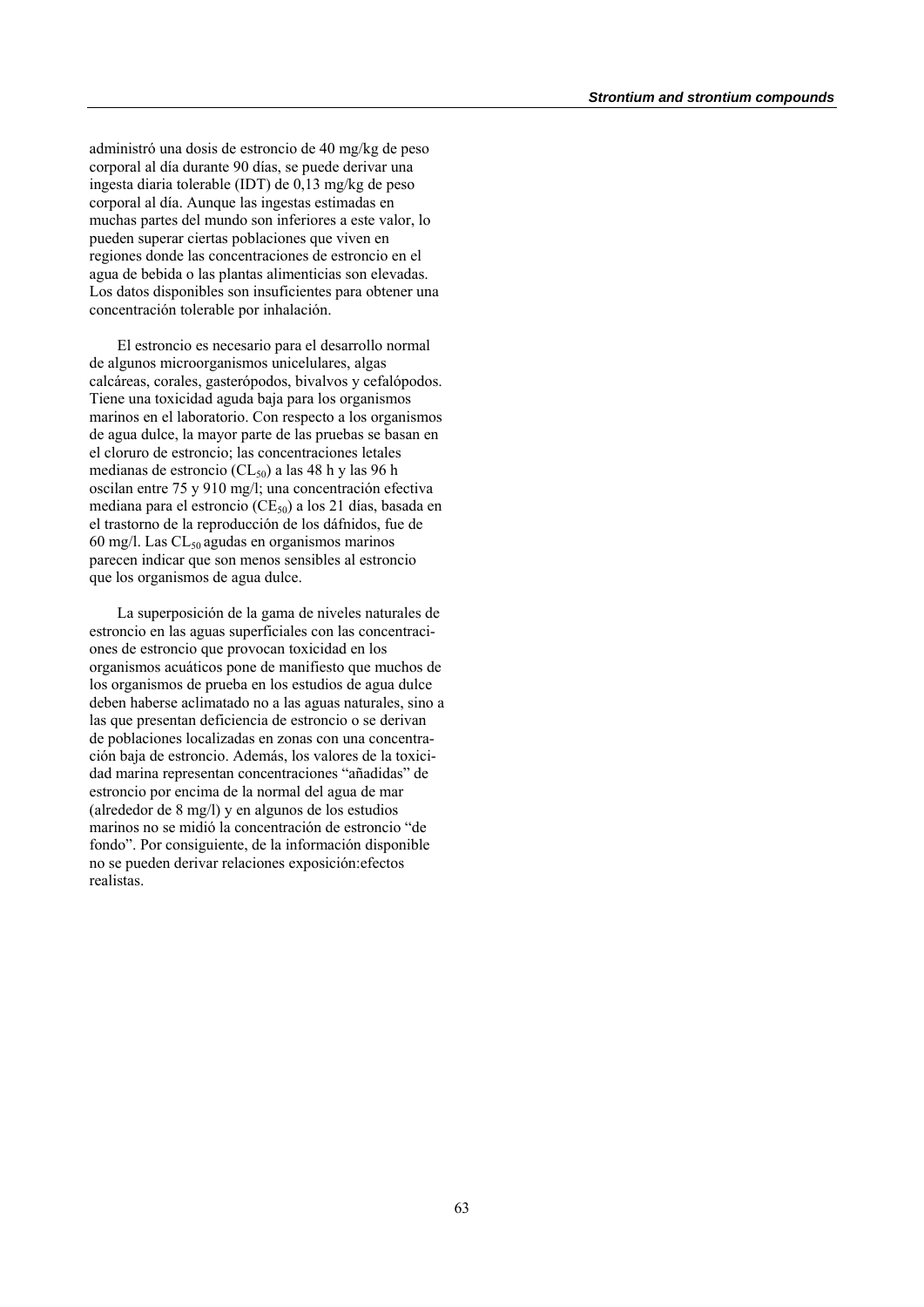### **THE CONCISE INTERNATIONAL CHEMICAL ASSESSMENT DOCUMENT SERIES**

Acrolein (No. 43, 2002) Acrylonitrile (No. 39, 2002) Arsine: Human health aspects (No. 47, 2002) Asphalt (bitumen) (No. 59, 2004) Azodicarbonamide (No. 16, 1999) Barium and barium compounds (No. 33, 2001) Benzoic acid and sodium benzoate (No. 26, 2000) Benzyl butyl phthalate (No. 17, 1999) Beryllium and beryllium compounds (No. 32, 2001) Biphenyl (No. 6, 1999) Bromoethane (No. 42, 2002) 1,3-Butadiene: Human health aspects (No. 30, 2001) 2-Butenal (No. 74, 2008) 2-Butoxyethanol (No. 10, 1998) 2-Butoxyethanol (update) (No. 67, 2005) Butyl acetates (No. 64, 2005) Carbon disulfide (No. 46, 2002) Chloral hydrate (No. 25, 2000) Chlorinated naphthalenes (No. 34, 2001) Chlorine dioxide (No. 37, 2001) 4-Chloroaniline (No. 48, 2003) Chlorobenzenes other than hexachlorobenzene: environmental aspects (No. 60, 2004) Chloroform (No. 58, 2004) Coal tar creosote (No. 62, 2004) Cobalt and inorganic cobalt compounds (No. 69, 2006) Crystalline silica, Quartz (No. 24, 2000) Cumene (No. 18, 1999) Cyclic acid anhydrides: human health aspects (No. 75, 2009) 1,2-Diaminoethane (No. 15, 1999) 3,3′-Dichlorobenzidine (No. 2, 1998) 1,2-Dichloroethane (No. 1, 1998) 1,1-Dichloroethene (Vinylidene chloride) (No. 51, 2003) 2,2-Dichloro-1,1,1-trifluoroethane (HCFC-123) (No. 23, 2000) Diethylene glycol dimethyl ether (No. 41, 2002) Diethyl phthalate (No. 52, 2003) *N*,*N*-Dimethylformamide (No. 31, 2001) Diphenylmethane diisocyanate (MDI) (No. 27, 2000) Elemental mercury and inorganic mercury compounds: human health aspects (No. 50, 2003) Ethylenediamine (No. 15, 1999) Ethylene glycol: environmental aspects (No. 22, 2000) Ethylene glycol: human health aspects (No. 45, 2002) Ethylene oxide (No. 54, 2003) Formaldehyde (No. 40, 2002) 2-Furaldehyde (No. 21, 2000) Glyoxal (No. 57, 2004) HCFC-123 (No. 23, 2000) Heptachlor (No. 70, 2006)

*(continued on back cover)*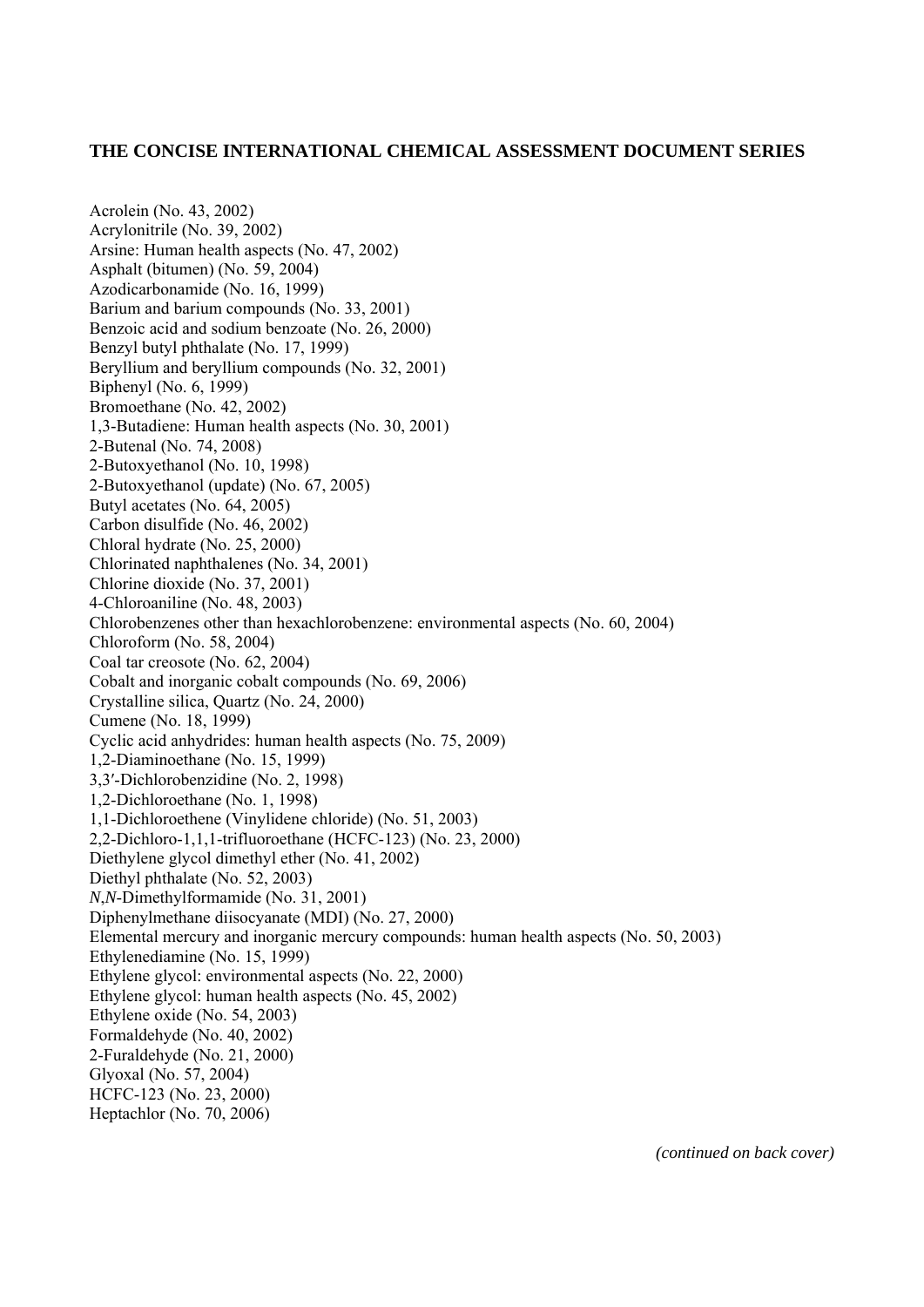# **THE CONCISE INTERNATIONAL CHEMICAL ASSESSMENT DOCUMENT SERIES** *(continued)*

Hydrogen cyanide and cyanides: human health aspects (No. 61, 2004) Hydrogen sulfide: human health aspects (No. 53, 2003) Inorganic chromium(III) compounds (No. 76, 2009) Limonene (No. 5, 1998) Manganese and its compounds (No. 12, 1999) Manganese and its compounds: environmental aspects (No. 63, 2004) Methyl and ethyl cyanoacrylates (No. 36, 2001) Methyl chloride (No. 28, 2000) Methyl methacrylate (No. 4, 1998) *N*-Methyl-2-pyrrolidone (No. 35, 2001) Mono- and disubstituted methyltin, butyltin, and octyltin compounds (No. 73, 2006) Mononitrophenols (No. 20, 2000) *N*-Nitrosodimethylamine (No. 38, 2002) Phenylhydrazine (No. 19, 2000) *N*-Phenyl-1-naphthylamine (No. 9, 1998) Polychlorinated biphenyls: human health aspects (No. 55, 2003) Resorcinol (No. 71, 2006) Silver and silver compounds: environmental aspects (No. 44, 2002) Strontium and strontium compounds (No. 77, 2010) 1,1,2,2-Tetrachloroethane (No. 3, 1998) Tetrachloroethene (No. 68, 2006) 1,1,1,2-Tetrafluoroethane (No. 11, 1998) Thiourea (No. 49, 2003) Tin and inorganic tin compounds (No. 65, 2005) *o*-Toluidine (No. 7, 1998) 2,4,6-Tribromophenol and other simple brominated phenols (No. 66, 2005) Tributyltin oxide (No. 14, 1999) 1,2,3-Trichloropropane (No. 56, 2003) Triglycidyl isocyanurate (No. 8, 1998) Triphenyltin compounds (No. 13, 1999) Vanadium pentoxide and other inorganic vanadium compounds (No. 29, 2001)

> *To order further copies of monographs in this series, please contact WHO Press, World Health Organization, 1211 Geneva 27, Switzerland (Fax No.: +41 22 791 4857; E-mail: bookorders@who.int). The CICAD documents are also available on the web at http://www.who.int/ipcs/en/*